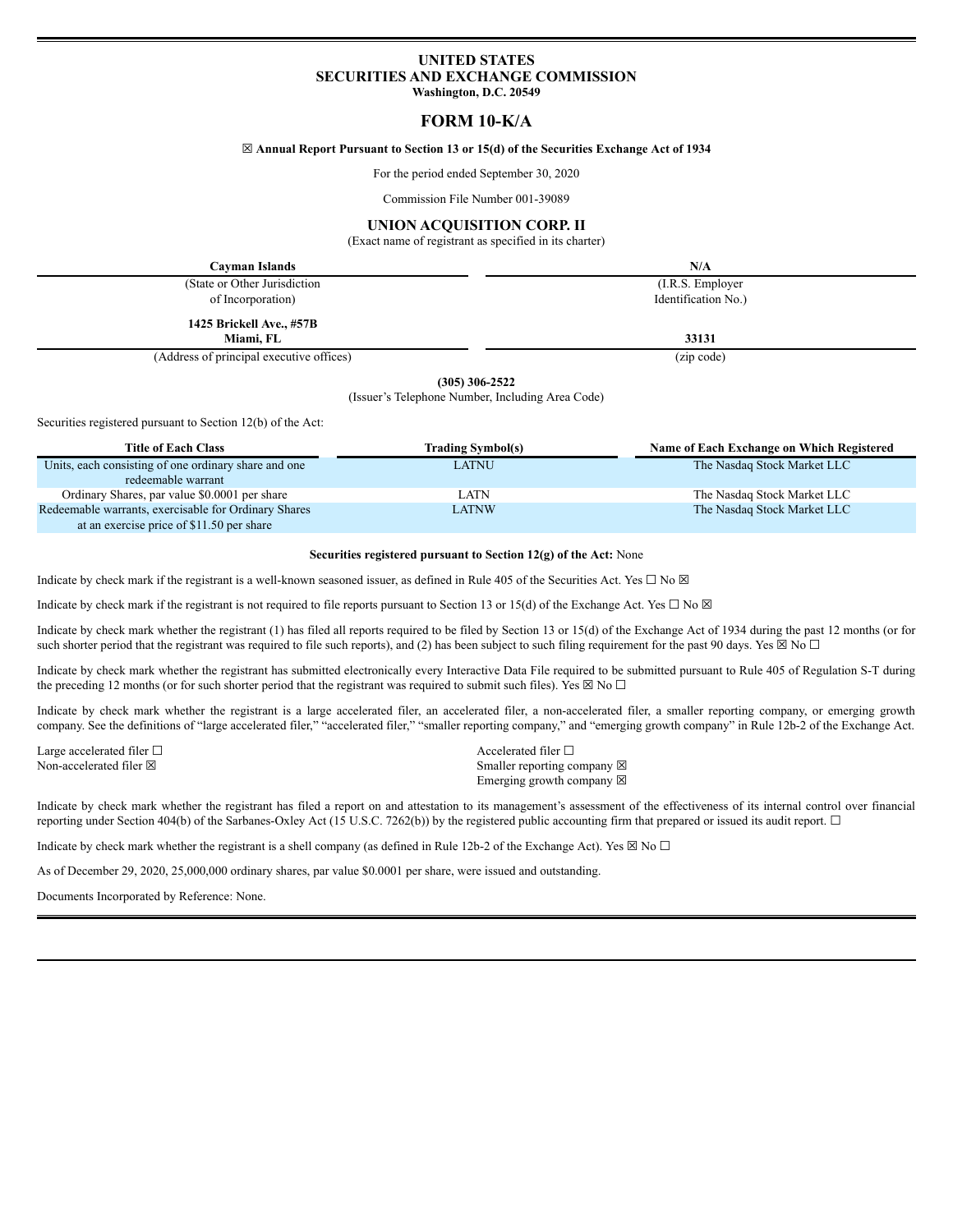Union Acquisition Corp. II (the "Company") is filing this amended Form 10-K/A ("Form 10-K/A") to amend the Company's Annual Report on Form 10-K for the year ended September 30, 2020, originally filed with the Securities and Exchange Commission (the "SEC") on December 30, 2020 (the "Original Report"), to restate the Company's financial statements and related footnote disclosures as of and for the year ended September 30, 2020. The correction involves only non-cash adjustments. This Form 10-K/A also amends certain other Items in the Original Report, as listed in "Items Amended in this Form 10-K/A" below.

On March 31, 2021, the Company, Crynssen Pharma Group Limited, a private limited liability company registered and incorporated under the laws of Malta, Procaps Group, S.A., a public limited liability company (*société anonyme*) governed by the laws of the Grand Duchy of Luxembourg and OZLEM Limited, an exempted company incorporated under the laws of the Cayman Islands entered into a Business Combination Agreement (the "Business Combination Agreement"). These parties anticipate closing the business combination in the third quarter of 2021.

#### **Restatement Background**

On April 12, 2021, the staff of the Securities and Exchange Commission released a statement on accounting and reporting considerations for warrants issued by special purpose acquisition companies (the "Staff Statement"). The Staff Statement highlighted certain financial reporting considerations for special purpose acquisition corporations ("SPACs") relating to the accounting for warrants. While the specific terms of warrants issued by SPACs can vary, there are certain features of warrants issued in SPAC transactions that are common across many entities. The Staff Statement highlighted that warrants containing these features, which relate to whether the warrants can be indexed to the price of an entity's shares or settled with assets other than common shares, should be classified as a liability measured at fair value, with changes in fair value each period reported as non-cash changes to earnings. Such period-to-period changes could be significant. Prior to the issuance of this guidance, SPACs generally carried their outstanding private placement warrants and public warrants containing these provisions as equity on their balance sheets without quarterly adjustments.

In light of the Staff Statement, we undertook a process to re-evaluate the equity classification of our outstanding warrants issued in connection with our initial public offering on October 22, 2019, including the 6,250,000 private placement warrants issued to two of our shareholders and the 20,000,000 warrants issued as part of the units sold in our initial public offering, each with an exercise price of \$11.50 (collectively, the "Warrants"). As a result, management and the Audit Committee determined that the Warrants should have been classified as a liability. Based on Accounting Standards Codification 815-40, Contracts in Entity's Own Equity, warrant instruments that do not meet the criteria to be considered indexed to an entity's own stock shall be initially classified as derivative liabilities at their estimated fair values, regardless of the likelihood that such instruments will ever be settled in cash. In periods subsequent to issuance, changes in the estimated fair value of the derivative instruments should be reported in the statement of operations.

As a result, the Company, together with its advisors, undertook a process to value the liability of its Warrants. Based on this valuation, Company management, together with the Audit Committee, determined, on June 7, 2021, that the Company's (i) financial statements and other financial data as of and for the year ended September 30, 2020 included in the Company's Annual Report on Form 10-K for the period ended September 30, 2020 and (ii) the financial statements included in the Company's Quarterly Reports on Form 10-Q as of and for the periods ended December 31, 2019, March 31, 2020 and June 30, 2020 and (iii) the financial statement included in the Company's Current Report on Form 8-K, filed on October 28, 2019 (collectively, the "Affected Periods") contained an error that was quantitatively material and, as a result, should no longer be relied upon. The Audit Committee, together with management, determined that the financial statements in the Affected Periods should be restated to reflect the Warrants as a liability, with subsequent changes in its estimated fair value recorded as non-cash income or expense in each Affected Period. Consequently, the Company has restated the financial statements for the Affected Periods in this Form 10-K/A. All amounts in this Form 10-K/A affected by the restatement adjustments reflect such amounts as restated. These restatements result in non-cash, non-operating financial statement corrections and will have no impact on the Company's current or previously reported cash position, operating expenses or total operating, investing or financing cash flows.

The Company has not amended its Quarterly Reports on Form 10-Q or its Current Report on Form 8-K, filed October 28, 2019, for the Affected Periods. The financial information that has been previously filed or otherwise reported for these periods is superseded by the information in this Form 10-K/A, and the financial statements and related financial information contained in such previously filed reports should no longer be relied upon.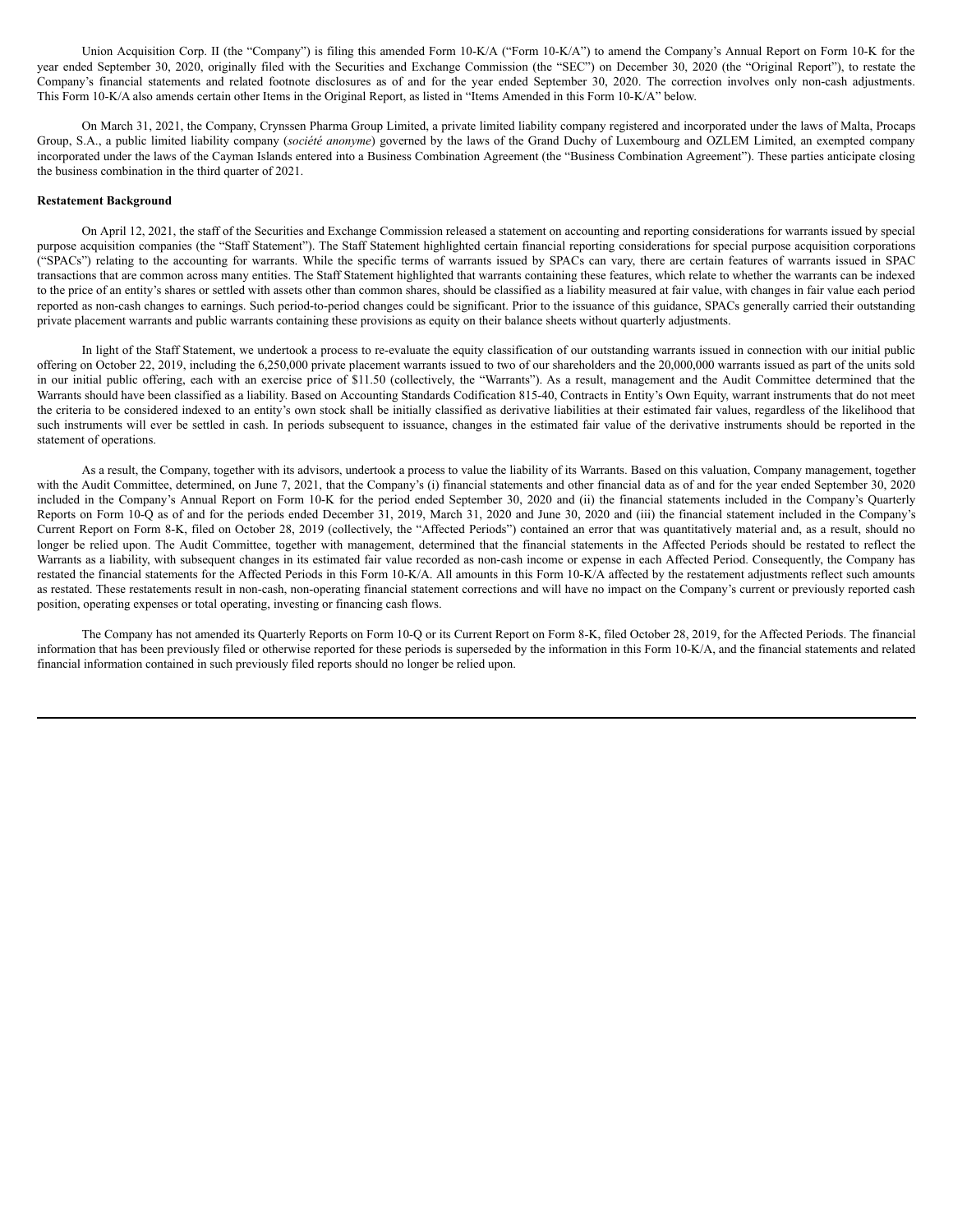In connection with the restatement, management has re-evaluated the effectiveness of the Company's disclosure controls and procedures and internal control over financial reporting as of September 30, 2020. The Company's management has concluded that in light of the classification error described above, a material weakness exists in the Company's internal control over financial reporting and that the Company's disclosure controls and procedures were not effective. For a discussion of management's consideration of our disclosure controls and procedures, internal controls over financial reporting, and the material weaknesses identified, see Part II, Item 9A, "Controls and Procedures" of this Form 10-K/A.

## **Items Amended in this Form 10-K/A**

This Form 10-K/A presents the Original Report, amended and restated with modifications as necessary to reflect the restatements. The following items have been amended to reflect the restatement:

Part I, Item 1A. Risk Factors

Part II, Item 7. Management's Discussion and Analysis of Financial Condition and Results of Operations

Part II, Item 8. Financial Statements

Part II, Item 9A. Controls and Procedures

The following item has been amended to reflect additional corporate governance disclosure required by the rules of the New York Stock Exchange:

Part III, Item 10. Directors, Executive Officers, and Corporate Governance

In addition, the Company's Chief Executive Officer and Principal Financial Officer have provided new certifications dated as of the date of this filing in connection with this Form 10-K/A (Exhibits 31.1, 31.2, 32.1 and 32.2).

Except as described above, this Form 10-K/A does not amend, update or change any other items or disclosures in the Original Report and does not purport to reflect any information or events subsequent to the filing thereof. As such, this Form 10-K/A speaks only as of the date the Original Report was filed, and we have not undertaken herein to amend, supplement or update any information contained in the Original Report to give effect to any subsequent events. Accordingly, this Form 10-K/A should be read in conjunction with our filings made with the SEC subsequent to the filing of the Original Report, including any amendment to those filings.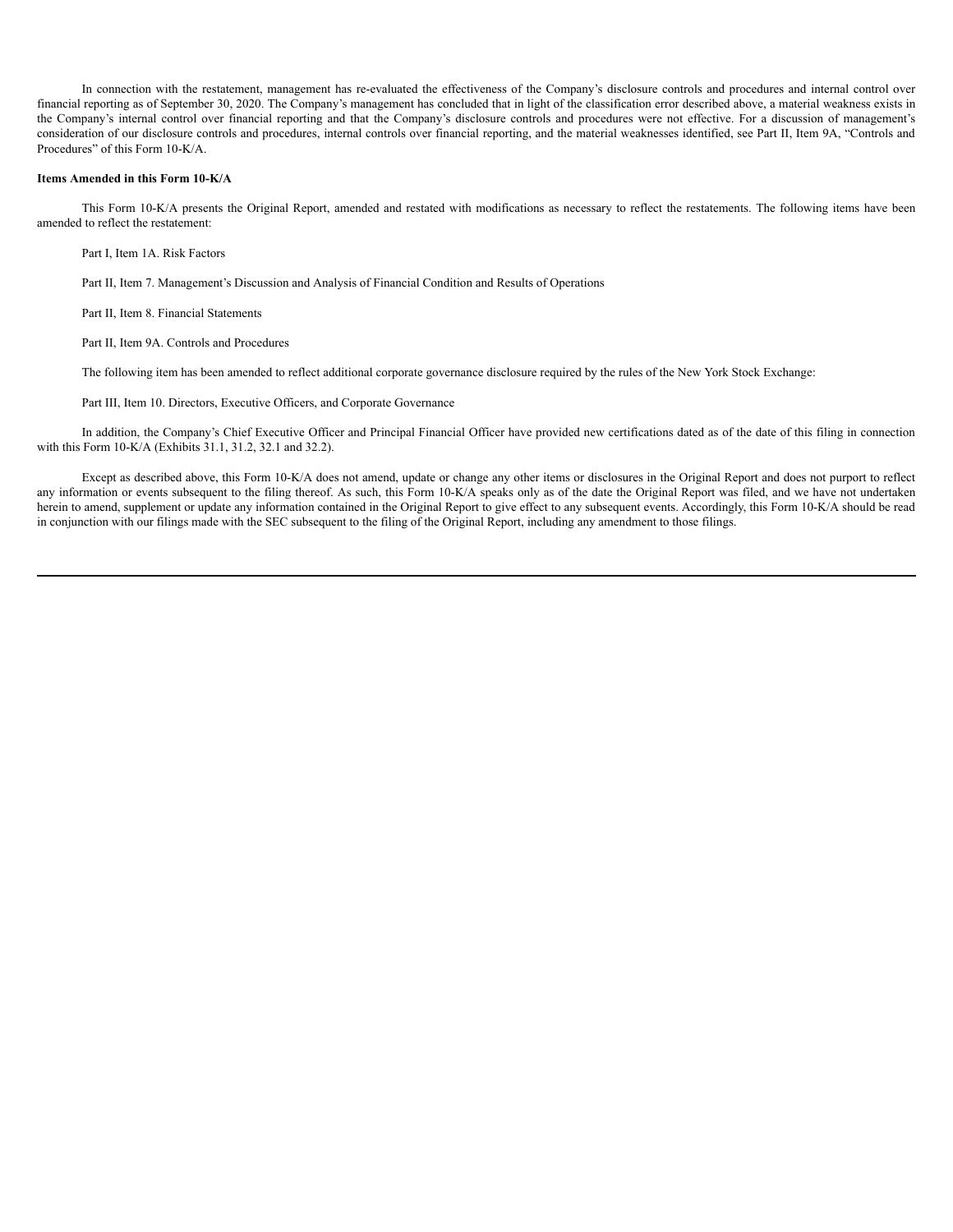## **UNION ACQUISITION CORP. II FORM 10-K TABLE OF CONTENTS**

| <b>PART I</b>   |                                                                                                               |    |
|-----------------|---------------------------------------------------------------------------------------------------------------|----|
| Item 1.         | Business.                                                                                                     |    |
| Item 1A.        | Risk Factors.                                                                                                 | 11 |
| Item 1B.        | <b>Unresolved Staff Comments.</b>                                                                             | 25 |
| Item 2.         | Properties.                                                                                                   | 25 |
| Item 3.         | <b>Legal Proceedings.</b>                                                                                     | 25 |
| Item 4.         | <b>Mine Safety Disclosures.</b>                                                                               | 25 |
|                 |                                                                                                               |    |
| <b>PART II</b>  |                                                                                                               |    |
| Item 5.         | Market for Registrant's Common Equity, Related Stockholder Matters and Issuer Purchases of Equity Securities. | 26 |
| Item $6.$       | <b>Selected Financial Data.</b>                                                                               | 27 |
| Item 7.         | Management's Discussion and Analysis of Financial Condition and Results of Operations.                        | 28 |
| Item 7A.        | Quantitative and Qualitative Disclosures About Market Risk.                                                   | 30 |
| Item 8.         | Financial Statements and Supplementary Data.                                                                  | 30 |
| Item 9.         | Changes in and Disagreements with Accountants on Accounting and Financial Disclosures.                        | 30 |
| Item 9A.        | <b>Controls and Procedures.</b>                                                                               | 30 |
| Item 9B.        | Other Information.                                                                                            | 31 |
|                 |                                                                                                               |    |
| <b>PART III</b> |                                                                                                               |    |
| Item $10$ .     | Directors, Executive Officers and Corporate Governance.                                                       | 32 |
| Item $11$ .     | <b>Executive Compensation.</b>                                                                                | 37 |
| Item 12.        | Security Ownership of Certain Beneficial Owners and Management and Related Stockholder Matters.               | 37 |
| Item $13$ .     | Certain Relationships and Related Transactions, and Director Independence.                                    | 39 |
| Item 14.        | <b>Principal Accounting Fees and Services.</b>                                                                | 39 |
|                 |                                                                                                               |    |
| <b>PART IV</b>  |                                                                                                               |    |
| Item $15$ .     | <b>Exhibits, Financial Statement Schedules.</b>                                                               | 40 |
| Item 16.        | Form 10-K Summary.                                                                                            | 41 |
|                 |                                                                                                               |    |

i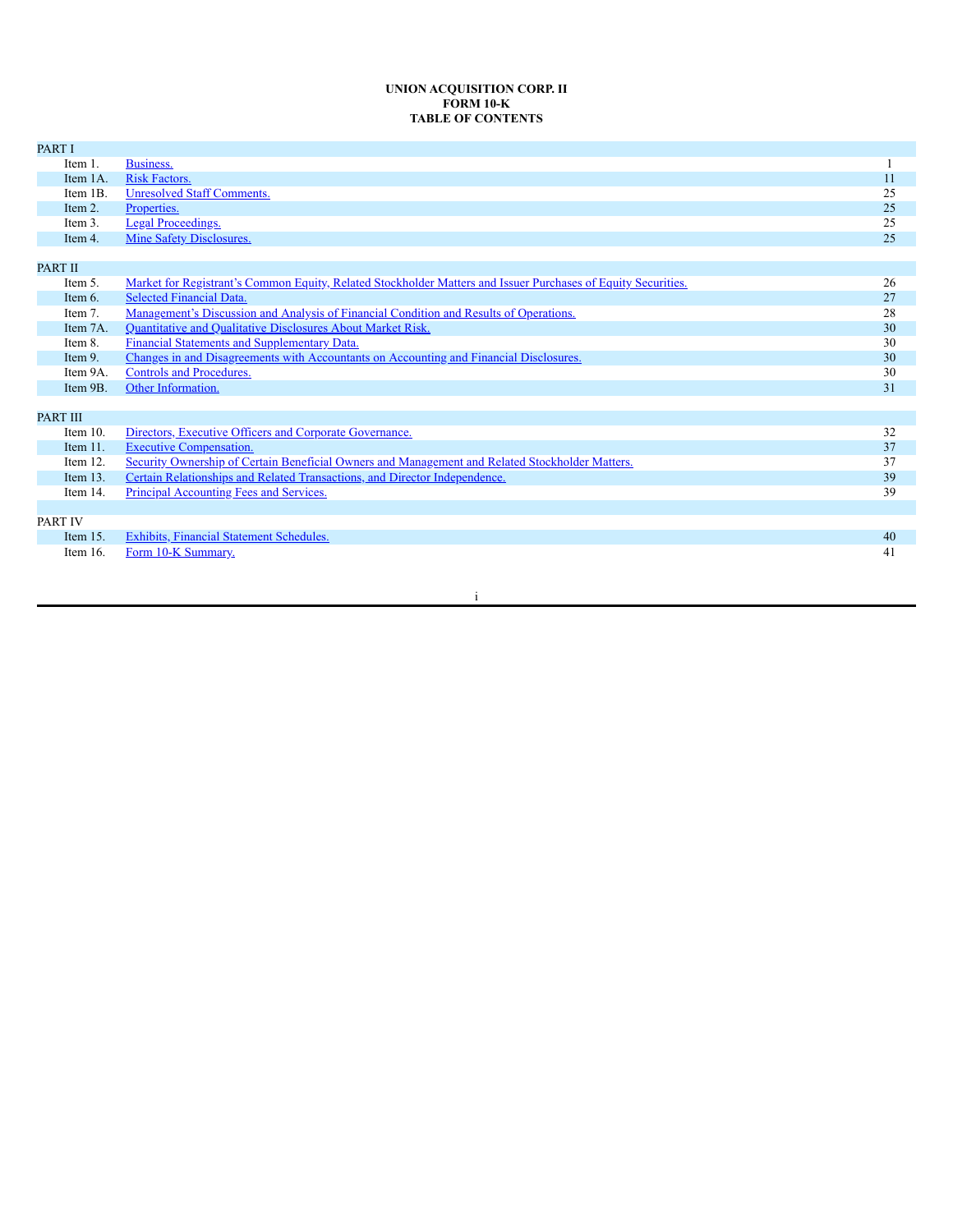#### <span id="page-4-0"></span>**ITEM 1. BUSINESS**

In this Annual Report on Form 10-K (the "Form 10-K"), references to the "Company" and to "we," "us," and "our" refer to Union Acquisition Corp. II.

For a description of our inception and initial public offering ("IPO") of units, ordinary shares, and warrants, and our simultaneous private placement of warrants (the "Private Warrants"), see the section titled "Business" contained in our annual report on Form 10-K for the period ended September 30, 2019, as filed with the Securities and Exchange Commission ("SEC") on December 30, 2019, which is incorporated by reference herein.

#### **Effecting a Business Combination**

#### **General**

We are not presently engaged in, and we will not engage in, any operations until after the consummation of our initial business combination. We intend to utilize cash derived from the proceeds of our IPO and the private placement of Private Warrants, our capital stock, debt or a combination of these in effecting a business combination. Although substantially all of the net proceeds of the IPO and the private placement of Private Placement Warrants are intended to be applied generally toward effecting a business combination, the proceeds are not otherwise being designated for any more specific purposes.

If we pay for our initial business combination using stock or debt securities, or we do not use all of the funds released from the trust account for payment of the purchase price in connection with our business combination or for redemptions or purchases of our ordinary shares, we may apply the balance of the cash released to us from the trust account for general corporate purposes, including for maintenance or expansion of operations of acquired businesses, the payment of principal or interest due on indebtedness incurred in consummating our initial business combination, to fund the purchase of other companies or for working capital.

A business combination may involve the acquisition of, or merger with, a company which does not need substantial additional capital but which desires to establish a public trading market for its shares, while avoiding what it may deem to be adverse consequences of undertaking a public offering itself. These include time delays, significant expense, loss of voting control and compliance with various Federal and state securities laws. In the alternative, we may seek to consummate a business combination with a company that may be financially unstable or in its early stages of development or growth. While we may seek to effect simultaneous business combinations with more than one target business, we will probably have the ability, as a result of our limited resources, to effect only a single business combination.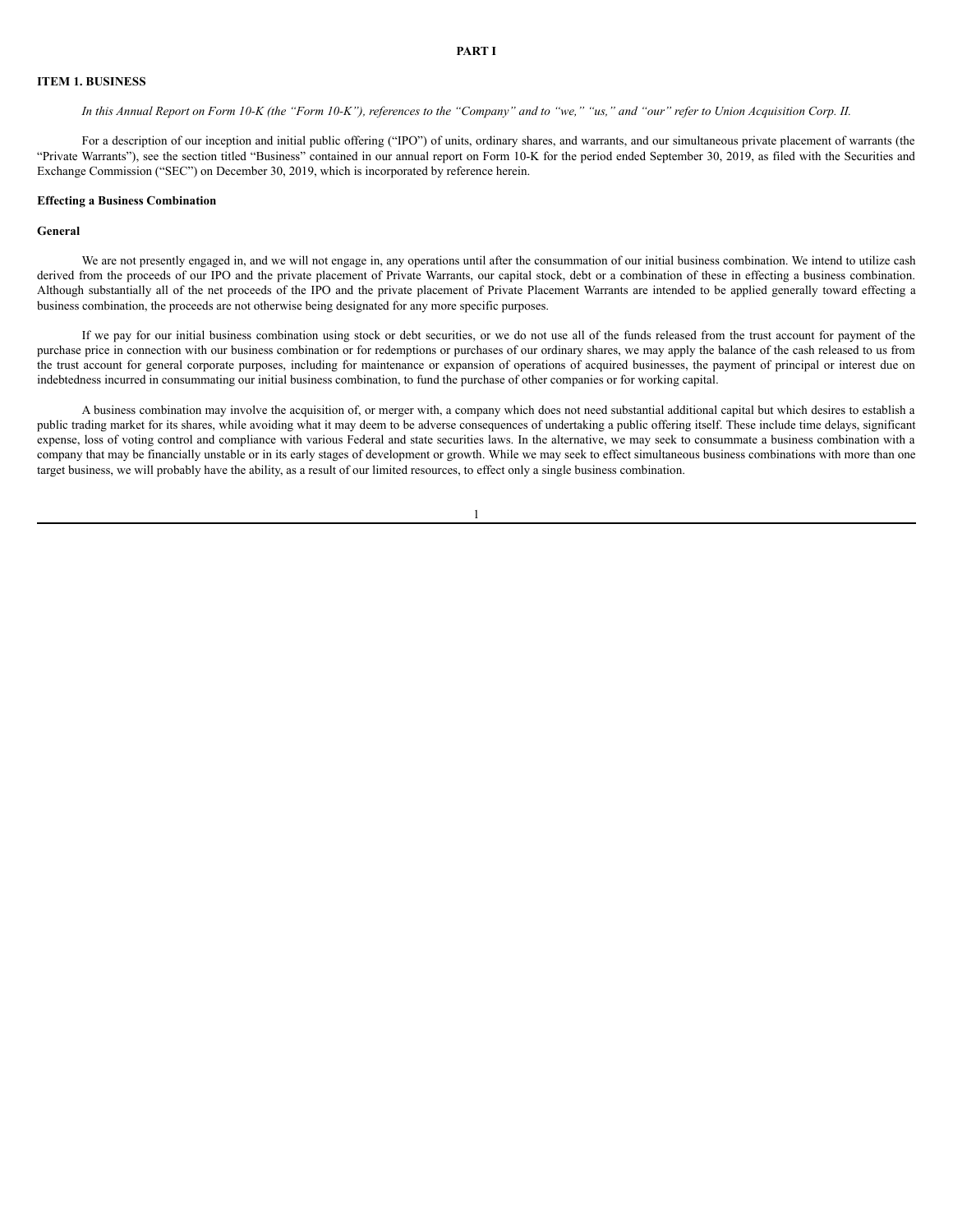#### **Sources of Target Businesses**

We expect that our principal means of identifying potential target businesses will be through the extensive contacts and relationships of our initial shareholders, officers, and directors. While our officers and directors are not required to commit any specific amount of time in identifying or performing due diligence on potential target businesses, we believe that the relationships they have developed over their careers will generate a number of potential business combination opportunities that will warrant further investigation. We also anticipate that target business candidates will be brought to our attention from various unaffiliated sources, including investment bankers, venture capital funds, private equity funds, leveraged buyout funds, management buyout funds and other members of the financial community. Target businesses may be brought to our attention by such unaffiliated sources as a result of being solicited by us through calls or mailings. These sources may also introduce us to target businesses they think we may be interested in on an unsolicited basis, since many of these sources will have read the prospectus filed in connection with our IPO and know what types of businesses we are targeting. Our initial shareholders, officers and directors, as well as their affiliates, may also bring to our attention target business candidates that they become aware of through their business contacts as a result of formal or informal inquiries or discussions they may have, as well as attending trade shows or conventions.

We may determine to engage the services of professional firms or other individuals that specialize in business acquisitions on a formal basis. If we do, we may pay such firms a finder's fee, consulting fee or other compensation to be determined in an arm's length negotiation based on the terms of the transaction. In no event, however, will any of our existing officers, directors, special advisors or initial stockholders, or any entity with which they are affiliated, be paid any finder's fee, consulting fee or other compensation prior to, or for any services they render in order to effectuate, the consummation of a business combination (regardless of the type of transaction). If we decide to enter into a business combination with a target business that is affiliated with our officers, directors or initial stockholders, we will do so only if we have obtained an opinion from an independent investment banking firm, another independent firm that commonly renders valuation opinions on the type of target business we are seeking to acquire, that the business combination is fair to our unaffiliated stockholders from a financial point of view.

#### **Selection of a Target Business and Structuring of a Business Combination**

Subject to our management team's pre-existing fiduciary duties and the Nasdaq requirement that a target business have a fair market value of at least 80% of the balance in the trust account (excluding taxes payable on the income earned on the trust account) at the time of the execution of a definitive agreement for our initial business combination, and that we must acquire a controlling interest in the target business, our management will have virtually unrestricted flexibility in identifying and selecting a prospective target business, although we will not be permitted to effectuate our initial business combination with another blank check company or a similar company with nominal operations. In evaluating a prospective target business, our management may consider a variety of factors, including one or more of the following:

- financial condition and results of operation;
- growth potential;
- brand recognition and potential;
- experience and skill of management and availability of additional personnel;
- capital requirements;
- competitive position;
- barriers to entry;
- stage of development of the products, processes, or services;
- existing distribution and potential for expansion;
- degree of current or potential market acceptance of the products, processes, or services;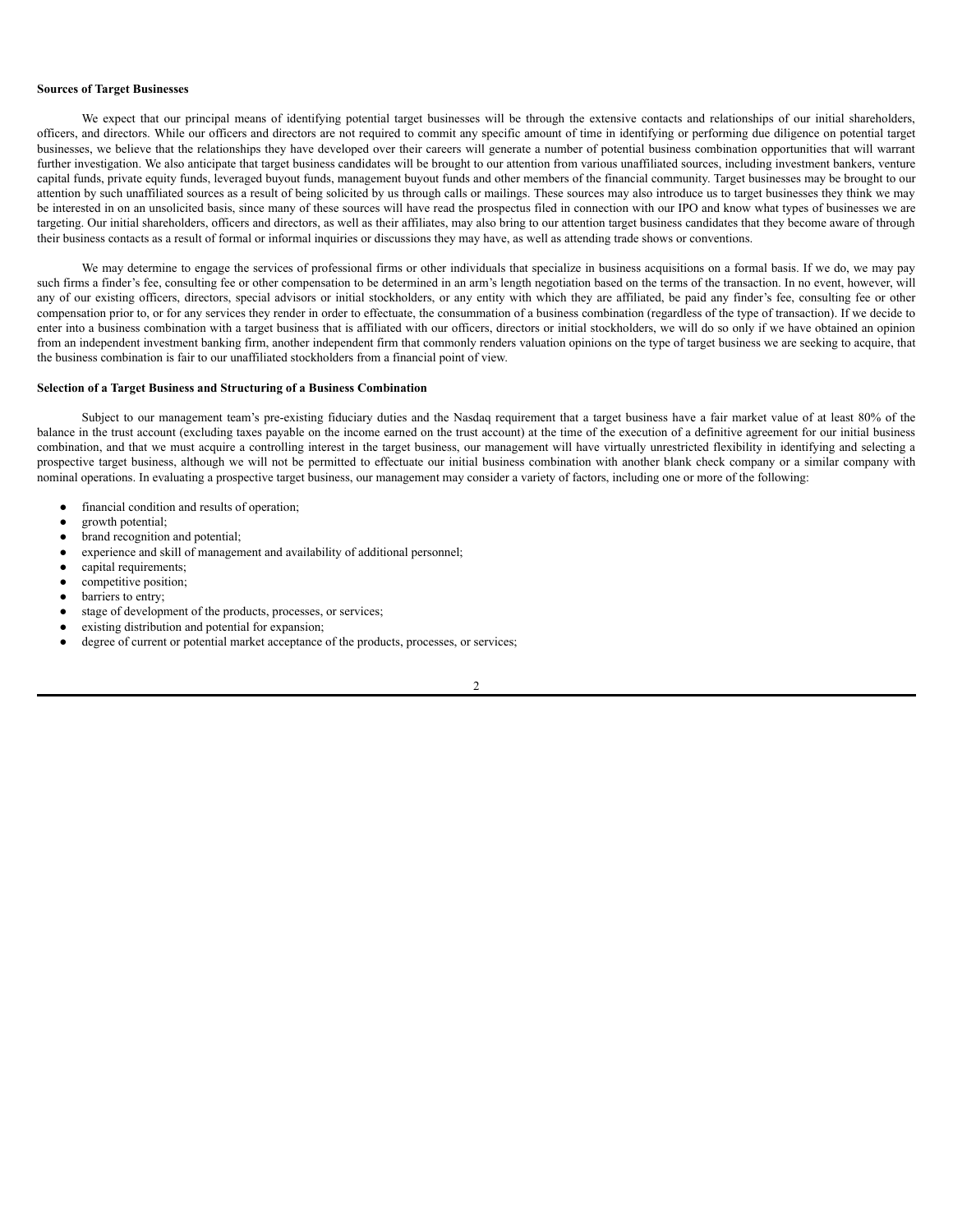- proprietary aspects of products and the extent of intellectual property or other protection for products or formulas;
- impact of regulation on the business;
- regulatory environment of the industry;
- costs associated with effecting the business combination:
- industry leadership, sustainability of market share and attractiveness of market industries in which a target business participates; and
- macro competitive dynamics in the industry within which the company competes.

These criteria are not intended to be exhaustive. Any evaluation relating to the merits of a particular business combination will be based, to the extent relevant, on the above factors as well as other considerations deemed relevant by our management in effecting a business combination consistent with our business objective. In evaluating a prospective target business, we expect to conduct an extensive due diligence review which may encompass, among other things, meetings with incumbent management and inspection of facilities, as well as review of financial and other information which is made available to us. This due diligence review will be conducted either by our management or by unaffiliated third parties we may engage, although we have no current intention to engage any such third parties.

The time and costs required to select and evaluate a target business and to structure and complete the business combination cannot presently be ascertained with any degree of certainty. Any costs incurred with respect to the identification and evaluation of a prospective target business with which a business combination is not ultimately completed will result in a loss to us and reduce the amount of capital available to otherwise complete a business combination.

## **Fair Market Value of Target Business**

Pursuant to Nasdaq listing rules, the target business or businesses that we acquire must collectively have a fair market value equal to at least 80% of the balance of the funds in the trust account (excluding taxes payable on the income earned on the trust account) at the time of the execution of a definitive agreement for our initial business combination, although we may acquire a target business whose fair market value significantly exceeds 80% of the trust account balance. We currently anticipate structuring a business combination to acquire 100% of the equity interests or assets of the target business or businesses. We may, however, structure a business combination where we merge directly with the target business or where we acquire less than 100% of such interests or assets of the target business in order to meet certain objectives of the target management team or stockholders or for other reasons, but we will only complete such business combination if the post-transaction company owns or acquires 50% or more of the outstanding voting securities of the target or otherwise acquires a controlling interest in the target sufficient for it not to be required to register as an investment company under the Investment Company Act. Even if the post-transaction company owns or acquires 50% or more of the voting securities of the target, our stockholders prior to the business combination may collectively own a minority interest in the post-transaction company, depending on valuations ascribed to the target and us in the business combination transaction. For example, we could pursue a transaction in which we issue a substantial number of new shares in exchange for all of the outstanding capital of a target. In this case, we would acquire a 100% controlling interest in the target. However, as a result of the issuance of a substantial number of new shares, our stockholders immediately prior to our initial business combination could own less than a majority of our outstanding shares subsequent to our initial business combination. If less than 100% of the equity interests or assets of a target business or businesses are owned or acquired by the post-transaction company, only the portion of such business or businesses that is owned or acquired is what will be valued for purposes of the 80% fair market value test. In order to consummate such an acquisition, we may issue a significant amount of our debt or equity securities to the sellers of such businesses and/or seek to raise additional funds through a private offering of debt or equity securities.

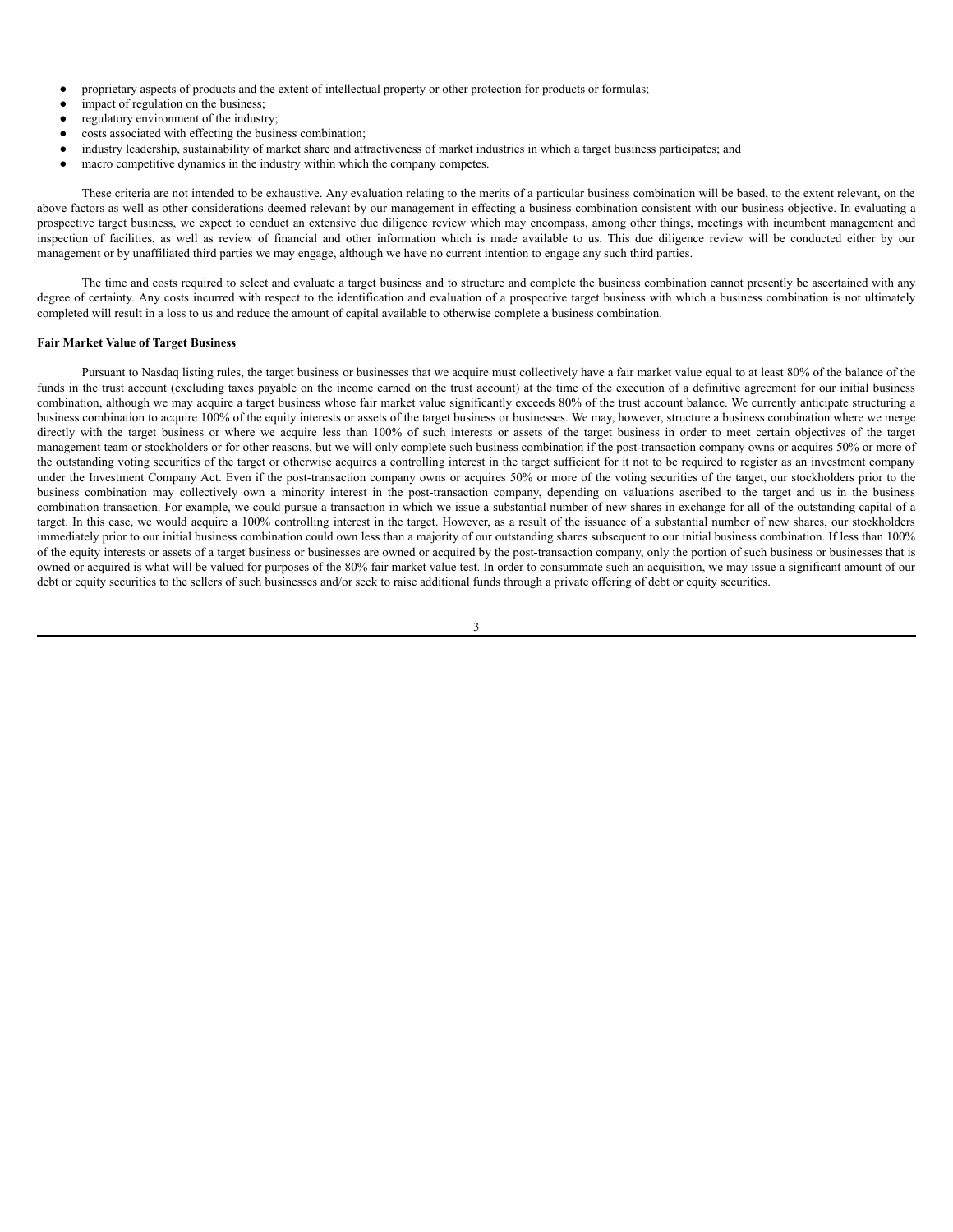The fair market value of the target will be determined by our board of directors based upon one or more standards generally accepted by the financial community (such as actual and potential sales, earnings, cash flow and/or book value). If our board is not able to independently determine that the target business has a sufficient fair market value, we will obtain an opinion from an unaffiliated, independent investment banking firm, or another independent entity that commonly renders valuation opinions on the type of target business we are seeking to acquire, with respect to the satisfaction of such criteria. We will not be required to obtain an opinion from an independent investment banking firm, or another independent entity that commonly renders valuation opinions on the type of target business we are seeking to acquire, as to the fair market value if our board of directors independently determines that the target business complies with the 80% threshold.

#### **Lack of Business Diversification**

Our business combination must be with a target business or businesses that collectively satisfy the minimum valuation standard at the time of such acquisition, as discussed above, although this process may entail the simultaneous acquisitions of several operating businesses at the same time. Therefore, at least initially, the prospects for our success may be entirely dependent upon the future performance of a single business. Unlike other entities which may have the resources to complete several business combinations of entities operating in multiple industries or multiple areas of a single industry, it is probable that we will not have the resources to diversify our operations or benefit from the possible spreading of risks or offsetting of losses. By consummating a business combination with only a single entity, our lack of diversification may:

- subject us to negative economic, competitive and regulatory developments, any or all of which may have a substantial adverse impact upon the particular industry in which we may operate subsequent to a business combination, and
- cause us to depend on the performance of a single operating business or the development or market acceptance of a single or limited number of products, processes or services.

If we determine to simultaneously acquire several businesses and such businesses are owned by different sellers, we will need for each of such sellers to agree that our purchase of its business is contingent on the simultaneous closings of the other acquisitions, which may make it more difficult for us, and delay our ability, to complete the business combination. With multiple acquisitions, we could also face additional risks, including additional burdens and costs with respect to possible multiple negotiations and due diligence investigations (if there are multiple sellers) and the additional risks associated with the subsequent assimilation of the operations and services or products of the acquired companies in a single operating business.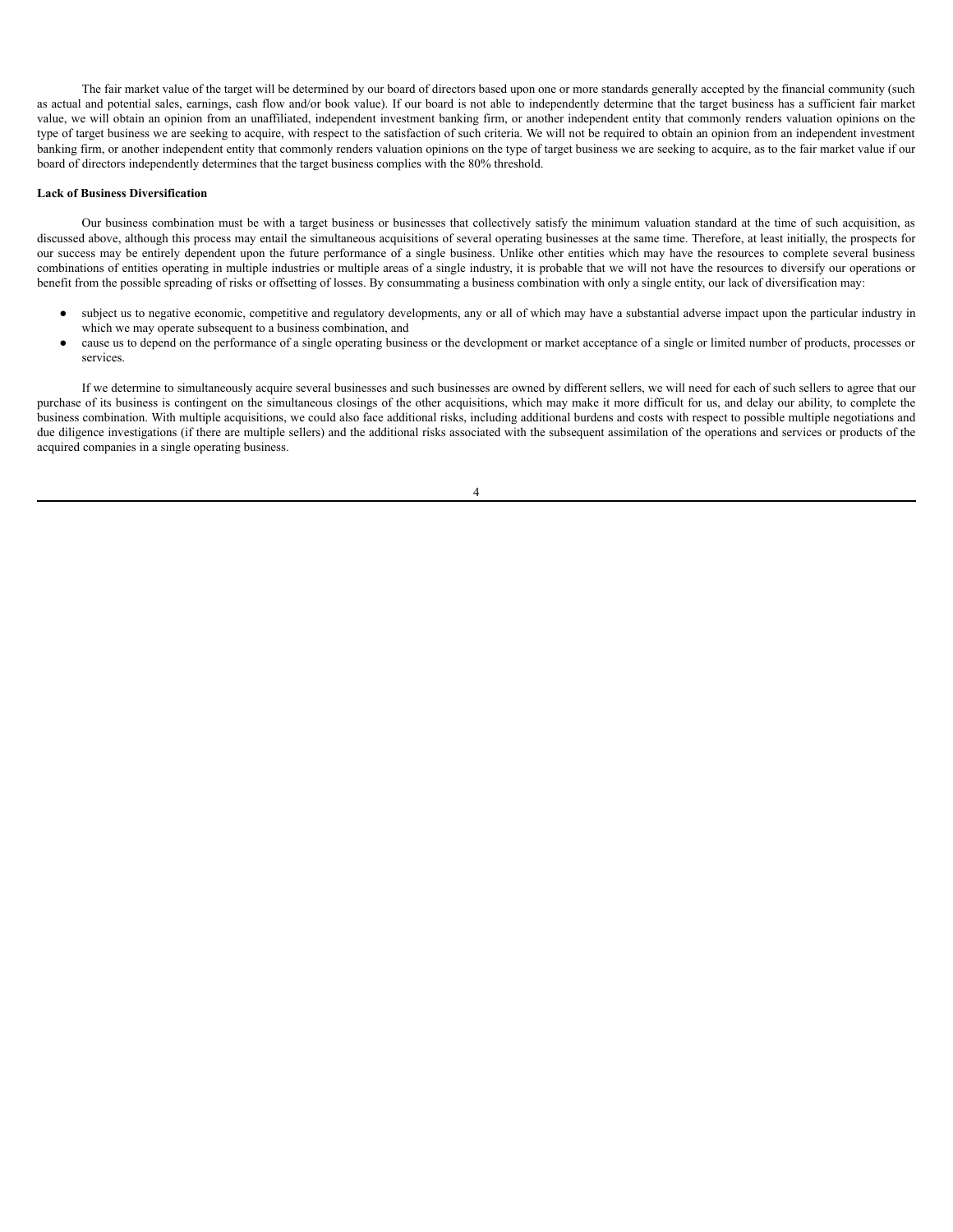#### **Shareholders May Not Have the Ability to Approve an Initial Business Combination**

In connection with any proposed business combination, we will either (1) seek shareholder approval of our initial business combination at a meeting called for such purpose at which shareholders may seek to convert their shares, regardless of whether they vote for or against the proposed business combination or do not vote at all, into their pro rata share of the aggregate amount on deposit in the trust account (net of taxes payable), or (2) provide our shareholders with the opportunity to sell their shares to us by means of a tender offer (and thereby avoid the need for a shareholder vote) for an amount equal to their pro rata share of the aggregate amount on deposit in the trust account (net of taxes payable), in each case calculated as of two business days prior to the consummation of the business combination and subject to the limitations described herein. If we determine to engage in a tender offer, such tender offer will be structured so that each shareholder may tender all of his, her or its shares rather than some pro rata portion of his, her or its shares. The decision as to whether we will seek shareholder approval of a proposed business combination or will allow shareholders to sell their shares to us in a tender offer will be made by us, solely in our discretion, and will be based on a variety of factors such as the timing of the transaction and whether the terms of the transaction would otherwise require us to seek shareholder approval. Unlike other blank check companies which require shareholder votes and conduct proxy solicitations in conjunction with their initial business combinations and related conversions of public shares for cash upon consummation of such initial business combination even when a vote is not required by law, we will have the flexibility to avoid such shareholder vote and allow our shareholders to sell their shares pursuant to Rule 13e-4 and Regulation 14E of the Exchange Act which regulate issuer tender offers. In that case, we will file tender offer documents with the SEC which will contain substantially the same financial and other information about the initial business combination as is required under the SEC's proxy rules. We will consummate our initial business combination only if we have net tangible assets of at least \$5,000,001 upon such consummation and, if we seek shareholder approval, an ordinary resolution under Cayman Islands law, which requires the affirmative vote of a majority of the shareholders who attend and vote at a general meeting of the company.

We chose our net tangible asset threshold of \$5,000,001 to ensure that we would avoid being subject to Rule 419 promulgated under the Securities Act. However, if we seek to consummate an initial business combination with a target business that imposes any type of working capital closing condition or requires us to have a minimum amount of funds available from the trust account upon consummation of such initial business combination, we may need to have more than \$5,000,001 in net tangible assets upon consummation and this may force us to seek third party financing which may not be available on terms acceptable to us or at all. As a result, we may not be able to consummate such initial business combination and we may not be able to locate another suitable target within the applicable time period, if at all. Public shareholders may therefore have to wait 18 months from the closing of this offering in order to be able to receive a pro rata share of the trust account.

Our initial shareholders and our officers and directors have agreed (1) to vote any ordinary shares owned by them in favor of any proposed business combination, (2) not to convert any ordinary shares in connection with a shareholder vote to approve a proposed initial business combination and (3) not sell any ordinary shares in any tender in connection with a proposed initial business combination.

None of our officers, directors, initial shareholders or their affiliates has indicated any intention to purchase units or ordinary shares from persons in the open market or in private transactions. However, if we hold a meeting to approve a proposed business combination and a significant number of shareholders vote, or indicate an intention to vote, against such proposed business combination or to convert their shares, our officers, directors, initial shareholders or their affiliates could make such purchases in the open market or in private transactions in order to influence the vote or increase the likelihood of satisfying the necessary closing conditions to such transaction. Notwithstanding the foregoing, our officers, directors, initial shareholders and their affiliates will not make purchases of ordinary shares if the purchases would violate Section 9(a)(2) or Rule 10b-5 of the Exchange Act, which are rules designed to stop potential manipulation of a company's stock.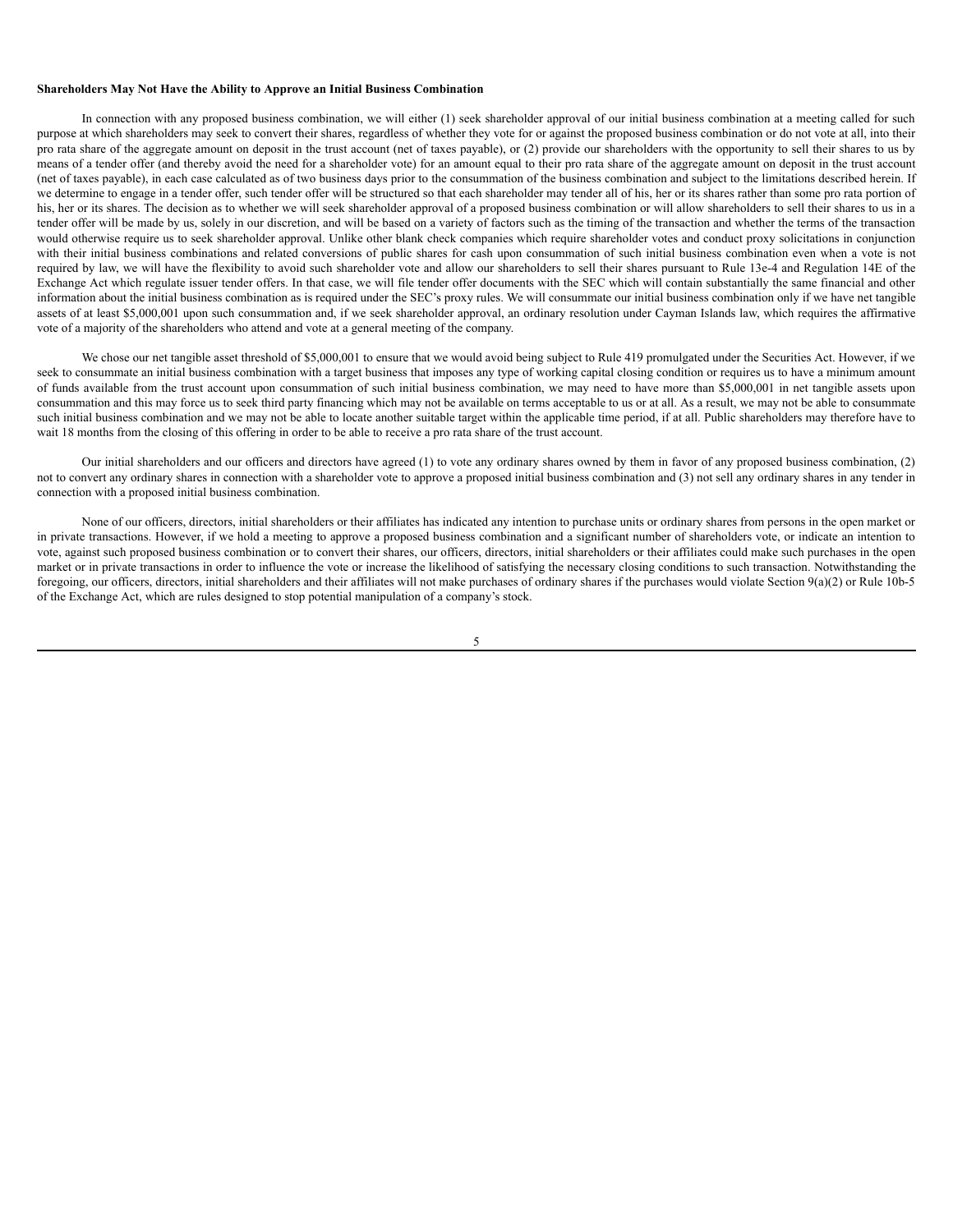#### **Conversion Rights**

At any meeting called to approve an initial business combination, public shareholders may seek to convert their shares, regardless of whether they vote for or against the proposed business combination or do not vote at all, into their pro rata share of the aggregate amount then on deposit in the trust account as of two business days prior to the consummation of the initial business combination, less any taxes then due but not yet paid. Alternatively, we may provide our public shareholders with the opportunity to sell their ordinary shares to us through a tender offer (and thereby avoid the need for a shareholder vote) for an amount equal to their pro rata share of the aggregate amount then on deposit in the trust account, less any taxes then due but not yet paid.

Notwithstanding the foregoing, a public shareholder, together with any affiliate of his or any other person with whom he is acting in concert or as a "group" (as defined in Section  $13(d)(3)$  of the Exchange Act) will be restricted from seeking conversion rights with respect to 15% or more of the shares sold in this offering. Such a public shareholder would still be entitled to vote against a proposed business combination with respect to all shares owned by him or his affiliates. We believe this restriction will prevent shareholders from accumulating large blocks of shares before the vote held to approve a proposed business combination and attempt to use the conversion right as a means to force us or our management to purchase their shares at a significant premium to the then current market price. By limiting a shareholder's ability to convert no more than 15% of the shares sold in this offering, we believe we have limited the ability of a small group of shareholders to unreasonably attempt to block a transaction which is favored by our other public shareholders.

Our initial shareholders, officers, and directors will not have conversion rights with respect to any ordinary shares owned by them, directly or indirectly.

We may require public shareholders, whether they are a record holder or hold their shares in "street name," to either (i) tender their certificates (if any) to our transfer agent or (ii) deliver their shares to the transfer agent electronically using Depository Trust Company's DWAC (Deposit/Withdrawal At Custodian) System, at the holder's option, in each case prior to a date set forth in the proxy materials sent in connection with the proposal to approve the business combination.

There is a nominal cost associated with the above-referenced delivery process and the act of certificating the shares or delivering them through the DWAC System. The transfer agent will typically charge the tendering broker a nominal amount and it would be up to the broker whether or not to pass this cost on to the holder. However, this fee would be incurred regardless of whether or not we require holders seeking to exercise conversion rights to deliver their shares prior to a specified date. The need to deliver shares is a requirement of exercising conversion rights regardless of the timing of when such delivery must be effectuated. However, in the event we require shareholders seeking to exercise conversion rights to deliver their shares prior to the consummation of the proposed business combination and the proposed business combination is not consummated this may result in an increased cost to shareholders.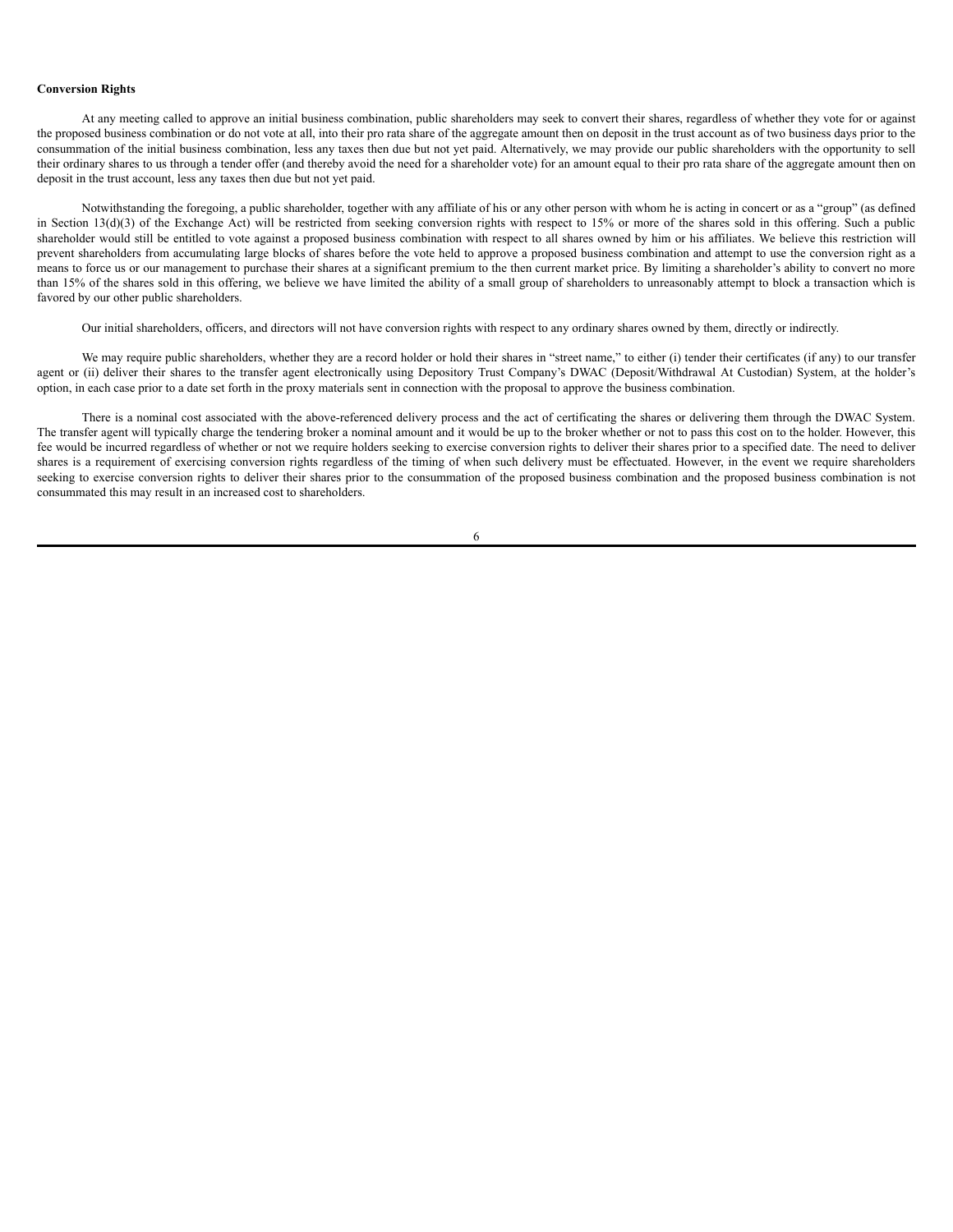Any proxy solicitation materials we furnish to shareholders in connection with a vote for any proposed business combination will indicate whether we are requiring shareholders to satisfy such certification and delivery requirements. Accordingly, a shareholder would have from the time the shareholder received our proxy statement up until the vote on the proposal to approve the business combination to deliver his shares if he wishes to seek to exercise his conversion rights. This time period varies depending on the specific facts of each transaction. However, as the delivery process can be accomplished by the shareholder, whether or not he is a record holder or his shares are held in "street name," in a matter of hours by simply contacting the transfer agent or his broker and requesting delivery of his shares through the DWAC System, we believe this time period is sufficient for an average investor. However, we cannot assure you of this fact. Please see the risk factor titled "In connection with any shareholder meeting called to approve a proposed initial business combination, we may require shareholders who wish to convert their shares in connection with a proposed business combination to comply with specific requirements for conversion that may make it more difficult for them to exercise their conversion rights prior to the deadline for exercising their rights" for further information on the risks of failing to comply with these requirements.

Any request to convert such shares once made, may be withdrawn at any time up to the vote on the proposed business combination or the expiration of the tender offer. Furthermore, if a holder of public shares delivered his certificate in connection with an election of their conversion and subsequently decides prior to the applicable date not to elect to exercise such rights, he may simply request that the transfer agent return the certificate (physically or electronically).

If the initial business combination is not approved or completed for any reason, then our public shareholders who elected to exercise their conversion rights would not be entitled to convert their shares for the applicable pro rata share of the trust account as of two business days prior to the consummation of the initial business combination. In such case, we will promptly return any shares delivered by public holders.

## **Liquidation if No Business Combination**

On April 16, 2021, an Extraordinary General Meeting of the Company was held, in which the shareholders approved a special resolution to amend the Amended and Restated Memorandum and Articles of Association of the Company to extend the date by which the Company must consummate an initial business combination from April 22, 2021 to October 22, 2021. Therefore, we have until October 22, 2021 to complete our initial business combination. If we are unable to complete our initial business combination within such time period (or such longer period that our shareholders may approve), we will (i) cease all operations except for the purpose of winding up, (ii) as promptly as reasonably possible but not more than ten business days thereafter, redeem 100% of the outstanding public shares, at a per-share price, payable in cash, equal to the aggregate amount then on deposit in the trust account, including interest earned on the trust account not and not previously released to us (less up to \$100,000 of interest to pay liquidation expenses and which interest shall be net of taxes payable), divided by the number of then outstanding public shares, which redemption will completely extinguish public shareholders' rights as shareholders (including the right to receive further liquidation distributions, if any) and (iii) as promptly as reasonably possible following such redemption, subject to the approval of our remaining shareholders and our board of directors, liquidate and dissolve, subject in the case of clauses (ii) and (iii) to our obligations under Cayman Islands law to provide for claims of creditors and in all cases subject to the other requirements of applicable law. There will be no redemption rights or liquidating distributions with respect to our warrants which will expire worthless if we fail to complete our initial business combination by October 22, 2021 (or such longer period that our shareholders may approve).

Our initial shareholders, which include our independent directors, have entered into agreements with us, pursuant to which they have waived their rights to liquidating distributions from the trust account with respect to their founder shares if we fail to complete our initial business combination within the required time period. However, if our initial shareholders or management team acquire public shares, they will be entitled to liquidating distributions from the trust account with respect to such public shares if we fail to complete our initial business combination by such date.

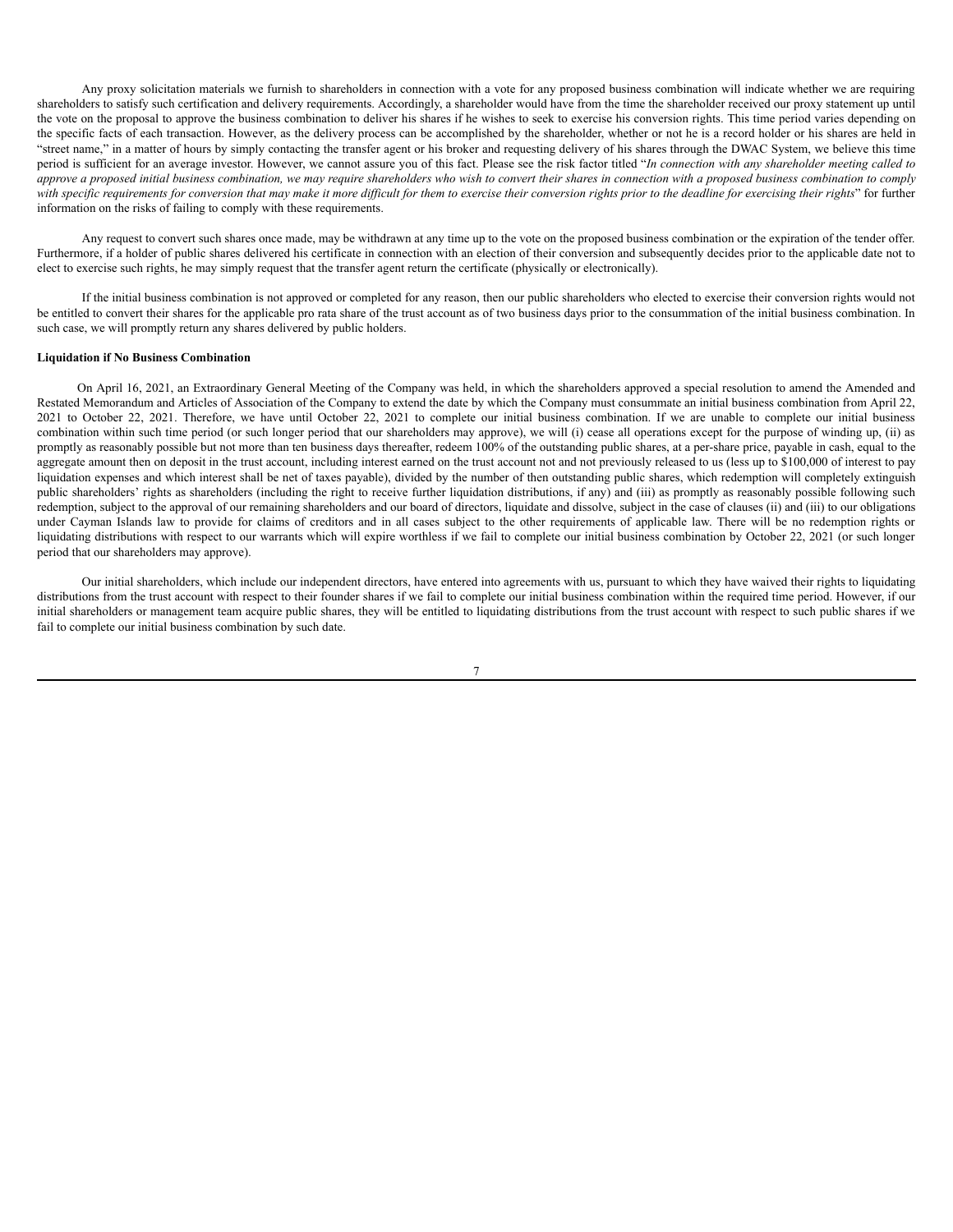Our executive officers and directors have agreed, pursuant to written agreements with us, that they will not propose any amendment to our amended and restated memorandum and articles of association that would affect the substance or timing of our obligation to redeem 100% of our public shares if we do not complete our initial business combination within the required time period, unless we provide our public shareholders with the opportunity to redeem their public shares upon approval of any such amendment at a per-share price, payable in cash, equal to the aggregate amount then on deposit in the trust account, including interest earned on the trust account (which interest shall be net of taxes payable), divided by the number of then outstanding public shares.

If we were to expend all of the net proceeds of the IPO, other than the proceeds deposited in the trust account, and without taking into account interest, if any, earned on the trust account, the per-share redemption amount received by shareholders upon our dissolution would be \$10.00. The proceeds deposited in the trust account could, however, become subject to the claims of our creditors which would have higher priority than the claims of our public shareholders. We cannot assure you that the actual pershare redemption amount received by shareholders will not be less than \$10.00. While we intend to pay such amounts, if any, we cannot assure you that we will have funds sufficient to pay or provide for all creditors' claims.

Although we will seek to have all vendors, service providers, prospective target businesses and other entities with which we do business execute agreements with us waiving any right, title, interest or claim of any kind in or to any monies held in the trust account for the benefit of our public shareholders, there is no guarantee that they will execute such agreements or even if they execute such agreements that they would be prevented from bringing claims against the trust account including but not limited to fraudulent inducement, breach of fiduciary responsibility or other similar claims, as well as claims challenging the enforceability of the waiver, in each case in order to gain an advantage with respect to a claim against our assets, including the funds held in the trust account. If any third party refuses to execute an agreement waiving such claims to the monies held in the trust account, our management will perform an analysis of the alternatives available to it and will only enter into an agreement with a third party that has not executed a waiver if management believes that such third party's engagement would be significantly more beneficial to us than any alternative. Examples of possible instances where we may engage a third party that refuses to execute a waiver include the engagement of a third party consultant whose particular expertise or skills are believed by management to be significantly superior to those of other consultants that would agree to execute a waiver or in cases where management is unable to find a service provider willing to execute a waiver. In order to protect the amounts held in the trust account, Union Group International Holdings Limited has contractually agreed pursuant to a written agreement with us that, if we liquidate the trust account prior to the consummation of a business combination, it will be liable to ensure that the proceeds in the trust account are not reduced by the claims of target businesses or claims of vendors or other entities that are owed money by us for services rendered or contracted for or products sold to us. We believe Union Group International Holdings Limited has sufficient net worth to satisfy its indemnity obligation should it arise, however we have not asked it to reserve for such obligations and we cannot assure you it will have sufficient liquid assets to satisfy such obligations if it is required to do so. Additionally, the agreement entered into by Union Group International Holdings Limited specifically provides for two exceptions to the indemnity given: it will have no liability (1) as to any claimed amounts owed to a target business or vendor or other entity who has executed an agreement with us waiving any right, title, interest or claim of any kind they may have in or to any monies held in the trust account, or (2) as to any claims for indemnification by the underwriters of this offering against certain liabilities, including liabilities under the Securities Act. As a result, we cannot assure you that the per-share distribution from the trust account, if we liquidate the trust account because we have not completed a business combination within the required time period, will not be less than \$10.00.

 $\mathbf{Q}$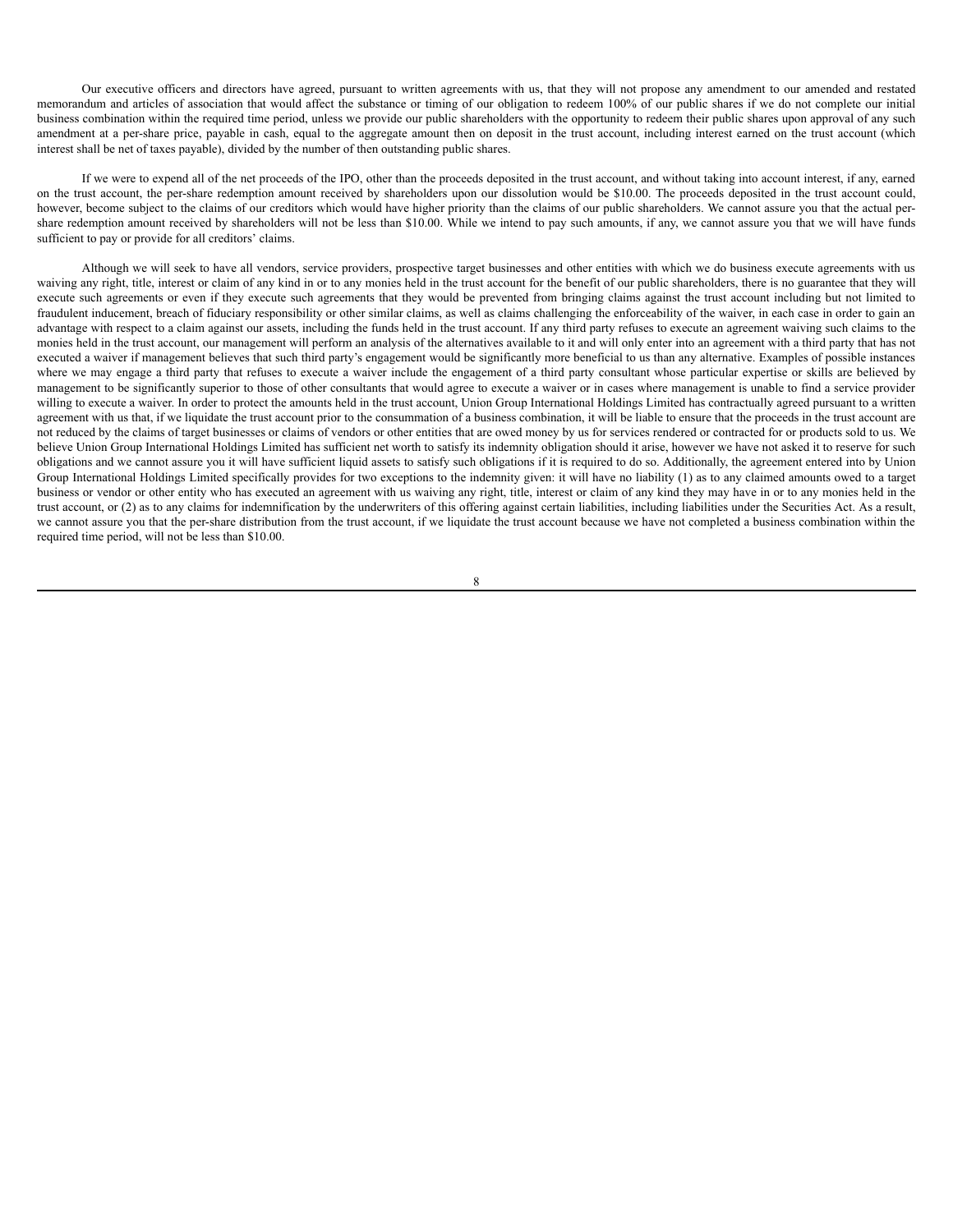In the event that Union Group International Holdings Limited asserts that it is unable to satisfy any indemnification obligations that may arise or that it has no indemnification obligations related to a particular claim, our independent directors would determine whether to take legal action against Union Group International Holdings Limited to enforce such indemnification obligations. While we currently expect that our independent directors would take legal action on our behalf to enforce these indemnification obligations, it is possible that our independent directors in exercising their business judgment may choose not to do so in any particular instance. Accordingly, we cannot assure you that due to claims of creditors the actual value of the per-share redemption price will not be less than \$10.00 per share.

If we file a bankruptcy petition or an involuntary bankruptcy petition is filed against us that is not dismissed, the proceeds held in the trust account could be subject to applicable bankruptcy law, and may be included in our bankruptcy estate and subject to the claims of third parties with priority over the claims of our shareholders. To the extent any bankruptcy claims deplete the trust account, we cannot assure you we will be able to return \$10.00 per share to our public shareholders. Additionally, if we file a bankruptcy petition or an involuntary bankruptcy petition is filed against us that is not dismissed, any distributions received by shareholders could be viewed under applicable debtor/creditor and/or bankruptcy laws as either a "preferential transfer" or a "fraudulent conveyance." As a result, a bankruptcy court could seek to recover some or all amounts received by our shareholders. Furthermore, our board of directors may be viewed as having breached its fiduciary duty to our creditors and/or may have acted in bad faith, and thereby exposing itself and our company to claims of punitive damages, by paying public shareholders from the trust account prior to addressing the claims of creditors. We cannot assure you that claims will not be brought against us for these reasons.

Our public shareholders will be entitled to receive funds from the trust account only (i) in the event of the redemption of our public shares if we do not complete our initial business combination within the required time period, (ii) in connection with a shareholder vote to amend our amended and restated memorandum and articles of association that would affect our public shareholders' ability to convert or sell their shares to us in connection with a business combination as described herein or affect the substance or timing of our obligation to redeem 100% of our public shares if we do not complete our initial business combination within the required time period or (iii) if they redeem their respective shares for cash upon the completion of our initial business combination. In no other circumstances will a shareholder have any right or interest of any kind to or in the trust account. In the event we seek shareholder approval in connection with our initial business combination, a shareholder's voting in connection with the business combination alone will not result in a shareholder's redeeming its shares to us for an applicable pro rata share of the trust account. Such shareholder must have also exercised its redemption rights and followed the procedures described above and as detailed in the applicable proxy or tender offer materials. These provisions of our amended and restated memorandum and articles of association, like all provisions of our amended and restated memorandum and articles of association, may be amended with a shareholder vote.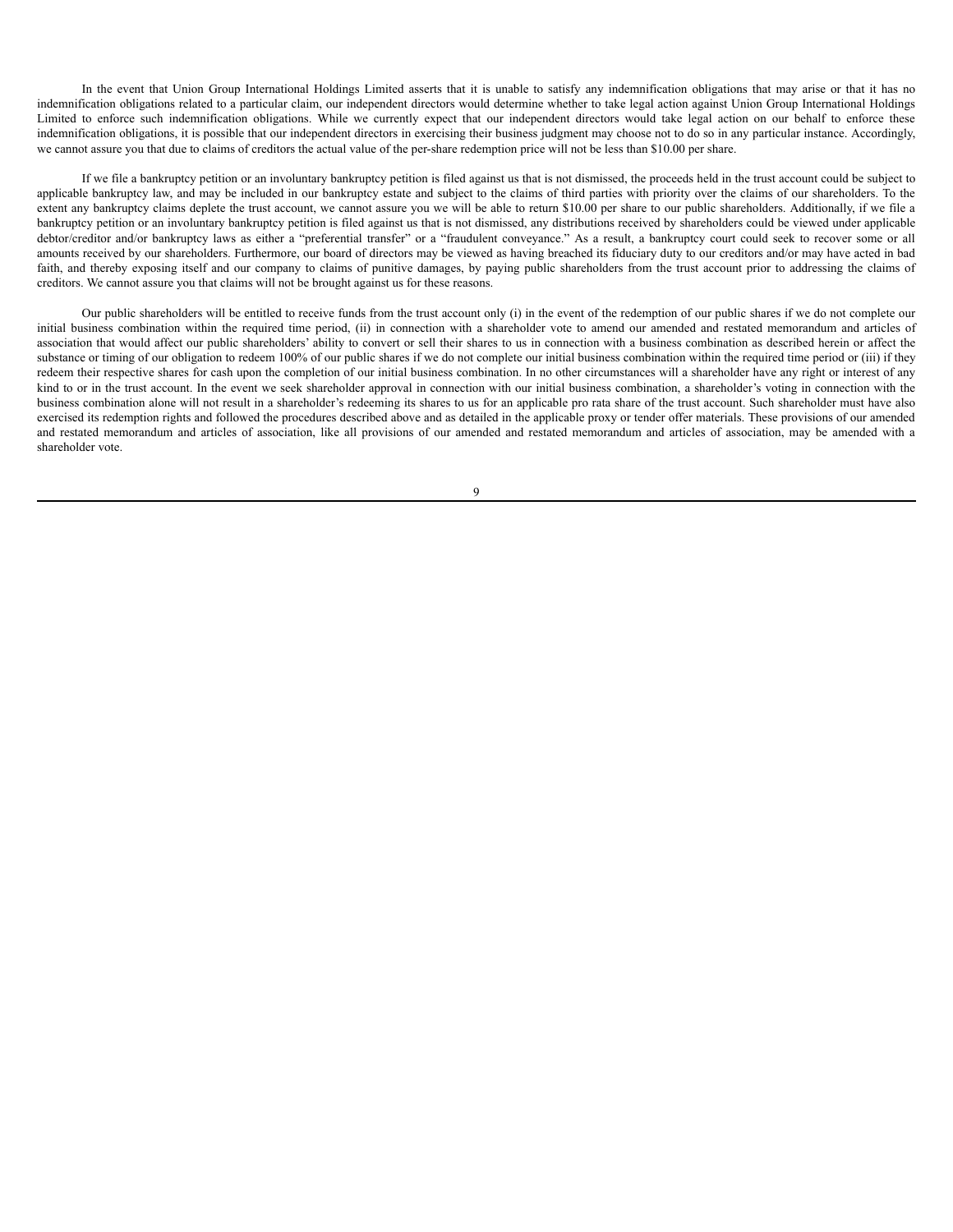#### **Competition**

In identifying, evaluating and selecting a target business for a business combination, we may encounter intense competition from other entities having a business objective similar to ours, including other blank check companies, private equity groups and leveraged buyout funds and operating businesses seeking strategic acquisitions. Many of these entities are well established and have extensive experience identifying and effecting business combinations directly or through affiliates. Moreover, many of these competitors possess greater financial, technical, human and other resources than us. Our ability to acquire larger target businesses will be limited by our available financial resources. This inherent limitation gives others an advantage in pursuing the acquisition of a target business.

The following also may not be viewed favorably by certain target businesses:

- our obligation to seek shareholder approval of a business combination or engage in a tender offer may delay the completion of a transaction;
- our obligation to convert or repurchase ordinary shares held by our public shareholders may reduce the resources available to us for a business combination; and
- our outstanding warrants, and the potential future dilution they represent.

Any of these factors may place us at a competitive disadvantage in successfully negotiating a business combination. Our management believes, however, that our status as a public entity and potential access to the United States public equity markets may give us a competitive advantage over privately-held entities having a similar business objective as ours in acquiring a target business with significant growth potential on favorable terms.

If we succeed in effecting a business combination, there will be, in all likelihood, intense competition from competitors of the target business. We cannot assure you that, subsequent to a business combination, we will have the resources or ability to compete effectively.

#### **Human Capital Resources**

We currently have two executive officers. These individuals are not obligated to devote any specific number of hours to our matters and intend to devote only as much time as they deem necessary to our affairs. The amount of time they will devote in any time period will vary based on whether a target business has been selected for the business combination and the stage of the business combination process the company is in. Accordingly, once a suitable target business to acquire has been located, management will spend more time investigating such target business and negotiating and processing the business combination (and consequently spend more time on our affairs) than had been spent prior to locating a suitable target business. We presently expect our executive officers to devote such amount of time as they reasonably believe is necessary to our business. We do not intend to have any full time employees prior to the consummation of a business combination.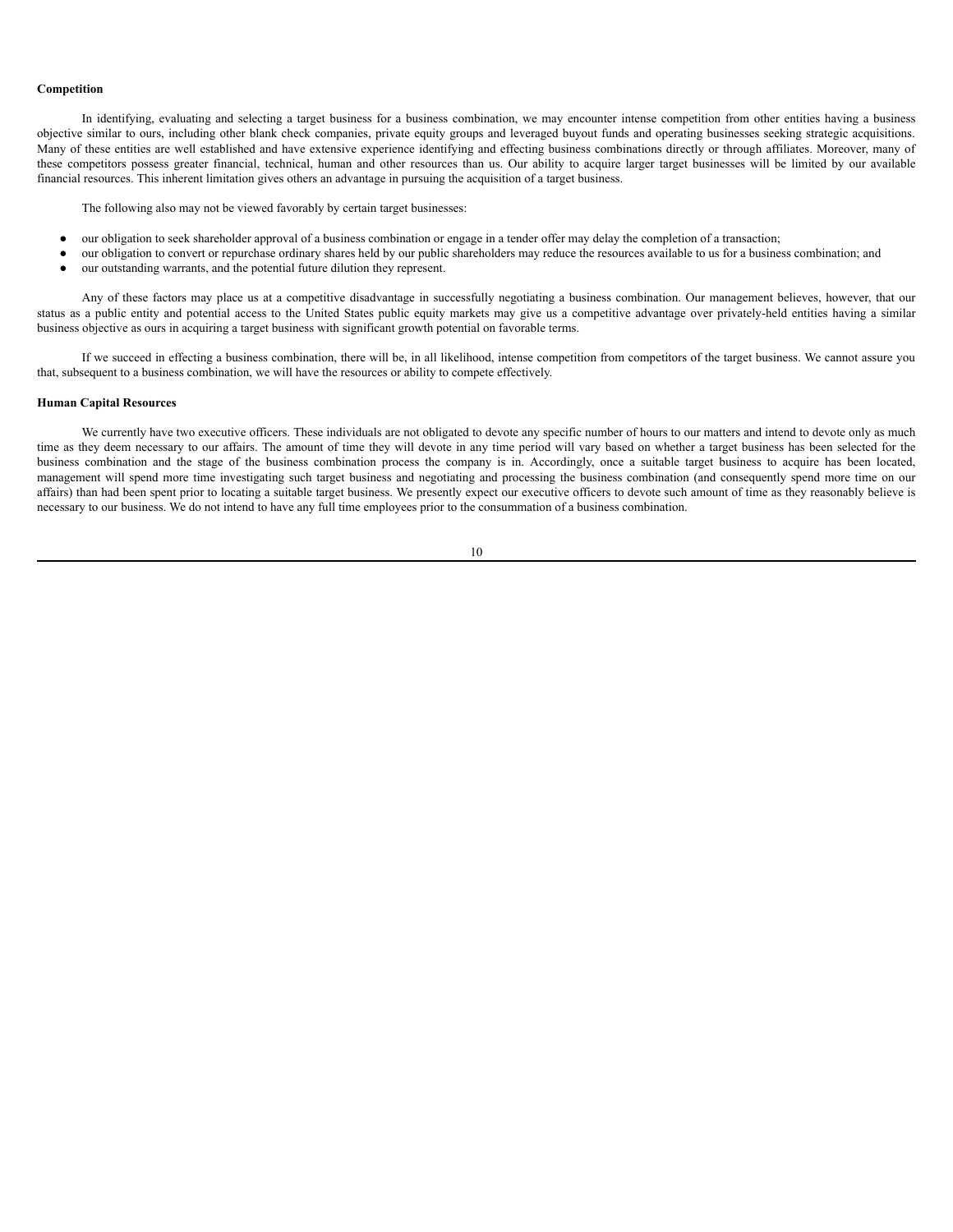# <span id="page-14-0"></span>**ITEM 1A. RISK FACTORS**

## **Risk Factors Specific to Our Business**

## If we are unable to consummate a business combination, our public shareholders may be forced to wait until after October 22, 2021 before receiving distributions from the *trust account.*

On April 16, 2021, an Extraordinary General Meeting of the Company was held, in which the shareholders approved a special resolution to amend the Amended and Restated Memorandum and Articles of Association of the Company to extend the date by which the Company must consummate an initial business combination from April 22, 2021 to October 22, 2021. Therefore, we have until October 22, 2021 to complete a business combination (unless our shareholders approve an amendment to our amended and restated memorandum and articles of association to provide for a longer period of time). We have no obligation to return funds to investors prior to such date unless we consummate a business combination prior thereto and only then in cases where investors have sought to convert or sell their shares to us. Only after the expiration of this full time period will public security holders be entitled to distributions from the trust account if we are unable to complete a business combination. Accordingly, investors' funds may be unavailable to them until after such date and to liquidate your investment, public security holders may be forced to sell their public shares or warrants, potentially at a loss.

#### Our independent registered public accounting firm has expressed substantial doubt as to our ability to continue as a going concern in its report.

In its report on our financial statements for the year ended September 30, 2020, our independent registered public accounting firm included an explanatory paragraph expressing substantial doubt regarding our ability to continue as a going concern. A "going concern" opinion means, in general, that our independent registered public accounting firm has substantial doubt about our ability to continue our operations unless we complete a business combination by October 22, 2021.

#### *Our public shareholders may not be af orded an opportunity to vote on our proposed business combination.*

We will either (1) seek shareholder approval of our initial business combination at a meeting called for such purpose at which public shareholders may seek to convert their shares, regardless of whether they vote for or against the proposed business combination or do not vote at all, into their pro rata share of the aggregate amount then on deposit in the trust account (net of taxes payable), or (2) provide our public shareholders with the opportunity to sell their shares to us by means of a tender offer (and thereby avoid the need for a shareholder vote) for an amount equal to their pro rata share of the aggregate amount then on deposit in the trust account (net of taxes payable), in each case subject to the limitations described elsewhere in this Form 10-K. Accordingly, it is possible that we will consummate our initial business combination even if holders of a majority of our public shares do not approve of the business combination we consummate.

### We may issue shares or debt securities to complete a business combination, which would reduce the equity interest of our shareholders and likely cause a change in control *of our ownership.*

Our amended and restated memorandum and articles of association authorizes the issuance of up to 150,000,000 ordinary shares, par value \$.0001 per share, and 1,000,000 preference shares, par value \$.0001 per share. We may issue a substantial number of additional ordinary shares or preference shares, or a combination of ordinary shares and preference shares, to complete a business combination. The issuance of additional ordinary shares or preference shares will not reduce the per-share conversion amount in the trust account, but:

- may significantly reduce the equity interest of investors in this offering;
- may subordinate the rights of holders of ordinary shares if we issue preference shares with rights senior to those afforded to our ordinary shares;
- may cause a change in control if a substantial number of ordinary shares are issued, which may affect, among other things, our ability to use our net operating loss carry forwards, if any, and could result in the resignation or removal of our present officers and directors; and
- may adversely affect prevailing market prices for our securities.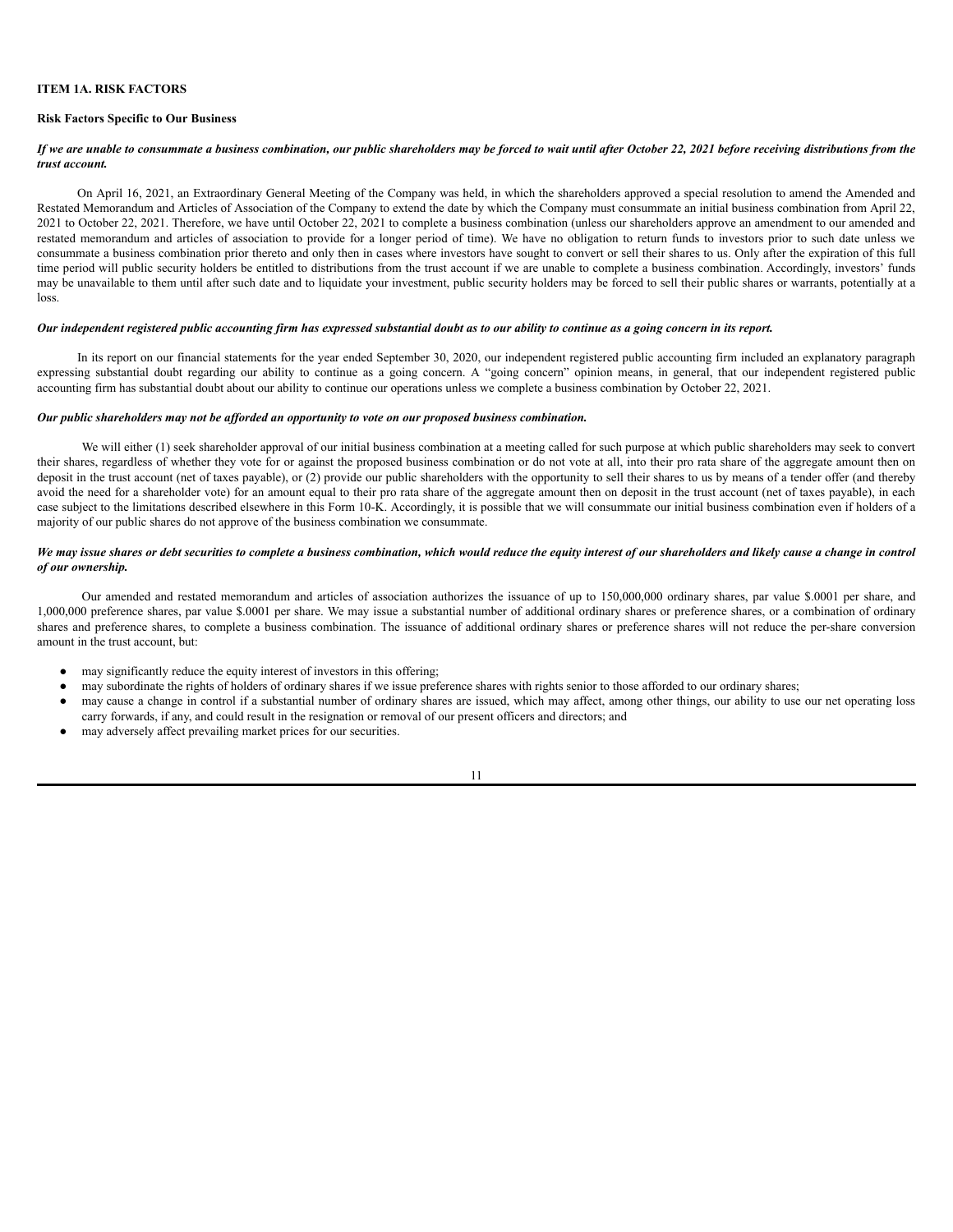Similarly, if we issue debt securities or otherwise incur significant indebtedness, it could result in, among other things:

- default and foreclosure on our assets if our operating revenues after a business combination are insufficient to repay our debt obligations;
- acceleration of our obligations to repay the indebtedness even if we make all principal and interest payments when due if we breach certain covenants that require the maintenance of certain financial ratios or reserves without a waiver or renegotiation of that covenant;
- our immediate payment of all principal and accrued interest, if any, if the debt security is payable on demand; and
- our inability to obtain necessary additional financing if the debt security contains covenants restricting our ability to obtain such financing while the debt security is outstanding.

If we incur indebtedness, our lenders will not have a claim on the cash in the trust account and such indebtedness will not decrease the per-share conversion amount in the trust account.

## If the net proceeds of the IPO not being held in trust are insufficient to allow us to operate for at least until October 22, 2021, we may be unable to complete a business *combination.*

We cannot assure you that available funds will be sufficient to allow us to operate for at least until October 22, 2021, assuming that a business combination is not consummated during that time. Accordingly, if we use all of the funds held outside of the trust account, we may not have sufficient funds available with which to structure, negotiate or close an initial business combination. In such event, we would need to borrow funds from our initial shareholders, officers or directors or their affiliates to operate or may be forced to liquidate. Our initial shareholders, officers, directors and their affiliates may, but are not obligated to, loan us funds, from time to time or at any time, in whatever amount that they deem reasonable in their sole discretion for our working capital needs. Each loan would be evidenced by a promissory note. The notes would either be paid upon consummation of our initial business combination, without interest, or, at holder's discretion, up to \$1,500,000 of the notes may be converted into private warrants at a price of \$1.00 per private warrant.

## If third parties bring claims against us, the proceeds held in trust could be reduced and the per-share redemption price received by shareholders may be less than \$10.00.

Our placing of funds in trust may not protect those funds from third party claims against us. Although we will seek to have all vendors and service providers we engage and prospective target businesses we negotiate with execute agreements with us waiving any right, title, interest or claim of any kind in or to any monies held in the trust account for the benefit of our public shareholders, they may not execute such agreements. Furthermore, even if such entities execute such agreements with us, they may seek recourse against the trust account. A court may not uphold the validity of such agreements. Accordingly, the proceeds held in trust could be subject to claims which could take priority over those of our public shareholders. If we are unable to complete a business combination and distribute the proceeds held in trust to our public shareholders, Union Group International Holdings Limited has agreed (subject to certain exceptions described elsewhere in this annual report) that it will be liable to ensure that the proceeds in the trust account are not reduced below \$10.00 per share by the claims of target businesses or claims of vendors or other entities that are owed money by us for services rendered or contracted for or products sold to us. We believe Union Group International Holdings Limited has sufficient net worth to satisfy its indemnity obligation should it arise, however we cannot assure you it will have sufficient liquid assets to satisfy such obligations if it is required to do so. Therefore, the per-share distribution from the trust account may be less than \$10.00, plus interest, due to such claims.

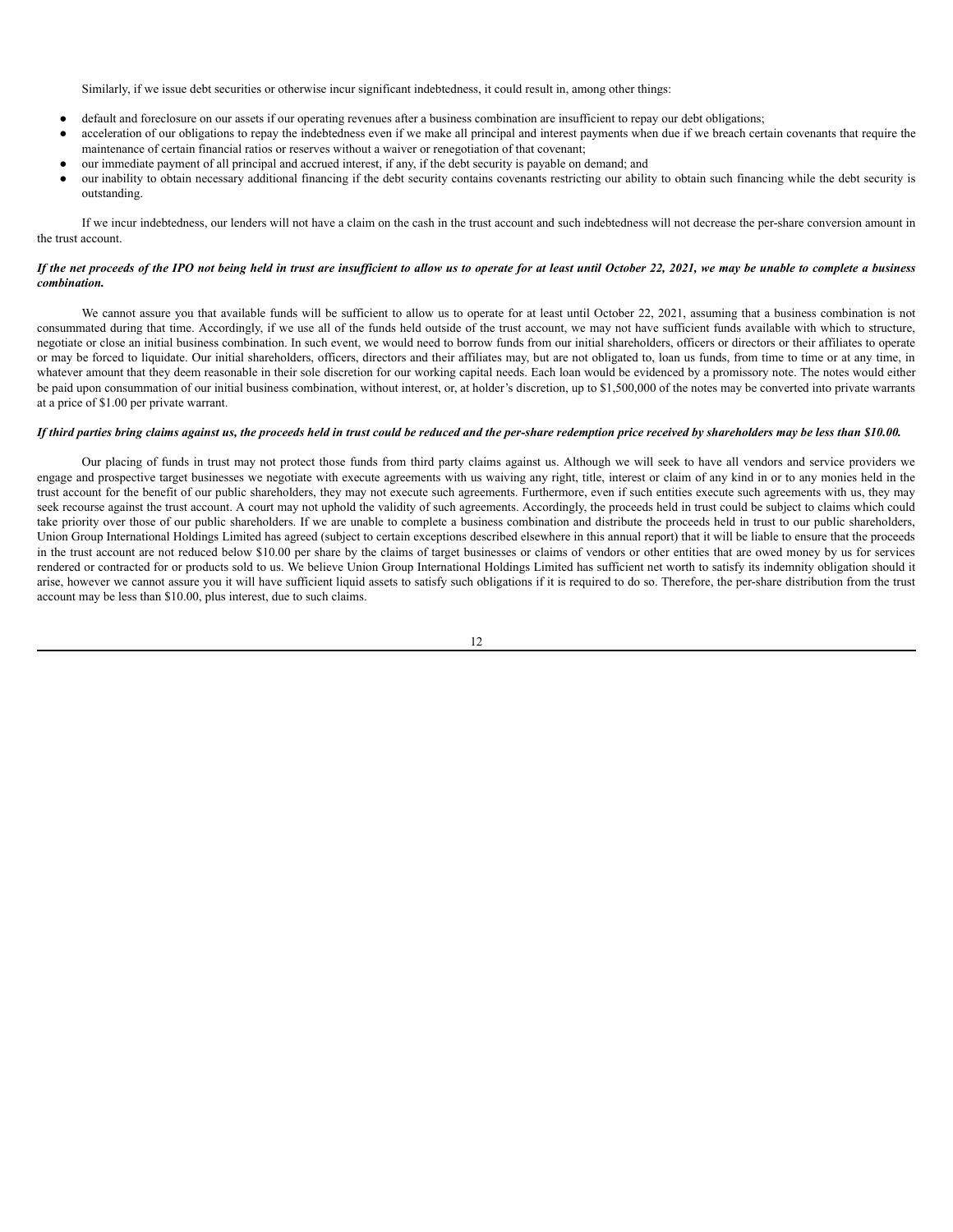Additionally, if we are forced to file a bankruptcy case or an involuntary bankruptcy case is filed against us which is not dismissed, the proceeds held in the trust account could be subject to applicable bankruptcy law, and may be included in our bankruptcy estate and subject to the claims of third parties with priority over the claims of our shareholders. To the extent any bankruptcy claims deplete the trust account, we may not be able to return to our public shareholders at least \$10.00.

## Our independent directors may decide not to enforce Union Group International Holdings Limited's indemnification obligations, resulting in a reduction in the amount of *funds in the trust account available for distribution to our public shareholders.*

In the event that the proceeds in the trust account are reduced below \$10.00 per public share and Union Group International Holdings Limited asserts that it is unable to satisfy its indemnification obligations or that it has no indemnification obligations related to a particular claim, our independent directors would determine whether to take legal action against Union Group International Holdings Limited to enforce such indemnification obligations. It is possible that our independent directors in exercising their business judgment may choose not to do so in any particular instance. If our independent directors choose not to enforce these indemnification obligations, the amount of funds in the trust account available for distribution to our public shareholders may be reduced below \$10.00 per share.

#### Our shareholders may be held liable for claims by third parties against us to the extent of distributions received by them.

Our On April 16, 2021, an Extraordinary General Meeting of the Company was held, in which the shareholders approved a special resolution to amend the Amended and Restated Memorandum and Articles of Association of the Company to extend the date by which the Company must consummate an initial business combination from April 22, 2021 to October 22, 2021. Therefore, we have until October 22, 2021 (unless this time period is otherwise extended by our shareholders). If we have not completed a business combination by such date, we will (i) cease all operations except for the purpose of winding up, (ii) as promptly as reasonably possible but not more than ten business days thereafter, redeem 100% of the outstanding public shares, at a per-share price, payable in cash, equal to the aggregate amount then on deposit in the trust account, including any interest earned on the trust funds and not previously released to us (less up to \$100,000 of such interest to pay liquidation expenses and which interest shall be net of taxes payable), divided by the number of then outstanding public shares, which redemption will completely extinguish public shareholders' rights as shareholders (including the right to receive further liquidation distributions, if any), subject to applicable law, and (iii) as promptly as reasonably possible following such redemption, subject to the approval of our remaining shareholders and our board of directors, liquidate and dissolve, subject (in the case of (ii) and (iii) above) to our obligations under Cayman Islands law to provide for claims of creditors and the requirements of other applicable law. We cannot assure you that we will properly assess all claims that may be potentially brought against us. Accordingly, we cannot assure you that third parties will not seek to recover from our shareholders amounts owed to them by us.

If we are forced to enter into an insolvent liquidation, any distributions received by shareholders could be viewed as an unlawful payment if it was proved that immediately following the date on which the distribution was made, we were unable to pay our debts as they fall due in the ordinary course of business. As a result, a liquidator could seek to recover all amounts received by our shareholders. Furthermore, our directors may be viewed as having breached their fiduciary duties to us or our creditors and/or may have acted in bad faith, thereby exposing themselves and our company to claims, by paying public shareholders from the trust account prior to addressing the claims of creditors. We cannot assure you that claims will not be brought against us for these reasons. We and our directors and officers who knowingly and willfully authorized or permitted any distribution to be paid out of our share premium account while we were unable to pay our debts as they fall due in the ordinary course of business would be guilty of an offense and may be liable to pay a fine of US\$18,292.68 and subject to imprisonment for five years in the Cayman Islands.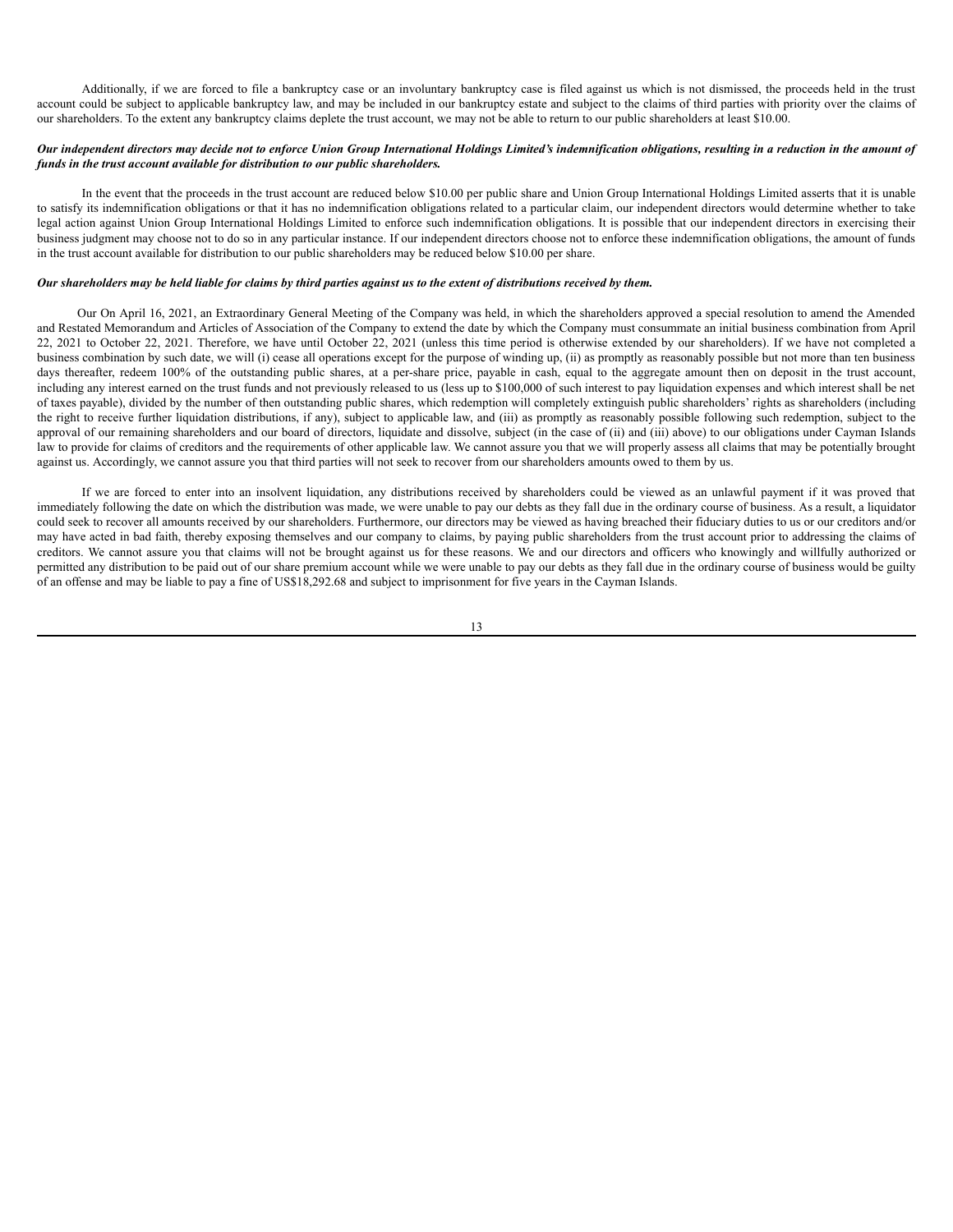#### Since we have not yet selected a particular industry or target business with which to complete a business combination, we are unable to currently ascertain the merits or *risks of the industry or business in which we may ultimately operate.*

Although we currently intend to focus our search for target businesses located in Latin America, we may consummate a business combination with a company in any industry or geographic location we choose and are not limited to any particular industry or type of business. Accordingly, there is no current basis for you to evaluate the possible merits or risks of the particular industry in which we may ultimately operate or the target business which we may ultimately acquire. To the extent we complete a business combination with a financially unstable company or an entity in its development stage, we may be affected by numerous risks inherent in the business operations of those entities. If we complete a business combination with an entity in an industry characterized by a high level of risk, we may be affected by the currently unascertainable risks of that industry. Although our management will endeavor to evaluate the risks inherent in a particular industry or target business, we cannot assure you that we will properly ascertain or assess all of the significant risk factors. We also cannot assure you that an investment in our units will not ultimately prove to be less favorable to investors in this offering than a direct investment, if an opportunity were available, in a target business.

## Our ability to successfully effect a business combination and to be successful thereafter will be totally dependent upon the efforts of our key personnel, some of whom may join us following a business combination. While we intend to closely scrutinize any individuals we engage after a business combination, we cannot assure you that our *assessment of these individuals will prove to be correct.*

Our ability to successfully effect a business combination is dependent upon the efforts of our key personnel. We believe that our success depends on the continued service of our key personnel, at least until we have consummated our initial business combination. We cannot assure you that any of our key personnel will remain with us for the immediate or foreseeable future. In addition, none of our officers is required to commit any specified amount of time to our affairs and, accordingly, our officers will have conflicts of interest in allocating management time among various business activities, including identifying potential business combinations and monitoring the related due diligence. We do not have employment agreements with, or key-man insurance on the life of, any of our officers. The unexpected loss of the services of our key personnel could have a detrimental effect on us.

Additionally, Juan Sartori, our non-executive Chairman of the Board, was elected as a senator of Uruguay in February 15, 2020. Mr. Sartori's involvement in Uruguayan politics may limit the time he is able to dedicate to our company and additional conflicts may arise as a result of any other position he may ultimately hold. Furthermore, we cannot guarantee that Mr. Sartori will not resign as our non-executive Chairman of the Board as a result of such involvement.

The role of our key personnel after a business combination, however, cannot presently be ascertained. Although some of our key personnel may serve in senior management or advisory positions following a business combination, it is likely that most, if not all, of the management of the target business will remain in place. While we intend to closely scrutinize any individuals we engage after a business combination, we cannot assure you that our assessment of these individuals will prove to be correct. These individuals may be unfamiliar with the requirements of operating a public company which could cause us to have to expend time and resources helping them become familiar with such requirements. This could be expensive and time-consuming and could lead to various regulatory issues which may adversely affect our operations.

## Our officers and directors may not have significant experience or knowledge regarding the jurisdiction or industry of the target business we may seek to acquire.

We may consummate a business combination with a target business in any geographic location or industry we choose. We cannot assure you that our officers and directors will have enough experience or have sufficient knowledge relating to the jurisdiction of the target or its industry to make an informed decision regarding a business combination.

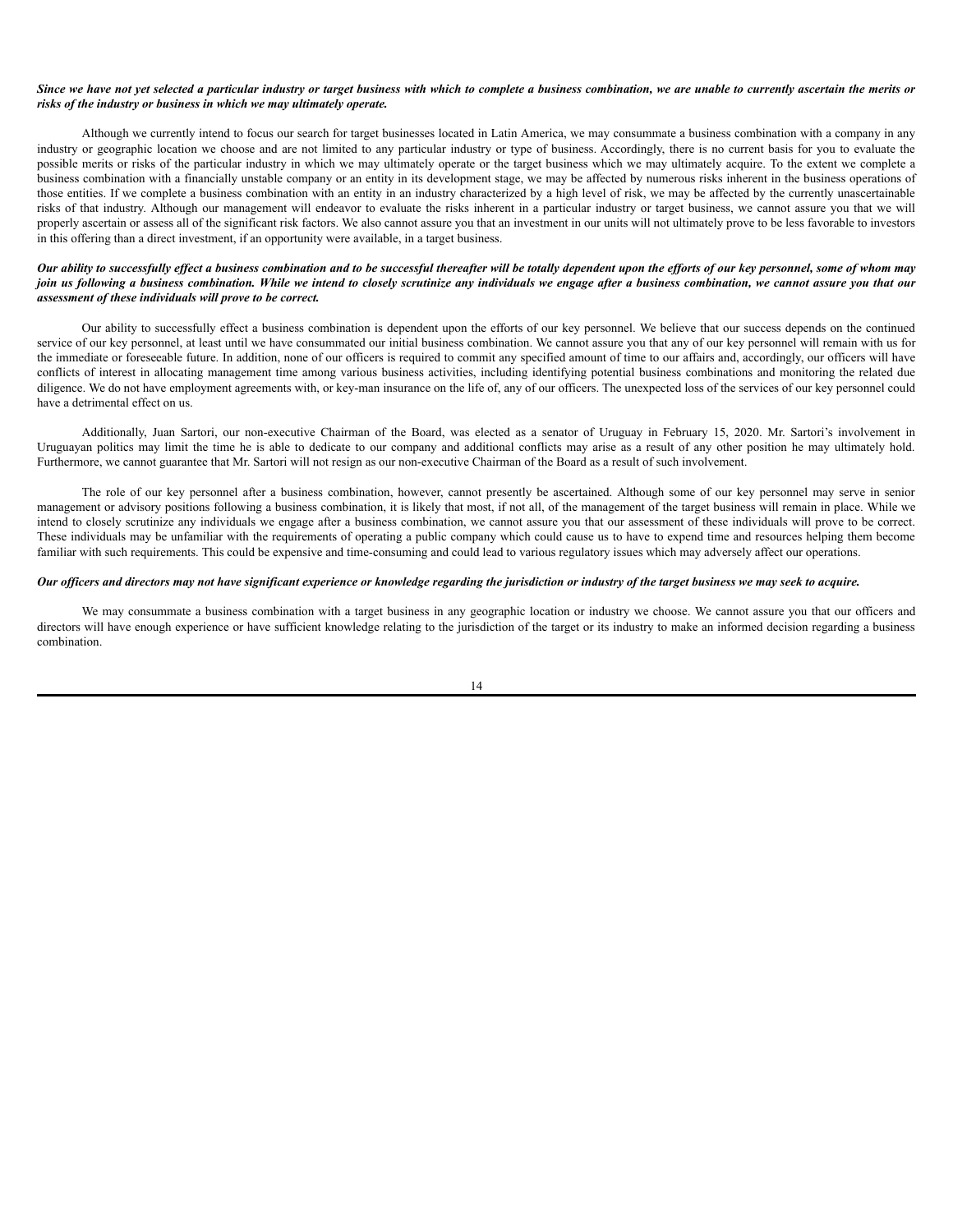#### Our key personnel may negotiate employment or consulting agreements with a target business in connection with a particular business combination. These agreements may provide for them to receive compensation following a business combination and as a result, may cause them to have conflicts of interest in determining whether a *particular business combination is the most advantageous.*

Our key personnel will be able to remain with the company after the consummation of a business combination only if they are able to negotiate employment or consulting agreements or other appropriate arrangements in connection with the business combination. Such negotiations would take place simultaneously with the negotiation of the business combination and could provide for such individuals to receive compensation in the form of cash payments and/or our securities for services they would render to the company after the consummation of the business combination. The personal and financial interests of such individuals may influence their motivation in identifying and selecting a target business.

## Our officers and directors will allocate their time to other businesses thereby causing conflicts of interest in their determination as to how much time to devote to our *af airs. This could have a negative impact on our ability to consummate a business combination.*

Our officers and directors are officers and/or directors of other companies and will not commit their full time to our affairs. We presently expect each of our employees to devote such amount of time as they reasonably believe is necessary to our business. However, we cannot guarantee that Mr. Sartori will not resign as our nonexecutive Chairman of the Board as a result of his involvement in Uruguayan politics. We do not intend to have any full-time employees prior to the consummation of our initial business combination. The foregoing could have a negative impact on our ability to consummate our initial business combination.

## Our officers and directors may have a conflict of interest in determining whether a particular target business is appropriate for a business combination.

Our officers and directors have waived their right to convert their founders' shares or any other shares purchased by them, or to receive distributions from the trust account with respect to their founders' shares upon our liquidation if we are unable to consummate a business combination. Accordingly, the founder shares and the private warrants will be worthless if we do not consummate a business combination.

The personal and financial interests of our directors and officers may influence their motivation in timely identifying and selecting a target business and completing a business combination. Consequently, our directors' and officers' discretion in identifying and selecting a suitable target business may result in a conflict of interest when determining whether the terms, conditions, and timing of a particular business combination are appropriate and in our shareholders' best interest.

## Our officers and directors or their affiliates have pre-existing fiduciary and contractual obligations and accordingly, may have conflicts of interest in determining to which *entity a particular business opportunity should be presented.*

Our officers and directors or their affiliates have pre-existing fiduciary and contractual obligations to other companies. Accordingly, a potential target business may be presented by our management team to another entity prior to its presentation to us and we may not be afforded the opportunity to engage in a transaction with such target business. Additionally, our officers and directors may participate in transactions and have obligations that may be in conflict or competition with our consummation of our initial business combination. For a more detailed description of the pre-existing fiduciary and contractual obligations of our management team, and the potential conflicts of interest that such obligations may present, see the section titled "*Management — Conflicts of Interest*.*"*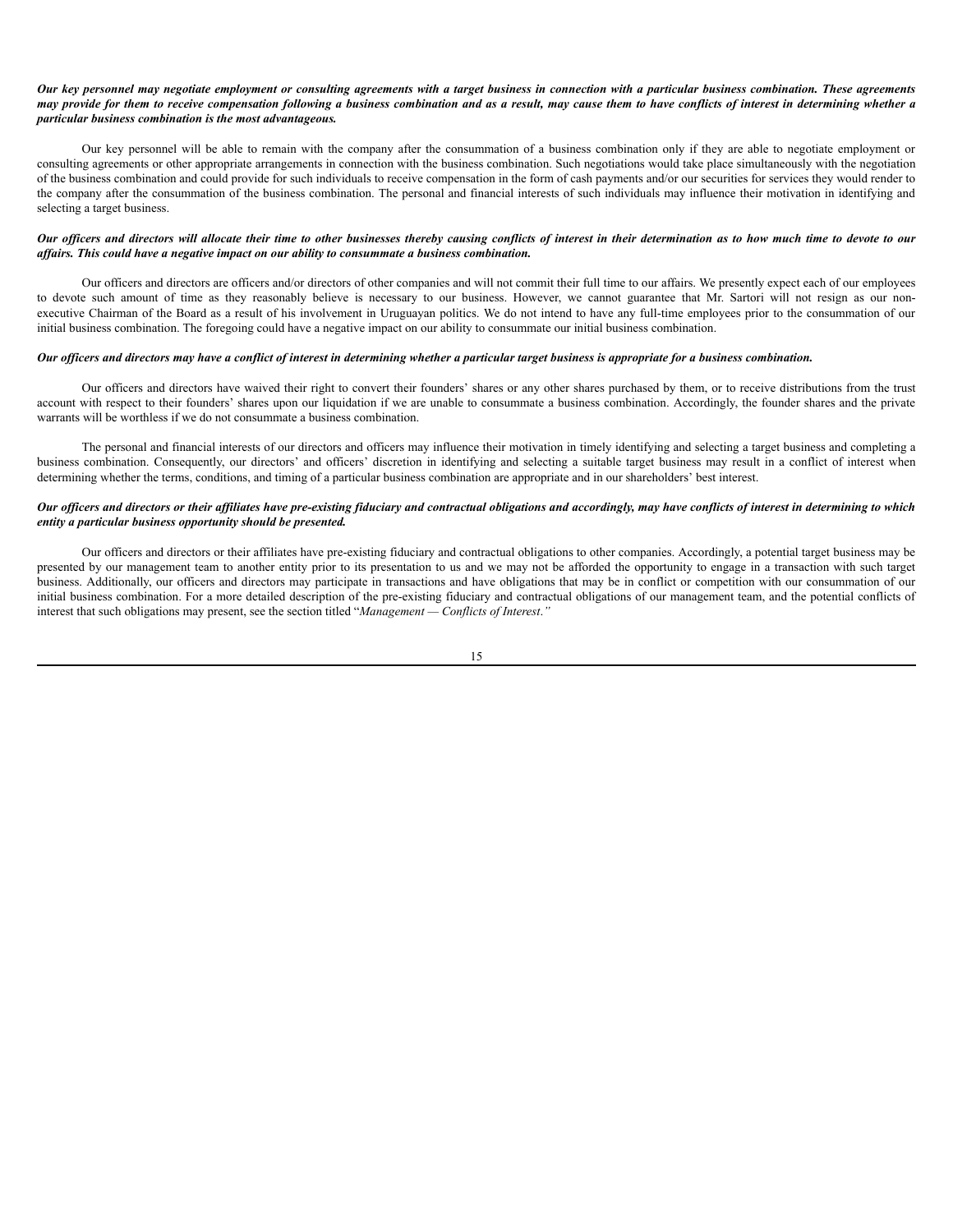#### We are an "emerging growth company" and we cannot be certain if the reduced disclosure requirements applicable to emerging growth companies will make our ordinary *shares less attractive to investors.*

We are an "emerging growth company," as defined in the JOBS Act. We will remain an emerging growth company until the earlier of (1) the last day of the fiscal year (a) following October 22, 2024, (b) in which we have total annual gross revenue of at least \$1.07 billion, or (c) in which we are deemed to be a large accelerated filer, which means the market value of our outstanding ordinary shares that are held by non-affiliates exceeds \$700 million as of the prior June 30, and (2) the date on which we have issued more than \$1.0 billion in non-convertible debt during the prior three year period. As an emerging growth company, we are not required to comply with the auditor attestation requirements of Section 404 of the Sarbanes-Oxley Act, we have reduced disclosure obligations regarding executive compensation in our periodic reports and proxy statements and we are exempt from the requirements of holding a nonbinding advisory vote on executive compensation and shareholder approval of any golden parachute payments not previously approved. Additionally, as an emerging growth company, we have elected to delay the adoption of new or revised accounting standards that have different effective dates for public and private companies until those standards apply to private companies. As such, our financial statements may not be comparable to companies that comply with public company effective dates. We cannot predict if investors will find our ordinary shares less attractive because we may rely on these provisions. If some investors find our ordinary shares less attractive as a result, there may be a less active trading market for our shares and our share price may be more volatile.

## We may only be able to complete one business combination, which will cause us to be solely dependent on a single business which may have a limited number of products *or services.*

It is likely we will consummate a business combination with a single target business, although we have the ability to simultaneously acquire several target businesses. By consummating a business combination with only a single entity, our lack of diversification may subject us to numerous economic, competitive and regulatory developments. Further, we would not be able to diversify our operations or benefit from the possible spreading of risks or offsetting of losses, unlike other entities which may have the resources to complete several business combinations in different industries or different areas of a single industry. Accordingly, the prospects for our success may be:

- solely dependent upon the performance of a single business, or
- dependent upon the development or market acceptance of a single or limited number of products, processes or services.

This lack of diversification may subject us to numerous economic, competitive and regulatory developments, any or all of which may have a substantial adverse impact upon the particular industry in which we may operate subsequent to a business combination.

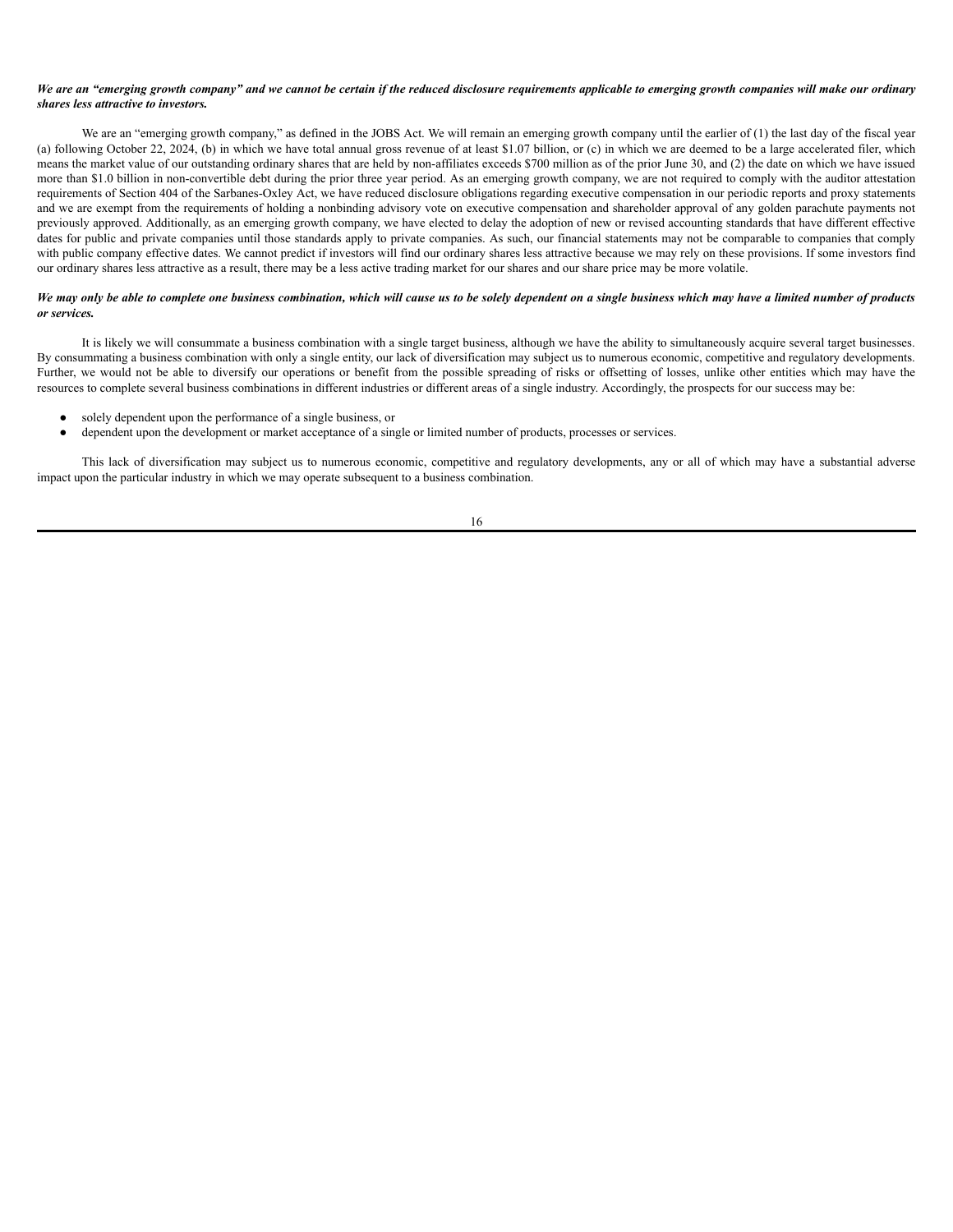#### We may be unable to obtain additional financing, if required, to complete a business combination or to fund the operations and growth of the target business, which could *compel us to restructure or abandon a particular business combination.*

Although we believe that the net proceeds of our IPO will be sufficient to allow us to consummate a business combination, because we have not yet identified any prospective target business, we cannot ascertain the capital requirements for any particular transaction. If the net proceeds of our IPO prove to be insufficient, either because of the size of the business combination, the depletion of the available net proceeds in search of a target business, or the obligation to convert into cash a significant number of shares from shareholders seeking conversion, we will be required to seek additional financing. Such financing may not be available on acceptable terms, if at all. To the extent that additional financing proves to be unavailable when needed to consummate a particular business combination, we would be compelled to either restructure the transaction or abandon that particular business combination and seek an alternative target business candidate. In addition, if we consummate a business combination, we may require additional financing to fund the operations or growth of the target business. The failure to secure additional financing could have a material adverse effect on the continued development or growth of the target business. None of our initial shareholders, officers, directors or shareholders is required to provide any financing to us in connection with or after a business combination.

#### If we are deemed to be an investment company, we may be required to institute burdensome compliance requirements and our activities may be restricted, which may make *it dif icult for us to complete a business combination.*

A company that, among other things, is or holds itself out as being engaged primarily, or proposes to engage primarily, in the business of investing, reinvesting, owning, trading or holding certain types of securities would be deemed an investment company under the Investment Company Act, as amended, or the Investment Company Act. Since we will invest the proceeds held in the trust account, it is possible that we could be deemed an investment company. Notwithstanding the foregoing, we do not believe that our anticipated principal activities will subject us to the Investment Company Act. To this end, the proceeds held in trust may be invested by the trustee only in United States "government securities" within the meaning of Section  $2(a)(16)$  of the Investment Company Act having a maturity of 180 days or less or in money market funds meeting all applicable conditions under Rule 2a-7 promulgated under the Investment Company Act which invest only in direct U.S. government treasury obligations. By restricting the investment of the proceeds to these instruments, we intend to meet the requirements for the exemption provided in Rule 3a-1 promulgated under the Investment Company Act.

If we are nevertheless deemed to be an investment company under the Investment Company Act, we may be subject to certain restrictions that may make it more difficult for us to complete a business combination, including:

- restrictions on the nature of our investments; and
- restrictions on the issuance of securities.

In addition, we may have imposed upon us certain burdensome requirements, including:

- registration as an investment company;
- adoption of a specific form of corporate structure; and
- reporting, record keeping, voting, proxy, compliance policies and procedures and disclosure requirements and other rules and regulations.

Compliance with these additional regulatory burdens would require additional expenses for which we have not allotted.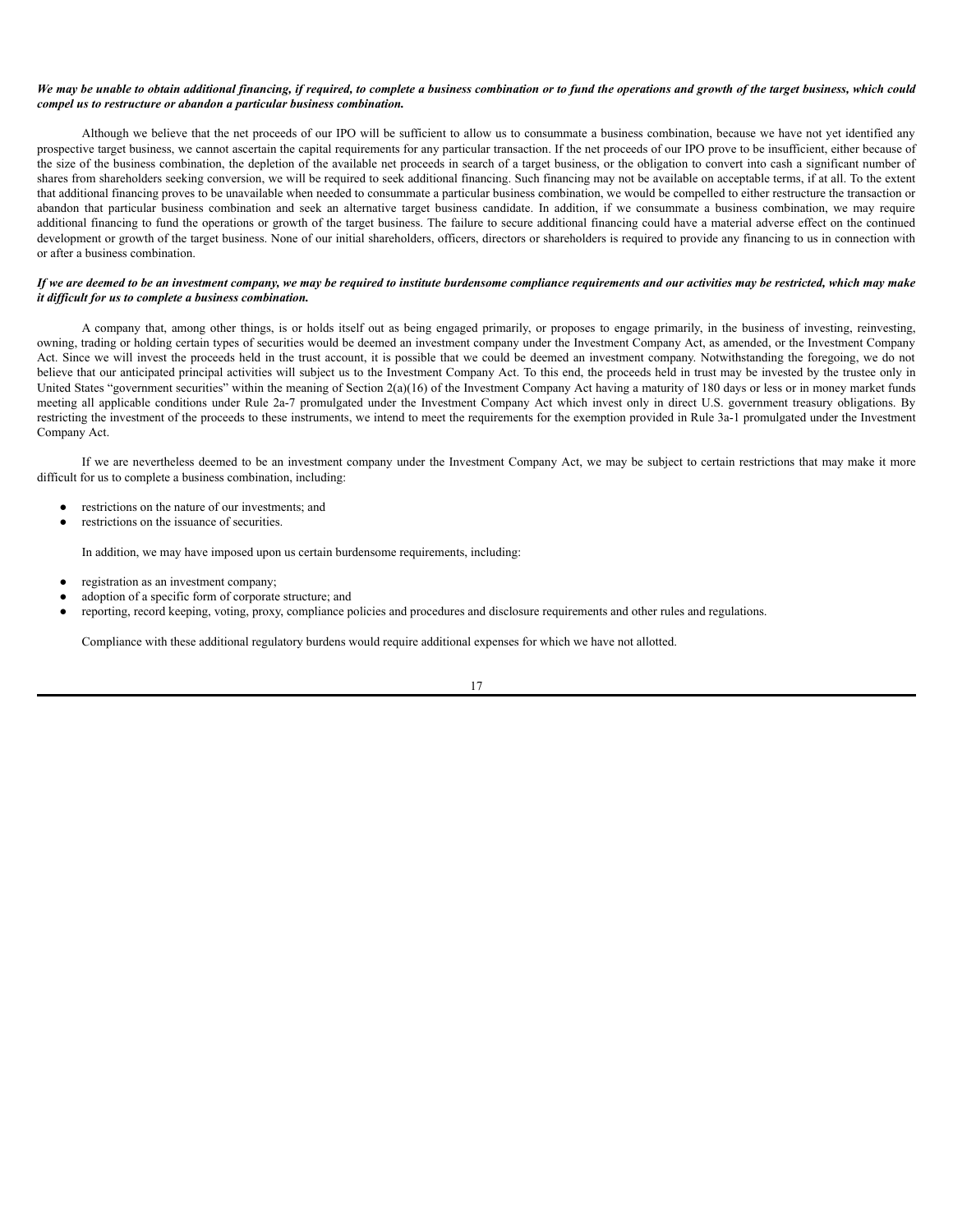#### If we do not conduct an adequate due diligence investigation of a target business, we may be required to subsequently take write-downs or write-offs, restructuring, and impairment or other charges that could have a significant negative effect on our financial condition, results of operations and our shares price, which could cause you to *lose some or all of your investment.*

We must conduct a due diligence investigation of the target businesses we intend to acquire. Intensive due diligence is time consuming and expensive due to the operations, accounting, finance and legal professionals who must be involved in the due diligence process. Even if we conduct extensive due diligence on a target business, this diligence may not reveal all material issues that may affect a particular target business, and factors outside the control of the target business and outside of our control may later arise. If our diligence fails to identify issues specific to a target business, industry or the environment in which the target business operates, we may be forced to later writedown or write-off assets, restructure our operations, or incur impairment or other charges that could result in our reporting losses. Even though these charges may be noncash items and not have an immediate impact on our liquidity, the fact that we report charges of this nature could contribute to negative market perceptions about us or our ordinary shares. In addition, charges of this nature may cause us to violate net worth or other covenants to which we may be subject as a result of assuming pre-existing debt held by a target business or by virtue of our obtaining post-combination debt financing.

## The requirement that we complete an initial business combination by October 22, 2021 may give potential target businesses leverage over us in negotiating a business *combination*.

We currently have until October 22, 2021 to complete an initial business combination. Any potential target business with which we enter into negotiations concerning a business combination will be aware of this requirement. Consequently, such target business may obtain leverage over us in negotiating a business combination, knowing that if we do not complete a business combination with that particular target business, we may be unable to complete a business combination with any other target business. This risk will increase as we get closer to the time limit referenced above.

#### We may not obtain a fairness opinion with respect to the target business that we seek to acquire and therefore you may be relying solely on the judgment of our board of *directors in approving a proposed business combination.*

We will only be required to obtain a fairness opinion with respect to the target business that we seek to acquire if it is an entity that is affiliated with any of our officers, directors or initial shareholders. In all other instances, we will have no obligation to obtain an opinion. Accordingly, investors will be relying solely on the judgment of our board of directors in approving a proposed business combination.

## Resources could be spent researching acquisitions that are not consummated, which could materially adversely affect subsequent attempts to locate and acquire or merge *with another business.*

It is anticipated that the investigation of each specific target business and the negotiation, drafting, and execution of relevant agreements, disclosure documents, and other instruments will require substantial management time and attention and substantial costs for accountants, attorneys and others. If a decision is made not to complete a specific business combination, the costs incurred up to that point for the proposed transaction likely would not be recoverable. Furthermore, even if an agreement is reached relating to a specific target business, we may fail to consummate the business combination for any number of reasons including those beyond our control. Any such event will result in a loss to us of the related costs incurred which could materially adversely affect subsequent attempts to locate and acquire or merge with another business.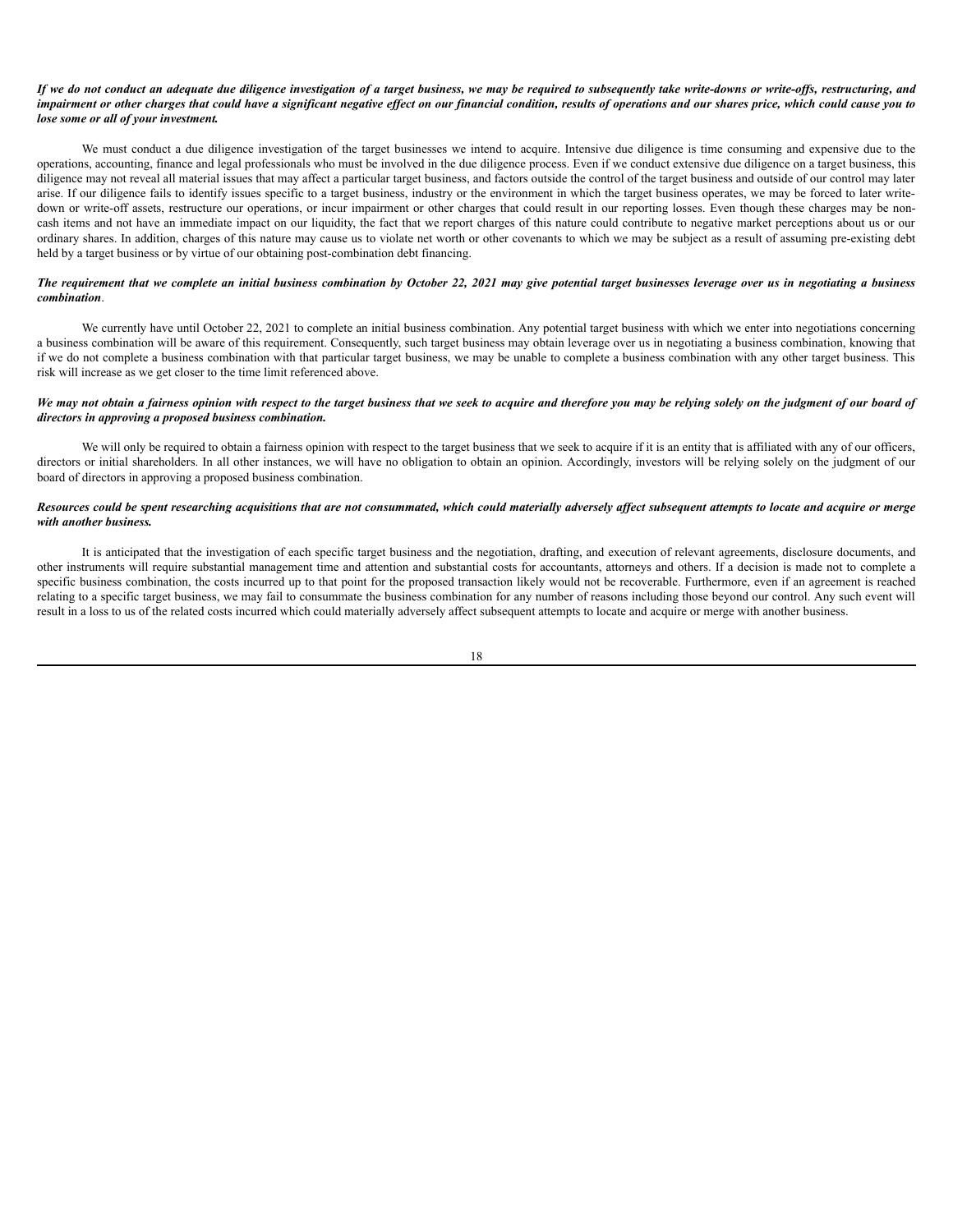#### Because we are incorporated under the laws of the Cayman Islands, you may face difficulties in protecting your interests, and your ability to protect your rights through *the U.S. Federal courts may be limited.*

We are an exempted company incorporated under the laws of the Cayman Islands and certain of our officers and directors are residents of jurisdictions outside the United States. As a result, it may be difficult for investors to effect service of process within the United States upon our directors or executive officers, or enforce judgments obtained in the United States courts against our directors or officers.

Our corporate affairs are governed by our amended and restated memorandum and articles of association, the Companies Law (2018 Revision) (as the same may be supplemented or amended from time to time) or the common law of the Cayman Islands. The rights of shareholders to take action against the directors, actions by minority shareholders and the fiduciary responsibilities of our directors to us under Cayman Islands law are to a large extent governed by the common law of the Cayman Islands. The common law of the Cayman Islands is derived in part from comparatively limited judicial precedent in the Cayman Islands as well as from English common law, the decisions of whose courts are of persuasive authority, but are not binding on a court in the Cayman Islands. The rights of our shareholders and the fiduciary responsibilities of our directors under Cayman Islands law are different from statutes or judicial precedent in some jurisdictions in the United States. In particular, the Cayman Islands has a different body of securities laws as compared to the United States. In addition, Cayman Islands companies may not have standing to initiate a shareholders derivative action in a Federal court of the United States.

We have been advised by our Cayman Islands legal counsel that the courts of the Cayman Islands are unlikely (i) to recognize or enforce against us judgments of courts of the United States predicated upon the civil liability provisions of the federal securities laws of the United States or any state; and (ii) in original actions brought in the Cayman Islands, to impose liabilities against us predicated upon the civil liability provisions of the federal securities laws of the United States or any state, so far as the liabilities imposed by those provisions are penal in nature. In those circumstances, although there is no statutory enforcement in the Cayman Islands of judgments obtained in the United States, the courts of the Cayman Islands will recognize and enforce a foreign money judgment of a foreign court of competent jurisdiction without retrial on the merits based on the principle that a judgment of a competent foreign court imposes upon the judgment debtor an obligation to pay the sum for which judgment has been given provided certain conditions are met. For a foreign judgment to be enforced in the Cayman Islands, such judgment must be final and conclusive and for a liquidated sum, and must not be in respect of taxes or a fine or penalty, inconsistent with a Cayman Islands judgment in respect of the same matter, impeachable on the grounds of fraud or obtained in a manner, and or be of a kind the enforcement of which is, contrary to natural justice or the public policy of the Cayman Islands (awards of punitive or multiple damages may well be held to be contrary to public policy). A Cayman Islands Court may stay enforcement proceedings if concurrent proceedings are being brought elsewhere.

As a result of all of the above, public shareholders may have more difficulty in protecting their interests in the face of actions taken by management, members of the board of directors or controlling shareholders than they would as public shareholders of a United States company.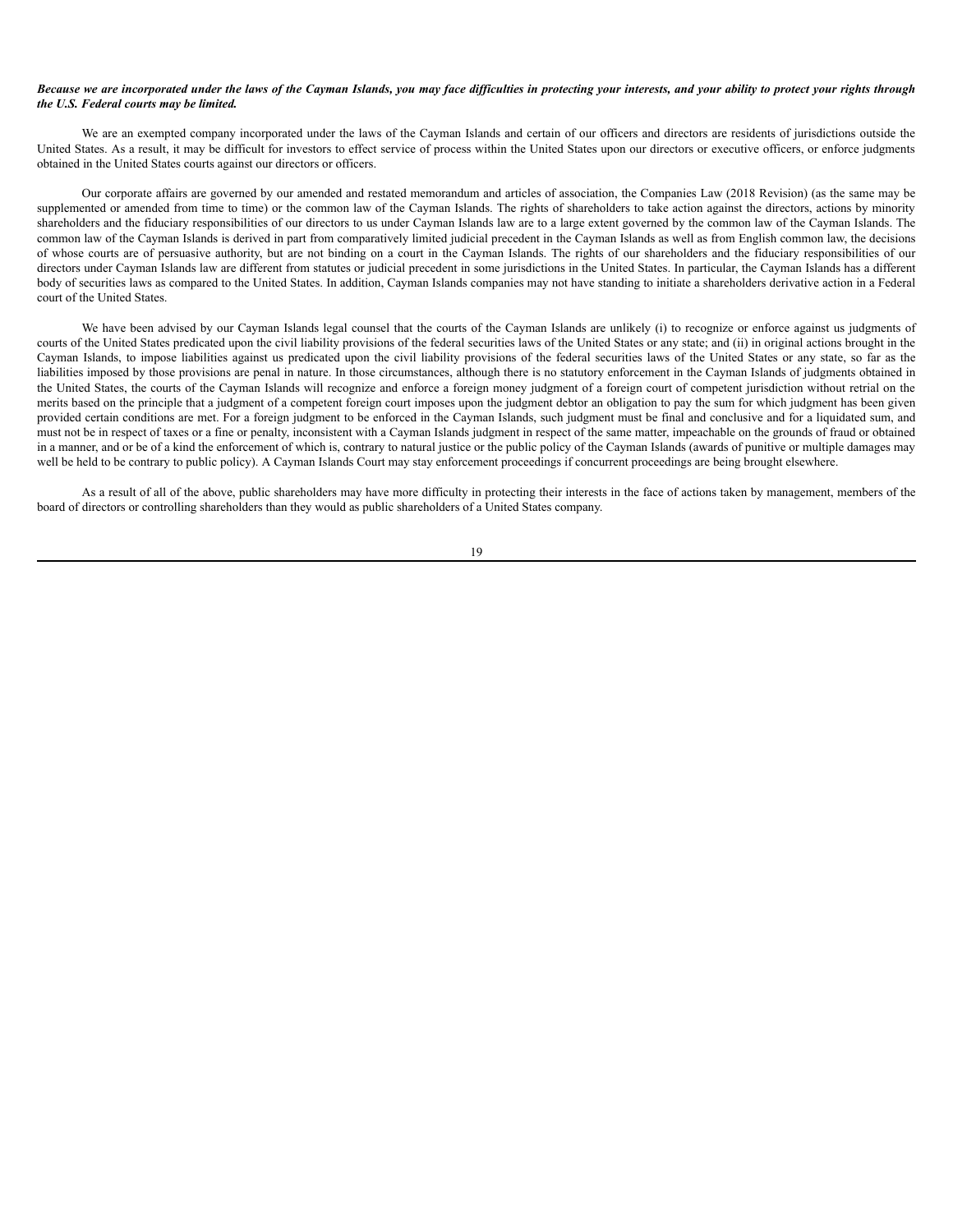## If we effect a business combination with a company located in Latin America, we would be subject to a variety of additional risks that may negatively impact our *operations.*

We currently intend to focus our search for target businesses located in Latin America. If we acquired a company in Latin America or in another jurisdiction outside of the United States, we would be subject to any special considerations or risks associated with companies operating in the target business' home jurisdiction, including any of the following:

- rules and regulations or currency conversion or corporate withholding taxes on individuals;
- increased tariffs and trade barriers;
- higher costs and difficulties inherent in managing cross-border business operations and complying with commercial and legal requirements of overseas markets;
- regulations related to customs and import/export matters;
- longer payment cycles;
- tax issues, such as tax law changes and variations in tax laws as compared to the United States;
- currency fluctuations and exchange controls;
- challenges in collecting accounts receivable;
- cultural and language differences:
- employment regulations;
- crime, strikes, riots, civil disturbances, terrorist attacks, natural disasters and wars; and
- deterioration of political relations with the United States, including as a result of new or additional regulations or restrictions on trade.

We cannot assure you that we would be able to adequately address these additional risks. If we were unable to do so, our operations might suffer.

#### If we effect a business combination with a company located outside of the United States, the laws applicable to such company will likely govern all of our material *agreements and we may not be able to enforce our legal rights.*

If we effect a business combination with a company located outside of the United States, the laws of the country in which such company operates will govern almost all of the material agreements relating to its operations. We cannot assure you that the target business will be able to enforce any of its material agreements or that remedies will be available in this new jurisdiction. The system of laws and the enforcement of existing laws in such jurisdiction may not be as certain in implementation and interpretation as in the United States. The inability to enforce or obtain a remedy under any of our future agreements could result in a significant loss of business, business opportunities or capital. Additionally, if we acquire a company located outside of the United States, it is likely that substantially all of our assets would be located outside of the United States and some of our officers and directors might reside outside of the United States. As a result, it may not be possible for investors in the United States to enforce their legal rights, to effect service of process upon our directors or officers or to enforce judgments of United States courts predicated upon civil liabilities and criminal penalties of our directors and officers under federal securities laws.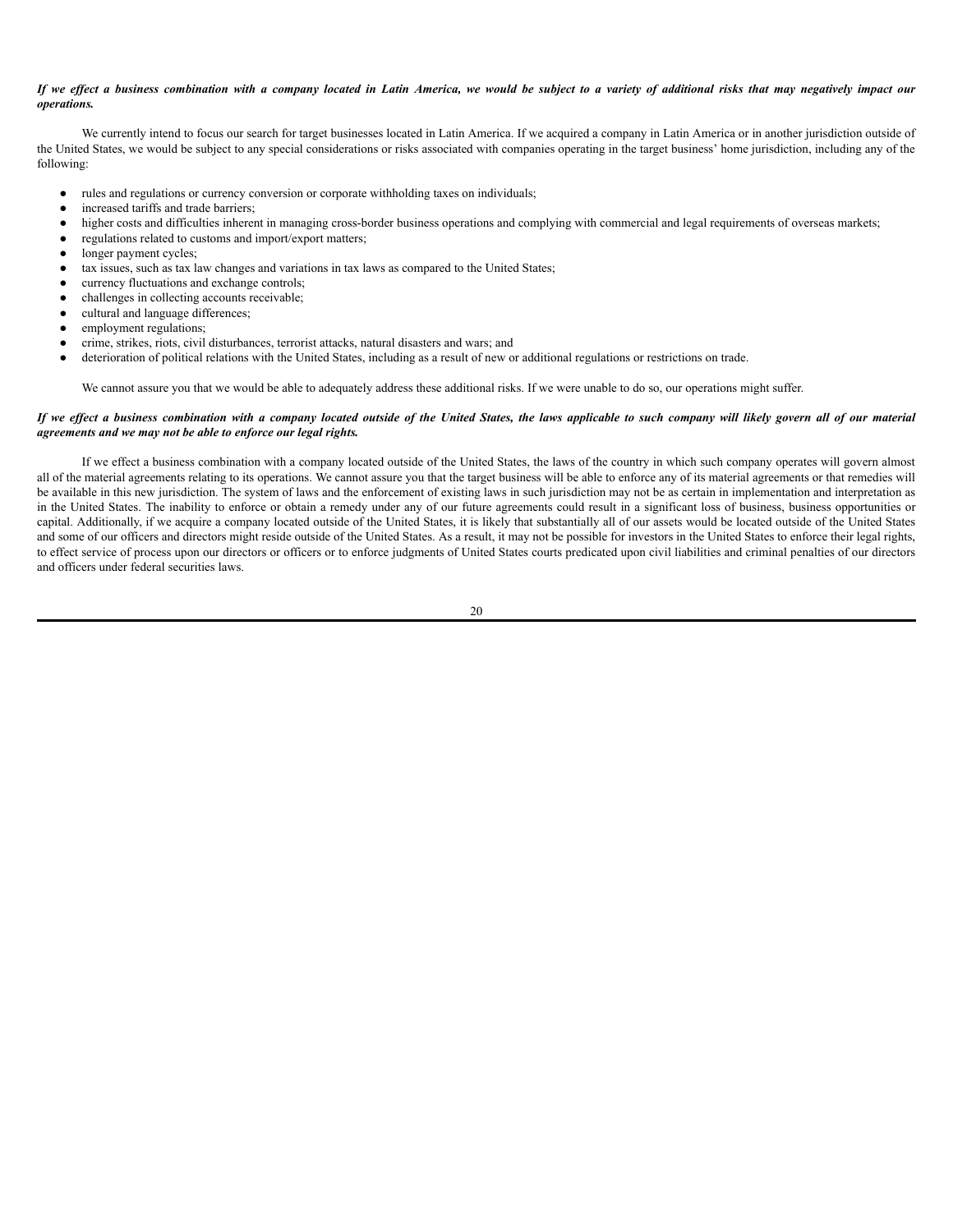#### Because we must furnish our shareholders with target business financial statements prepared in accordance with U.S. generally accepted accounting principles or international financial reporting standards, we will not be able to complete a business combination with prospective target businesses unless their financial statements are *prepared in accordance with U.S. generally accepted accounting principles.*

The federal proxy rules require that a proxy statement with respect to a vote on a business combination meeting certain financial significance tests include historical and/or pro forma financial statement disclosure in periodic reports. These financial statements may be required to be prepared in accordance with, or be reconciled to, accounting principles generally accepted in the United States of America, or GAAP, or international financial reporting standards as promulgated by the International Accounting Standards Board (IASB), or IFRS, depending on the circumstances, and the historical financial statements may be required to be audited in accordance with the standards of the Public Company Accounting Oversight Board (United States), or PCAOB. We will include the same financial statement disclosure in connection with any tender offer documents we use, whether or not they are required under the tender offer rules. Additionally, to the extent we furnish our shareholders with financial statements prepared in accordance with IFRS, such financial statements will need to be audited in accordance with U.S. GAAP at the time of the consummation of the business combination. These financial statement requirements may limit the pool of potential target businesses we may acquire.

#### *There may be tax consequences to our business combinations that may adversely af ect us.*

While we expect to undertake any merger or acquisition so as to minimize taxes both to the acquired business and/or asset and us, such business combination might not meet the statutory requirements of a tax-free reorganization, or the parties might not obtain the intended tax-free treatment upon a transfer of shares or assets. A nonqualifying reorganization could result in the imposition of substantial taxes.

#### **Risk Factors Relating to our Securities**

#### If we do not file and maintain a current and effective prospectus relating to the ordinary shares issuable upon exercise of the warrants, holders will only be able to exercise *such warrants on a "cashless basis."*

If we do not file and maintain a current and effective prospectus relating to the ordinary shares issuable upon exercise of the warrants at the time that holders wish to exercise such warrants, they will only be able to exercise them on a "cashless basis" provided that an exemption from registration is available. As a result, the number of ordinary shares that holders will receive upon exercise of the warrants will be fewer than it would have been had such holder exercised his warrant for cash. Further, if an exemption from registration is not available, holders would not be able to exercise on a cashless basis and would only be able to exercise their warrants for cash if a current and effective prospectus relating to the ordinary shares issuable upon exercise of the warrants is available. Under the terms of the warrant agreement, we have agreed to use our best efforts to file and maintain a current and effective prospectus relating to the ordinary shares issuable upon exercise of the warrants until the expiration of the warrants. However, we cannot assure you that we will be able to do so. If we are unable to do so, the potential "upside" of the holder's investment in our company may be reduced or the warrants may expire worthless.

### An investor will only be able to exercise a warrant if the issuance of ordinary shares upon such exercise has been registered or qualified or is deemed exempt under the *securities laws of the state of residence of the holder of the warrants.*

No warrants will be exercisable and we will not be obligated to issue ordinary shares unless the ordinary shares issuable upon such exercise has been registered or qualified or deemed to be exempt under the securities laws of the state of residence of the holder of the warrants. If the ordinary shares issuable upon exercise of the warrants are not registered or qualified or exempt from registration or qualification in the jurisdictions in which the holders of the warrants reside, the warrants may be deprived of any value, the market for the warrants may be limited and they may expire worthless if they cannot be sold.

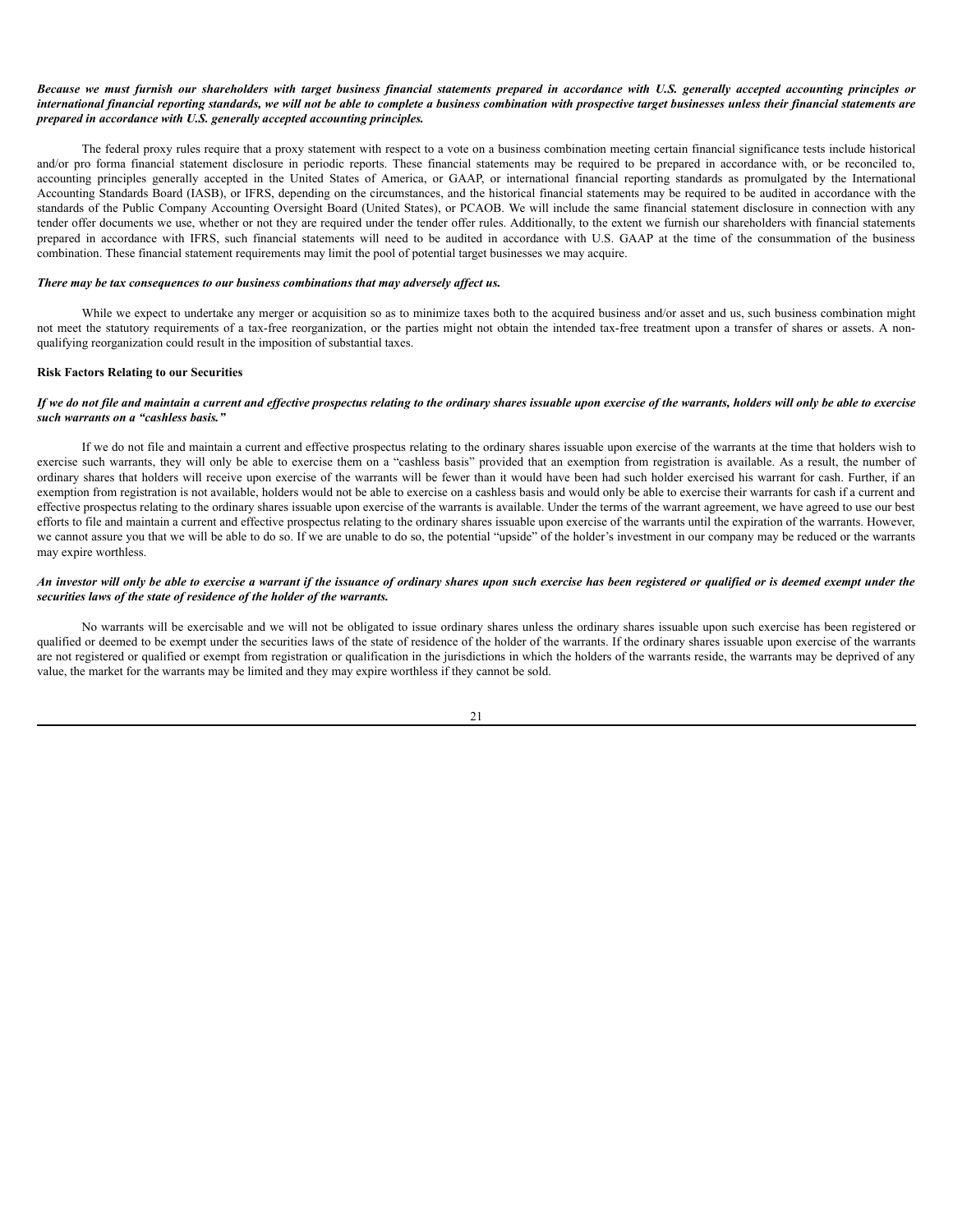#### We may amend the terms of the warrants in a manner that may be adverse to holders with the approval by the holders of at least a majority of the then *outstanding public warrants.*

Our warrants will be issued in registered form under a warrant agreement between Continental Stock Transfer & Trust Company, as warrant agent, and us. The warrant agreement provides that the terms of the warrants may be amended without the consent of any holder to cure any ambiguity or correct any defective provision. The warrant agreement requires the approval by the holders of at least a majority of the then outstanding public warrants in order to make any change that adversely affects the interests of the registered holders. Accordingly, we would need approval from the holders of only 8,750,001 of the public warrants to amend the terms of the warrants.

#### Nasdaq may delist our securities from quotation on its exchange which could limit investors' ability to make transactions in our securities and subject us to additional *trading restrictions.*

Our securities are listed on Nasdaq, a national securities exchange. However, we cannot assure you that our securities will continue to be listed on Nasdaq in the future prior to an initial business combination. Additionally, in connection with our initial business combination, it is likely that Nasdaq will require us to file a new initial listing application and meet its initial listing requirements as opposed to its more lenient continued listing requirements. We cannot assure you that we will be able to meet those initial listing requirements at that time.

If Nasdaq delists our securities from trading on its exchange, we could face significant material adverse consequences, including:

- a limited availability of market quotations for our securities;
- reduced liquidity with respect to our securities;
- a determination that our ordinary shares are "penny stock" which will require brokers trading in our ordinary shares to adhere to more stringent rules, possibly resulting in a reduced level of trading activity in the secondary trading market for our ordinary shares;
- a limited amount of news and analyst coverage for our company; and
- a decreased ability to issue additional securities or obtain additional financing in the future.

The National Securities Markets Improvement Act of 1996, which is a federal statute, prevents or preempts the states from regulating the sale of certain securities, which are referred to as "covered securities." Because our units, ordinary shares, and warrants are listed on Nasdaq, our units, ordinary shares, and warrants are covered securities. If we were no longer listed on Nasdaq, our securities would not be covered securities and we would be subject to regulation in each state in which we offer our securities.

#### The ability of our shareholders to exercise their conversion rights or sell their shares to us in a tender offer may not allow us to effectuate the most desirable business *combination or optimize our capital structure.*

If our business combination requires us to use substantially all of our cash to pay the purchase price for the target business, because we will not know how many shareholders may exercise conversion rights or seek to sell their shares to us in a tender offer, we may need to arrange third party financing to help fund our business combination. Raising additional funds to cover any shortfall may involve dilutive equity financing or incurring indebtedness at higher than desirable levels. This may limit our ability to effectuate the most attractive business combination available to us.

## In connection with any vote to approve a business combination, we will offer each public shareholder the option to vote in favor of a proposed business combination and *still seek conversion of his, her or its shares.*

In connection with any vote to approve a business combination, we will offer each public shareholder (but not our initial shareholders, officers or directors) the right to have his, her or its ordinary shares converted to cash (subject to the limitations described elsewhere in this annual report) regardless of whether such shareholder votes for or against such proposed business combination. This ability to seek conversion while voting in favor of our proposed business combination may make it more likely that we will consummate a business combination.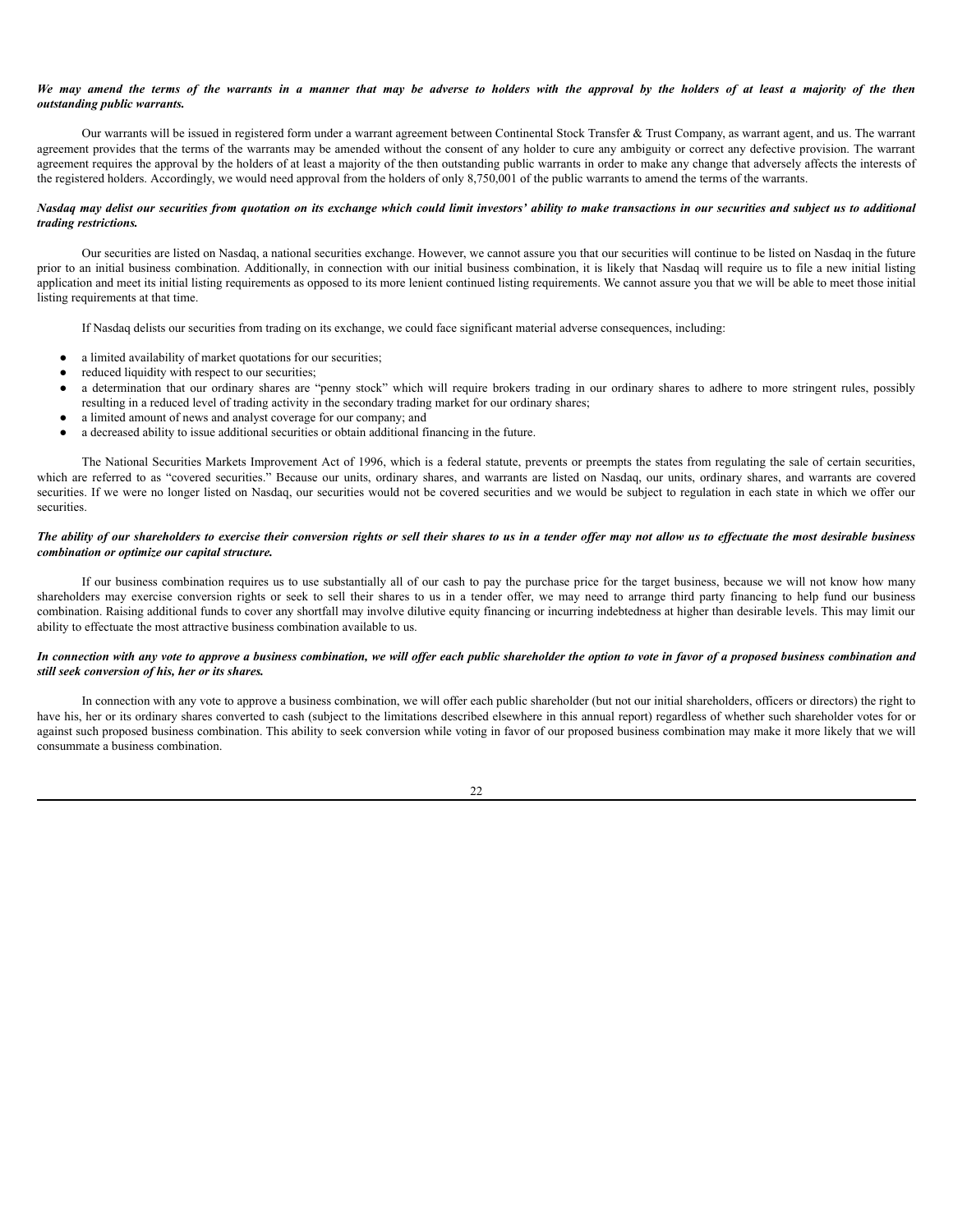#### In connection with any shareholder meeting called to approve a proposed initial business combination, we may require shareholders who wish to convert their shares in connection with a proposed business combination to comply with specific requirements for conversion that may make it more difficult for them to exercise their conversion *rights prior to the deadline for exercising their rights.*

In connection with any shareholder meeting called to approve a proposed initial business combination, each public shareholder will have the right, regardless of whether he is voting for or against such proposed business combination or does not vote at all, to demand that we convert his shares into a pro rata share of the trust account as of two business days prior to the consummation of the initial business combination. Such conversion will be effectuated under Cayman Islands law as a compulsory redemption of the shares, with the redemption price to be paid being the applicable pro rata portion of the monies held in the trust account. We may require public shareholders who wish to convert their shares in connection with a proposed business combination to either (i) tender their certificates (if any) to our transfer agent or (ii) deliver their shares to the transfer agent electronically using the Depository Trust Company's DWAC (Deposit/Withdrawal At Custodian) System, at the holders' option, in each case prior to a date set forth in the tender offer documents or proxy materials sent in connection with the proposal to approve the business combination. In order to obtain a physical share certificate, a shareholder's broker and/or clearing broker, DTC and our transfer agent will need to act to facilitate this request. It is our understanding that shareholders should generally allot at least two weeks to obtain physical certificates from the transfer agent. However, because we do not have any control over this process or over the brokers or DTC, it may take significantly longer than two weeks to obtain a physical share certificate. While we have been advised that it takes a short time to deliver shares through the DWAC System, we cannot assure you of this fact. Accordingly, if it takes longer than we anticipate for shareholders to deliver their shares, shareholders who wish to convert may be unable to meet the deadline for exercising their conversion rights and thus may be unable to convert their shares.

## If, in connection with any shareholder meeting called to approve a proposed business combination, we require public shareholders who wish to convert their shares to comply with specific requirements for conversion, such converting shareholders may be unable to sell their securities when they wish to in the event that the proposed *business combination is not approved.*

If we require public shareholders who wish to convert their shares to comply with specific delivery requirements for conversion and such proposed business combination is not consummated, we will promptly return such certificates to the tendering public shareholders. Accordingly, investors who attempted to convert their shares in such a circumstance will be unable to sell their securities after the failed acquisition until we have returned their securities to them. The market price for our ordinary shares may decline during this time and you may not be able to sell your securities when you wish to, even while other shareholders that did not seek conversion may be able to sell their securities.

#### Our officers and directors and their affiliates will control a substantial interest in us and thus may influence certain actions requiring a shareholder vote.

Our officers and directors and their affiliates own approximately 20% of our issued and outstanding ordinary shares. None of our officers, directors or their affiliates has indicated any intention to purchase units or ordinary shares from person in the open market or in private transactions. However, our officers, directors or their affiliates could determine in the future to make such purchases in the open market or in private transactions, to the extent permitted by law, in order to influence the vote or magnitude of the number of shareholders seeking to tender their shares to us. In connection with any vote for a proposed business combination, our officers and directors have agreed to vote the ordinary shares owned by them immediately before this offering as well as any ordinary shares acquired in this offering or in the aftermarket in favor of such proposed business combination.

Our board of directors is and will be divided into three classes, each of which will generally serve for a term of three years with only one class of directors being elected in each year. There is no requirement under the Companies Law for us to hold annual or general meetings to elect directors. Accordingly, you may not be able to exercise your voting rights under corporate law for up to 18 months. If there is an annual general meeting, as a consequence of our "staggered" board of directors, only a minority of the board of directors will be considered for election and our initial shareholders, because of their ownership position, will have considerable influence regarding the outcome. Accordingly, our initial shareholders will continue to exert control at least until the consummation of a business combination.

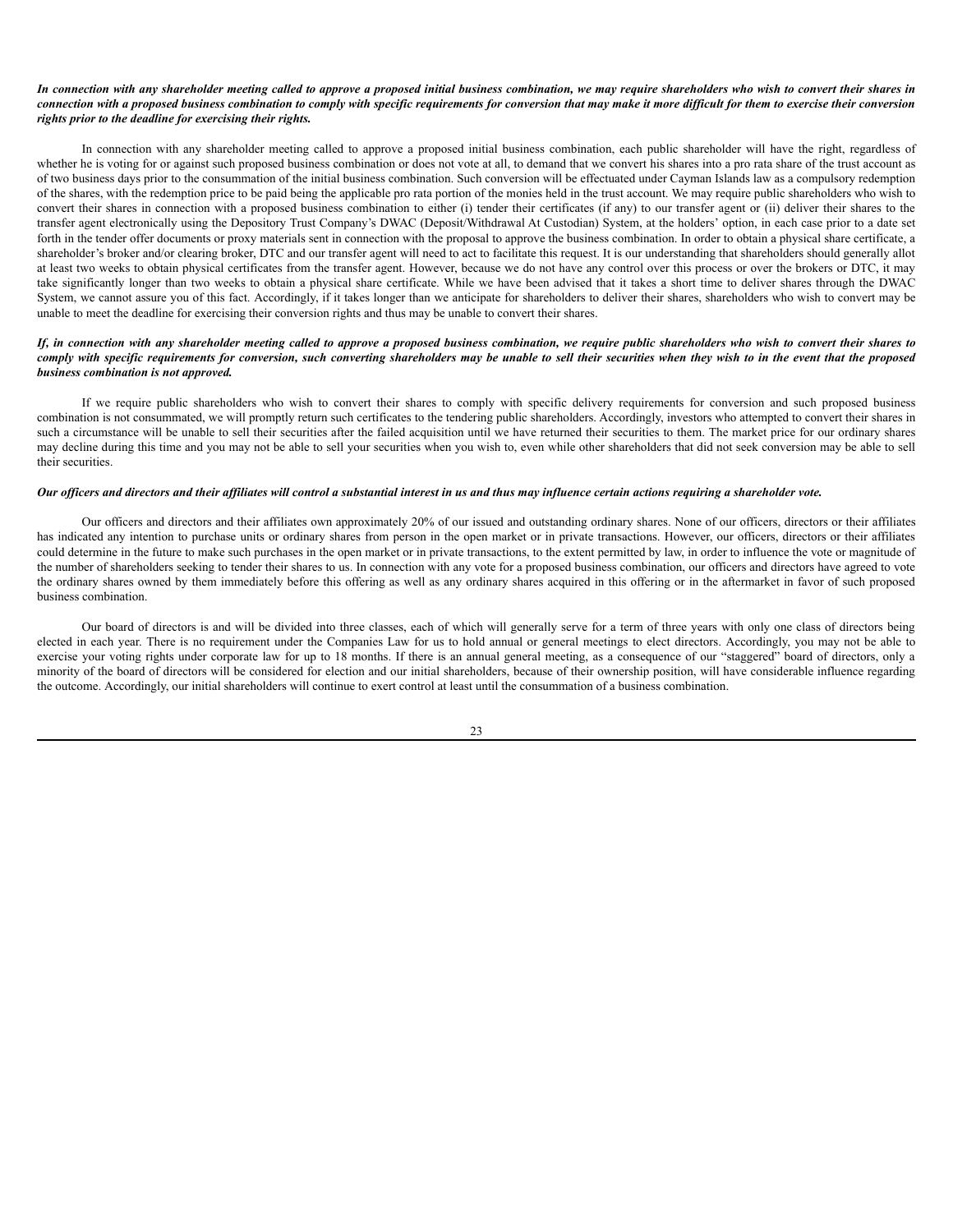#### We may redeem your unexpired warrants prior to their exercise at a time that is disadvantageous to you, thereby making your warrants worthless.

We have the ability to redeem outstanding warrants (excluding the private warrants and any warrants issued in payment of working capital loans made to us, to the extent they are held by the initial purchasers or their permitted transferees) at any time after they become exercisable and prior to their expiration, at a price of \$0.01 per warrant, provided that the last reported sales price of the ordinary shares equals or exceeds \$18.00 per share (as adjusted for share splits, share capitalizations, reorganizations and recapitalizations) for any 20 trading days within a 30 trading-day period ending on the third business day prior to proper notice of such redemption provided that on the date we give notice of redemption and during the entire period thereafter until the time we redeem the warrants, we have an effective registration statement under the Securities Act covering the ordinary shares issuable upon exercise of the warrants and a current prospectus relating to them is available. If and when the warrants become redeemable by us, we may exercise our redemption right even if we are unable to register or qualify the underlying securities for sale under all applicable state securities laws. Redemption of the outstanding warrants could force you (i) to exercise your warrants and pay the exercise price therefor at a time when it may be disadvantageous for you to do so, (ii) to sell your warrants at the then-current market price when you might otherwise wish to hold your warrants or (iii) to accept the nominal redemption price which, at the time the outstanding warrants are called for redemption, is likely to be substantially less than the market value of your warrants.

#### Our management's ability to require holders of our warrants to exercise such warrants on a cashless basis will cause holders to receive fewer ordinary shares upon their exercise of the warrants than they would have received had they been able to exercise their warrants for cash.

If we call our public warrants for redemption, our management will have the option to require any holder that wishes to exercise his warrant (including any warrants held by our officers or directors or their permitted transferees) to do so on a "cashless basis." If our management chooses to require holders to exercise their warrants on a cashless basis, the number of ordinary shares received by a holder upon exercise will be fewer than it would have been had such holder exercised his warrant for cash. This will have the effect of reducing the potential "upside" of the holder's investment in our company.

## If our security holders exercise their registration rights, it may have an adverse effect on the market price of our ordinary shares and the existence of these rights may *make it more dif icult to ef ect a business combination.*

Our initial shareholders are entitled to make a demand that we register the resale of the founders' shares at any time commencing three months prior to the date on which their shares may be released from escrow. Additionally, the holders of the private warrants and any warrants our officers, directors, or their affiliates may be issued in payment of working capital loans made to us are entitled to demand that we register the resale of the private warrants and any other warrants we issue to them (and the underlying ordinary shares) commencing at any time after we consummate an initial business combination. The presence of these additional ordinary shares trading in the public market may have an adverse effect on the market price of our securities. In addition, the existence of these rights may make it more difficult to effectuate a business combination or increase the cost of acquiring the target business, as the shareholders of the target business may be discouraged from entering into a business combination with us or will request a higher price for their securities because of the potential effect the exercise of such rights may have on the trading market for our ordinary shares.

## In accordance with updated guidance from the SEC on accounting treatment of the warrants, our management determined that our warrants should be accounted for as liabilities rather than as equity and such requirement resulted in a restatement of our previously issued financial statements, which has resulted in unanticipated costs and *diversion of management resources and may make it more dif icult to ef ect a business combination.*

On April 12, 2021, the staff of the SEC issued a public statement entitled "Staff Statement on Accounting and Reporting Considerations for Warrants issued by Special Purpose Acquisition Companies ("SPACs") (the "SEC Staff Statement"). In the SEC Staff Statement, the SEC expressed its view that certain terms and conditions common to SPAC warrants may require the warrants to be classified as liabilities on the SPAC's balance sheet as opposed to equity. Since issuance, our warrants were accounted for as equity within our balance sheet, and after our management's discussion and evaluation, including with our independent auditors, the we concluded that our warrants should be presented as liabilities with subsequent fair value remeasurement. Therefore, we conducted a valuation of its warrants by an independent third-party valuation firm and restated our previously issued financial statements, which resulted in unanticipated costs and diversion of management resources. The classification of these financial instruments as a liability resulted in the application of derivative liability accounting, which requires a quarterly valuation of these liabilities with any change in value required to be reflected in quarterly and annual financial statements of the issuer. Although the Company has completed the restatement, we cannot guarantee that it will have no further inquiries from the SEC or Nasdaq regarding its restated financial statements or matters relating thereto. The impact of changes in fair value on earnings may have an adverse effect on the market price of our common shares.

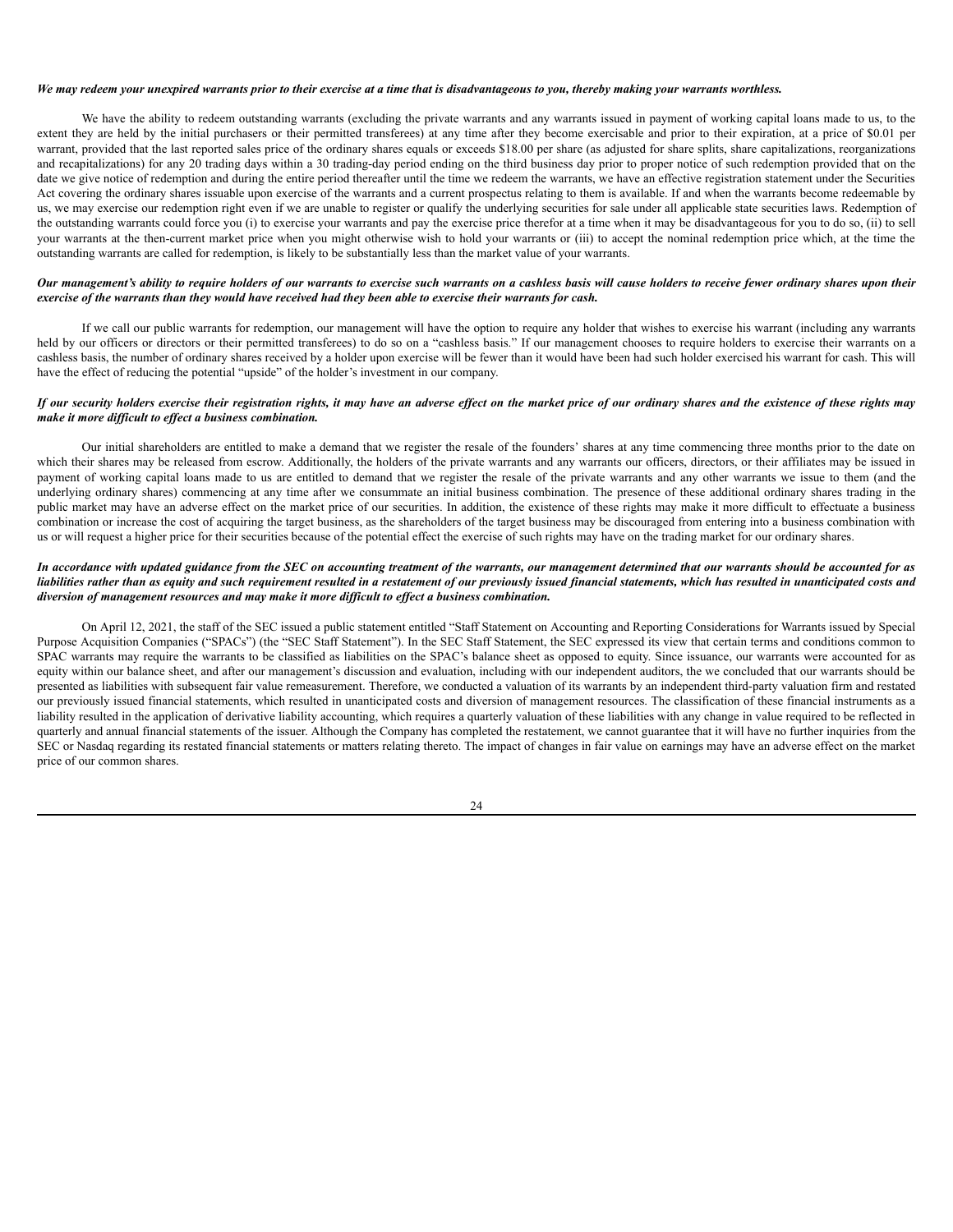Any future inquiries from the SEC or Nasdaq as a result of the restatement of Union's historical financial statements will, regardless of the outcome, likely consume a significant amount of our resources in addition to those resources already consumed in connection with the restatement itself.

## We may face litigation and other risks as a result of the material weakness in our internal control over financial reporting.

Following the issuance of the SEC Staff Statement, after consultation with our independent registered public accounting firm, our management and our audit committee concluded that it was appropriate to restate our previously issued audited financial statements as of September 30, 2020 and for the period ended December 31, 2020. As part of the restatement, we identified a material weakness in our internal controls over financial reporting.

As a result of such material weakness, the restatement, the change in accounting for the warrants, and other matters raised or that may in the future be raised by the SEC, we face potential for litigation or other disputes that may include, among others, claims invoking the federal and state securities laws, contractual claims or other claims arising from the restatement and material weaknesses in our internal control over financial reporting and the preparation of our financial statements. As of the date of this report, we have no knowledge of any such litigation or dispute. However, we can provide no assurance that such litigation or dispute will not arise in the future. Any such litigation or dispute, whether successful or not, could have a material adverse effect on our business, results of operations and financial condition or our ability to complete a business combination.

#### **General Risk Factors**

## Our search for a business combination, and any target business with which we ultimately consummate a business combination, may be materially adversely affected by the *recent coronavirus (COVID-19) outbreak.*

The coronavirus (COVID-19) pandemic has resulted in a widespread health crisis that has adversely affect the economies and financial markets worldwide, and the business of any potential target business with which we consummate a business combination could be materially and adversely affected. Furthermore, we may be unable to complete a business combination if continued concerns relating to COVID-19 restrict travel, limit the ability to have meetings with potential investors or the target company's personnel, vendors and services providers are unavailable to negotiate and consummate a transaction in a timely manner. The extent to which COVID-19 impacts our search for a business combination will depend on future developments, which are highly uncertain and cannot be predicted, including new information which may emerge concerning the severity of COVID-19 and the actions to contain COVID-19 or treat its impact, among others. If the disruptions posed by COVID-19 or other matters of global concern continue for an extended period of time, our ability to consummate a business combination, or the operations of a target business with which we ultimately consummate a business combination, may be materially adversely affected.

## <span id="page-28-0"></span>**ITEM 1B. UNRESOLVED STAFF COMMENTS**

Not applicable.

# <span id="page-28-1"></span>**ITEM 2. PROPERTY**

We maintain our principal executive offices at 1425 Brickell Ave., #57B, Miami, FL 33131. This space is being provided to us by UCG International Corp., an affiliate of Mr. Sartori, for a monthly fee of \$10,000. We consider our current office space, combined with the other office space otherwise available to our executive officers, adequate for our current operations.

## <span id="page-28-2"></span>**ITEM 3. LEGAL PROCEEDINGS**

None.

## <span id="page-28-3"></span>**ITEM 4. MINE SAFETY DISCLOSURES**

Not applicable.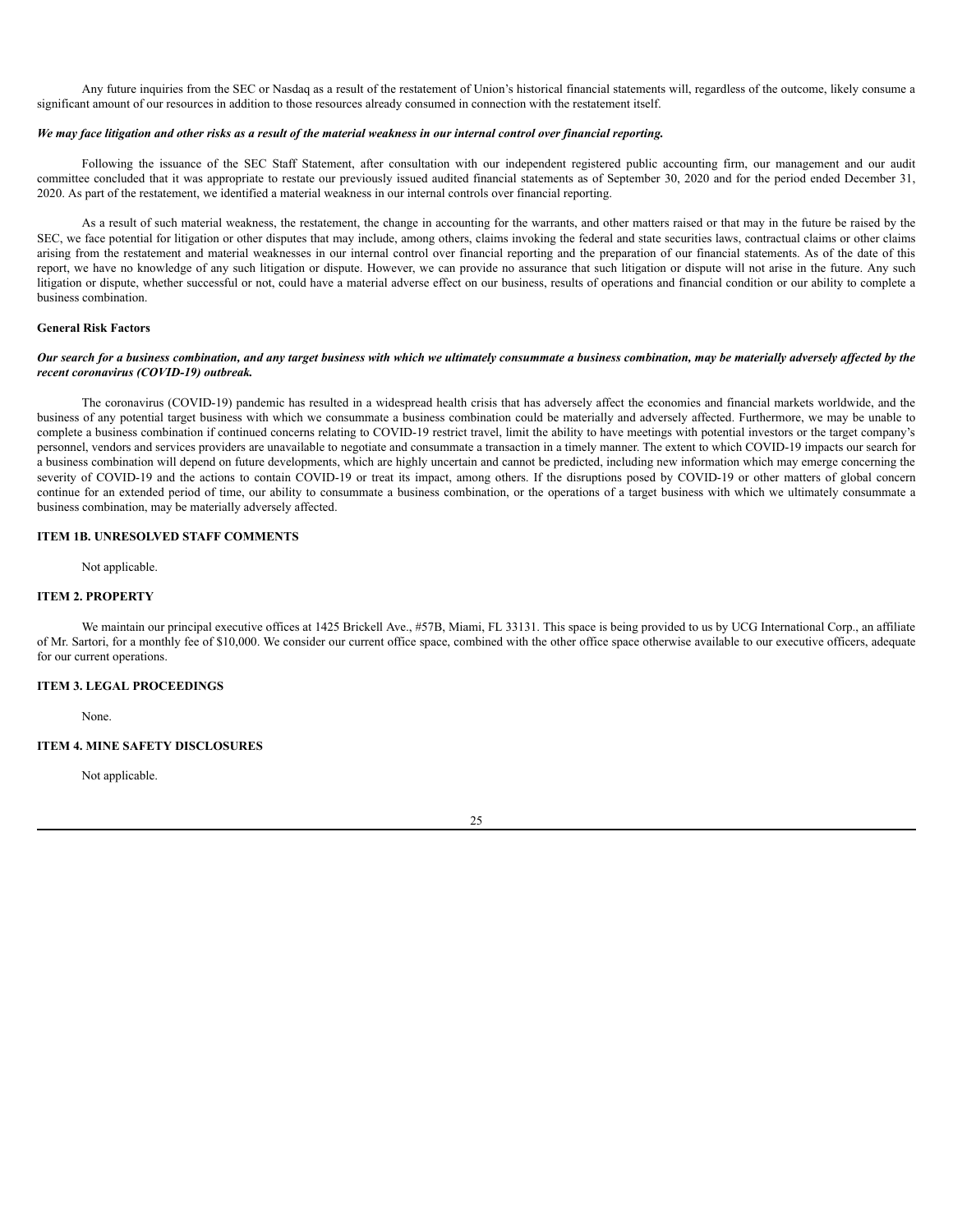# **PART II**

## <span id="page-29-0"></span>**ITEM 5. MARKET FOR COMMON EQUITY AND RELATED STOCKHOLDER MATTERS AND ISSUER PURCHASES OF EQUITY SECURITIES**

## **Market Information**

Our units, ordinary shares and warrants are listed on the Nasdaq Capital Market ("Nasdaq") under the symbols LATNU, LATN and LATNW, respectively.

#### **Holders**

As of September 30, 2020, there was one holder of record of our units, nine holders of record of our ordinary shares and three holders of record of our warrants.

## **Dividends**

We have not paid any cash dividends on our shares of common stock to date and do not intend to pay cash dividends prior to the completion of a business combination. The payment of cash dividends in the future will be contingent upon our revenues and earnings, if any, capital requirements, and general financial condition subsequent to completion of a business combination. Further, if we incur any indebtedness in connection with our initial business combination, our ability to declare dividends may be limited by restrictive covenants we may agree to in connection therewith. The payment of any dividends subsequent to a business combination will be within the discretion of our then board of directors. It is the present intention of our board of directors to retain all earnings, if any, for use in our business operations and, accordingly, our board does not anticipate declaring any dividends in the foreseeable future.

## **Recent Sales of Unregistered Securities; Use of Proceeds from Registered Securities**

In December 2018, we issued 4,312,500 founder shares to Kyle Bransfield, our Chief Executive Officer, in exchange for a capital contribution of \$25,000, or approximately \$0.006 per share. In August 2019, we effected a share capitalization pursuant to which we issued an additional 718,750 ordinary shares, resulting in there being an aggregate of 5,031,250 founders' shares outstanding. Mr. Bransfield then transferred 2,515,625 shares to each of Union Acquisition Associates II, LLC, an entity controlled by him, and Union Group International Holdings Limited, an entity controlled by Juan Sartori, our Non-Executive Chairman of the Board. Union Acquisition Associates II, LLC and Union Group International Holdings Limited thereafter transferred an aggregate of 152,500 shares to our officers, directors, advisors, and their affiliates at the same price the shares were originally paid for by Mr. Bransfield.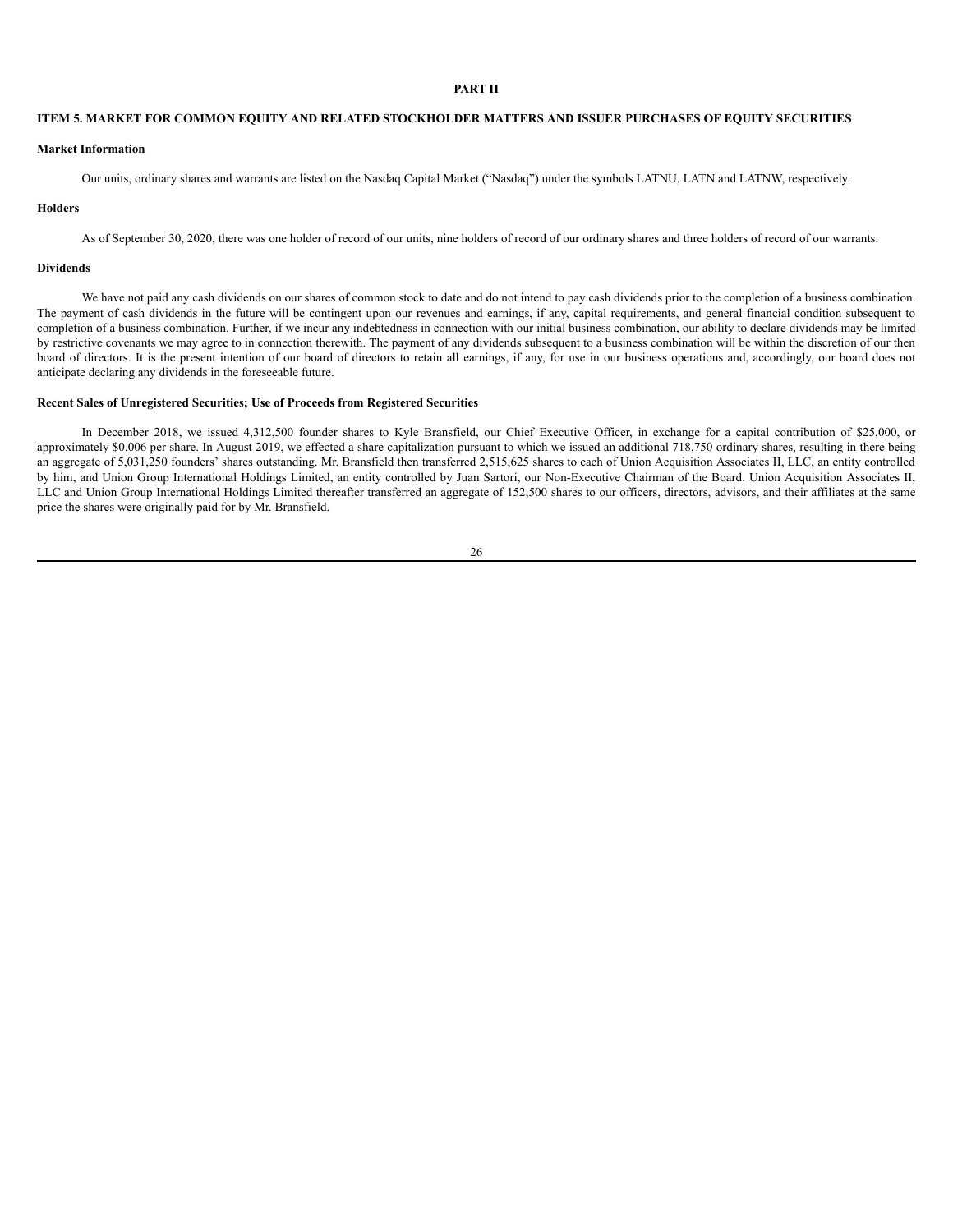On October 22, 2019, we consummated the IPO of 20,000,000 units, including 2,500,000 units subject to the underwriters' over-allotment option. Each unit consisted of one ordinary share and one redeemable warrant, with each warrant entitling the holder to purchase one ordinary share at a price of \$11.50 per share. The units were sold at an offering price of \$10.00 per unit, generating gross proceeds of \$200,000,000.

Simultaneously with the consummation of the IPO, we consummated the sale of 6,250,000 Private Warrants at a price of \$1.00 per Private Warrant, generating total proceeds of \$6,250,000. The Private Warrants were purchased by Union Acquisition Associates II, LLC and Union Group International Holdings Limited. The Private Warrants are identical to the warrants sold in the IPO, except that the Private Warrants are non-redeemable and may be exercised on a cashless basis, in each case so long as they continue to be held by the initial purchaser or its permitted transferees. The purchasers of Private Warrants have agreed not to transfer, assign, or sell any of the Private Warrants or ordinary shares underlying the Private Warrants (except to certain permitted transferees) until 30 days after the completion of our initial business combination.

Transaction costs to date amounted to \$4,529,222, consisting of \$4,000,000 of underwriting fees and \$529,222 of other costs. In addition, \$1,888,753 was held as cash outside of the trust account established in connection with the IPO and is available for working capital purposes.

We intend to use substantially all of the funds held in the trust account, including any amounts representing interest earned on the trust account not previously released to us (less taxes payable and deferred underwriting commissions) to complete our initial business combination. We may withdraw interest to pay our income or other tax obligations and up to \$100,000 for our liquidation expenses. To the extent that our equity or debt is used, in whole or in part, as consideration to complete our initial business combination, the remaining proceeds held in the trust account will be used as working capital to finance the operations of the target business or businesses, make other acquisitions, and pursue our growth strategies.

We intend to use the funds held outside the trust account primarily for legal, accounting, and other expenses of structuring and negotiating business combinations, due diligence of prospective target businesses, legal and accounting fees related to SEC reporting obligations, the monthly administrative fee to UCG International Corp., a monthly consulting fee of \$10,000 paid to Dan Fink, our Chief Operating Officer, and for reimbursement of any out-of-pocket expenses incurred by our initial shareholders, officers, and directors in connection with activities performed on our behalf.

## <span id="page-30-0"></span>**ITEM 6. SELECTED FINANCIAL DATA**

Not applicable.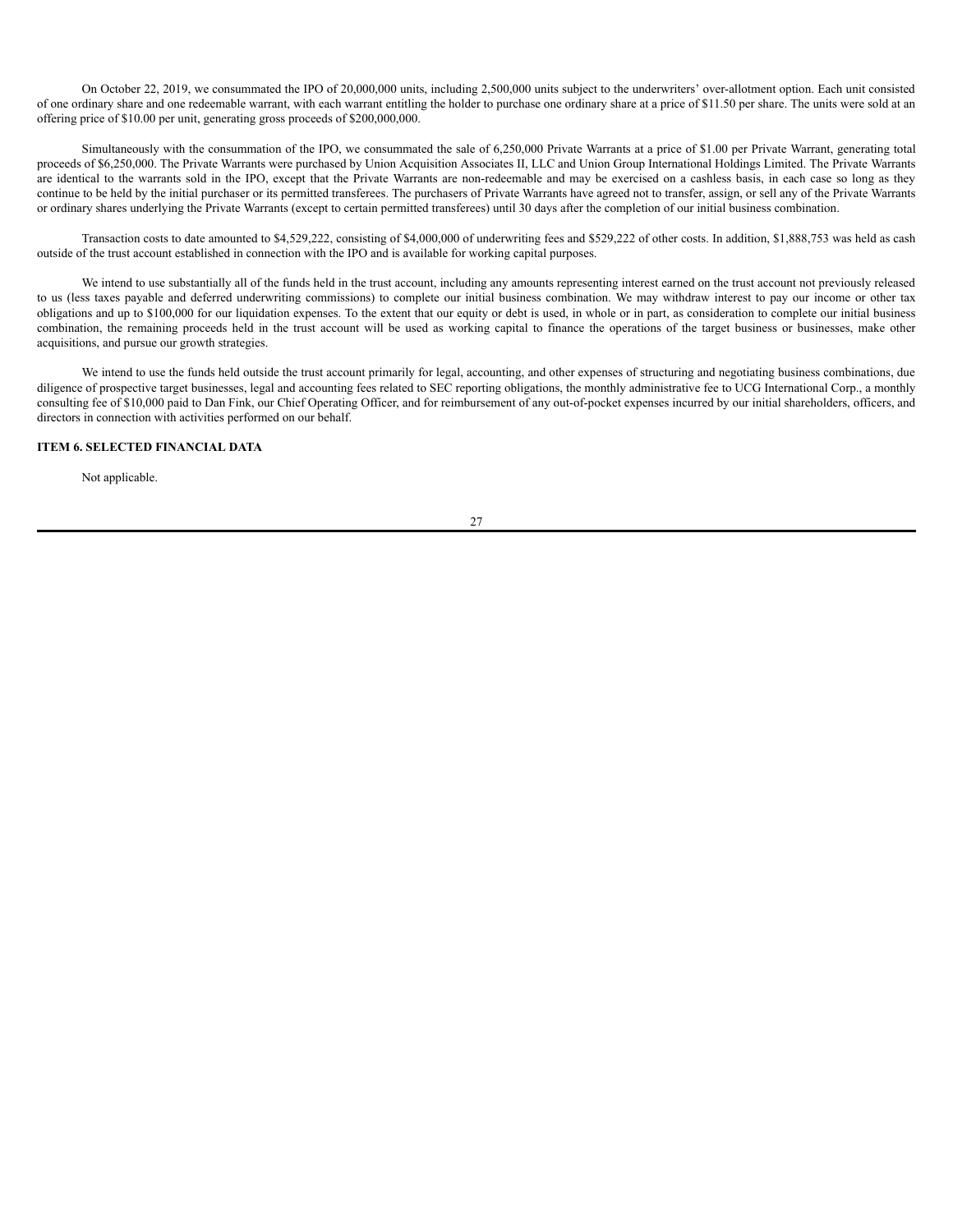## <span id="page-31-0"></span>**ITEM 7. MANAGEMENT'S DISCUSSION AND ANALYSIS OF FINANCIAL CONDITION AND RESULTS OF OPERATIONS**

The following discussion and analysis of the Company's financial condition and results of operations should be read in conjunction with our audited financial statements and the notes related thereto which are included in "Item 8. Financial Statements and Supplementary Data" of this Annual Report on Form 10-K. Certain information contained in the discussion and analysis set forth below includes forward-looking statements. Our actual results may differ materially from those anticipated in these forward-looking statements as a result of many factors, including those set forth under "Special Note Regarding Forward-Looking Statements," "Item 1A. Risk Factors" and elsewhere in this Annual Report on Form 10-K.

#### **Overview**

We are a blank check company formed on December 6, 2018 for the purpose of entering into a merger, share exchange, asset acquisition, stock purchase, recapitalization, reorganization or other similar business combination with one or more target businesses. We intend to effectuate our initial business combination using cash from the proceeds of the IPO and the sale of the Private Placement Warrants, our capital stock, debt or a combination of cash, stock and debt.

We have neither engaged in any operations nor generated any revenues to date. Our entire activity since inception has been to prepare for our IPO, which was consummated on October 22, 2019.

#### **Restatement of Previously Issued Financial Statements**

This Management's Discussion and Analysis of Financial Condition and Results of Operations has been amended and restated to give effect to the restatement and revision of the financial statements filed with our Original Report. We are restating our historical financial results to reclassify our Warrants as derivative liabilities pursuant to ASC 815-40 rather than as a component of equity as we had previously treated the Warrants. The impact of the restatement is reflected in the Management's Discussion and Analysis of Financial Condition and Results of Operations below. Other than as disclosed in the Explanatory Note and with respect to the impact of the restatement, no other information in this Item 7 has been amended and this Item 7 does not reflect any events occurring after the Original Report. The impact of the restatement is more fully described in Note 2 to our financial statements included in Item 15 of Part IV of this 10-K/A and Item 9A: Controls and Procedures, both contained herein.

## **Recent Developments**

On April 16, 2021, we held a special meeting pursuant to which our shareholders approved extending the period of time for which we are required to consummate a Business Combination from April 22, 2021 to October 22, 2021. In connection with the approval of the extension, shareholders elected to redeem an aggregate of 6,446,836 ordinary shares. As a result, an aggregate of \$64,898,081 (or approximately \$10.07 per share) was released from our Trust Account to pay such shareholders.

## **Results of Operations**

We have neither engaged in any operations nor generated any revenues to date. Our only activities from December 6, 2018 (inception) to September 30, 2020 were organizational activities and those necessary to consummate the IPO, described below. Following the IPO, we do not expect to generate any operating revenues until after the completion of our business combination. We expect to generate non-operating income in the form of interest income on cash and marketable securities held after the IPO. We expect to incur increased expenses as a result of being a public company (for legal, financial reporting, accounting and auditing compliance), as well as for due diligence expenses.

For the year ended September 30, 2020, we had a net loss of \$12,549,533 which consists of operating and formation costs of \$867,455 and a change in the fair value of warrant liabilities of \$13,050,000, offset by interest income earned on the trust account of \$1,367,922.

For the period from December 6, 2018 (inception) through September 30, 2019, we had a net loss of \$15,175, which consisted of operating and formation costs.

#### **Liquidity and Capital Resources**

As of September 30, 2020, we had cash of \$955,800. Until the consummation of the IPO, our liquidity needs were satisfied through the receipt of \$25,000 from the sale of founders' shares and a \$175,000 loan from one of our initial shareholders.

On October 22, 2019, we consummated the IPO of 20,000,000 units, which includes the partial exercise by the underwriters of their over-allotment option in the amount of 2,500,000 units, at a price of \$10.00 per unit, generating gross proceeds of \$200,000,000. Simultaneously with the closing of the IPO, we consummated the sale of 6,250,000 Private Warrants to Union Acquisition Associates II, LLC and Union Group International Holdings Limited at a price of \$1.00 per Private Warrant, generating total proceeds of \$6,250,000.

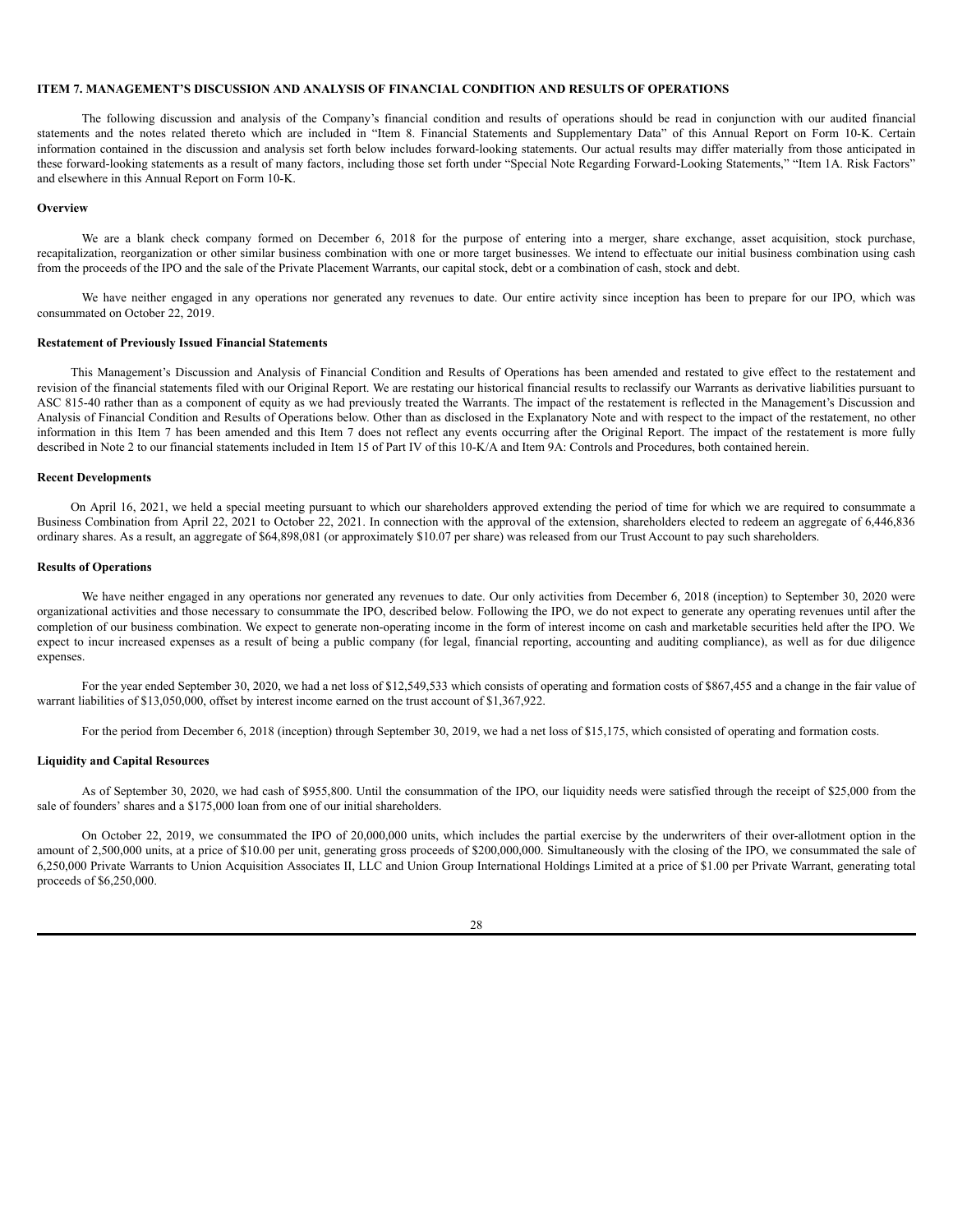Following the IPO and the sale of the Private Warrants, a total of \$200,000,000 was placed in the trust account. We incurred \$4,529,222 in IPO-related costs, including \$4,000,000 of underwriting fees and \$529,222 of other offering costs.

For the year ended September 30, 2020, net cash used in operating activities was \$774,803. Net loss of \$12,549,533 was offset by a change in the fair value of warrant liabilities of \$13,050,000, interest earned on marketable securities of \$1,367,922, fees charged on the trust account of \$44,583 and changes in operating assets and liabilities, which generated \$48,069 of cash from operating activities.

For the period from December 6, 2018 (inception) through September 30, 2019, cash used in operating activities was \$15,175, resulting primarily from our net loss of \$15,175.

At September 30, 2020, we had cash and marketable securities held in the Trust Account of \$201,323,339. We intend to use substantially all of the funds held in the trust account, including any amounts representing interest earned on the trust account (less taxes payable) to complete our initial business combination. We may withdraw interest from the trust account to pay franchise and income taxes. To the extent that our equity or debt is used, in whole or in part, as consideration to complete our initial business combination, the remaining proceeds held in the trust account will be used as working capital to finance the operations of the target business or businesses, make other acquisitions, and pursue our growth strategies.

At September 30, 2020, we had cash of \$955,800 held outside of the trust account. We intend to use the funds held outside the Trust Account primarily to identify and evaluate target businesses, perform business due diligence on prospective target businesses, travel to and from the offices, plants or similar locations of prospective target businesses or their representatives or owners, review corporate documents and material agreements of prospective target businesses, and structure, negotiate, and complete a business combination.

In order to fund working capital deficiencies or finance transaction costs in connection with an initial business combination, our officers, directors or their affiliates may, but are not obligated to, loan us funds as may be required. If we consummate an initial business combination, we would repay such loaned amounts. In the event that the initial business combination does not close, we may use a portion of the working capital held outside the trust account to repay such loaned amounts, but no proceeds from our trust account would be used for such repayment. Up to \$1,500,000 of such loans may be convertible into warrants of the post business combination entity at a price of \$1.00 per warrant at the option of the lender. The warrants would be identical to the private warrants.

If our estimates of the costs of undertaking in-depth due diligence and negotiating an initial business combination is less than the actual amount necessary to do so, we may have insufficient funds available to operate our business prior to our initial business combination. Moreover, we may need to obtain additional financing either to consummate our initial business combination or because we become obligated to redeem a significant number of our public shares upon consummation of our initial business combination, in which case we may issue additional securities or incur debt in connection with such business combination. If we are unable to complete our initial business combination because we do not have sufficient funds available to us we will be forced to cease operations and liquidate the trust account.

#### **Going Concern**

In connection with our assessment of going concern considerations in accordance with Financial Accounting Standard Board's Accounting Standards Codification Subtopic 205-40, "Disclosures of Uncertainties about an Entity's Ability to Continue as a Going Concern," management has determined that the mandatory liquidation and subsequent dissolution raises substantial doubt about our ability to continue as a going concern. No adjustments have been made to the carrying amounts of assets or liabilities should we be required to liquidate after October 22, 2021.

#### **Off-Balance Sheet Arrangements; Commitments and Contractual Obligations**

We have no obligations, assets or liabilities which would be considered off-balance sheet arrangements as of September 30, 2020. We do not participate in transactions that create relationships with unconsolidated entities or financial partnerships, often referred to as variable interest entities, which would have been established for the purpose of facilitating off-balance sheet arrangements. We have not entered into any off-balance sheet financing arrangements, established any special purpose entities, guaranteed any debt or commitments of other entities, or purchased any non-financial assets.

We do not have any long-term debt, capital lease obligations, operating lease obligations or long-term liabilities other than an agreement to pay UCG International Corp., an affiliate of Juan Sartori, a monthly fee of \$10,000 for office space, utilities and administrative support provided to the Company. We began incurring these fees on October 17, 2019 and will continue to incur these fees monthly until the earlier of the completion of the business combination and the Company's liquidation.

## **Critical Accounting Policies**

The preparation of financial statements and related disclosures in conformity with GAAP requires management to make estimates and assumptions that affect the reported amounts of assets and liabilities, disclosure of contingent assets and liabilities at the date of the financial statements, and income and expenses during the periods reported. Actual results could materially differ from those estimates. We have identified the following critical accounting policies: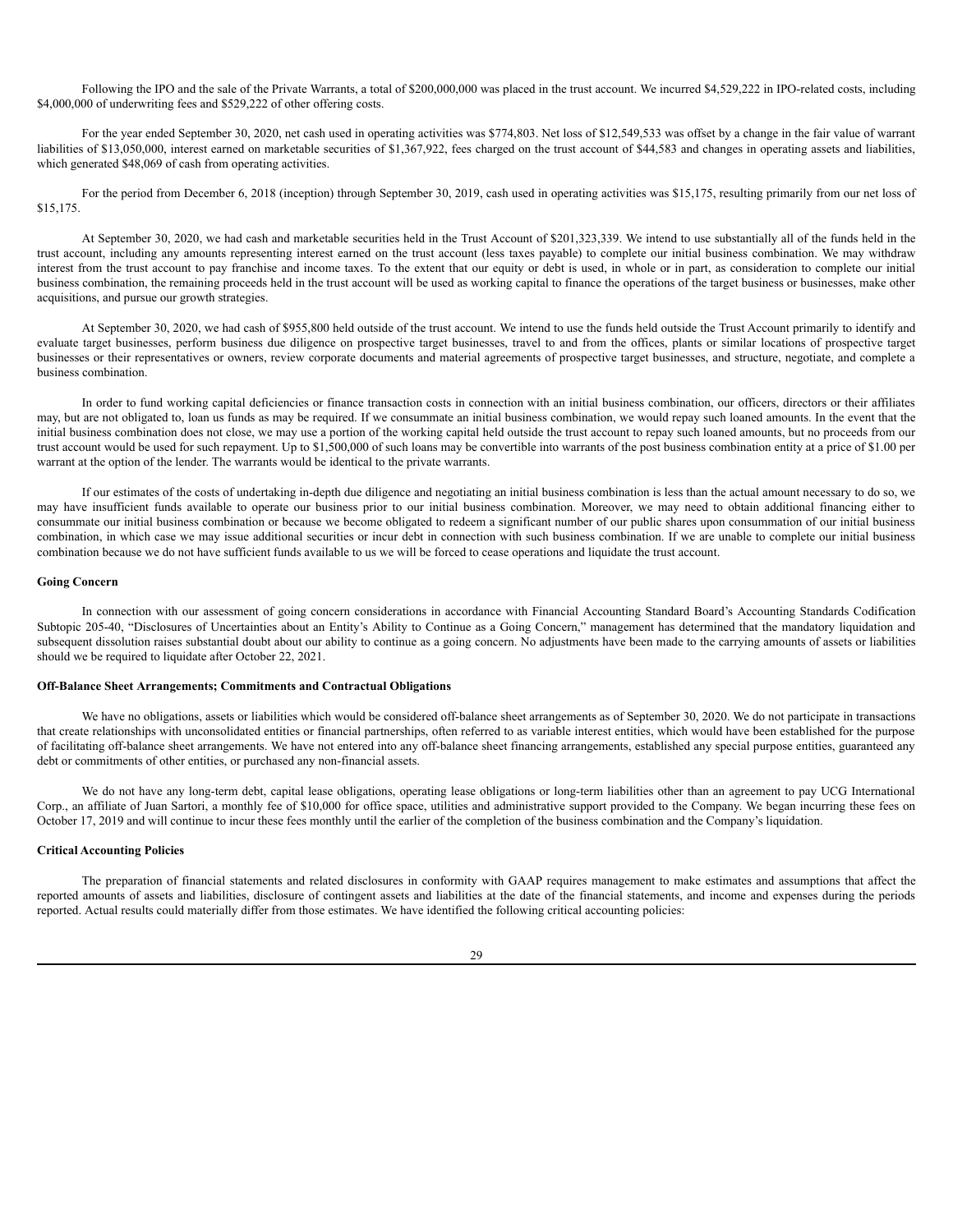#### *Warrant Liabilities*

We account for the Warrants in accordance with the guidance contained in ASC 815-40 under which the Warrants do not meet the criteria for equity treatment and must be recorded as liabilities. Accordingly, we classify the Warrants as liabilities at their fair value and adjust the Warrants to fair value at each reporting period. This liability is subject to re-measurement at each balance sheet date until exercised, and any change in fair value is recognized in our statement of operations. The Public Warrants for periods where no observable traded price was available are valued using a Monte Carlo simulation model. For periods subsequent to the detachment of the Public Warrants from the Units, the Public Warrant quoted market price was used as the fair value as of each relevant date. The fair value of Private Warrants was determined using a Black-Scholes option pricing model.

## *Common Stock Subject to Possible Redemption*

We account for our common stock subject to possible redemption in accordance with the guidance in Accounting Standards Codification ("ASC") Topic 480 "Distinguishing Liabilities from Equity." Common stock subject to mandatory redemption is classified as a liability instrument and is measured at fair value. Conditionally redeemable common stock (including common stock that features redemption rights that are either within the control of the holder or subject to redemption upon the occurrence of uncertain events not solely within our control) is classified as temporary equity. At all other times, common stock is classified as stockholders' equity. Our common stock features certain redemption rights that are considered to be outside of our control and subject to occurrence of uncertain future events. Accordingly, common stock subject to possible redemption is presented as temporary equity, outside of the stockholders' equity section of our balance sheets.

## *Net Loss Per Ordinary Share*

We apply the two-class method in calculating earnings per share. Net income per ordinary share, basic and diluted for Class A redeemable ordinary shares is calculated by dividing the interest income earned on the trust account, net of applicable franchise and income taxes, by the weighted average number of Class A redeemable ordinary shares outstanding for the period. Net loss per ordinary share, basic and diluted for Class A and Class B non-redeemable ordinary shares is calculated by dividing the net income, less income attributable to Class A redeemable ordinary shares, by the weighted average number of Class A and Class B non-redeemable ordinary shares outstanding for the periods.

## **Recent Accounting Pronouncements**

Management does not believe that any recently issued, but not yet effective, accounting pronouncements, if currently adopted, would have a material effect on the Company's financial statements.

## <span id="page-33-0"></span>**ITEM 7A. QUANTITATIVE AND QUALITATIVE DISCLOSURES ABOUT MARKET RISK**

As of the period ended September 30, 2020, we were not subject to any market or interest rate risk. Following the consummation of our IPO, the net proceeds of our IPO, including amounts in deposited in the trust account, may be invested in U.S. government treasury bills, notes or bonds with a maturity of 180 days or less, or in certain money market funds that invest solely in U.S. treasuries. Due to the short-term nature of these investments, we believe there will be no associated material exposure to interest rate risk when and if the net proceeds are invested in such securities.

#### <span id="page-33-1"></span>**ITEM 8. FINANCIAL STATEMENTS AND SUPPLEMENTARY DATA**

This information appears following Item 16 of this Report and is incorporated herein by reference.

# <span id="page-33-2"></span>**ITEM 9. CHANGES IN AND DISAGREEMENTS WITH ACCOUNTANTS ON ACCOUNTING AND FINANCIAL DISCLOSURE.**

## None.

## <span id="page-33-3"></span>**ITEM 9A. CONTROL AND PROCEDURES**

Disclosure controls and procedures are controls and other procedures that are designed to ensure that information required to be disclosed in company reports filed or submitted under the Securities Exchange Act of 1934, as amended (the "Exchange Act") is recorded, processed, summarized, and reported within the time periods specified in the Securities and Exchange Commission's rules and forms. Disclosure controls and procedures include, without limitation, controls and procedures designed to ensure that information required to be disclosed in company reports filed or submitted under the Exchange Act is accumulated and communicated to management, including our Chief Executive Officer, as appropriate to allow timely decisions regarding required disclosure.

As required by Rules 13a-15 and 15d-15 under the Exchange Act, our Chief Executive Officer carried out an evaluation of the effectiveness of the design and operation of our disclosure controls and procedures as of September 30, 2020. Based upon his evaluation, due to the existence of a material weakness found in our internal controls over financial reporting described below and the Company's restatement of its financial statements to reclassify the Warrants as described in Note 2 to the financial statements included herein, he concluded that our disclosure controls and procedures were not effective.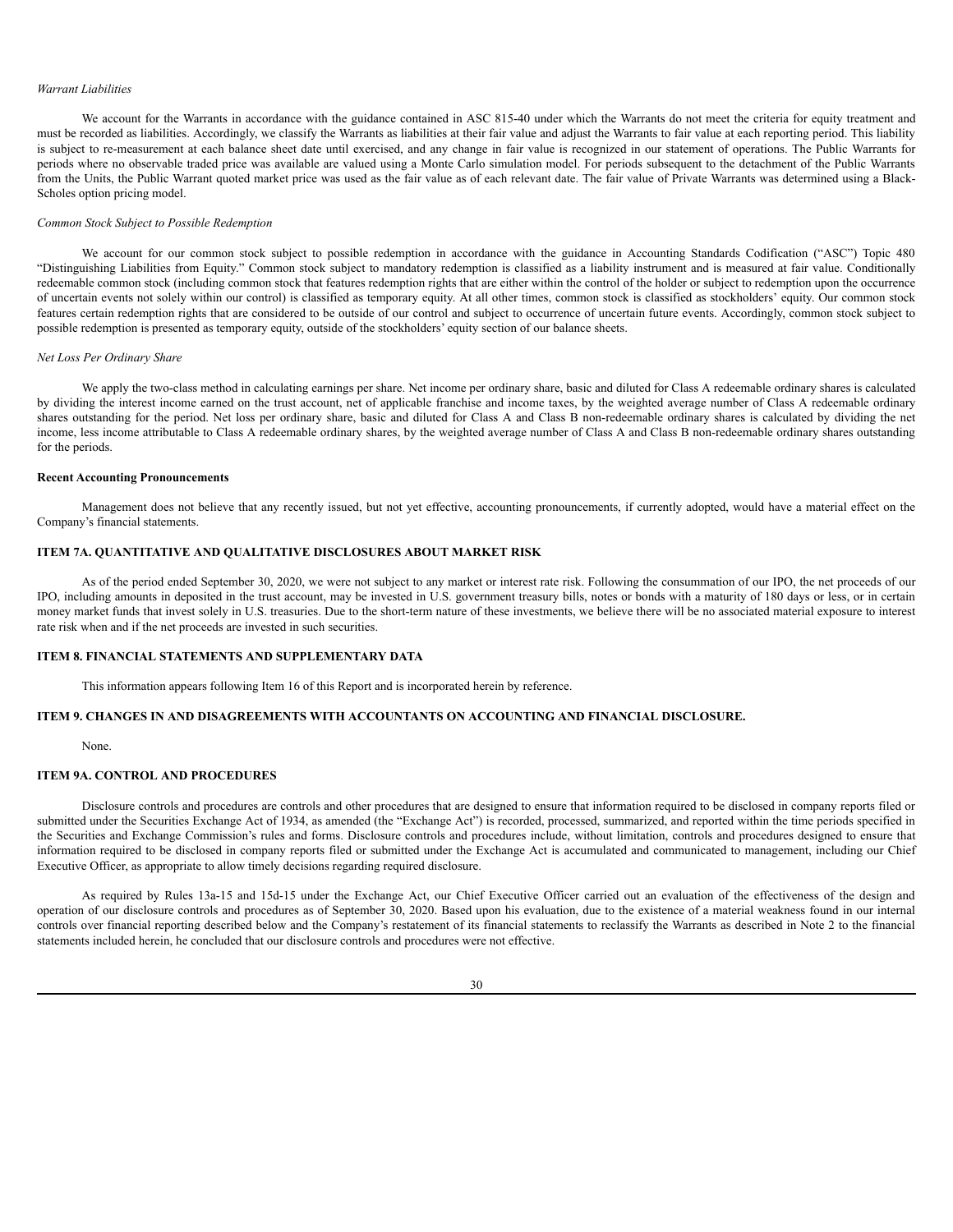#### **Internal Control Over Financial Reporting**

As required by the SEC rules and regulations for the implementation of Section 404 of the Sarbanes-Oxley Act, our management is responsible for establishing and maintaining adequate internal controls over financial reporting. Our internal control over financial reporting is designed to provide reasonable assurance regarding the reliability of financial reporting and the preparation of our financial statements for external reporting purposes in accordance with GAAP. Our internal control over financial reporting includes those policies and procedures that:

- (1) pertain to the maintenance of records that, in reasonable detail, accurately and fairly reflect the transactions and dispositions of the assets of our company;
- (2) provide reasonable assurance that transactions are recorded as necessary to permit preparation of financial statements in accordance with accounting principles generally accepted in the United States of America, and that our receipts and expenditures are being made only in accordance with authorization of our management and directors; and
- (3) provide reasonable assurance regarding prevention or timely detection of unauthorized acquisition, use, or disposition of our assets that could have a material effect on the financial statements.

Because of inherent limitations, internal control over financial reporting may not prevent or detect errors or misstatements in our financial statements. Also, projections of any evaluation of effectiveness to future periods are subject to the risk that controls may become inadequate because of changes in conditions, or that the degree or compliance with the policies or procedures may deteriorate. Management assessed the effectiveness of our internal control over financial reporting at September 30, 2020. In making these assessments, management used the criteria set forth by the Committee of Sponsoring Organizations of the Treadway Commission (COSO) in Internal Control - Integrated Framework (2013).

Based on our assessments and those criteria, management determined that we did not maintain effective internal controls over financial reporting as of September 30, 2020.

A material weakness is a deficiency, or combination of deficiencies, in internal control over financial reporting, such that there is a reasonable possibility that a material misstatement of our annual or interim financial statements will not be prevented, or detected and corrected on a timely basis. In preparation of our financial statements for the period covered by this report, we identified a material weakness in internal control over financial reporting related to our control environment existed as of September 30, 2020, as described below.

Specifically, we identified a material weakness with respect to the classification of the Company's Warrants as components of equity instead of as derivative liabilities. Upon issuance, our Warrants were accounted for as equity within our balance sheet. On April 12, 2021, the SEC issued the SEC Staff Statement in which it expressed its view that certain terms and conditions common to warrants issued by SPACs may require the warrants to be classified as liabilities on the SPAC's balance sheet as opposed to equity. After discussion and evaluation, taking into consideration the SEC Staff Statement, including with our independent registered public accounting firm, we have concluded that our Warrants should be presented as liabilities with subsequent fair value remeasurement. As discussed below and elsewhere in this Annual Report, this material weakness resulted in a restatement of our financial statements. Notwithstanding the identified material weakness, management believes that the Financial Statements and related financial information included in this Annual Report fairly present, in all material respects, our balance sheets, statements of operations, shareholders' equity and cash flows as of and for the periods presented.

#### *Remediation Plan*

In light of the restatement of our Original Financial Statements included in this Amendment, we plan to enhance our processes to identify and appropriately apply applicable accounting requirements to better evaluate and understand the nuances of the complex accounting standards that apply to our financial statements. Our plans at this time include providing enhanced access to accounting literature, research materials and documents and increased communication among our personnel and third-party professionals with whom we consult regarding complex accounting applications. The elements of our remediation plan can only be accomplished over time, and we can offer no assurance that these initiatives will ultimately have the intended effects.

During the fiscal period ended September 30, 2020, there has been no change in our internal control over financial reporting that has materially affected, or is reasonably likely to materially affect, our internal control over financial reporting.

# <span id="page-34-0"></span>**ITEM 9B. OTHER INFORMATION**

None.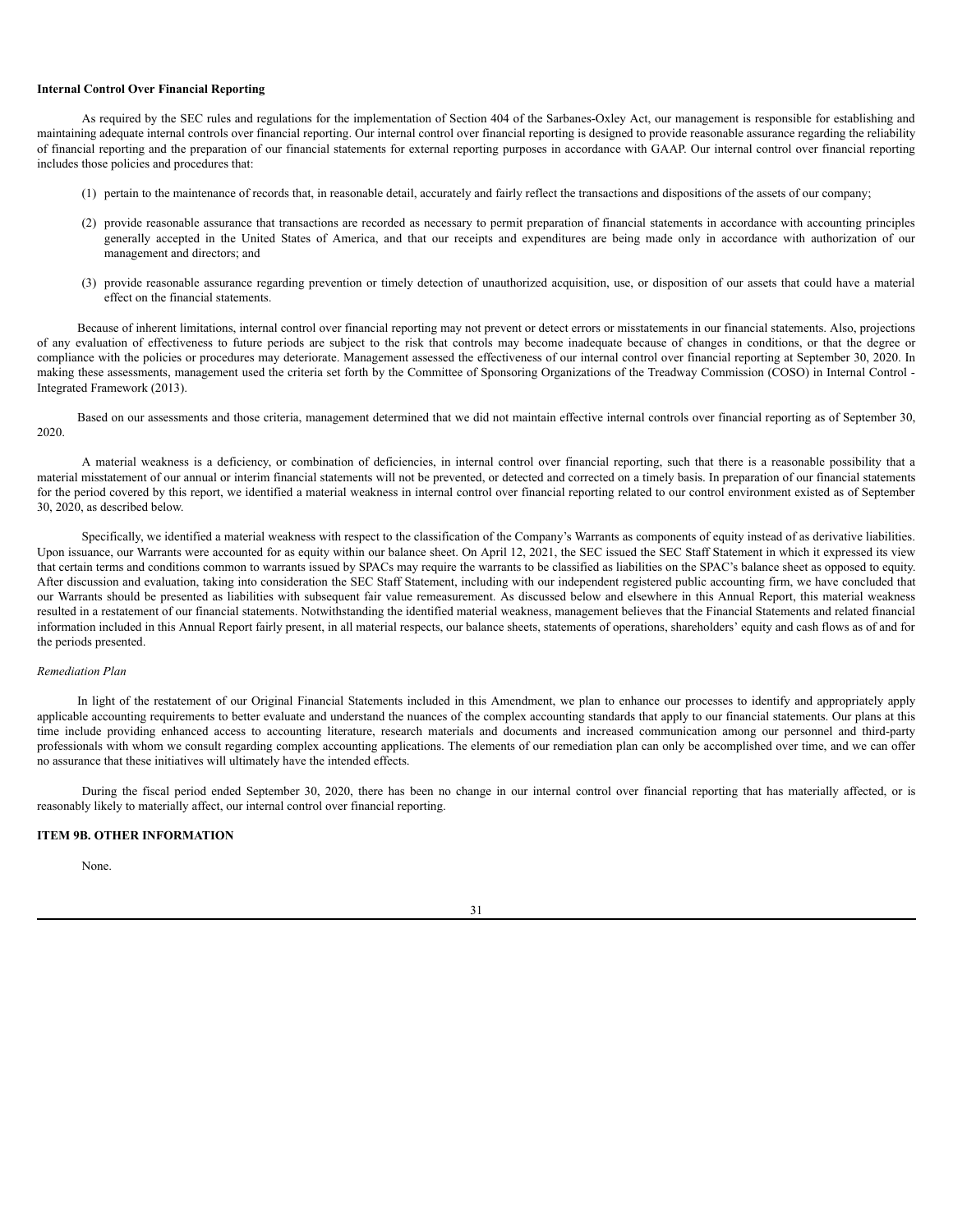## **PART III**

## <span id="page-35-0"></span>**ITEM 10. DIRECTORS AND EXECUTIVE OFFICERS OF THE REGISTRANT**

## **Directors and Executive Officers**

Our officers and directors are as follows:

| Name               | Age | <b>Position</b>                      |  |  |  |  |  |
|--------------------|-----|--------------------------------------|--|--|--|--|--|
|                    |     |                                      |  |  |  |  |  |
| Juan Sartori       | 39  | Non-Executive Chairman of the Board  |  |  |  |  |  |
|                    |     |                                      |  |  |  |  |  |
| Kyle P. Bransfield | 36  | Chief Executive Officer and Director |  |  |  |  |  |
|                    |     |                                      |  |  |  |  |  |
| Daniel W. Fink     | 43  | Chief Operating Officer and Director |  |  |  |  |  |
|                    |     |                                      |  |  |  |  |  |
| Gerald W. Haddock  | 72  | Director                             |  |  |  |  |  |
|                    |     |                                      |  |  |  |  |  |
| Joseph J. Schena   | 61  | Director                             |  |  |  |  |  |
|                    |     |                                      |  |  |  |  |  |

**Juan Sartori** has served as our non-executive Chairman of the Board since December 2018. He also served as Chairman of the Board of Union I from November 2017 until it completed its merger with Bioceres in March 2019. Mr. Sartori is the Chairman and founder of Union Group International Holdings Ltd. (Union Group), a privately owned investment and private equity management firm with significant strategic Latin American interests. These cover the agricultural, energy, forestry, infrastructure, minerals, oil & gas and real estate sectors. Mr. Sartori established Union Group in 2007. In 2008, he formed Union Agriculture Group (BVM: UAGR), one of the first companies affiliated with Union Group to consolidate agricultural assets. UAGR has grown to become the largest agricultural company in Uruguay, and one of the biggest in Latin America, with a subsidiary listed on the Montevideo Stock Exchange. Since its incorporation, Union Group and its subsidiaries have performed numerous transactions across Latin America, growing its portfolio of businesses of private and public companies. Mr. Sartori is a regular speaker about Latin American issues in worldwide conferences and media. Mr. Sartori began his career as a financial services entrepreneur in 2002 launching Union Capital Group, a Geneva based multi-strategy asset manager, selling its control in 2008. Mr. Sartori was a candidate in the 2019 Uruguayan Presidential elections under the National Party, and placed second in the primary with 23% of the party's vote. Mr. Sartori received a Bachelor Degree in Business and Economics from École des Hautes Études Commerciales de Lausanne.

We believe Mr. Sartori is well qualified to serve as a director due to his contacts and business experience, including his experience with Union I.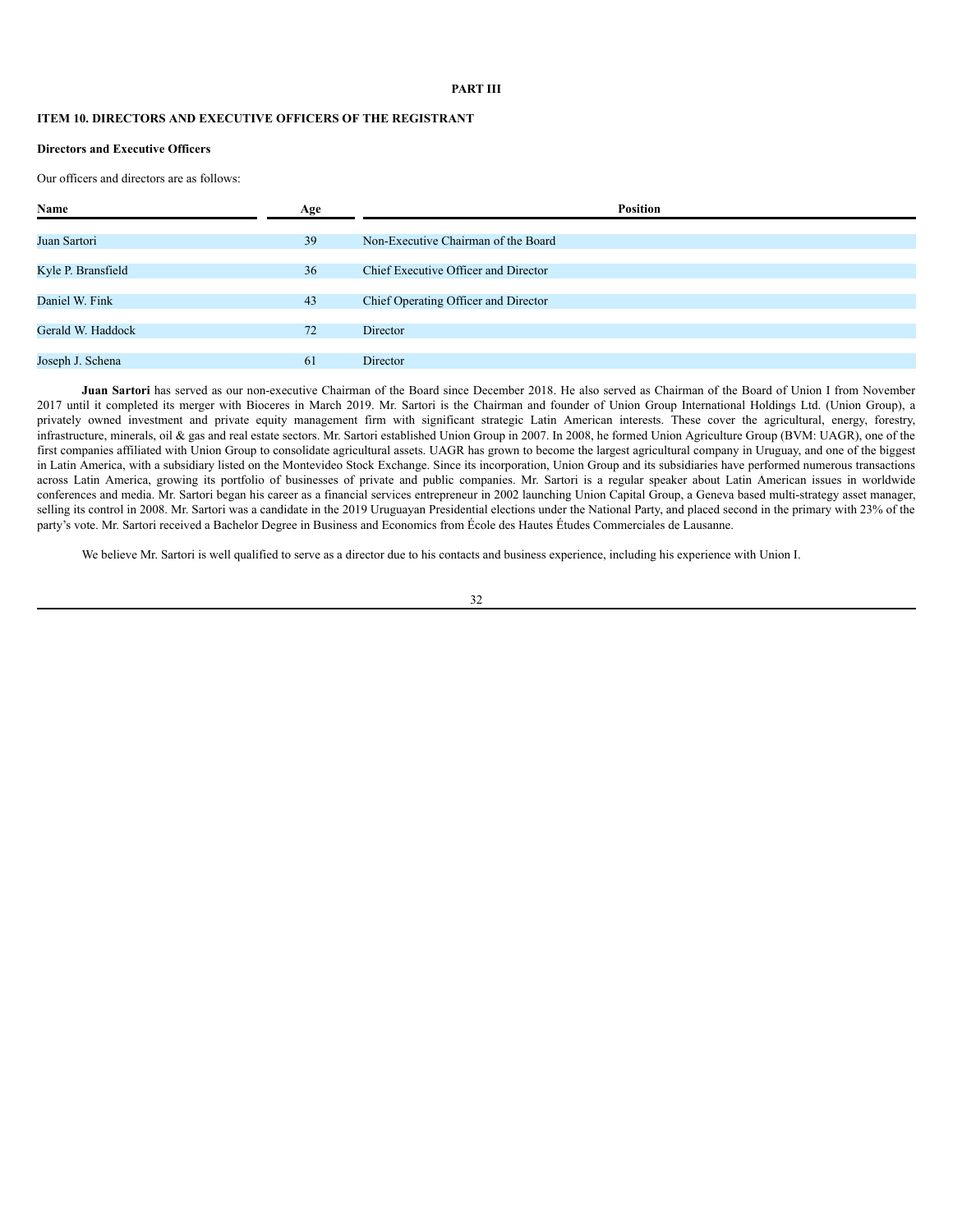**Kyle P. Bransfield** has served as our Chief Executive Officer and a director since our inception. He has also served as director of Union I since November 2017 and served as its Chief Executive Officer from December 2017 until it completed its merger with Bioceres in March 2019. Mr. Bransfield currently serves on the board of the resulting entity, Bioceres Crop Solutions (NYSE American: BIOX), and sits on the audit, compensation, and nominating and governance committees. Mr. Bransfield is Founder and CEO of Union Acquisition Group a private and public markets investment firm. Prior to Union Acquisition Group, Mr. Bransfield was a Partner at Exos Technology Financial Partners where he established a SPAC Asset Management business through the formation of Exos SPAC Opportunities I and the Morgan Creek-Exos SPAC+ Fund. Prior to Exos, Mr. Bransfield was a Partner of Atlantic-Pacific Capital and led the firm's global direct private placement and structured investment activities beginning in 2015. Mr. Bransfield has over 13 years of experience in direct equity and debt private markets principal investing, capital raising, and investment banking. Prior to joining Atlantic-Pacific, Mr. Bransfield was an investment banker in Sagent Advisors' Private Financing Solutions Group from 2014 to 2015. Prior to Sagent, Mr. Bransfield spent five years from 2009 to 2014 as a Principal and General Partner at CS Capital Partners, a Philadelphia-based multi-family office focused on alternative investments. In his role there, he co-managed a portfolio of direct investments, served as an observer to several boards of directors, and fulfilled operating roles within portfolio companies. In 2006, Mr. Bransfield began his career in the Mergers & Acquisitions Group at Stifel Nicolaus Weisel. Mr. Bransfield received a B.S. in Business Administration from American University.

We believe Mr. Bransfield is well qualified to serve as a director due to deep expertise in SPACs and his contacts and business experience, including his experience with Union I.

**Daniel W. Fink** has served as our Chief Operating Officer and a director since December 2018. He also served as a director of Union I from December 2017 until it completed its merger with Bioceres in March 2019. Mr. Fink has been a Partner at PTW Capital, an investment firm, since March 2017, and the Managing Principal at Blue Moose of Boulder, an emerging natural foods company, since October 2015. Mr. Fink has spent the majority of his career in investment banking and private equity, including working at Morgan Stanley from 1999 to 2001, J.W. Childs Associates, L.P. from 2001 to 2007, Stone Tower Equity Partners from 2007 to 2008 and Centerview Capital from 2009 to 2013. From April 2013 to March 2015, Mr. Fink was at Bacardi Limited where he served as Vice President of Finance/Business Planning. Over the course of his career, Mr. Fink has helped to build or revitalize some highly recognized brands in the consumer industry. Mr. Fink received a BA in Economics from Yale University and an MBA from Harvard Business School.

We believe Mr. Fink is well qualified to serve as a director due to his contacts and business experience, including his experience with Union I.

**Gerald W. Haddock** has served as a director since December 2018. He also served as a director of Union I from December 2017 until it completed its merger with Bioceres in March 2019. Mr. Haddock founded Haddock Enterprises, LLC in 2000 and has served as its President since such time. Haddock Enterprises is an entrepreneurial development company concentrating on private investments and transactions, including oil and gas and real estate, located in Fort Worth, Texas. Mr. Haddock formerly served as President and Chief Operating Officer of Crescent Real Estate Equities Company, a diversified real estate investment trust, from 1994 to 1999. Mr. Haddock served as a director of Valaris plc (formerly ENSCO International, Plc.) (NYSE: VAL), a leading global offshore oil and gas drilling service company, from 1986 until May 2019. He has also served as a director of Meritage Homes Corporation (NYSE: MTH), a real estate development company that constructs single-family detached homes across the United States as well as active adult communities and luxury real estate in Arizona, since 2005 and has served as Chairman of the Nominating and Corporate Governance Committee since 2006 and served as a member of the Audit Committee from 2009 to 2018. Mr. Haddock is a former board member of Cano Petroleum, Inc., having served from December 2004 to October 2008. He also serves on the board of trustees and is a member of various committees for the Executive Investment Committee at Baylor University, the M.D. Anderson Proton Therapy Education and Research Foundation, the CEELI Institute and the Johnny Unitas Golden Arm Educational Foundation. Mr. Haddock received his Bachelor's Degree in Business Administration from Baylor University and his J.D. from Baylor University Law School. He also has received a Masters of Law in Taxation degree from New York University School of Law and a MBA from Dallas Baptist University.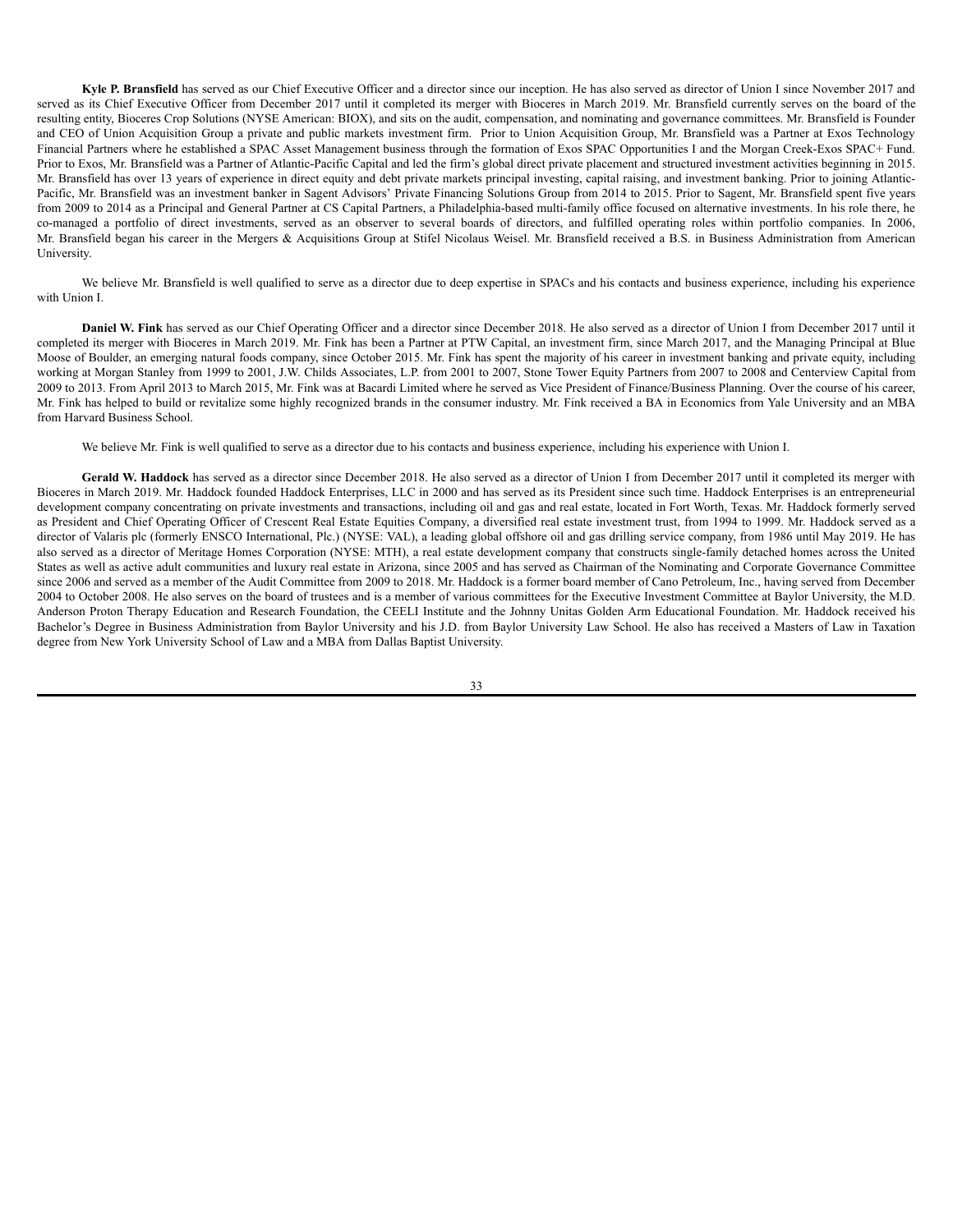We believe Mr. Haddock is well qualified to serve as a director due to his contacts and business experience, including his experience with Union I, as well as his experience on other public company boards and committees.

**Joseph J. Schena** has served as a director since December 2018. He also served as a director of Union I from December 2017 until it completed its merger with Bioceres in March 2019. Mr. Schena has served as a principal and co-founder of PTW Capital since June 2017. Mr. Schena served as the Chief of Staff at Cohen Enterprises focused on C&S Wholesale Grocers and Warehouse Technologies from November 2015 until April 2019. Previously, Mr. Schena served as Chief Financial Officer and Executive Vice President at C&S Wholesale Grocers. Prior to C&S Mr. Schena was Chief Financial Officer of Bacardi Limited from October 2012 to September 2014. Previously, Mr. Schena served as an Operating Partner at Centerview Capital from 2007 to 2012 and was involved in the \$5.5 billion privatization of Del Monte Foods and the acquisition of Richelieu Foods. Prior to Centerview Capital, Mr. Schena served in various senior financial positions at Gillette from 2001 to 2007 where he was Chief Financial Officer of the Gillette business unit after the sale to P&G and Kraft/Nabisco from 1980 to 2000. Mr. Schena currently serves as a director of Warehouse Technologies, an automated warehousing company located in Wilmington, MA. He also serves as a director of Conyers Park II Acquisition Corp., a blank check company seeking to consummate an initial business combination with a target business in the consumer sector. Mr. Schena received an MBA in Finance and a BBA in Accounting from Iona College.

We believe Mr. Schena is well qualified to serve as a director due to his contacts and business experience, including his experience with Union I.

Our board of directors is divided into three classes with only one class of directors being elected in each year and each class serving a three-year term. The term of office of the first class of directors, consisting of Mr. Schena, will expire at our first annual general meeting of shareholders. The term of office of the second class of directors, consisting of Messrs. Haddock and Fink, will expire at the second annual general meeting. The term of office of the third class of directors, consisting of Messrs. Bransfield and Sartori, will expire at the third annual general meeting.

## **Director Independence**

Our board has determined that each of Messrs. Sartori, Haddock and Schena is an "independent director" under Nasdaq listing standards and applicable SEC rules.

Our independent directors will have regularly scheduled meetings at which only independent directors are present.

Any affiliated transactions will be on terms no less favorable to us than could be obtained from independent parties. Our board of directors will review and approve all affiliated transactions with any interested director abstaining from such review and approval.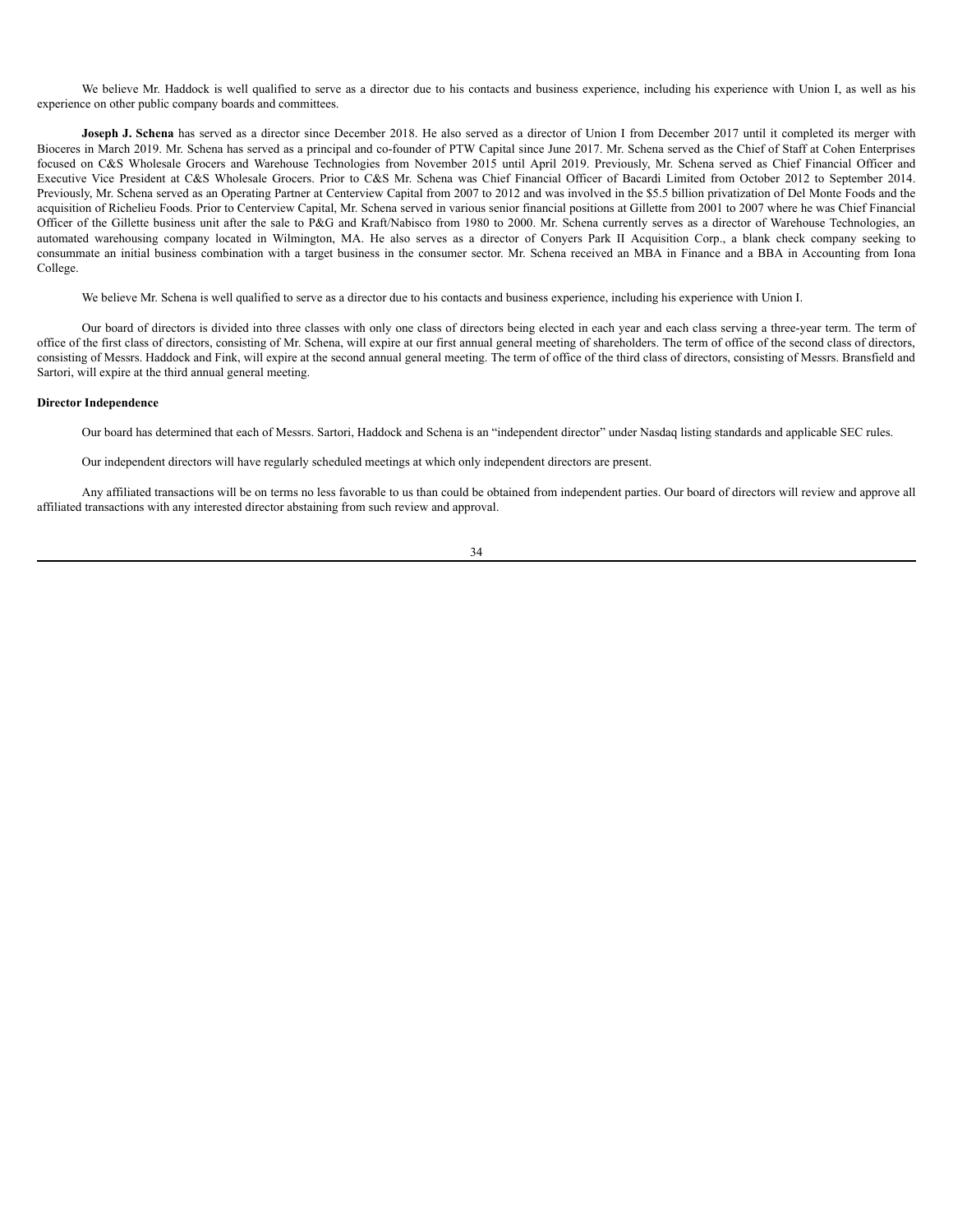#### **Audit Committee**

Effective October 17, 2019, we established an audit committee of the board of directors, in accordance with Section 3(a)(58)(A) of the Exchange Act, which consists of Juan Sartori, Gerald Haddock and Joseph Schena**,** each of whom is an independent director under Nasdaq's listing standards. Notwithstanding that Mr. Sartori is an independent director under Nasdaq's listing standards, Mr. Sartori owns more than 10% of our ordinary shares and as a result, does not fall under the Safe Harbor Provision of SEC Rule 10A-3. The audit committee's duties, which are specified in our Audit Committee Charter, include, but are not limited to:

- reviewing and discussing with management and the independent auditor the annual audited financial statements, and recommending to the board whether the audited financial statements should be included in our Form 10-K;
- discussing with management and the independent registered public accounting firm significant financial reporting issues and judgments made in connection with the preparation of our financial statements;
- discussing with management major risk assessment and risk management policies;
- monitoring the independence of the independent registered public accounting firm;
- verifying the rotation of the lead (or coordinating) audit partner having primary responsibility for the audit and the audit partner responsible for reviewing the audit as required by law;
- reviewing and approving all related-party transactions;
- inquiring and discussing with management our compliance with applicable laws and regulations;
- pre-approving all audit services and permitted non-audit services to be performed by our independent auditor, including the fees and terms of the services to be performed;
- appointing or replacing the independent registered public accounting firm;
- determining the compensation and oversight of the work of the independent registered public accounting firm (including resolution of disagreements between management and the independent registered public accounting firm regarding financial reporting) for the purpose of preparing or issuing an audit report or related work;
- establishing procedures for the receipt, retention and treatment of complaints received by us regarding accounting, internal accounting controls or reports which raise material issues regarding our financial statements or accounting policies; and
- approving reimbursement of expenses incurred by our management team in identifying potential target businesses.

#### **Financial Experts on Audit Committee**

The audit committee will at all times be composed exclusively of "independent directors" who are able to read and understand fundamental financial statements as required under Nasdaq listing standards.

In addition, we must certify to Nasdaq that the committee has, and will continue to have, at least one member who has past employment experience in finance or accounting, requisite professional certification in accounting, or other comparable experience or background that results in the individual's financial sophistication. The board of directors has determined that Mr. Schena qualifies as an "audit committee financial expert," as defined under rules and regulations of the SEC.

#### **Nominating Committee**

Effective October 17, 2019, we established a nominating committee of the board of directors, which will consist of Juan Sartori, Gerald Haddock and Joseph Schena, each of whom is an independent director under Nasdaq's listing standards. The nominating committee is responsible for overseeing the selection of persons to be nominated to serve on our board of directors. The nominating committee considers persons identified by its members, management, shareholders, investment bankers and others.

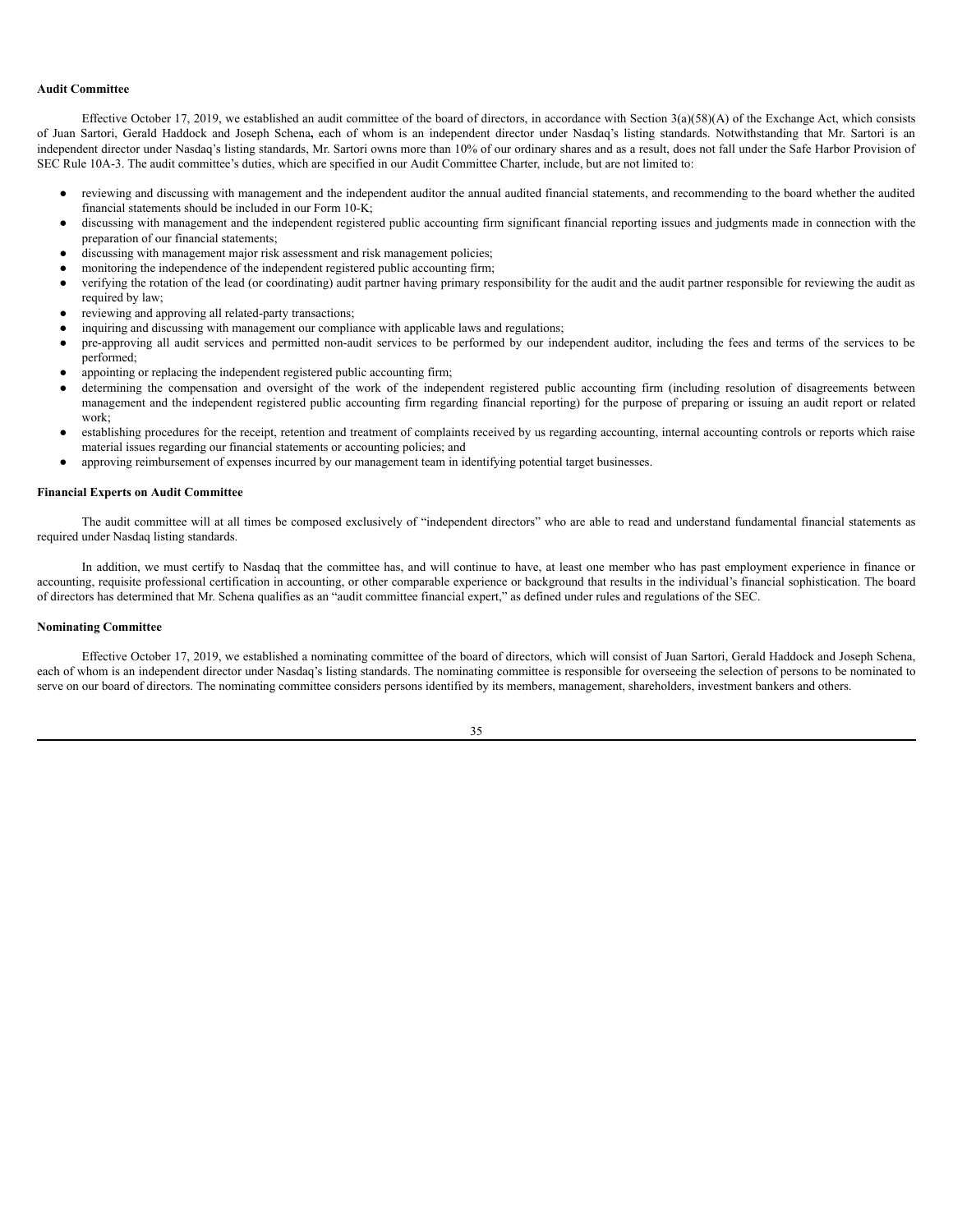#### *Guidelines for Selecting Director Nominees*

The guidelines for selecting nominees, which are specified in the Nominating Committee Charter, generally provide that persons to be nominated:

- should have demonstrated notable or significant achievements in business, education or public service;
- should possess the requisite intelligence, education and experience to make a significant contribution to the board of directors and bring a range of skills, diverse perspectives and backgrounds to its deliberations; and
- should have the highest ethical standards, a strong sense of professionalism and intense dedication to serving the interests of the shareholders.

The Nominating Committee will consider a number of qualifications relating to management and leadership experience, background, and integrity and professionalism in evaluating a person's candidacy for membership on the board of directors. The nominating committee may require certain skills or attributes, such as financial or accounting experience, to meet specific board needs that arise from time to time and will also consider the overall experience and makeup of its members to obtain a broad and diverse mix of board members. The nominating committee does not distinguish among nominees recommended by shareholders and other persons.

There have been no material changes to the procedures by which security holders may recommend nominees to our board of directors.

#### **Compensation Committee**

Effective October 17, 2019, we established a compensation committee of the board of directors, which consists of Juan Sartori, Gerald Haddock, and Joseph Schena, each of whom is an independent director under Nasdaq's listing standards. The compensation committee's duties, which are specified in our Compensation Committee Charter, include, but are not limited to:

- reviewing and approving on an annual basis the corporate goals and objectives relevant to our Chief Executive Officer's compensation, evaluating our Chief Executive Officer's performance in light of such goals and objectives and determining and approving the remuneration (if any) of our Chief Executive Officer based on such evaluation;
- reviewing and approving the compensation of all of our other executive officers;
- reviewing our executive compensation policies and plans;
- implementing and administering our incentive compensation equity-based remuneration plans;
- assisting management in complying with our proxy statement and annual report disclosure requirements;
- approving all special perquisites, special cash payments and other special compensation and benefit arrangements for our executive officers and employees;
- if required, producing a report on executive compensation to be included in our annual proxy statement; and
- reviewing, evaluating, and recommending changes, if appropriate, to the remuneration for directors.

#### **Code of Ethics**

Effective October 17, 2019, we adopted a code of ethics that applies to all of our executive officers, directors, and employees. The code of ethics codifies the business and ethical principles that govern all aspects of our business.

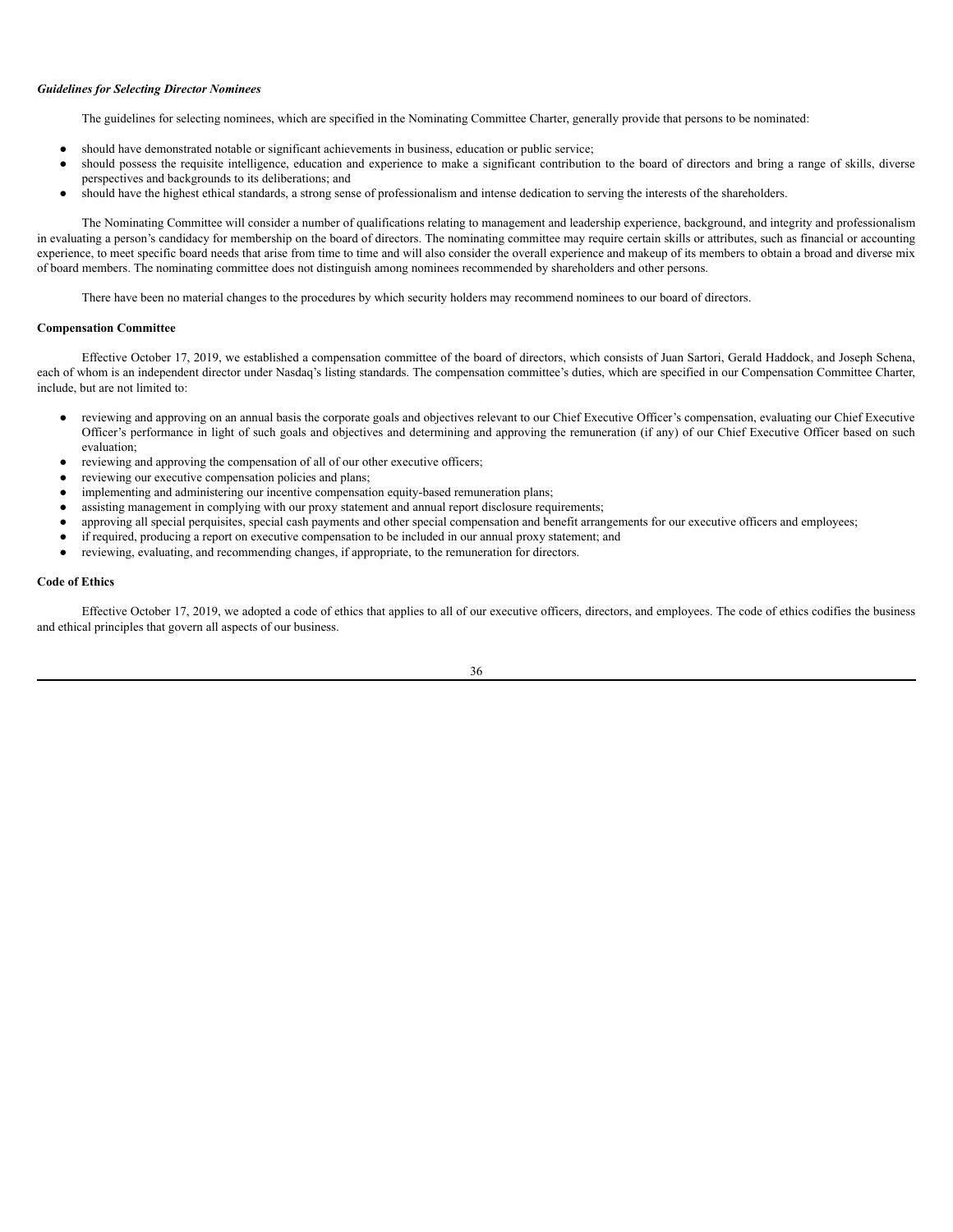## <span id="page-40-0"></span>**ITEM 11. EXECUTIVE COMPENSATION**

#### **Executive Compensation**

No executive officer has received any cash compensation for services rendered to us. Since October 22, 2019 through the acquisition of a target business, we will pay UCG International Corp., an affiliate of Mr. Sartori, \$10,000 per month for providing us with office space and certain office and secretarial services. However, this arrangement is solely for our benefit and is not intended to provide our executive officers or directors compensation in lieu of a salary. We also pay Dan Fink, our Chief Operating Officer, a \$10,000 per month consulting fee, which commenced on October 22, 2019 and will continue through the acquisition of a target business.

Other than the \$10,000 per month administrative fee, the \$10,000 per month consulting fee to our Chief Operating Officer, the portion of the business combination marketing agreement fee payable to Atlantic-Pacific Capital, Inc. and the repayment of \$200,000 of non-interest bearing loans made to us by Union Group International Holdings Limited, one of our initial shareholders and an affiliate of Juan Sartori, our Non-Executive Chairman of the Board, no compensation or fees of any kind, including finder's, consulting fees, and other similar fees, will be paid to our initial shareholders, members of our management team, or their respective affiliates, for services rendered prior to or in connection with the consummation of our initial business combination (regardless of the type of transaction that it is). However, they will receive reimbursement for any out-of-pocket expenses incurred by them in connection with their performance of any duties on our behalf, such as identifying potential target businesses, performing business due diligence on suitable target businesses and business combinations as well as traveling to and from the offices, plants or similar locations of prospective target businesses to examine their operations. There is no limit on the amount of out-of-pocket expenses reimbursable by us.

After our initial business combination, members of our management team who remain with us may be paid consulting, management or other fees from the combined company with any and all amounts being fully disclosed to shareholders, to the extent then known, in the proxy solicitation materials furnished to our shareholders. The amount of such compensation may not be known at the time of a shareholder meeting held to consider an initial business combination, as it will be up to the directors of the postcombination business to determine executive and director compensation. In this event, such compensation will be publicly disclosed at the time of its determination in a Current Report on Form 8-K, as required by the SEC.

# <span id="page-40-1"></span>**ITEM 12. SECURITY OWNERSHIP OF CERTAIN BENEFICIAL OWNERS AND MANAGEMENT AND RELATED SHAREHOLDER MATTERS**

The following table sets forth information regarding the beneficial ownership of our ordinary shares by:

- each person known by us to be the beneficial owner of more than 5% of our outstanding ordinary shares;
- each of our officers and directors; and
- all of our officers and directors as a group.

Unless otherwise indicated, we believe that all persons named in the table have sole voting and investment power with respect to all ordinary shares beneficially owned by them. The following table does not reflect record of beneficial ownership of the warrants included in the units offered in the IPO or the Private Placement Warrants as these warrants are not exercisable within 60 days of the date hereof.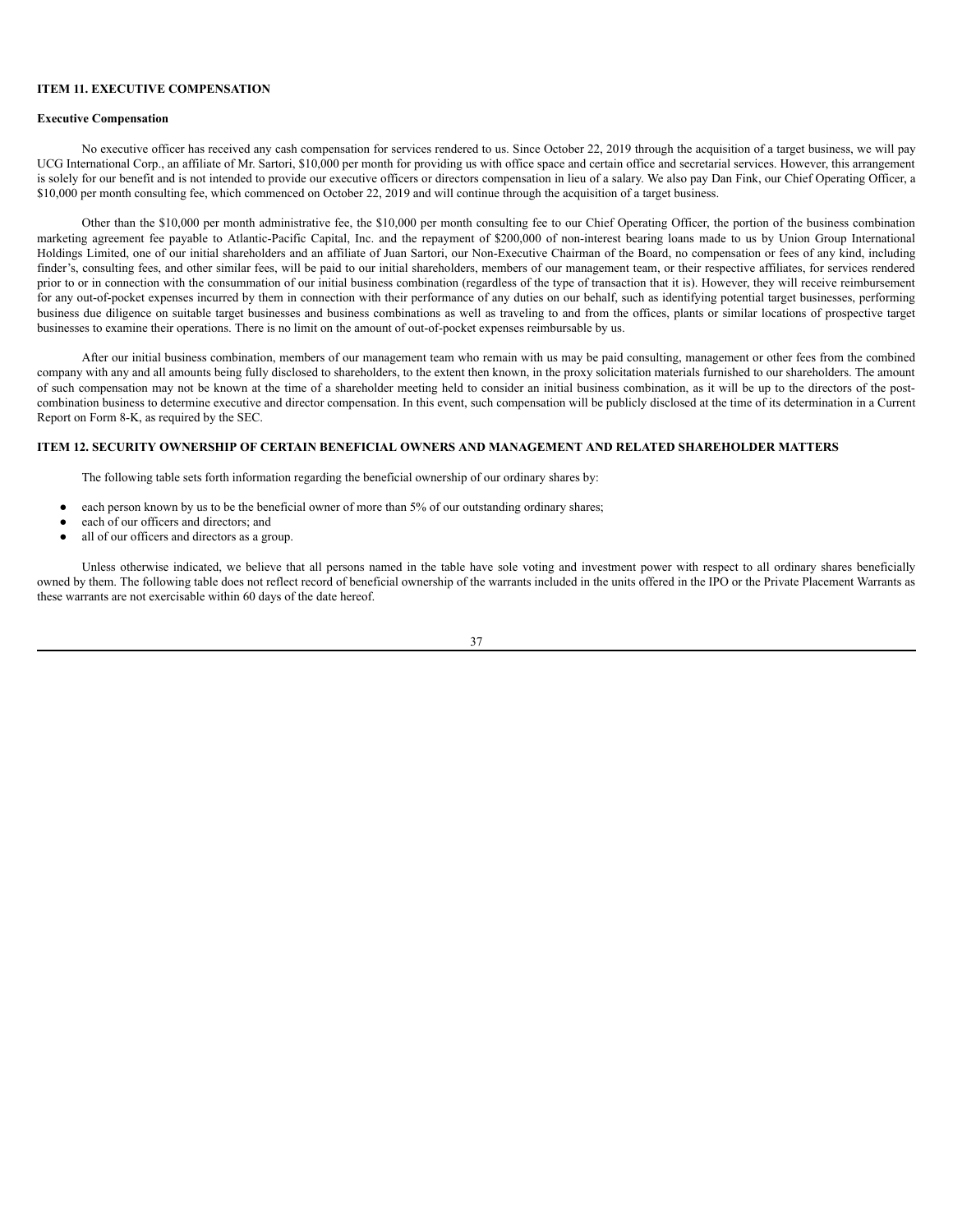|                                                     | Amount and<br>Nature of<br><b>Beneficial</b> | Approximate<br>Percentage of<br>Outstanding |
|-----------------------------------------------------|----------------------------------------------|---------------------------------------------|
| Name and Address of Beneficial Owner <sup>(1)</sup> | Ownership                                    | <b>Shares</b>                               |
| Juan Sartori                                        | 2,352,500(2)                                 | 9.4%                                        |
| Kyle P. Bransfield                                  | 2,502,500(3)                                 | $10.0\%$                                    |
| Daniel W. Fink                                      | 75,000                                       | *                                           |
| Gerald W. Haddock                                   | 25,000                                       |                                             |
| Joseph J. Schena                                    | 25,000                                       | $\ast$                                      |
| Union Group International Holdings Limited          | 2,352,500                                    | $9.4\%$                                     |
| Union Acquisition Associates II, LLC                | 2,352,500                                    | $9.4\%$                                     |
| All directors and executive officers as a group     |                                              |                                             |
| (five individuals)                                  | 4,980,000                                    | 19.9%                                       |
| <b>Five Percent Holders:</b>                        |                                              |                                             |
| Siu Min Wong <sup>(4)</sup>                         | 1,500,000                                    | $6.0\%$                                     |
| HGC Investment Management Inc. <sup>(5)</sup>       | 1,295,000                                    | 5.18%                                       |
| Polar Asset Management Partners Inc. <sup>(6)</sup> | 1,500,000                                    | $6.0\%$                                     |
| Hudson Bay Capital Management $LP(7)$               | 1,300,000                                    | 5.2%                                        |

Less than  $1\%$ .

(1) Unless otherwise indicated, the business address of each of the individuals is 1425 Brickell Ave., #57B, Miami, FL 33131.

(2) Represents shares held by Union Group International Holdings Limited, an entity controlled by Mr. Sartori.

- (3) Includes shares held by Union Acquisition Associates II, LLC, an entity controlled by Mr. Bransfield, and PENSCO Trust Company, which holds shares for Mr. Bransfield as beneficiary.
- (4) The business address of Mr. Wong is 590 Madison Avenue, 15th Floor, New York, New York 10022. Represents shares held for the account of Linden Capital L.P. ("Linden Capital") and one or more separately managed accounts (the "Managed Accounts"). Linden GP is the general partner of Linden Capital and, in such capacity, may be deemed to beneficially own the shares held by Linden Capital. Linden Advisors is the investment manager of Linden Capital and trading advisor or investment advisor for the Managed Accounts. Mr. Wong is the principal owner and controlling person of Linden Advisors and Linden GP. In such capacities, Linden Advisors and Mr. Wong may each be deemed to beneficially own the shares held by each of Linden Capital and the Managed Accounts. The foregoing information was derived from a Schedule 13G filed on November 1, 2019.
- (5) The business address of HGC Investment Management Inc. is 366 Adelaide, Suite 601, Toronto, Ontario M5V 1R9, Canada. Represents shares held for the account of HGC Arbitrage Fund LP (the "Fund"). HGC Investment Management Inc. serves as the investment manager to the Fund.
- (6) The business address of Polar Asset Management Partners Inc. ("Polar") is 401 Bay Street, Suite 1900, PO Box 19, Toronto, Ontario M5H 2Y4, Canada. Represents shares held by Polar Multi-Strategy Master Fund, to which Polar serves as an investment advisor.
- (7) The business address of Hudson Bay Capital Management LP ("Hudson Bay") is 777 Third Avenue,  $30^{\text{th}}$  Floor, New York, NY 10017. Represents shares held by Tech Opportunities LLC, which is controlled by Hudson Bay Master Fund Ltd. Hudson Bay serves as investment manager to Hudson Bay Master Fund Ltd.

All of the founders' shares outstanding prior to our IPO have been placed in escrow with Continental Stock Transfer & Trust Company, as escrow agent, until the earlier of one year after the date of the consummation of our initial business combination and the date on which the closing price of our ordinary shares equals or exceeds \$12.00 per share (as adjusted for share splits, share capitalizations, reorganizations and recapitalizations) for any 20 trading days within any 30-trading day period commencing 150 days after our initial business combination, or earlier if, subsequent to our initial business combination, we consummate a liquidation, merger, stock exchange or other similar transaction which results in all of our shareholders having the right to exchange their ordinary shares for cash, securities or other property.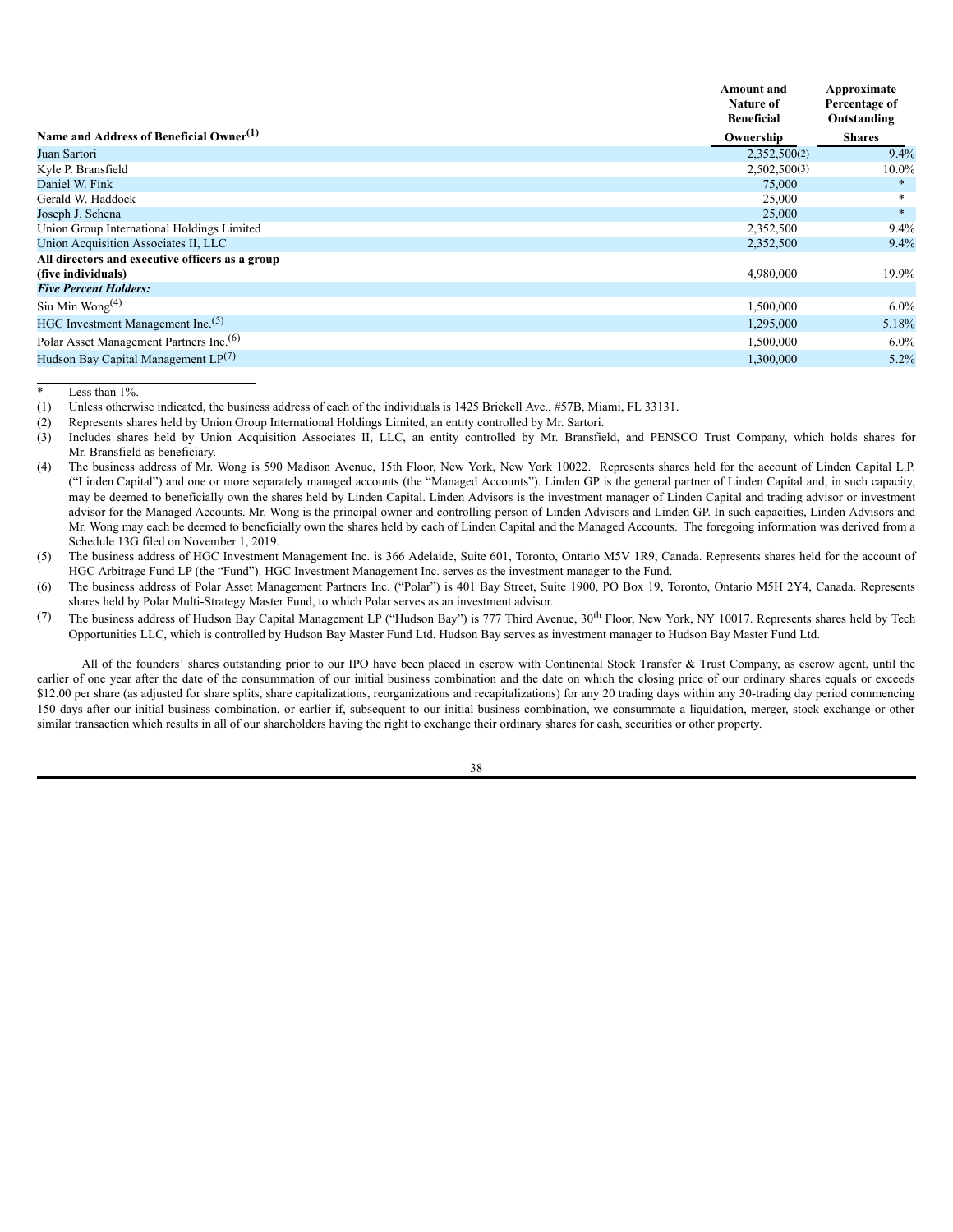During the escrow period, the holders of these shares will not be able to sell or transfer their securities except for transfers, assignments or sales (i) to our initial shareholders, officers, directors, consultants or their affiliates, (ii) to an initial shareholder's members upon its liquidation, (iii) to relatives and trusts for estate planning purposes, (iv) by virtue of the laws of descent and distribution upon death, (v) pursuant to a qualified domestic relations order, (vi) to us for no value for cancellation in connection with the consummation of our initial business combination, or (vii) in connection with the consummation of our initial business combination, by private sales at prices no greater than the price at which the shares were originally purchased, in each case (except for clause (vi) or with our prior consent) where the transferee agrees to the terms of the escrow agreement and to be bound by these transfer restrictions, but will retain all other rights as our shareholders, including, without limitation, the right to vote their ordinary shares and the right to receive cash dividends, if declared. If dividends are declared and payable in ordinary shares, such dividends will also be placed in escrow. If we are unable to effect a business combination and liquidate, there will be no liquidation distribution with respect to the founders' shares.

Our executive officers and directors, and Union Group International Holdings Limited and *Union Acquisition Associates II, LLC*, each affiliates of our Chairman and Chief Executive Officer, respectively, are our "promoters," as that term is defined under the federal securities laws.

#### **Equity Compensation Plans**

As of September 30, 2020, we had no compensation plans (including individual compensation arrangements) under which equity securities of the registrant were authorized for issuance.

# <span id="page-42-0"></span>**ITEM 13. CERTAIN RELATIONSHIPS AND RELATED TRANSACTIONS, AND DIRECTOR INDEPENDENCE**

For a complete discussion regarding certain relationships and related transactions, see the section titled "Certain Transactions" contained in our prospectus dated October 17, 2019, incorporated by reference herein.

#### <span id="page-42-1"></span>**ITEM 14. PRINCIPAL ACCOUNTING FEES AND SERVICES.**

The firm of WithumSmith+Brown, PC acts as our independent registered public accounting firm. The following is a summary of fees paid to WithumSmith+Brown, PC for services rendered.

#### **Audit Fees**

For the fiscal year ended September 30, 2020 and for the period from December 6, 2018 (inception) through September 30, 2019, fees for our independent registered public accounting firm were approximately \$82,400 and \$97,500, respectively, for the services Withum performed in connection with our Initial Public Offering and the audit of our September 30, 2020 and 2019 financial statements included in this Annual Report on Form 10-K.

#### **Audit-Related Fees**

For the fiscal year ended September 30, 2020 and for the period from December 6, 2018 (inception) through September 30, 2019, our independent registered public accounting firm did not render assurance and related services related to the performance of the audit or review of financial statements.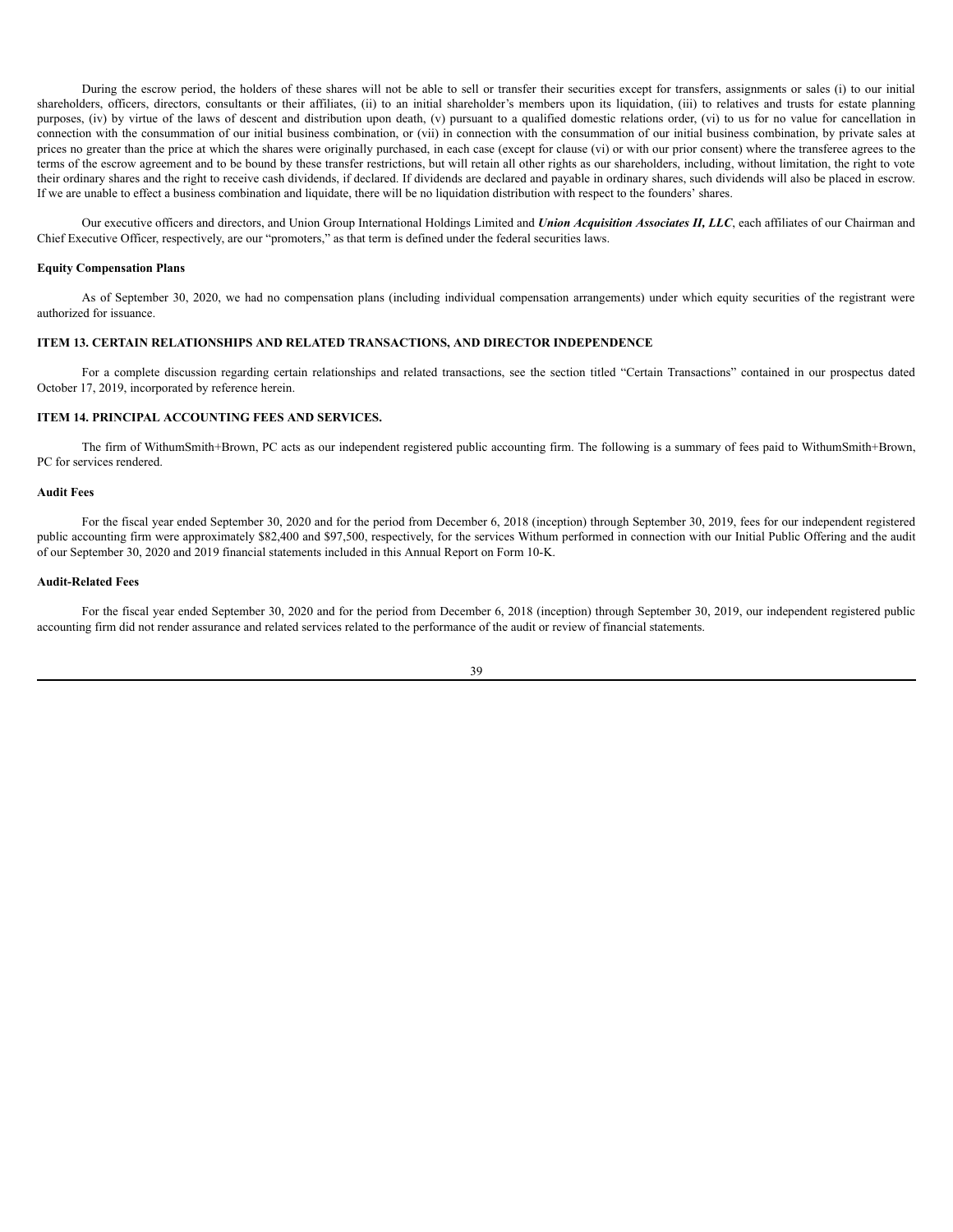#### **Tax Fees**

For the fiscal year ended September 30, 2020 and for the period from December 6, 2018 (inception) through September 30, 2019, our independent registered public accounting firm did not render services to us for tax compliance, tax advice and tax planning.

#### **All Other Fees**

For the year ended September 30, 2020 and for the period from December 6, 2018 (inception) through September 30, 2019, there were no fees billed for products and services provided by our independent registered public accounting firm other than those set forth above.

# **Audit Committee Approval**

Because our audit committee was not formed until October 17, 2019, the audit committee did not pre-approve all of the foregoing services, although any services rendered prior to the formation of our audit committee were approved by our board of directors. However, in accordance with Section 10A(i) of the Exchange Act, before we engage our independent registered public accounting firm to render audit or non-audit services on a going-forward basis, the engagement will be approved by our audit committee.

# <span id="page-43-0"></span>**ITEM 15. EXHIBITS, FINANCIAL STATEMENTS, AND SCHEDULES**

(a) The following documents are filed as part of this report:

(1) Financial Statements:

**Description**

(2) Financial Statement Schedules:

None.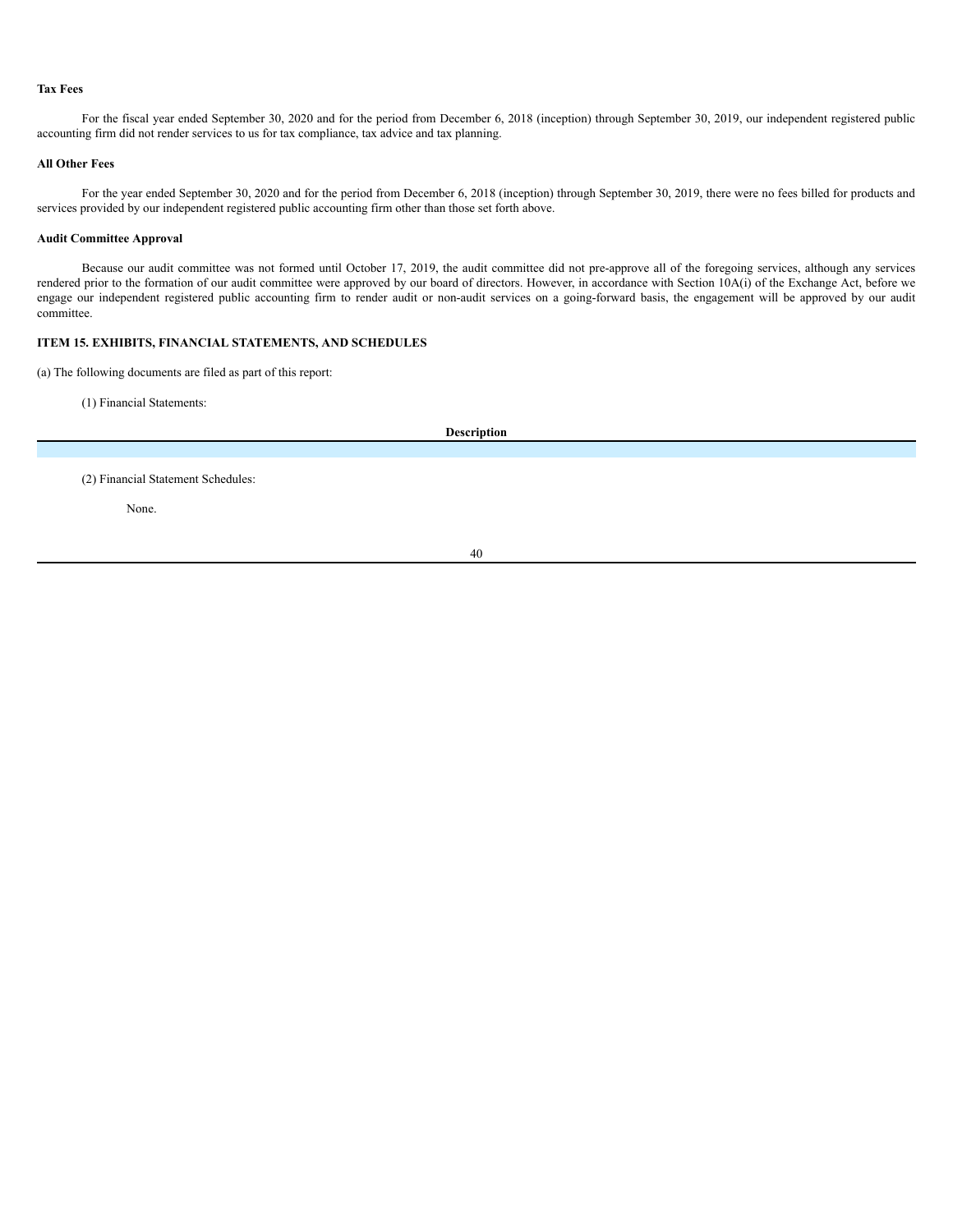(b) The following Exhibits are filed as part of this report:

| <b>Exhibit No.</b> | <b>Description</b>                                                                                                                                     |
|--------------------|--------------------------------------------------------------------------------------------------------------------------------------------------------|
| 3.1                | Amended and Restated Memorandum and Articles of Association.*                                                                                          |
| 4.1                | Specimen Unit Certificate.**                                                                                                                           |
| 4.2                | Specimen Ordinary Share Certificate.**                                                                                                                 |
| 4.3                | Specimen Warrant Certificate.**                                                                                                                        |
| 4.4                | Warrant Agreement between Continental Stock Transfer & Trust Company and the Registrant.*                                                              |
| 10.1               | Form of Letter Agreement from each of the Registrant's initial shareholders, officers and directors.**                                                 |
| 10.2               | Investment Management Trust Agreement between Continental Stock Transfer & Trust Company and the Registrant.*                                          |
| 10.3               | <b>Registration Rights Agreement*</b>                                                                                                                  |
| 10.4               | <b>Share Escrow Agreement*</b>                                                                                                                         |
| 10.5               | <b>Administrative Services Agreement*</b>                                                                                                              |
| 10.6               | Consulting Agreement*                                                                                                                                  |
| 14                 | Code of Ethics.**                                                                                                                                      |
| <u>31.1</u>        | Certification of Principal Executive Officer and Principal Financial and Accounting Officer pursuant to Section 302 of the Sarbanes-Oxley Act of 2002. |
| 32                 | Certification pursuant to Section 906 of the Sarbanes-Oxley Act of 2002.                                                                               |
| 101.INS            | <b>XBRL</b> Instance Document                                                                                                                          |
| 101.SCH            | XBRL Taxonomy Extension Schema                                                                                                                         |
| 101.CAL            | XBRL Taxonomy Calculation Linkbase                                                                                                                     |
| 101.DEF            | <b>XBRL Definition Linkbase Document</b>                                                                                                               |
| $101$ .LAB         | XBRL Taxonomy Label Linkbase                                                                                                                           |
| 101.PRE            | <b>XBRL Definition Linkbase Document</b>                                                                                                               |

\* Incorporated by reference to the Registrant's Current Report on Form 8-K filed on October 21, 2019

\*\* Incorporated by reference to the Registrant's Registration Statement on Form S-1 (SEC File No. 333-233988).

# <span id="page-44-0"></span>**Item 16. FORM 10-K SUMMARY**

None.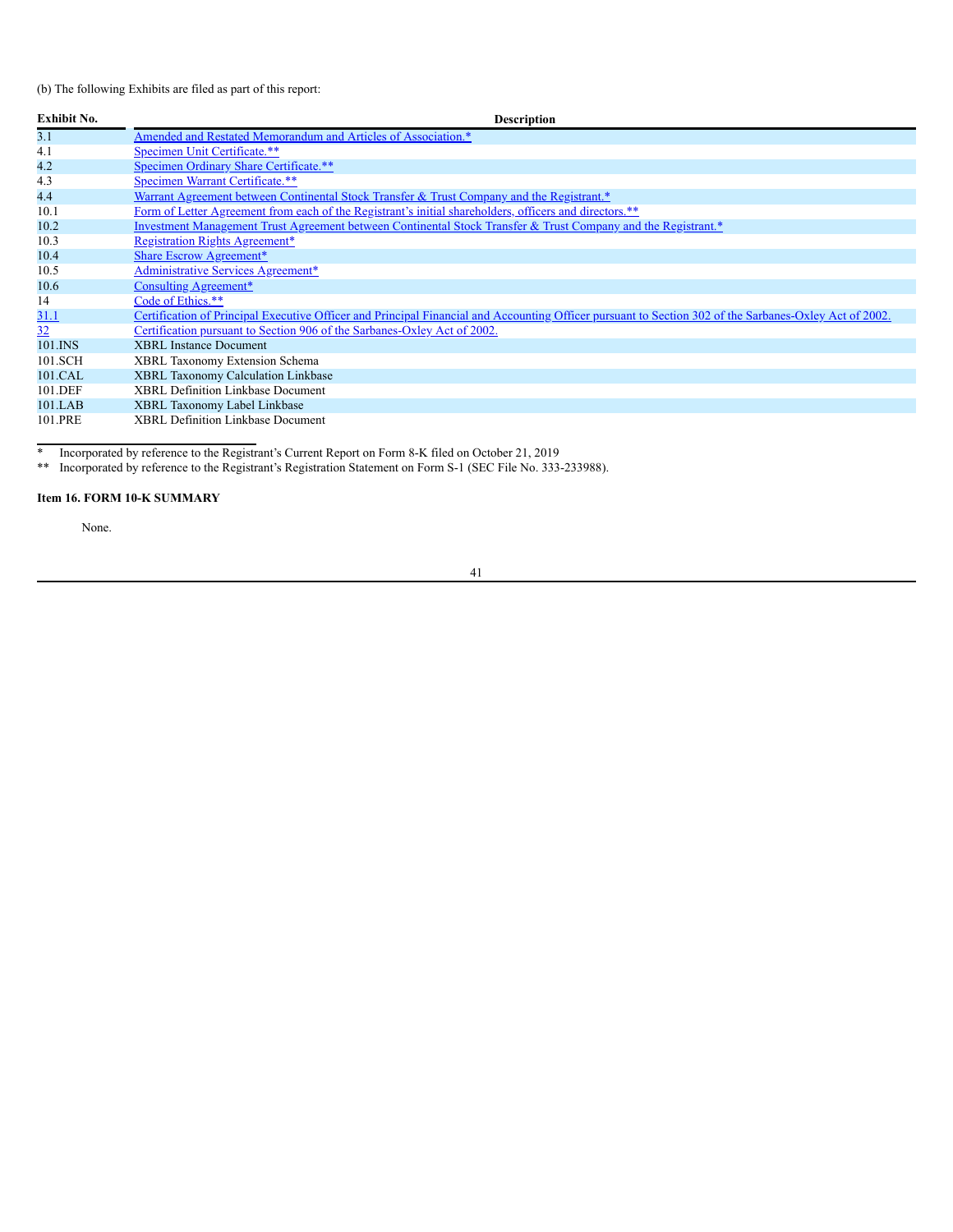# **UNION ACQUISITION CORP. II**

# **INDEX TO FINANCIAL STATEMENTS**

| <b>Report of Independent Registered Public Accounting Firm</b>     | F-2             |
|--------------------------------------------------------------------|-----------------|
| <b>Financial Statements:</b>                                       |                 |
| Balance Sheets (as restated)                                       | $F-3$           |
| <b>Statements of Operations (as restated)</b>                      | $F-4$           |
| <b>Statements of Changes in Shareholders' Equity (as restated)</b> | F-5             |
| <b>Statements of Cash Flows (as restated)</b>                      | $F-6$           |
| Notes to Financial Statements (as restated)                        | $F-7$ to $F-17$ |
|                                                                    |                 |

F-1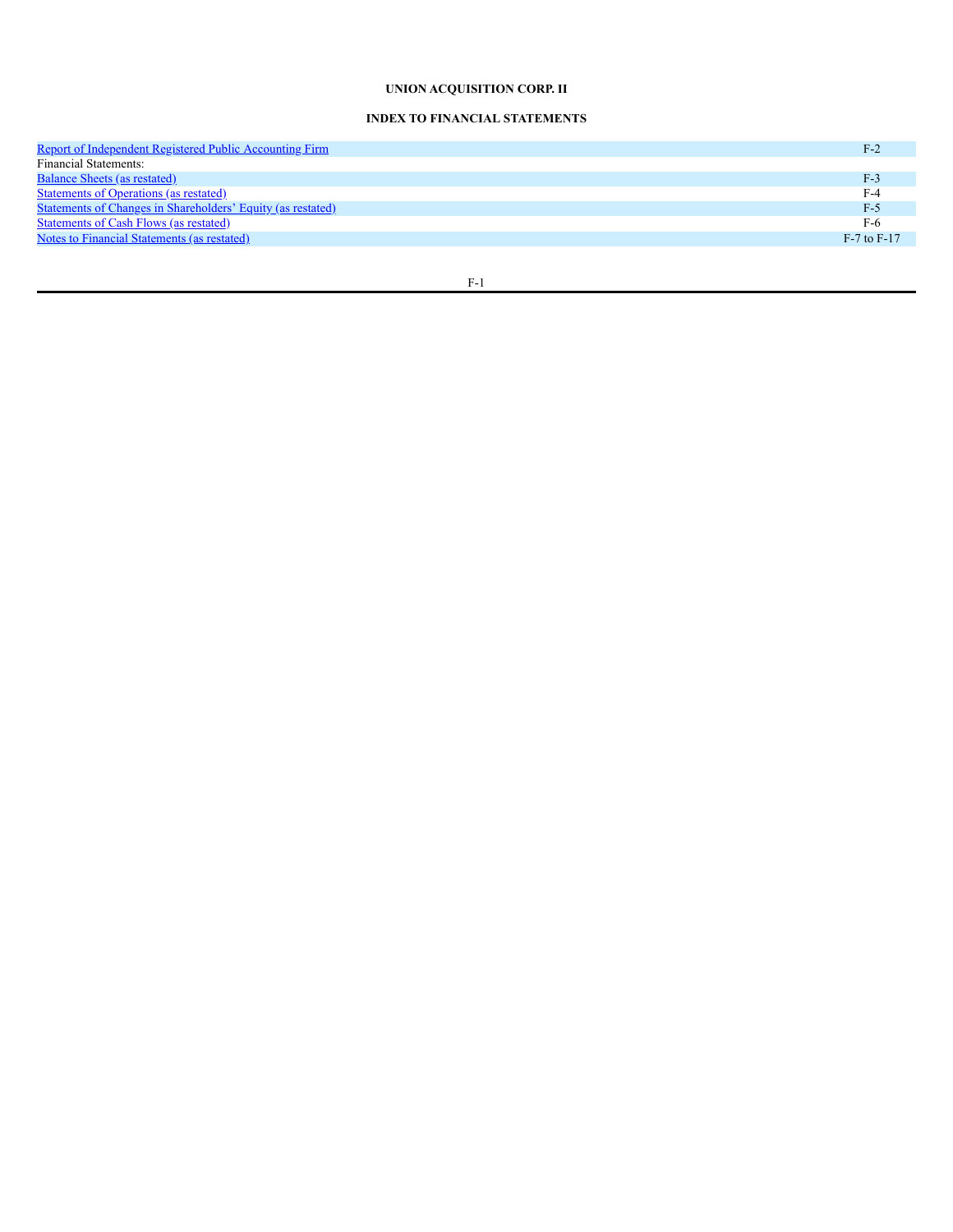## **REPORT OF INDEPENDENT REGISTERED PUBLIC ACCOUNTING FIRM**

<span id="page-46-0"></span>To the Shareholders and the Board of Directors of Union Acquisition Corp. II

#### **Opinion on the Financial Statements**

We have audited the accompanying balance sheets of Union Acquisition Corp. II (the "Company") as of September 30, 2020 and 2019, the related statements of operations, changes in shareholders' equity and cash flows, for the year ended September 30, 2020 and for the period from December 6, 2018 (inception) through September 30, 2019, and the related notes (collectively referred to as the "financial statements"). In our opinion, the financial statements present fairly, in all material respects, the financial position of the Company as of September 30, 2020 and 2019, and the results of its operations and its cash flows for the year ended September 30, 2020 and for the period from December 6, 2018 (inception) through September 30, 2019, in conformity with accounting principles generally accepted in the United States of America.

#### **Restatement of Financial Statements**

As discussed in Note 2 to the financial statements, the Securities and Exchange Commission issued a public statement entitled *Staf Statement on Accounting and Reporting* Considerations for Warrants Issued by Special Purpose Acquisition Companies ("SPACs") (the "Public Statement") on April 12, 2021, which discusses the accounting for certain warrants as liabilities. The Company previously accounted for its warrants as equity instruments. Management evaluated its warrants against the Public Statement, and determined that the warrants should be accounted for as liabilities. Accordingly, the 2020 financial statements have been restated to correct the accounting and related disclosure for the warrants.

## **Going Concern**

The accompanying financial statements have been prepared assuming that the Company will continue as a going concern. As discussed in Note 3 to the financial statements, if the Company is unable to raise additional funds to alleviate liquidity needs as well as complete a Business Combination by the close of business on October 22, 2021, then the Company will cease all operations except for the purpose of liquidating. This date for mandatory liquidation and subsequent dissolution raises substantial doubt about the Company's ability to continue as a going concern. The financial statements do not include any adjustments that might result from the outcome of this uncertainty.

#### **Basis for Opinion**

These financial statements are the responsibility of the Company's management. Our responsibility is to express an opinion on the Company's financial statements based on our audits. We are a public accounting firm registered with the Public Company Accounting Oversight Board (United States) ("PCAOB") and are required to be independent with respect to the Company in accordance with the U.S. federal securities laws and the applicable rules and regulations of the Securities and Exchange Commission and the PCAOB.

We conducted our audits in accordance with the standards of the PCAOB. Those standards require that we plan and perform the audits to obtain reasonable assurance about whether the financial statements are free of material misstatement, whether due to error or fraud. The Company is not required to have, nor were we engaged to perform, an audit of its internal control over financial reporting. As part of our audits we are required to obtain an understanding of internal control over financial reporting but not for the purpose of expressing an opinion on the effectiveness of the Company's internal control over financial reporting. Accordingly, we express no such opinion.

Our audits included performing procedures to assess the risks of material misstatement of the financial statements, whether due to error or fraud, and performing procedures that respond to those risks. Such procedures included examining, on a test basis, evidence regarding the amounts and disclosures in the financial statements. Our audits also included evaluating the accounting principles used and significant estimates made by management, as well as evaluating the overall presentation of the financial statements. We believe that our audits provide a reasonable basis for our opinion.

/s/ WithumSmith+Brown, PC

We have served as the Company's auditor since 2019.

New York, New York June 11, 2021

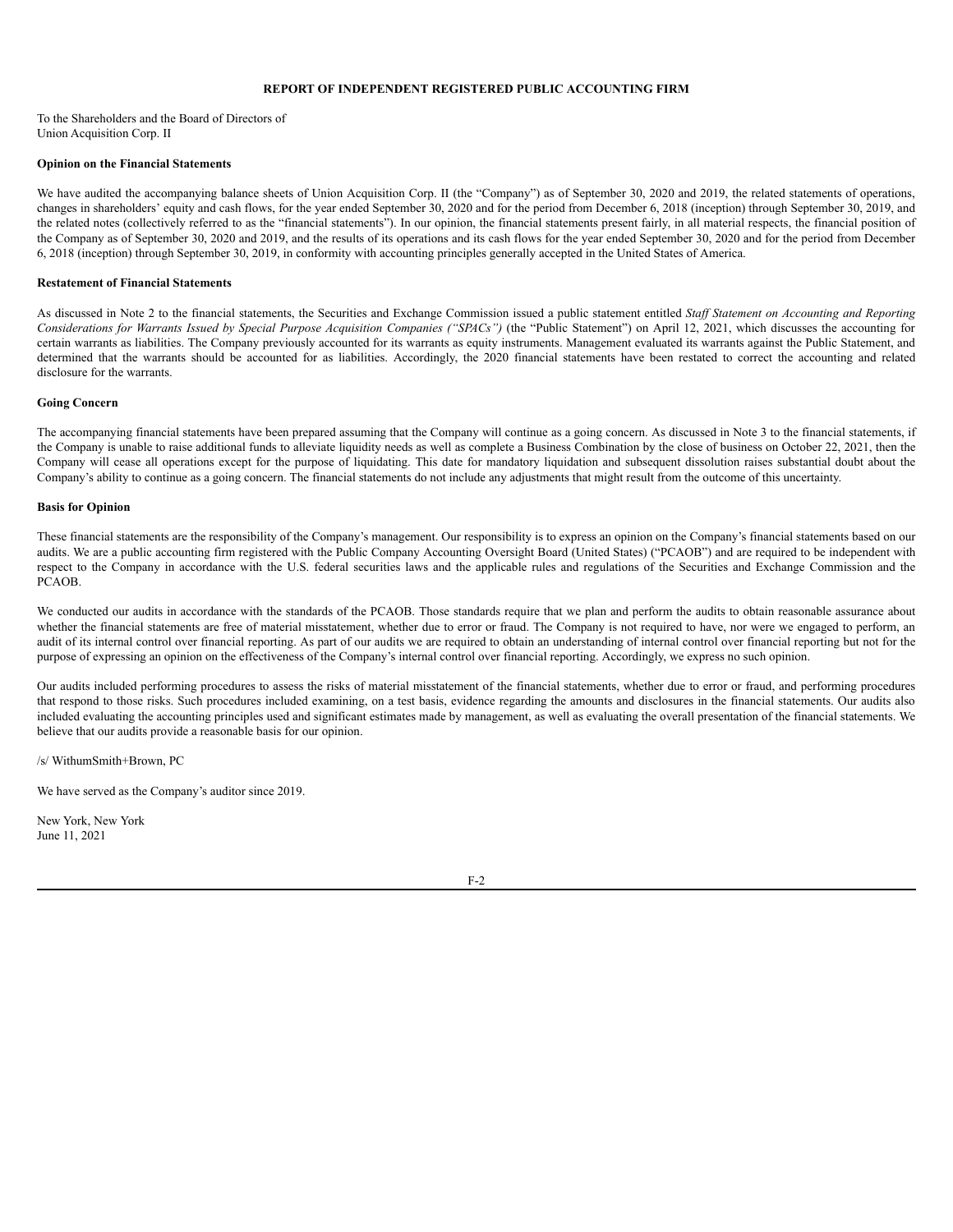## **UNION ACQUISITION CORP. II BALANCE SHEETS (AS RESTATED)**

<span id="page-47-0"></span>

|                                                                                                                                                                                      |              | September 30,<br>2020 | September 30,<br>2019 |           |
|--------------------------------------------------------------------------------------------------------------------------------------------------------------------------------------|--------------|-----------------------|-----------------------|-----------|
| <b>ASSETS</b>                                                                                                                                                                        |              |                       |                       |           |
| <b>Current Assets</b>                                                                                                                                                                |              |                       |                       |           |
| Cash                                                                                                                                                                                 | $\mathbb{S}$ | 955,800               | $\mathbb{S}$          | 27,831    |
| Prepaid expenses                                                                                                                                                                     |              | 96,472                |                       |           |
| <b>Total Current Assets</b>                                                                                                                                                          |              | 1,052,272             |                       | 27,831    |
| Deferred offering costs                                                                                                                                                              |              |                       |                       | 213,307   |
| Cash and marketable securities held in Trust Account                                                                                                                                 |              | 201,323,339           |                       |           |
| <b>TOTAL ASSETS</b>                                                                                                                                                                  | S            | 202,375,611           | S                     | 241,138   |
| LIABILITIES AND SHAREHOLDERS' EQUITY                                                                                                                                                 |              |                       |                       |           |
| <b>Current liabilities</b>                                                                                                                                                           |              |                       |                       |           |
| Accrued expenses                                                                                                                                                                     | $\mathbb{S}$ | 144,541               | \$                    |           |
| Accrued offering costs                                                                                                                                                               |              |                       |                       | 56,313    |
| Promissory note - related party                                                                                                                                                      |              |                       |                       | 175,000   |
| <b>Total Current Liabilities</b>                                                                                                                                                     |              | 144.541               |                       | 231,313   |
| Warrant liabilities                                                                                                                                                                  |              | 25,500,000            |                       |           |
| <b>TOTAL LIABILITIES</b>                                                                                                                                                             |              | 25,644,541            |                       | 231,313   |
| Commitments and Contingencies                                                                                                                                                        |              |                       |                       |           |
| Ordinary shares subject to possible redemption, \$0.0001 par value, 17,173,106 and 0 shares at redemption value at \$10.00 per share at<br>September 30, 2020 and 2019, respectively |              | 171,731,060           |                       |           |
| Shareholders' Equity                                                                                                                                                                 |              |                       |                       |           |
| Preference shares, \$0.0001 par value, 1,000,000 shares authorized; no shares issued and outstanding                                                                                 |              |                       |                       |           |
| Ordinary shares, \$0.0001 par value, 150,000,000 shares authorized; 7,826,894 and 5,031,250 <sup>(1)</sup> shares issued and outstanding                                             |              |                       |                       |           |
| (excluding 17,173,106 and -0- shares subject to possible redemption) at September 30, 2020 and 2019, respectively                                                                    |              | 783                   |                       | 503       |
| Additional paid-in capital                                                                                                                                                           |              | 17,563,935            |                       | 24,497    |
| Accumulated deficit                                                                                                                                                                  |              | (12, 564, 708)        |                       | (15, 175) |
| Total Shareholders' Equity                                                                                                                                                           |              | 5,000,010             |                       | 9,825     |
| TOTAL LIABILITIES AND SHAREHOLDERS' EQUITY                                                                                                                                           | \$           | 202,375,611           | \$                    | 241,138   |

(1) Share count at September 30, 2019 included 656,250 shares subject to forfeiture. As a result of the underwriters' election to partially exercise their over-allotment option, 31,250 shares were forfeited and 625,000 shares are no longer subject to forfeiture (see Note 4).

The accompanying notes are an integral part of the financial statements.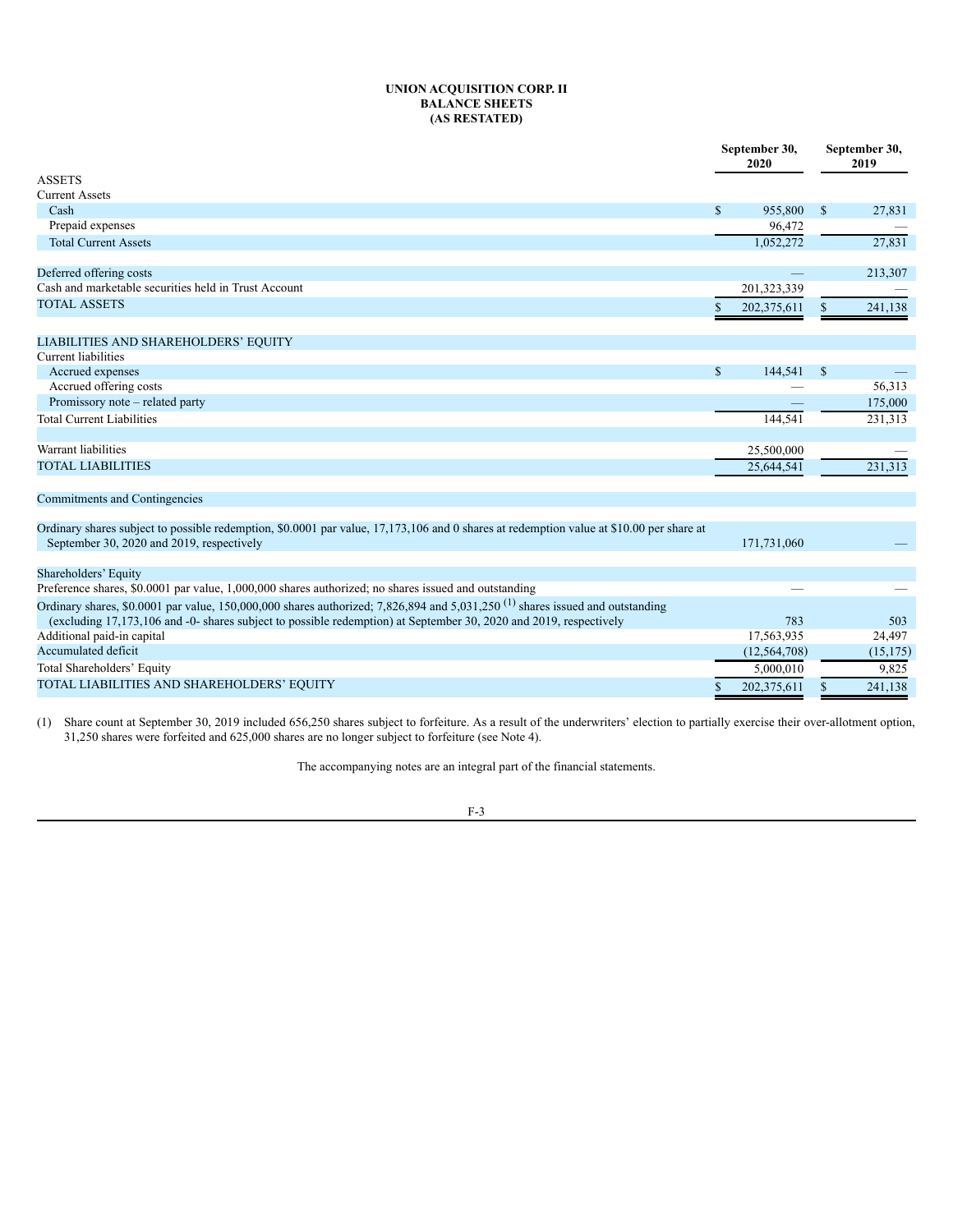# **UNION ACQUISITION CORP. II STATEMENTS OF OPERATIONS (AS RESTATED)**

<span id="page-48-0"></span>

|                                                                           | <b>Year Ended</b><br>September 30,<br>2020 | For the<br>period from<br>December 6,<br>2018<br>(inception)<br>through<br>September 30,<br>2019 |  |  |
|---------------------------------------------------------------------------|--------------------------------------------|--------------------------------------------------------------------------------------------------|--|--|
| Formation and operating costs                                             | 867,455                                    | 15,175<br><sup>\$</sup>                                                                          |  |  |
| Loss from operations                                                      | (867, 455)                                 | (15, 175)                                                                                        |  |  |
| Other income (expense):                                                   |                                            |                                                                                                  |  |  |
| Change in fair value of warrant liabilities                               | (13,050,000)                               |                                                                                                  |  |  |
| Interest earned on marketable securities held in Trust Account            | 1,367,922                                  |                                                                                                  |  |  |
| Other expense, net                                                        | (11,682,078)                               |                                                                                                  |  |  |
| Net loss                                                                  | (12, 549, 533)                             | (15, 175)<br>$\mathbf{s}$                                                                        |  |  |
| Weighted average shares outstanding of redeemable ordinary shares         | 20,000,000                                 |                                                                                                  |  |  |
| Basic and diluted net income per redeemable ordinary share                | 0.07                                       | 0.00                                                                                             |  |  |
| Weighted average shares outstanding of non-redeemable ordinary shares (1) | 5,000,000                                  | 4,375,000                                                                                        |  |  |
| Basic and diluted net loss per non-redeemable ordinary share              | (2.78)                                     | (0.00)                                                                                           |  |  |

(1) Share count at September 30, 2019 excluded 656,250 shares subject to forfeiture. As a result of the underwriters' election to partially exercise their over-allotment option, 31,250 shares were forfeited and 625,000 shares are no longer subject to forfeiture (see Note 4).

The accompanying notes are an integral part of the financial statements.

$$
F-4
$$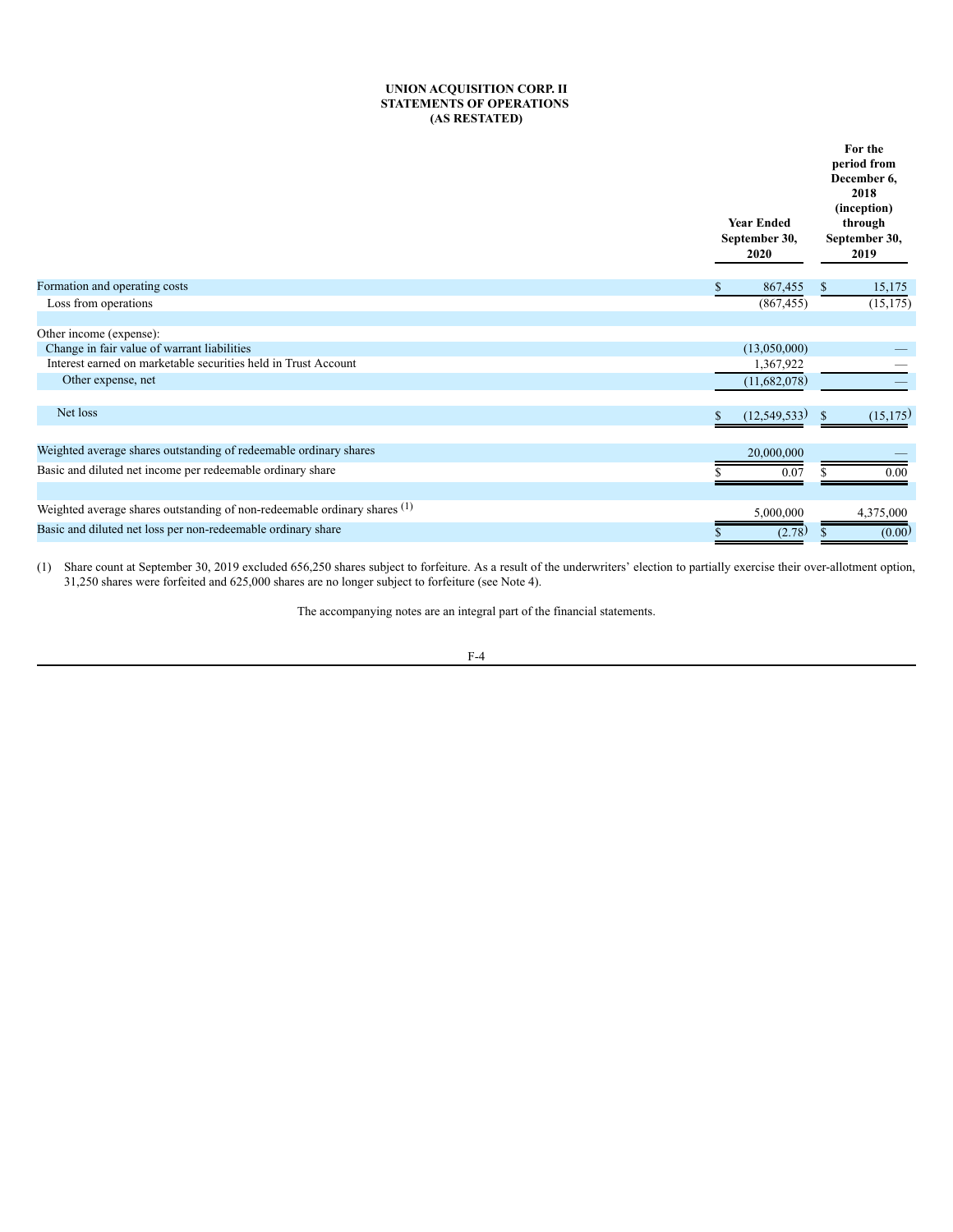## **UNION ACQUISITION CORP. II STATEMENTS OF CHANGES IN SHAREHOLDERS' EQUITY (AS RESTATED)**

# **YEAR ENDED SEPTEMBER 30, 2020**

<span id="page-49-0"></span>

|                                                                                                    | <b>Ordinary Shares</b> |         |         | <b>Additional</b><br>Paid in |         | Accumulated    |               | Total<br>Shareholders' |
|----------------------------------------------------------------------------------------------------|------------------------|---------|---------|------------------------------|---------|----------------|---------------|------------------------|
|                                                                                                    | <b>Shares</b>          | Amount  | Capital |                              | Deficit |                | <b>Equity</b> |                        |
| Balance – October 1, 2019                                                                          | 5,031,250              | 503     |         | 24,497                       |         | (15, 175)      |               | 9,825                  |
| Forfeiture of Founders Shares                                                                      | (31,250)               | (3)     |         | 3                            |         |                |               |                        |
| Sale of 20,000,000 Units, net of underwriting discounts, offering<br>costs and warrant liabilities | 20,000,000             | 2.000   |         | 189,268,778                  |         |                |               | 189,270,778            |
| Ordinary shares subject to possible redemption                                                     | (17, 173, 106)         | (1,717) |         | (171, 729, 343)              |         |                |               | (171, 731, 060)        |
| Net loss<br>Balance – September 30, 2020                                                           |                        |         |         |                              |         | (12, 549, 533) |               | (12, 549, 533)         |
|                                                                                                    | 7.826.894              | 783     |         | 17,563,935                   |         | (12, 564, 708) |               | 5,000,010              |

# **FOR THE PERIOD FROM DECEMBER 6, 2018 (INCEPTION) THROUGH SEPTEMBER 30, 2019**

|                                                              | <b>Ordinary Shares</b> |        | <b>Additional</b><br>Paid in | Accumulated | <b>Total</b><br>Shareholders' |
|--------------------------------------------------------------|------------------------|--------|------------------------------|-------------|-------------------------------|
|                                                              | <b>Shares</b>          | Amount | Capital                      | Deficit     | <b>Equity</b>                 |
| Balance – December 6, 2018 (inception)                       |                        |        |                              |             |                               |
|                                                              |                        |        |                              |             |                               |
| Ordinary shares issued to Initial shareholder <sup>(1)</sup> | 5,031,250              | 503    | 24,497                       |             | 25,000                        |
|                                                              |                        |        |                              |             |                               |
| Net loss                                                     |                        |        |                              | (15, 175)   | (15, 175)                     |
| Balance – September 30, 2019                                 | 5,031,250              | 503    | 24.497                       | (15, 175)   | 9,825                         |

(1) Included up to 656,250 shares subject to forfeiture if the over-allotment option was not exercised in full or in part by the underwriters (see Note 4). On October 22, 2019, as a result of the underwriters' election to partially exercise their over-allotment option, 31,250 shares were forfeited.

The accompanying notes are an integral part of the financial statements.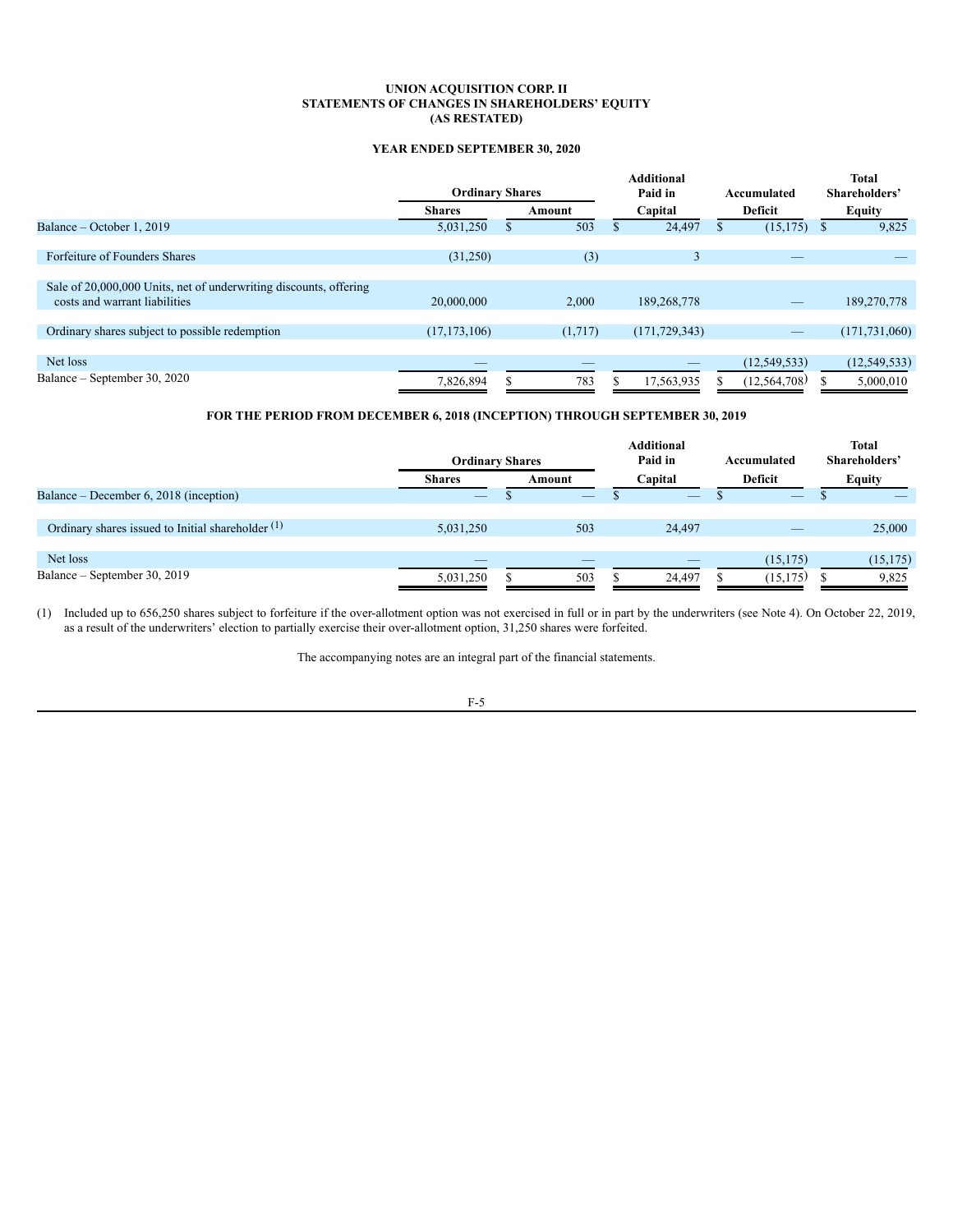#### **UNION ACQUISITION CORP. II STATEMENTS OF CASH FLOWS (AS RESTATED)**

<span id="page-50-0"></span>

|                                                                                      | <b>Year Ended</b><br>September 30,<br>2020 | For the<br><b>Period From</b><br>December 6,<br>2018<br>(Inception)<br><b>Through</b><br>September 30,<br>2019 |  |  |
|--------------------------------------------------------------------------------------|--------------------------------------------|----------------------------------------------------------------------------------------------------------------|--|--|
| Cash Flows from Operating Activities:                                                |                                            |                                                                                                                |  |  |
| Net loss                                                                             | $\mathbb{S}$<br>(12, 549, 533)             | $\mathcal{S}$<br>(15, 175)                                                                                     |  |  |
| Adjustments to reconcile net income (loss) to net cash used in operating activities: |                                            |                                                                                                                |  |  |
| Change in fair value of warrant liabilities                                          | 13,050,000                                 |                                                                                                                |  |  |
| Interest earned on marketable securities held in Trust Account                       | (1,367,922)                                |                                                                                                                |  |  |
| Fees charged on Trust Account                                                        | 44,583                                     |                                                                                                                |  |  |
| Changes in operating assets and liabilities:<br>Prepaid expenses                     | (96, 472)                                  |                                                                                                                |  |  |
| Accrued expenses                                                                     |                                            |                                                                                                                |  |  |
|                                                                                      | 144,541                                    |                                                                                                                |  |  |
| Net cash used in operating activities                                                | (774, 803)                                 | (15, 175)                                                                                                      |  |  |
| Cash Flows from Investing Activities:                                                |                                            |                                                                                                                |  |  |
| Investment of cash in Trust Account                                                  | (200,000,000)                              |                                                                                                                |  |  |
| Net cash used in investing activities                                                | (200,000,000)                              |                                                                                                                |  |  |
| Cash Flows from Financing Activities:                                                |                                            |                                                                                                                |  |  |
| Proceeds from issuance of ordinary shares                                            |                                            | 25,000                                                                                                         |  |  |
| Proceeds from sale of Units, net of underwriting discounts paid                      | 196,000,000                                |                                                                                                                |  |  |
| Proceeds from sale of Private Placement Warrants                                     | 6,250,000                                  |                                                                                                                |  |  |
| Proceeds from promissory note - related party                                        |                                            | 175,000                                                                                                        |  |  |
| Repayment of promissory note - related party                                         | (175,000)                                  |                                                                                                                |  |  |
| Payments of offering costs                                                           | (372, 228)                                 | (156,994)                                                                                                      |  |  |
| Net cash provided by financing activities                                            | 201,702,772                                | 43.006                                                                                                         |  |  |
| Net Change in Cash                                                                   | 927,969                                    | 27,831                                                                                                         |  |  |
| $Cash - Beginning$                                                                   | 27,831                                     |                                                                                                                |  |  |
| $Cash - Ending$                                                                      | \$<br>955,800                              | 27,831                                                                                                         |  |  |
|                                                                                      |                                            | \$                                                                                                             |  |  |
| Non-Cash Investing and Financing Activities:                                         |                                            |                                                                                                                |  |  |
| Initial classification of ordinary shares subject to possible redemption             | 185,530,600<br>\$                          | \$                                                                                                             |  |  |
| Change in value of ordinary shares subject to possible redemption                    | (11, 799, 540)<br>S                        |                                                                                                                |  |  |
| Offering costs included in accrued offering costs                                    | $\mathbf{s}$                               | 56.313<br>\$                                                                                                   |  |  |

The accompanying notes are an integral part of the financial statements.

# F-6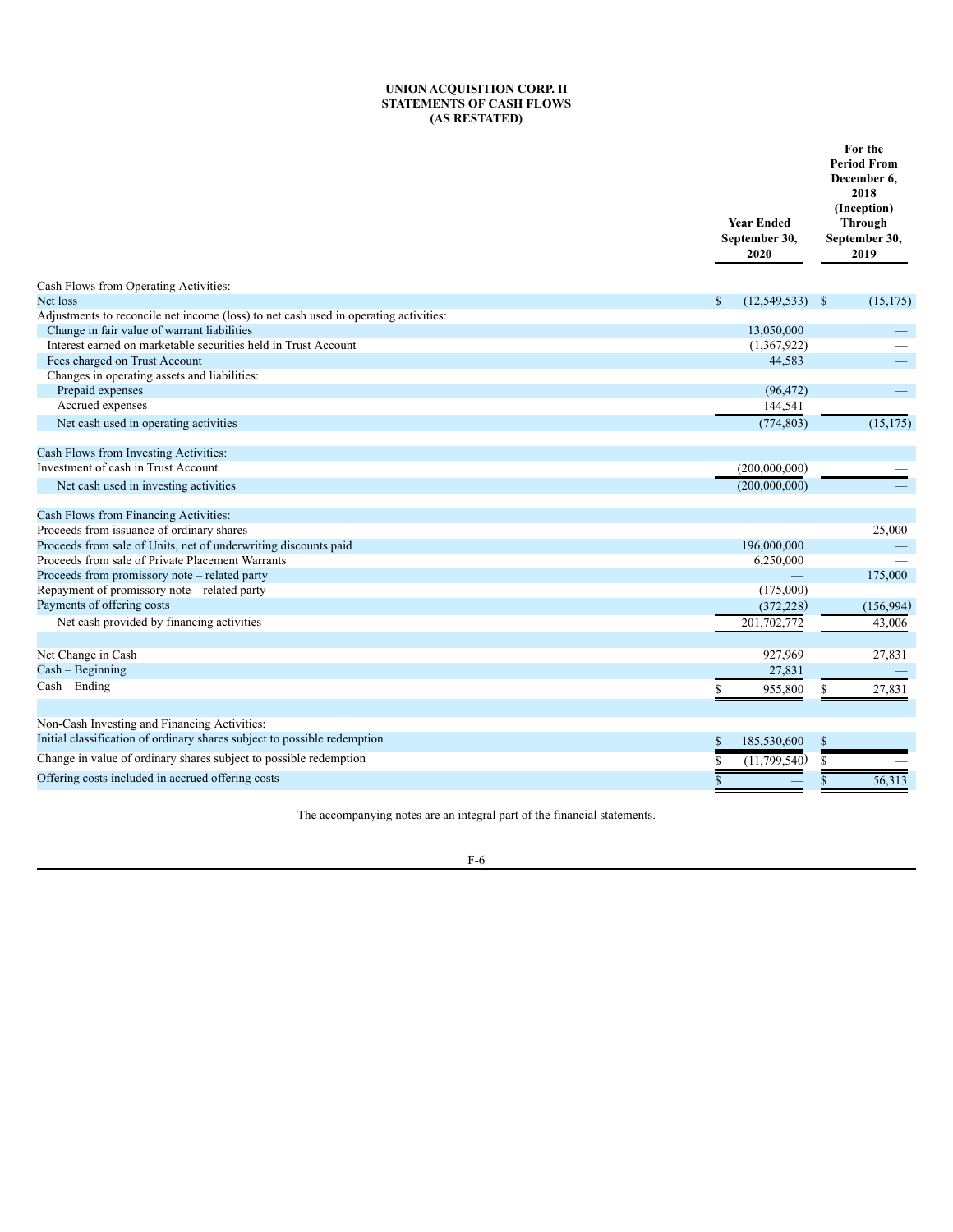## <span id="page-51-0"></span>**NOTE 1 — ORGANIZATION AND PLAN OF BUSINESS OPERATIONS**

Union Acquisition Corp. II (the "Company") is a blank check company incorporated as a Cayman Islands exempted company on December 6, 2018. The Company was formed for the purpose of effecting a merger, share exchange, asset acquisition, share purchase, recapitalization, reorganization or other similar business combination with one or more businesses or entities that the Company has not yet identified (a "Business Combination").

The Company's efforts to identify a prospective target business will not be limited to a particular industry or geographic region, although the Company intends to focus its search for a target business located in Latin America. The Company is an emerging growth company and, as such, the Company is subject to all of the risks associated with emerging growth companies.

At September 30, 2020, the Company had not yet commenced any operations. All activity through September 30, 2020 relates to the Company's formation, the initial public offering (the "Initial Public Offering"), which is described below, and, after the Initial Public Offering, identifying a target company for a Business Combination. The Company will not generate any operating revenues until after the completion of its initial Business Combination, at the earliest. The Company generates non-operating income in the form of interest income from the proceeds derived from the Initial Public Offering. The Company has selected September 30 as its fiscal year end.

The registration statement for the Company's Initial Public Offering was declared effective on October 17, 2019. On October 22, 2019, the Company consummated the Initial Public Offering of 20,000,000 units (the "Units" and, with respect to the ordinary shares included in the Units being offered, the "Public Shares"), which includes the partial exercise by the underwriters of their over-allotment option in the amount of 2,500,000 Units, at \$10.00 per Unit, generating gross proceeds of \$200,000,000 which is described in Note 4.

Simultaneously with the closing of the Initial Public Offering, the Company consummated the sale of 6,250,000 warrants (the "Private Placement Warrants") at a price of \$1.00 per warrant in a private placement to two of the Company's shareholders, generating gross proceeds of \$6,250,000, which is described in Note 5.

Transaction costs amounted to \$4,529,222, consisting of \$4,000,000 of underwriting fees and \$529,222 of other offering costs. In addition, as of September 30, 2020, cash of \$955,800 was held outside of the Trust Account (as defined below) and is available for working capital purposes.

Following the closing of the Initial Public Offering on October 22, 2019, an amount of \$200,000,000 (\$10.00 per Unit) from the net proceeds of the sale of the Units in the Initial Public Offering and the sale of the Private Placement Warrants was placed in a trust account (the "Trust Account") and invested in U.S. government treasury bills with a maturity of 185 days or less or in money market funds meeting certain conditions under Rule 2a-7 under the Investment Company Act of 1940, as amended, or the Investment Company Act, which invest only in direct U.S. government treasury obligations, until the earlier of (i) the consummation of the Business Combination or (ii) the distribution of the Trust Account, as described below.

The Company's management has broad discretion with respect to the specific application of the net proceeds of the Initial Public Offering and the sale of the Private Placement Warrants, although substantially all of the net proceeds are intended to be applied generally toward consummating a Business Combination. The Company's initial Business Combination must be with one or more target businesses that together have a fair market value equal to at least 80% of the balance in the Trust Account (excluding taxes payable on the income earned on the funds held in trust) at the time of the signing of an agreement to enter into a Business Combination. The Company will only complete a Business Combination if the post-Business Combination company owns or acquires 50% or more of the outstanding voting securities of the target or otherwise acquires a controlling interest in the target sufficient for it not to be required to register as an investment company under the Investment Company Act. There is no assurance that the Company will be able to successfully effect a Business Combination.

The Company will provide the holders of the public shares (the "Public Shareholders") with the opportunity to redeem all or a portion of their Public Shares upon the completion of a Business Combination, either (i) in connection with a shareholder meeting called to approve the Business Combination or (ii) by means of a tender offer. The decision as to whether the Company will seek shareholder approval of a Business Combination or conduct a tender offer will be made by the Company, solely in its discretion. The Public Shareholders will be entitled to redeem their Public Shares for a pro rata portion of the aggregate amount then on deposit in the Trust Account. There will be no redemption rights upon the completion of a Business Combination with respect to the Company's warrants.

The Company will proceed with a Business Combination only if it has net tangible assets of at least \$5,000,001 upon consummation of the Business Combination and, in the case of a shareholder vote, a majority of the outstanding ordinary shares voted are voted in favor of the Business Combination. Notwithstanding the foregoing, if the Company seeks shareholder approval of the Business Combination and the Company does not conduct redemptions pursuant to the tender offer rules, a Public Shareholder, together with any affiliate of such shareholder or any other person with whom such shareholder is acting in concert or as a "group" (as defined in Section 13(d)(3) of the Securities Exchange Act of 1934, as amended (the "Exchange Act"), will be restricted from redeeming its shares with respect to more than an aggregate of 15% of the Public Shares. In connection with any initial Business Combination, the holders of the Company's ordinary shares issued prior to the Initial Public Offering (the "Initial Shareholders") and officers and directors and their affiliates have agreed (i) to vote any ordinary shares owned by them in favor of a Business Combination if a vote is held to approve the Business Combination, (ii) not to redeem any of their ordinary shares in connection therewith or any amendment to the Company's charter documents prior to the consummation of a Business Combination and (iii) not to sell any of their ordinary shares to the Company in a tender offer.

F-7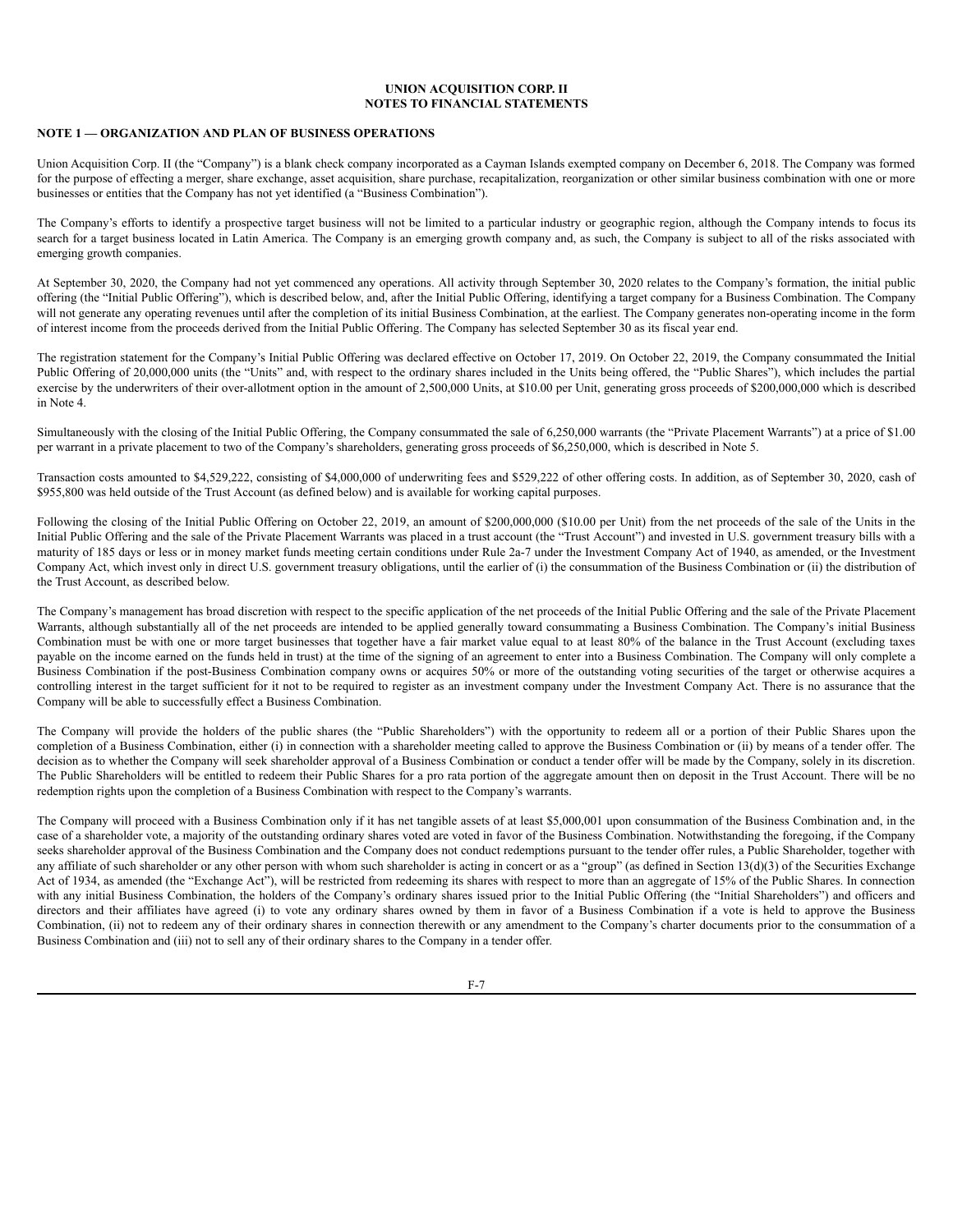The Company initially had until April 22, 2021 to complete a Business Combination (the "Combination Period"). If the Company has not completed a Business Combination within the Combination Period (and shareholders have not amended the Company's amended and restated memorandum and articles of association to extend such date), the Company will (i) cease all operations except for the purpose of winding up, (ii) as promptly as reasonably possible but not more than ten business days thereafter, redeem 100% of the Public Shares, at a per-share price, payable in cash, equal to the aggregate amount then on deposit in the Trust Account, including interest (which interest shall be net of taxes payable, and less up to \$100,000 of interest to pay liquidation expenses) divided by the number of then outstanding Public Shares, which redemption will completely extinguish the rights of the Public Shareholders as shareholders (including the right to receive further liquidation distributions, if any), subject to applicable law, and (iii) as promptly as reasonably possible following such redemption, subject to the approval of the Company's remaining shareholders and its Board of Directors, dissolve and liquidate, subject in each case to the Company's obligations under Cayman Islands law to provide for claims of creditors and the requirements of other applicable law. The proceeds deposited in the Trust Account could, however, become subject to claims of creditors. Therefore, the actual per-share redemption amount could be reduced.

On April 16, 2021, the Company held a special meeting pursuant to which the Company's shareholders approved extending the Combination Period from April 22, 2021 to October 22, 2021 (the "Extension Date"). In connection with the approval of the extension, shareholders elected to redeem an aggregate of 6,446,836 ordinary shares. As a result, an aggregate of \$64,898,081 (or approximately \$10.07 per share) was released from the Company's Trust Account to pay such shareholders.

In the event of a liquidation, the Public Shareholders will be entitled to receive a full pro rata interest in the Trust Account (less up to \$100,000 of interest to pay liquidation expenses and which interest shall be net of taxes payable). There will be no redemption rights or liquidating distributions with respect to the Public Warrants (as defined in Note 4), the Founder Shares (as defined in Note 5) or the Private Placement Warrants, which will expire worthless if the Company fails to complete a Business Combination within the Combination Period.

In order to protect the amounts held in the Trust Account, Union Group International Holdings Limited ("Union Group"), one of the Company's initial shareholders and an affiliate of a director of the Company, has agreed to be liable to the Company if and to the extent any claims by a vendor for services rendered or products sold to the Company, or a prospective target business with which the Company has discussed entering into a transaction agreement, reduce the amount of funds in the Trust Account. This liability will not apply with respect to any claims by a third party who executed a waiver of any right, title, interest or claim of any kind in or to any monies held in the Trust Account or to any claims under the Company's indemnity of the underwriters of the Initial Public Offering against certain liabilities, including liabilities under the Securities Act of 1933, as amended (the "Securities Act"). Moreover, in the event that an executed waiver is deemed to be unenforceable against a third party, Union Group will not be responsible to the extent of any liability for such third-party claims. The Company will seek to reduce the possibility that Union Group will have to indemnify the Trust Account due to claims of creditors by endeavoring to have all vendors, service providers (except the Company's independent registered public accounting firm), prospective target businesses or other entities with which the Company does business, execute agreements with the Company waiving any right, title, interest or claim of any kind in or to monies held in the Trust Account.

# **NOTE 2 — RESTATEMENT OF PREVIOUSLY ISSUED FINANCIAL STATEMENTS**

The Company previously accounted for its outstanding Public Warrants (as defined in Note 4) and Private Placement Warrants (collectively, with the Public Warrants, the "Warrants") issued in connection with its Initial Public Offering as components of equity instead of as derivative liabilities. The warrant agreement governing the Warrants includes a provision that provides for potential changes to the settlement amounts dependent upon the characteristics of the holder of the warrant. In addition, the warrant agreement includes a provision that in the event of a tender offer or exchange offer made to and accepted by holders of more than 50% of the outstanding shares of a single class of stock, all holders of the Warrants would be entitled to receive cash for their Warrants (the "tender offer provision").

On April 12, 2021, the Acting Director of the Division of Corporation Finance and Acting Chief Accountant of the Securities and Exchange Commission together issued a statement regarding the accounting and reporting considerations for warrants issued by special purpose acquisition companies entitled "Staff Statement on Accounting and Reporting Considerations for Warrants Issued by Special Purpose Acquisition Companies ("SPACs")" (the "SEC Statement"). Specifically, the SEC Statement focused on certain settlement terms and provisions related to certain tender offers following a business combination, which terms are similar to those contained in the warrant agreement.

In further consideration of the SEC Statement, the Company's management further evaluated the Warrants under Accounting Standards Codification ("ASC") Subtopic 815-40, Contracts in Entity's Own Equity. ASC 815-40 addresses equity versus liability treatment and classification of equity-linked financial instruments, including warrants, and states that a warrant may be classified as a component of equity only if, among other things, the warrant is indexed to the issuer's common stock. Under ASC 815-40, a warrant is not indexed to the issuer's common stock if the terms of the warrant require an adjustment to the exercise price upon a specified event and that event is not an input to the fair value of the warrant. Based on management's evaluation, the Company's audit committee, in consultation with management, concluded that the Company's Private Placement Warrants are not indexed to the Company's ordinary shares in the manner contemplated by ASC 815-40 because the holder of the instrument is not an input into the pricing of a fixed-for-fixed option on equity shares. In addition, based on management's evaluation, the Company's audit committee, in consultation with management, concluded that the tender offer provision fails the "classified in shareholders' equity" criteria as contemplated by ASC 815-40.

As a result of the above, the Company should have classified the Warrants as derivative liabilities in its previously issued financial statements. Under this accounting treatment, the Company is required to measure the fair value of the Warrants at the end of each reporting period and recognize changes in the fair value from the prior period in the Company's operating results for the current period.

The Company's accounting for the Warrants as components of equity instead of as derivative liabilities did not have any effect on the Company's previously reported investments held in trust, operating expenses or cash.

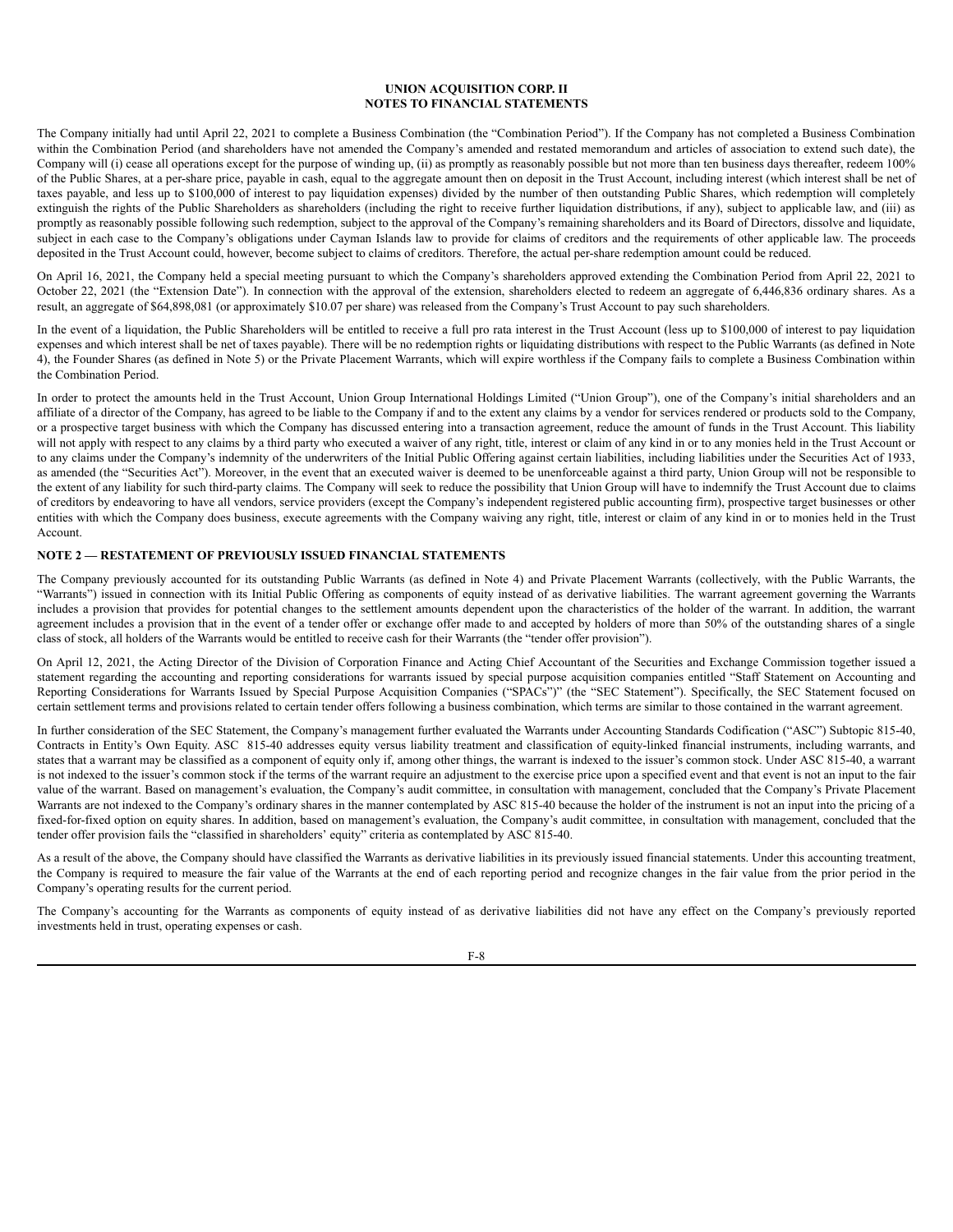The table below summarizes the effects of the restatement on the financial statements for all periods being restated:

|                                                                                                                                               | As<br>Previously<br><b>Reported</b> |              | <b>Adjustments</b>              |              | As<br><b>Restated</b>     |
|-----------------------------------------------------------------------------------------------------------------------------------------------|-------------------------------------|--------------|---------------------------------|--------------|---------------------------|
| Balance sheet as of October 22, 2019 (audited)                                                                                                |                                     |              |                                 |              |                           |
| <b>Warrant Liabilities</b><br>Ordinary Shares Subject to Possible Redemption                                                                  | \$<br>196,730,600                   | $\mathbb{S}$ | 13,200,000<br>(13,200,000)      | $\mathbb{S}$ | 13,200,000<br>183,530,600 |
| <b>Ordinary Shares</b>                                                                                                                        | 533                                 |              | 132                             |              | 665                       |
| Additional Paid-in Capital                                                                                                                    | 5,014,645                           |              | 749,868                         |              | 5,764,513                 |
| <b>Accumulated Deficit</b>                                                                                                                    | (15, 175)                           |              | (750,000)                       |              | (765, 175)                |
| Balance sheet as of December 31, 2019 (unaudited)                                                                                             |                                     |              |                                 |              |                           |
| Warrant Liabilities                                                                                                                           | \$                                  | \$           | 14,575,000                      | \$           | 14,575,000                |
| Ordinary Shares Subject to Possible Redemption                                                                                                | 197,074,630                         |              | (14, 575, 000)                  |              | 182,499,630               |
| Ordinary Shares                                                                                                                               | 529                                 |              | 146                             |              | 675                       |
| Additional Paid-in Capital                                                                                                                    | 4,670,619                           |              | 2,124,854                       |              | 6,795,473                 |
| Retained Earnings (Accumulated Deficit)                                                                                                       | 328,861                             |              | (2,125,000)                     |              | (1,796,139)               |
| Balance sheet as of March 31, 2020 (unaudited)                                                                                                |                                     |              |                                 |              |                           |
| Warrant Liabilities                                                                                                                           | \$                                  | $\mathbb{S}$ | 12,562,500                      | $\mathbb{S}$ | 12,562,500                |
| Ordinary Shares Subject to Possible Redemption                                                                                                | 197,494,660                         |              | (12, 562, 500)                  |              | 184,932,160               |
| <b>Ordinary Shares</b><br>Additional Paid-in Capital                                                                                          | 525<br>4,250,593                    |              | 126<br>112,374                  |              | 651<br>4,362,967          |
| <b>Retained Earnings</b>                                                                                                                      | 748,889                             |              | (112,500)                       |              | 636,389                   |
|                                                                                                                                               |                                     |              |                                 |              |                           |
| Balance sheet as of June 30, 2020 (unaudited)                                                                                                 |                                     |              |                                 |              |                           |
| Warrant Liabilities                                                                                                                           | \$                                  | \$           | 16,187,500                      | \$           | 16,187,500                |
| Ordinary Shares Subject to Possible Redemption<br><b>Ordinary Shares</b>                                                                      | 197,417,240<br>526                  |              | (16, 187, 500)<br>162           |              | 181,229,740<br>688        |
| <b>Additional Paid-in Capital</b>                                                                                                             | 4,328,012                           |              | 3,737,338                       |              | 8,065,350                 |
| Retained Earnings (Accumulated Deficit)                                                                                                       | 671,466                             |              | (3,737,500)                     |              | (3,066,034)               |
|                                                                                                                                               |                                     |              |                                 |              |                           |
| Balance sheet as of September 30, 2020 (audited)                                                                                              |                                     |              |                                 |              |                           |
| Warrant Liabilities                                                                                                                           | \$<br>$\overline{\phantom{0}}$      | $\mathbb{S}$ | 25,500,000                      | $\mathbb{S}$ | 25,500,000                |
| Ordinary Shares Subject to Possible Redemption<br><b>Ordinary Shares</b>                                                                      | 197,231,060<br>528                  |              | (25,500,000)<br>255             |              | 171,731,060<br>783        |
| Additional Paid-in Capital                                                                                                                    | 4,514,190                           |              | 13,049,745                      |              | 17,563,935                |
| <b>Accumulated Deficit</b>                                                                                                                    | 485,292                             |              | (13,050,000)                    |              | (12, 564, 708)            |
|                                                                                                                                               |                                     |              |                                 |              |                           |
| Statement of Operations for the Three Months Ended December 31, 2019 (unaudited)<br>Change in fair value of warrant liabilities               | \$<br>$\overline{\phantom{m}}$      | \$           | $(2,125,000)$ \$                |              | (2,125,000)               |
| Net income (loss)                                                                                                                             | 344,036                             |              | (2,125,000)                     |              | (1,780,964)               |
| Weighted average shares outstanding of redeemable ordinary shares                                                                             | 20,000,000                          |              |                                 |              | 20,000,000                |
| Basic and diluted income per share, redeemable ordinary shares                                                                                | 0.03                                |              |                                 |              | 0.03                      |
| Weighted average shares outstanding of non-redeemable ordinary shares                                                                         | 5,000,000                           |              | $\overline{\phantom{m}}$        |              | 5,000,000                 |
| Basic and diluted net loss per share, non-redeemable ordinary shares                                                                          | (0.05)                              |              | (0.42)                          |              | (0.47)                    |
| Statement of Operations for the Three Months Ended March 31, 2020 (unaudited)                                                                 |                                     |              |                                 |              |                           |
| Change in fair value of warrant liabilities                                                                                                   | \$                                  | \$           | 2,012,500                       | \$           | 2,012,500                 |
| Net income                                                                                                                                    | 420,028                             |              | 2,012,500                       |              | 2,432,528                 |
| Weighted average shares outstanding of redeemable ordinary shares<br>Basic and diluted income per share, redeemable ordinary shares           | 20,000,000<br>0.03                  |              | $\hspace{0.1mm}-\hspace{0.1mm}$ |              | 20,000,000<br>0.03        |
| Weighted average shares outstanding of non-redeemable ordinary shares                                                                         | 5,000,000                           |              |                                 |              | 5,000,000                 |
| Basic and diluted net loss per share, non-redeemable ordinary shares                                                                          | (0.04)                              |              | 0.40                            |              | 0.36                      |
|                                                                                                                                               |                                     |              |                                 |              |                           |
| Statement of Operations for the Six Months Ended March 31, 2020 (unaudited)<br>Change in fair value of warrant liabilities                    | \$                                  | \$           | $(112,500)$ \$                  |              | (112,500)                 |
| Net income                                                                                                                                    | 764,064                             |              | (112,500)                       |              | 651,564                   |
| Weighted average shares outstanding of redeemable ordinary shares                                                                             | 20,000,000                          |              |                                 |              | 20,000,000                |
| Basic and diluted income per share, redeemable ordinary shares                                                                                | 0.06                                |              |                                 |              | 0.06                      |
| Weighted average shares outstanding of non-redeemable ordinary shares                                                                         | 5,000,000                           |              |                                 |              | 5,000,000                 |
| Basic and diluted net loss per share, non-redeemable ordinary shares                                                                          | (0.09)                              |              | (0.02)                          |              | (0.11)                    |
| <b>Statement of Operations for the Three Months Ended June 30, 2020 (unaudited)</b>                                                           |                                     |              |                                 |              |                           |
| Change in fair value of warrant liabilities                                                                                                   | \$                                  | \$           | $(3,625,000)$ \$                |              | (3,625,000)               |
| Net loss                                                                                                                                      | (77, 423)                           |              | (3,625,000)                     |              | (3,702,423)               |
| Weighted average shares outstanding of redeemable ordinary shares                                                                             | 20,000,000                          |              |                                 |              | 20,000,000                |
| Basic and diluted income per share, redeemable ordinary shares                                                                                | 0.00                                |              |                                 |              | 0.00<br>5,000,000         |
| Weighted average shares outstanding of non-redeemable ordinary shares<br>Basic and diluted net loss per share, non-redeemable ordinary shares | 5,000,000<br>(0.03)                 |              | (0.73)                          |              | (0.76)                    |
|                                                                                                                                               |                                     |              |                                 |              |                           |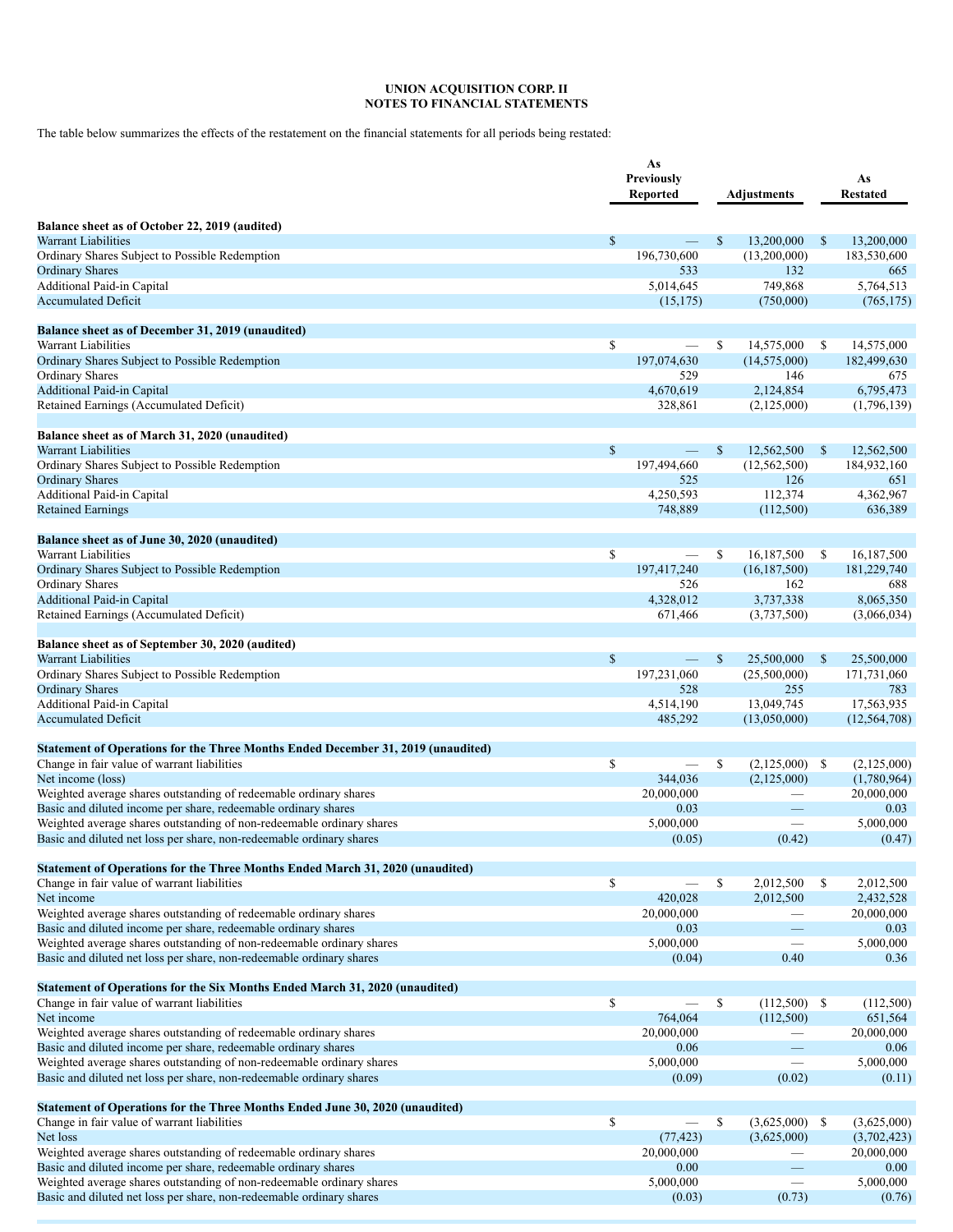| Statement of Operations for the Nine Months Ended June 30, 2020 (unaudited)        |               |    |                   |              |                |
|------------------------------------------------------------------------------------|---------------|----|-------------------|--------------|----------------|
| Change in fair value of warrant liabilities                                        | \$            | \$ | $(3,737,500)$ \$  |              | (3,737,500)    |
| Net income (loss)                                                                  | 686,641       |    | (3,737,500)       |              | (3,050,859)    |
| Weighted average shares outstanding of redeemable ordinary shares                  | 20,000,000    |    |                   |              | 20,000,000     |
| Basic and diluted income per share, redeemable ordinary shares                     | 0.07          |    |                   |              | 0.07           |
| Weighted average shares outstanding of non-redeemable ordinary shares              | 5,000,000     |    |                   |              | 5,000,000      |
| Basic and diluted net loss per share, non-redeemable ordinary shares               | (0.13)        |    | (0.74)            |              | (0.87)         |
| <b>Statement of Operations for the Year Ended September 30, 2020</b>               |               |    |                   |              |                |
| Change in fair value of warrant liabilities                                        | \$            | \$ | $(13,050,000)$ \$ |              | (13,050,000)   |
| Net income (loss)                                                                  | 500,467       |    | (13,050,000)      |              | (12, 549, 533) |
| Weighted average shares outstanding of redeemable ordinary shares                  | 20,000,000    |    |                   |              | 20,000,000     |
| Basic and diluted income per share, redeemable ordinary shares                     | 0.07          |    |                   |              | 0.07           |
| Weighted average shares outstanding of non-redeemable ordinary shares              | 5,000,000     |    |                   |              | 5,000,000      |
| Basic and diluted net loss per share, non-redeemable ordinary shares               | (0.17)        |    | (2.61)            |              | (2.78)         |
| Statement of Cash Flows for the Three Months Ended December 31, 2019 (unaudited)   |               |    |                   |              |                |
| Net income (loss)                                                                  | \$<br>344,036 | S. | $(2,125,000)$ \$  |              | (1,780,964)    |
| Change in fair value of warrant liabilities                                        |               |    | 14,575,000        |              | 14,575,000     |
| Initial classification of ordinary shares subject to redemption                    | 196,730,600   |    | (13,200,000)      |              | 183,530,600    |
| Change in value of ordinary shares subject to possible redemption                  | 344,030       |    | (1,375,000)       |              | (1,030,970)    |
| <b>Statement of Cash Flows for the Six Months Ended March 31, 2020 (unaudited)</b> |               |    |                   |              |                |
| Net income                                                                         | \$<br>764,064 | \$ | 2,012,500         | <sup>S</sup> | 2,776,564      |
| Change in fair value of warrant liabilities                                        |               |    | 12,562,500        |              | 12,562,500     |
| Initial classification of ordinary shares subject to redemption                    | 196,730,600   |    | (13,200,000)      |              | 183,530,600    |
| Change in value of ordinary shares subject to possible redemption                  | 764,060       |    | 637,500           |              | 1,401,560      |
| Statement of Cash Flows for the Nine Months Ended June 30, 2020 (unaudited)        |               |    |                   |              |                |
| Net income (loss)                                                                  | \$<br>686,641 | \$ | $(3,625,000)$ \$  |              | (2,938,359)    |
| Change in fair value of warrant liabilities                                        |               |    | 16,187,500        |              | 16,187,500     |
| Initial classification of ordinary shares subject to redemption                    | 196,730,600   |    | (13,200,000)      |              | 183,530,600    |
| Change in value of ordinary shares subject to possible redemption                  | 686,640       |    | (2,987,500)       |              | (2,300,860)    |
| Statement of Cash Flows for the Year Ended September 30, 2020                      |               |    |                   |              |                |
| Net income (loss)                                                                  | \$<br>500,467 | S. | $(13,050,000)$ \$ |              | (12, 549, 533) |
| Change in fair value of warrant liabilities                                        |               |    | 13,050,000        |              | 13,050,000     |
| Initial classification of ordinary shares subject to redemption                    | 196,730,600   |    | (13,200,000)      |              | 183,530,600    |
| Change in value of ordinary shares subject to possible redemption                  | 500,460       |    | (12,300,000)      |              | (11,799,540)   |
|                                                                                    |               |    |                   |              |                |

F-9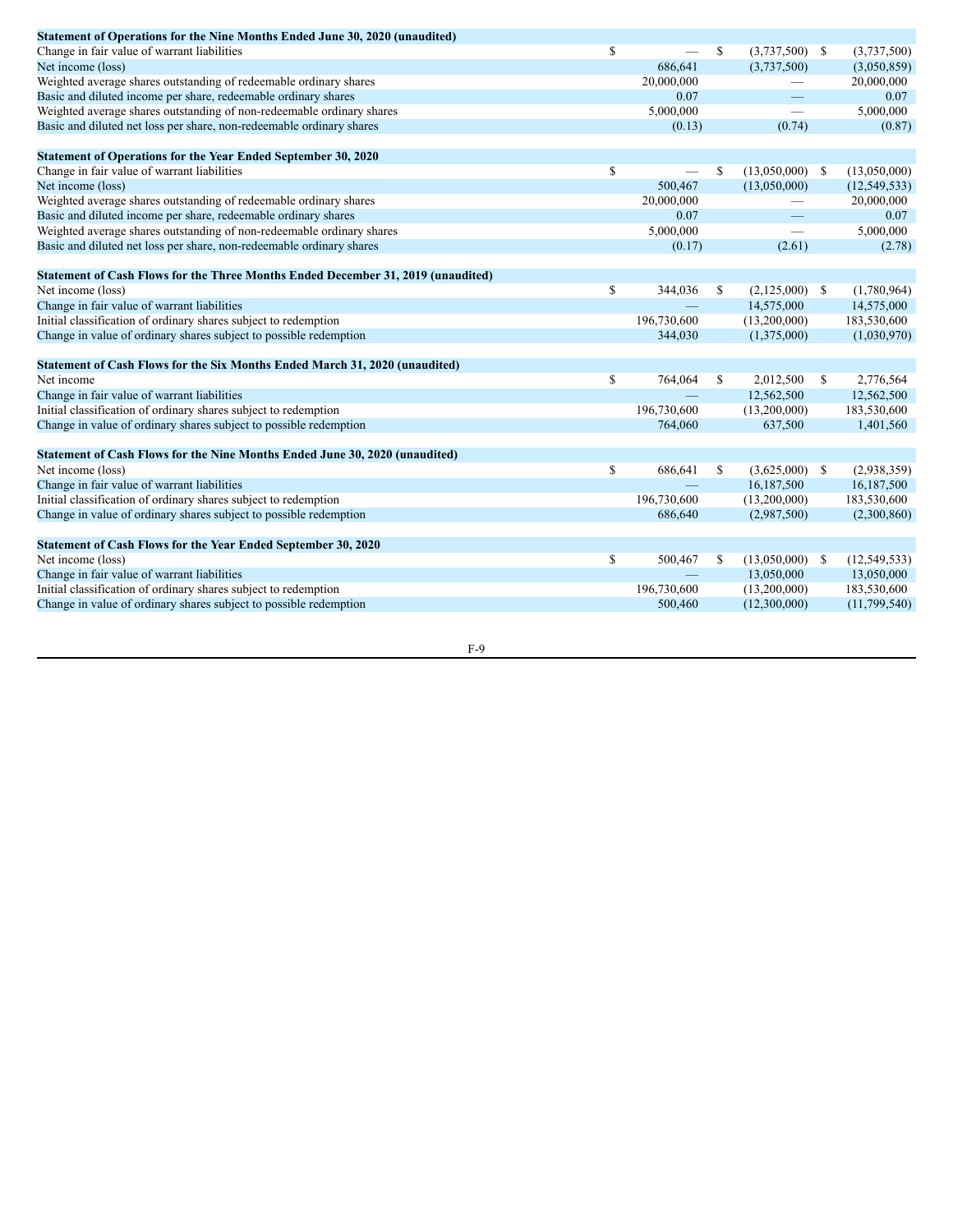# **NOTE 3 — SUMMARY OF SIGNIFICANT ACCOUNTING POLICIES**

#### **Basis of Presentation**

The accompanying financial statements are presented in U.S. dollars and have been prepared in accordance with accounting principles generally accepted in the United States of America ("U.S. GAAP") and pursuant to the accounting and disclosure rules and regulations of the Securities and Exchange Commission (the "SEC").

## **Going Concern**

In connection with the Company's assessment of going concern considerations in accordance with Financial Accounting Standard Board's Accounting Standards Codification ("ASC") 205-40, "Disclosures of Uncertainties about an Entity's Ability to Continue as a Going Concern," management has determined that the mandatory liquidation and subsequent dissolution, should the Company be unable to complete a business combination, raises substantial doubt about the Company's ability to continue as a going concern. No adjustments have been made to the carrying amounts of assets or liabilities should the Company be required to liquidate after October 22, 2021.

## **Emerging Growth Company**

The Company is an "emerging growth company," as defined in Section 2(a) of the Securities Act, as modified by the Jumpstart Our Business Startups Act of 2012 (the "JOBS Act"), and it may take advantage of certain exemptions from various reporting requirements that are applicable to other public companies that are not emerging growth companies including, but not limited to, not being required to comply with the independent registered public accounting firm attestation requirements of Section 404 of the Sarbanes-Oxley Act, reduced disclosure obligations regarding executive compensation in its periodic reports and proxy statements, and exemptions from the requirements of holding a nonbinding advisory vote on executive compensation and shareholder approval of any golden parachute payments not previously approved.

Further, Section 102(b)(1) of the JOBS Act exempts emerging growth companies from being required to comply with new or revised financial accounting standards until private companies (that is, those that have not had a Securities Act registration statement declared effective or do not have a class of securities registered under the Exchange Act) are required to comply with the new or revised financial accounting standards. The JOBS Act provides that a company can elect to opt out of the extended transition period and comply with the requirements that apply to non-emerging growth companies but any such election to opt out is irrevocable. The Company has elected not to opt out of such extended transition period which means that when a standard is issued or revised and it has different application dates for public or private companies, the Company, as an emerging growth company, can adopt the new or revised standard at the time private companies adopt the new or revised standard. This may make comparison of the Company's financial statements with another public company which is neither an emerging growth company nor an emerging growth company which has opted out of using the extended transition period difficult or impossible because of the potential differences in accounting standards used.

$$
F-10
$$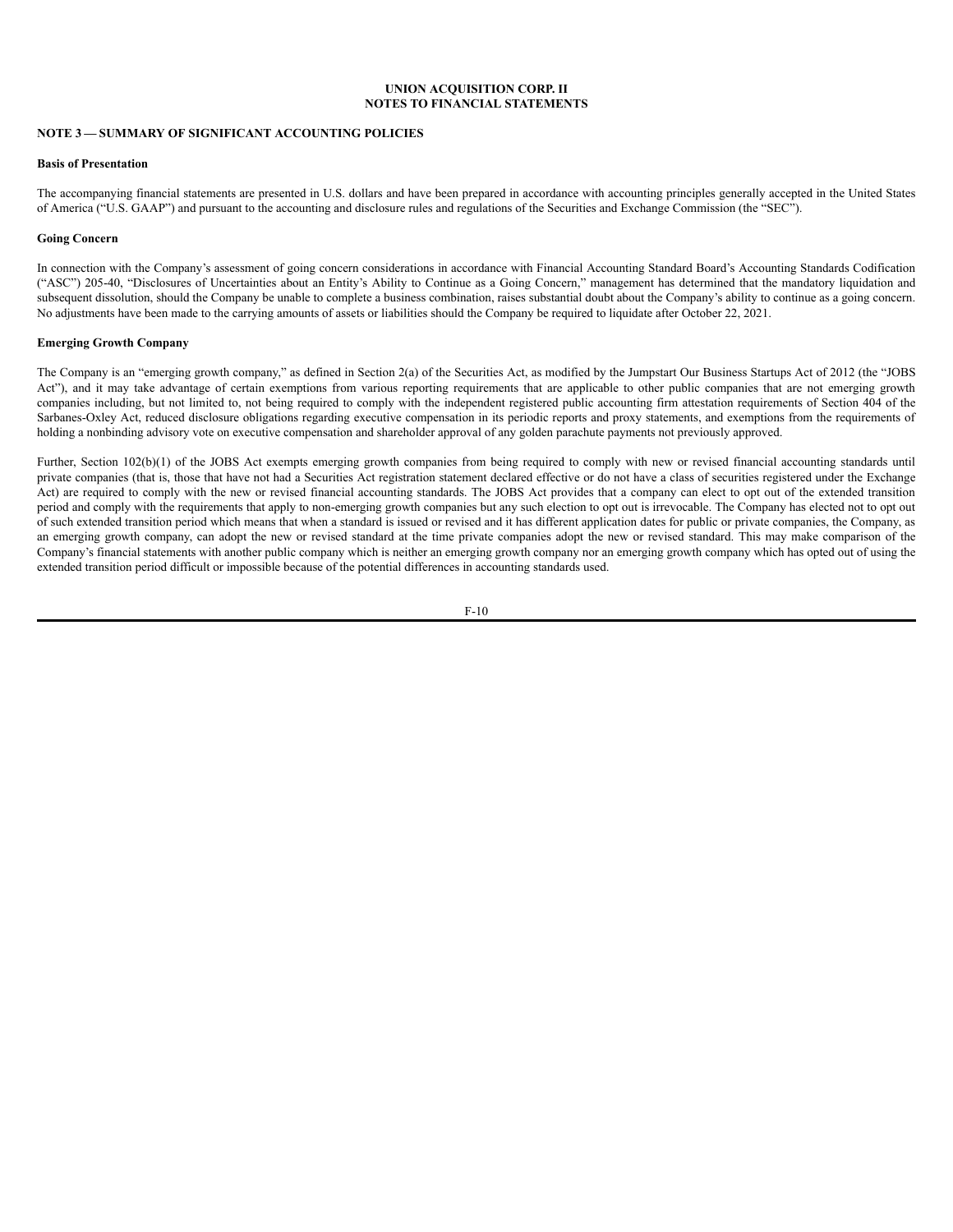## **Use of Estimates**

The preparation of the financial statements in conformity with GAAP requires management to make estimates and assumptions that affect the reported amounts of assets and liabilities and disclosure of contingent assets and liabilities at the date of the financial statements and the reported amounts of revenues and expenses during the reporting periods.

Making estimates requires management to exercise significant judgment. It is at least reasonably possible that the estimate of the effect of a condition, situation or set of circumstances that existed at the date of the financial statements, which management considered in formulating its estimate, could change in the near term due to one or more future confirming events. One of the more significant accounting estimates included in these condensed financial statements is the determination of the fair value of the warrant liabilities. Such estimates may be subject to change as more current information becomes available and accordingly the actual results could differ significantly from those estimates.

#### **Ordinary Shares Subject to Possible Redemption**

The Company accounts for its ordinary shares subject to possible redemption in accordance with the guidance in ASC Topic 480 "Distinguishing Liabilities from Equity." Ordinary shares subject to mandatory redemption is classified as a liability instrument and is measured at redemption value. Conditionally redeemable ordinary shares (including ordinary shares that features redemption rights that is either within the control of the holder or subject to redemption upon the occurrence of uncertain events not solely within the Company's control) is classified as temporary equity. At all other times, ordinary shares are classified as shareholders' equity. The Company's ordinary shares features certain redemption rights that are considered to be outside of the Company's control and subject to occurrence of uncertain future events. Accordingly, at September 30, 2020 and 2019, respectively, there are 17,173,106 and 0 ordinary shares subject to possible redemption presented as temporary equity, outside of the shareholders' equity section of the Company's balance sheets.

#### **Offering Costs**

Offering costs consist of underwriting, legal, accounting and other expenses incurred through the Initial Public Offering that are directly related to the Initial Public Offering. Offering costs amounting to \$4,529,222 were charged to shareholders' equity upon the completion of the Initial Public Offering.

#### **Warrant Liabilities**

The Company accounts for the Warrants in accordance with the guidance contained in ASC 815-40 under which the Warrants do not meet the criteria for equity treatment and must be recorded as liabilities. Accordingly, the Company classifies the Warrants as liabilities at their fair value and adjust the Warrants to fair value at each reporting period. This liability is subject to re-measurement at each balance sheet date until exercised, and any change in fair value is recognized in our statement of operations. The Public Warrants for periods where no observable traded price was available are valued using a Monte Carlo simulation model. For periods subsequent to the detachment of the Public Warrants from the Units, the Public Warrant quoted market price was used as the fair value as of each relevant date. The fair value of Private Warrants was determined using a Black-Scholes option pricing model.

#### **Income Taxes**

ASC Topic 740 prescribes a recognition threshold and a measurement attribute for the financial statement recognition and measurement of tax positions taken or expected to be taken in a tax return. For those benefits to be recognized, a tax position must be more-likely-than-not to be sustained upon examination by taxing authorities. The Company's management determined that the Cayman Islands is the Company's only major tax jurisdiction. The Company recognizes accrued interest and penalties related to unrecognized tax benefits as income tax expense. As of September 30, 2020 and 2019, there were no unrecognized tax benefits and no amounts accrued for interest and penalties. The Company is currently not aware of any issues under review that could result in significant payments, accruals or material deviation from its position. The Company is subject to income tax examinations by major taxing authorities since inception.

The Company's tax provision is zero because the Company is incorporated in the Cayman Islands with no connection to any other taxable jurisdiction. The Company is considered to be an exempted Cayman Islands company and is presently not subject to income taxes or income tax filing requirements in the Cayman Islands or the United States. As such, the Company has no deferred tax assets.

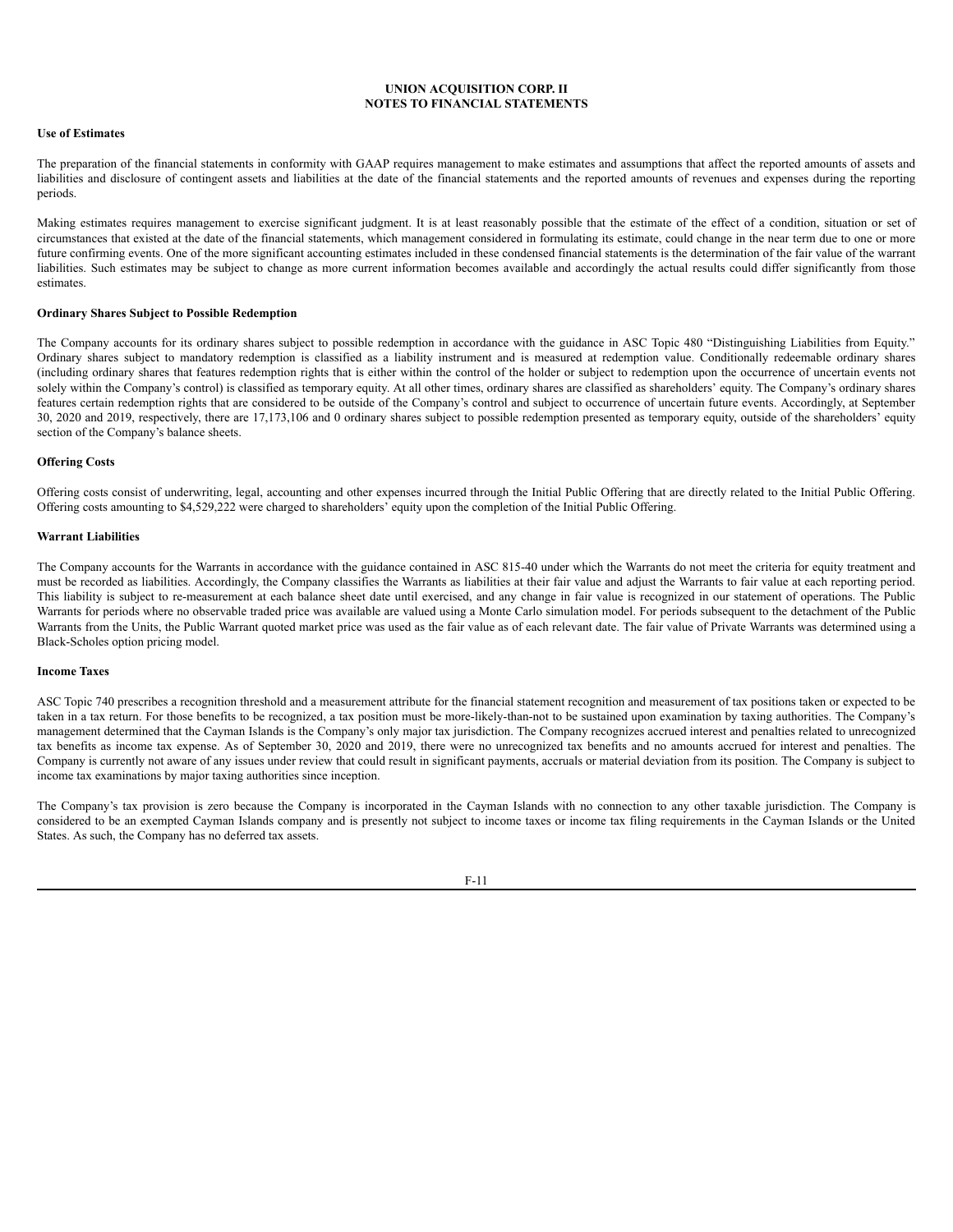## **Net Income (Loss) Per Ordinary Share**

Net income (loss) per ordinary share is computed by dividing net income (loss) by the weighted average number of ordinary shares outstanding for each of the periods. The calculation of diluted income (loss) per share does not consider the effect of the warrants issued in connection with the (i) Initial Public Offering, (ii) the exercise of the overallotment option and (iii) Private Placement Warrants since the exercise of the warrants are contingent upon the occurrence of future events and the inclusion of such warrants would be anti-dilutive. The warrants are exercisable to purchase 26,250,000 shares of ordinary shares in the aggregate.

The Company's statements of operations include a presentation of income (loss) per share for ordinary shares subject to possible redemption in a manner similar to the twoclass method of income (loss) per share. Net income per share, basic and diluted, for redeemable ordinary shares is calculated by dividing the interest income earned on the Trust Account, by the weighted average number of redeemable ordinary shares outstanding since original issuance. Net loss per share, basic and diluted, for non-redeemable ordinary shares is calculated by dividing the net income (loss), adjusted for income attributable to redeemable ordinary shares, by the weighted average number of nonredeemable ordinary shares outstanding for the periods. Non-redeemable ordinary shares include the Founder Shares as these shares do not have any redemption features and do not participate in the income earned on the Trust Account.

The following table reflects the calculation of basic and diluted net income (loss) per ordinary share (in dollars, except per share amounts):

|                                                              |    | <b>Year Ended</b><br>September 30,<br><b>2020</b> |              | <b>For the Period</b><br>from<br>December 6,<br>2018<br>(inception)<br>Through<br>September 30,<br>2019 |
|--------------------------------------------------------------|----|---------------------------------------------------|--------------|---------------------------------------------------------------------------------------------------------|
| Redeemable Ordinary Shares                                   |    |                                                   |              |                                                                                                         |
| Numerator: Earnings allocable to Redeemable Ordinary Shares  |    |                                                   |              |                                                                                                         |
| Interest Income                                              | \$ | 1,367,922                                         | \$           |                                                                                                         |
| Net Earnings                                                 | \$ | 1,367,922                                         | S            |                                                                                                         |
| Denominator: Weighted Average Redeemable Ordinary Shares     |    |                                                   |              |                                                                                                         |
| Redeemable Ordinary Shares, Basic and Diluted                |    | 20,000,000                                        |              |                                                                                                         |
| Earnings/Basic and Diluted Redeemable Ordinary Shares        | \$ | 0.07                                              | $\mathbf{s}$ |                                                                                                         |
|                                                              |    |                                                   |              |                                                                                                         |
| Non-Redeemable Ordinary Shares                               |    |                                                   |              |                                                                                                         |
| Numerator: Net Loss minus Redeemable Net Earnings            |    |                                                   |              |                                                                                                         |
| Net Loss                                                     | \$ | (12, 549, 533)                                    | <sup>S</sup> | (15, 175)                                                                                               |
| Redeemable Net Earnings                                      | S. | (1,367,922)                                       | S            |                                                                                                         |
| Non-Redeemable Net Loss                                      |    | (13,917,455)                                      | S            | (15, 175)                                                                                               |
| Denominator: Weighted Average Non-Redeemable Ordinary Shares |    |                                                   |              |                                                                                                         |
| Non-Redeemable Ordinary Shares, Basic and Diluted            |    | 5,000,000                                         |              | 4,375,000                                                                                               |
| Loss/Basic and Diluted Non-Redeemable Ordinary Shares        | \$ | (2.78)                                            | S            | (0.00)                                                                                                  |

Note: As of September 30, 2020 and 2019, basic and diluted shares are the same as there are no securities that are dilutive to the shareholders.

#### **Concentration of Credit Risk**

Financial instruments that potentially subject the Company to concentrations of credit risk consist of a cash account in a financial institution, which, at times, may exceed the Federal Depository Insurance Corporation limit of \$250,000. At September 30, 2020 and 2019, the Company has not experienced losses on this account and management believes the Company is not exposed to significant risks on such account.

## **Fair Value of Financial Instruments**

The fair value of the Company's assets and liabilities, which qualify as financial instruments under ASC Topic 820, "Fair Value Measurement," approximates the carrying amounts represented in the accompanying financial statements, primarily due to their short-term nature.

#### **Recent Accounting Standards**

Management does not believe that any recently issued, but not yet effective, accounting standards, if currently adopted, would have a material effect on the Company's financial statements.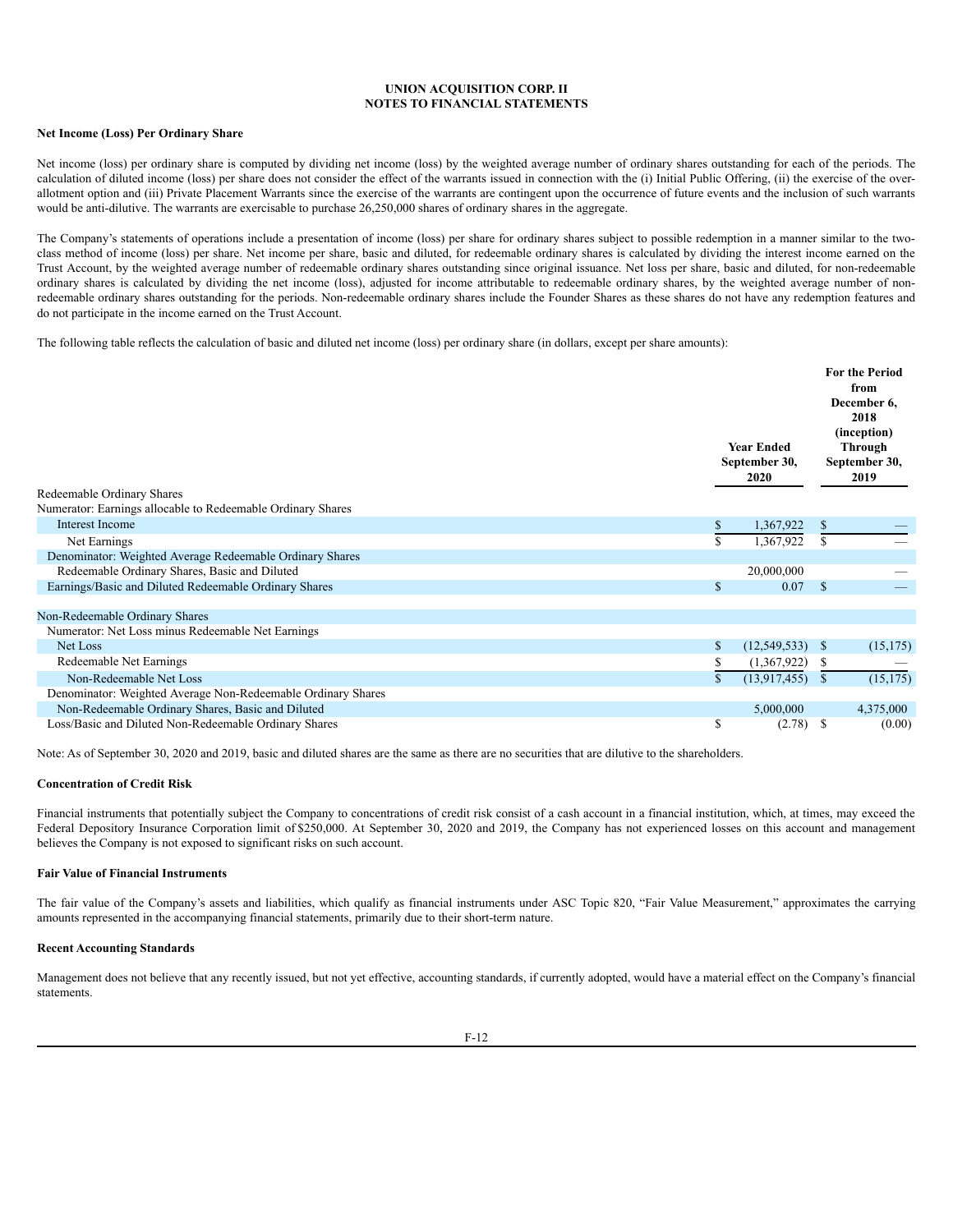# **NOTE 4 — INITIAL PUBLIC OFFERING**

Pursuant to the Initial Public Offering, the Company sold 20,000,000 Units, at a purchase price of \$10.00 per Unit, which includes the partial exercise by the underwriters of their over-allotment option in the amount of 2,500,000 Units at \$10.00 per Unit. Each Unit consists of one ordinary share and one redeemable warrant ("Public Warrant"). Each Public Warrant entitles the holder to purchase one ordinary share at a price of \$11.50 per share (see Note 6).

## **NOTE 5 — RELATED PARTY TRANSACTIONS**

## **Founder Shares**

In December 2018, the Company issued an aggregate of 4,312,500 ordinary shares ("Founder Shares") for an aggregate purchase price of \$25,000. In August 2019, the Company effected a share capitalization pursuant to which the Company issued an additional 718,750 ordinary shares. All share and per-share amounts have been retroactively restated to reflect the share capitalization. As a result, there were 5,031,250 shares outstanding, of which an aggregate of up to 656,250 shares were subject to forfeiture by the Initial Shareholders to the extent that the underwriters' over-allotment was not exercised in full or in part, so that the Initial Shareholders would own 20% of the Company's issued and outstanding shares after the Initial Public Offering. As a result of the underwriters' election to partially exercise their over-allotment option, 31,250 Founder Shares were forfeited and 625,000 Founder Shares are no longer subject to forfeiture. Thus, at October 22, 2019, there were 5,000,000 ordinary shares to the Initial Shareholders outstanding.

The Initial Shareholders have agreed, subject to limited exceptions, not to transfer, assign or sell any of the Founder Shares until the earlier of (i) one year after the date of the consummation of a Business Combination and (ii) the date on which the closing price of the Company's ordinary shares equals or exceeds \$12.50 price per share (as adjusted for share splits, share dividends, reorganizations and recapitalizations) for any 20 trading days within any 30-trading day period commencing 150 days after a Business Combination, or earlier if, subsequent to a Business Combination, the Company consummates a subsequent liquidation, merger, share exchange or other similar transaction which results in all of the Company's shareholders having the right to exchange their ordinary shares for cash, securities or other property.

#### **Private Placement**

Simultaneously with the closing of the Initial Public Offering, certain of the Initial Shareholders purchased an aggregate of 6,250,000 Private Placement Warrants at a price of \$1.00 Per Private Placement Warrant for an aggregate purchase price of \$6,250,000. Each Private Placement Warrant is exercisable to purchase one ordinary share at an exercise price of \$11.50. The proceeds from the Private Placement Warrants were added to the proceeds from the Initial Public Offering to be held in the Trust Account. If the Company does not complete a Business Combination within the Combination Period, the proceeds of the sale of the Private Placement Warrants will be used to fund the redemption of the Public Shares (subject to the requirements of applicable law) and the Private Placement Warrants will expire worthless. There will be no redemption rights or liquidating distributions from the Trust Account with respect to the Private Placement Warrants.

The Private Placement Warrants are identical to the Public Warrants underlying the Units sold in the Initial Public Offering, except that the Private Placement Warrants (i) will not be redeemable by the Company and (ii) may be exercised for cash or on a cashless basis, so long as they are held by the initial purchasers or any of their permitted transferees. If the Private Placement Warrants are held by holders other than the initial purchasers or any of their permitted transferees, the Private Placement Warrants will be redeemable by the Company and exercisable by the holders on the same basis as the Public Warrants. In addition, the Private Placement Warrants may not be transferable, assignable or salable until 30 days after the consummation of a Business Combination, subject to certain limited exceptions.

#### **Promissory Note — Related Party**

The Company issued an unsecured promissory note to Union Group on December 19, 2018, pursuant to which the Company may borrow up to aggregate principal amount of \$200,000 (the "Promissory Note"). The Promissory Note was non-interest bearing and payable on the earlier of (i) December 31, 2019, (ii) the consummation of the Initial Public Offering or (iii) the date on which the Company determined not to proceed with the Initial Public Offering. The outstanding balance as of September 30, 2019 of \$175,000 under the Promissory Note was repaid on December 5, 2019.

#### **Support Services**

The Company entered into an agreement, commencing on October 17, 2019 through the earlier of the consummation of a Business Combination or the Company's liquidation, to pay an affiliate of one of the Company's directors a monthly fee of \$10,000 for office space, utilities and administrative support. For the year ended September 30, 2020, the Company incurred \$115,000 in fees for these services, of which \$115,000 is included in accrued expenses in the accompanying balance sheet as of September 30, 2020.

The Company also pays its Chief Operating Officer a \$10,000 per month consulting fee, commencing on October 17, 2019 through the earlier of the consummation of a Business Combination or the Company's liquidation. For the year ended September 30, 2020, the Company incurred and paid \$120,000 in fees for these services. No fees were paid as of September 30, 2019.

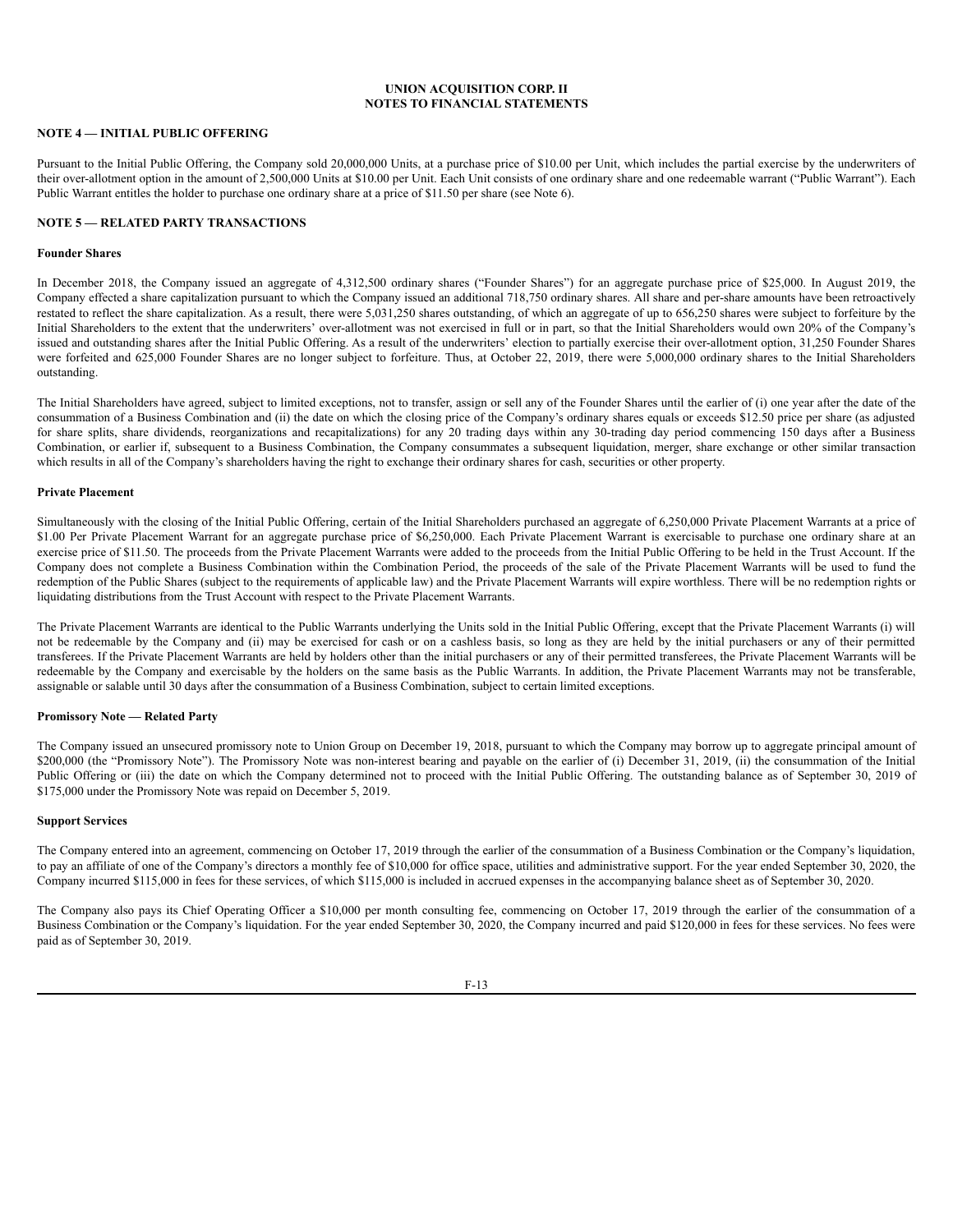#### **Related Party Loans**

In order to finance transaction costs in connection with a Business Combination, the Initial Shareholders, the Company's officers, directors or their affiliates may, but are not obligated to, loan the Company funds, from time to time or at any time, as may be required ("Working Capital Loans"). Each Working Capital Loan would be evidenced by a promissory note. The Working Capital Loans would either be paid upon consummation of a Business Combination, without interest, or, at the holder's discretion, up to \$1,500,000 of the Working Capital Loans may be converted into warrants at a price of \$1.00 per warrant. The warrants would be identical to the Private Placement Warrants. In the event that a Business Combination does not close, the Company may use a portion of the working capital held outside the Trust Account to repay such loaned amounts, but no proceeds from the Trust Account would be used for such repayment. There are no borrowings under the working capital loans to date. As of September 30, 2020 and 2019, no Working Capital Loans were outstanding.

### **NOTE 6 — COMMITMENTS AND CONTINGENCIES**

## **Risks and Uncertainties**

Management continues to evaluate the impact of the COVID-19 pandemic on the industry and has concluded that while it is reasonably possible that the virus could have a negative effect on the Company's financial position, results of its operations and/or search for a target company, the specific impact is not readily determinable as of the date of these financial statements. The financial statements do not include any adjustments that might result from the outcome of this uncertainty.

### **Registration Rights**

Pursuant to a registration rights agreement entered into on October 17, 2019, the holders of the Founder Shares, the Private Placement Warrants (and their underlying securities) and the warrants that may be issued upon conversion of the Working Capital Loans (and their underlying securities) are entitled to registration rights. The holders of a majority of these securities will be entitled to make up to two demands that the Company register such securities. The holders of the majority of the Founder Shares can elect to exercise these registration rights at any time commencing three months prior to the date on which these ordinary shares are to be released from escrow. The holders of a majority of the Private Placement Warrants and warrants issued in payment of Working Capital Loans made to the Company (or underlying securities) can elect to exercise these registration rights at any time after the Company consummates a Business Combination. In addition, the holders will have certain "piggy-back" registration rights with respect to registration statements filed subsequent to the completion of a Business Combination. The Company will bear the expenses incurred in connection with the filing of any such registration statements.

## **Underwriting Agreement**

The Company granted the underwriters a 45-day option to purchase up to 2,625,000 additional Units to cover over-allotments at the Initial Public Offering price, less the underwriting discounts and commissions. In connection with the closing of the Initial Public Offering on October 22, 2019, the underwriters elected to partially exercise their over-allotment option to purchase 2,500,000 Units at a purchase price of \$10.00 per Unit.

### **Business Combination Marketing Agreement**

The Company intends to engage the representative of the underwriters in the Initial Public Offering as an advisor in connection with a Business Combination to assist the Company in holding meetings with its shareholders to discuss the potential Business Combination and the target business' attributes, introduce the Company to potential investors that are interested in purchasing the Company's securities in connection with a Business Combination, assist the Company in obtaining shareholder approval for the Business Combination and assist the Company with its press releases and public filings in connection with the Business Combination. The Company will pay this entity an aggregate cash fee for such services upon the consummation of a Business Combination in an amount equal to \$4,200,000 (exclusive of any applicable finders' fees which might become payable).

## **NOTE 7 — SHAREHOLDERS' EQUITY**

## **Preference Shares**

The Company is authorized to issue 1,000,000 preference shares with a par value of \$0.0001 per share with such designation, rights and preferences as may be determined from time to time by the Company's Board of Directors. At September 30, 2020 and 2019, there were no preference shares issued or outstanding.

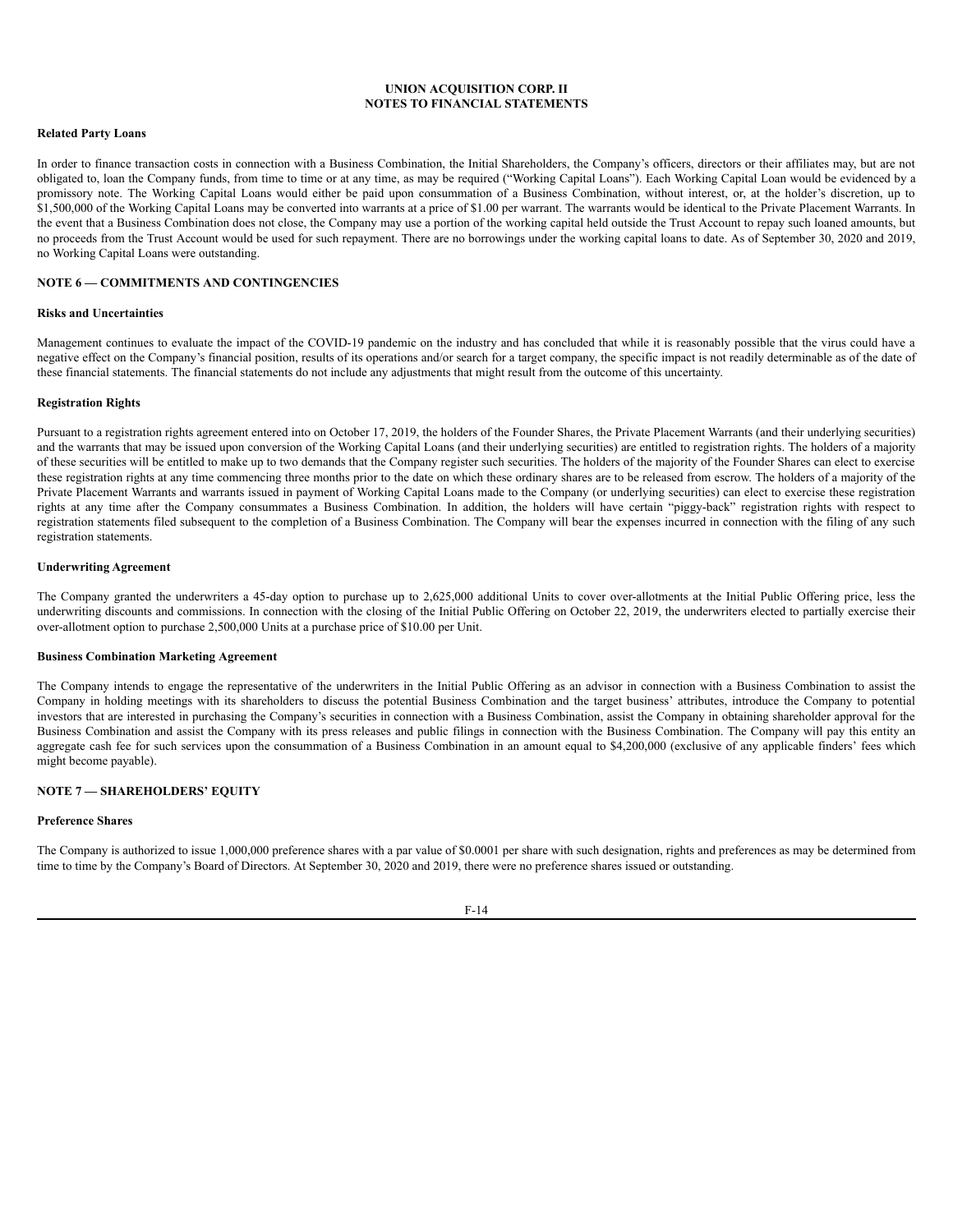## **Ordinary Shares**

The Company is authorized to issue 150,000,000 ordinary shares, with a par value of \$0.0001 per share. Holders of the ordinary shares are entitled to one vote for each ordinary share. At September 30, 2020 and 2019, there were 7,826,894 and 5,031,250 ordinary shares issued and outstanding, excluding 17,173,106 and -0- ordinary shares subject to possible redemption, respectively.

## **NOTE 8 — WARRANTS**

The Public Warrants will become exercisable on the later of (a) the completion of a Business Combination or (b) 12 months from the closing of the Initial Public Offering. Each Public Warrant entitles the holder to purchase one ordinary share at a price of \$11.50 per share. In addition, if (x) the Company issues additional ordinary shares or equitylinked securities for capital raising purposes in connection with the closing of an initial Business Combination at an issue price or effective issue price of less than \$9.20 per share (with such issue price or effective issue price to be determined in good faith by the Company's board of directors and, in the case of any such issuance to the Company's Initial Shareholders or their affiliates, without taking into account any founders' shares held by the Initial Shareholders or their affiliates, as applicable, prior to such issuance) (the "Newly Issued Price"), (y) the aggregate gross proceeds from such issuances represent more than 60% of the total equity proceeds, and interest thereon, available for the funding of the initial Business Combination on the date of the consummation of the initial Business Combination (net of redemptions), and (z) the volume weighted average trading price of the ordinary shares during the 20 trading day period starting on the trading day prior to the day on which the Company consummates its initial Business Combination (such price, the "Market Value") is below \$9.20 per share, the exercise price of the warrants will be adjusted (to the nearest cent) to be equal to 115% of the higher of the Market Value and the Newly Issued Price, and the \$18.00 per share redemption trigger price described below will be adjusted (to the nearest cent) to be equal to 180% of the higher of the Market Value and the Newly Issued Price.

No Public Warrants will be exercisable for cash unless the Company has an effective and current registration statement covering the ordinary shares issuable upon exercise of the Public Warrants and a current prospectus relating to such ordinary shares. Notwithstanding the foregoing, if a registration statement covering the ordinary shares issuable upon exercise of the Public Warrants is not effective within a specified period following the consummation of a Business Combination, warrant holders may, until such time as there is an effective registration statement and during any period when the Company shall have failed to maintain an effective registration statement, exercise warrants on a cashless basis pursuant to the exemption provided by Section 3(a)(9) of the Securities Act, provided that such exemption is available. If that exemption, or another exemption, is not available, holders will not be able to exercise their warrants on a cashless basis. The Public Warrants will expire five years after the completion of a Business Combination or earlier upon redemption or liquidation.

The Company may redeem the Public Warrants:

- in whole and not in part;
- at a price of \$0.01 per warrant;
- at any time after the warrants become exercisable;
- upon not less than 30 days' prior written notice of redemption;
- if, and only if, the reported last sale price of the Company's ordinary shares equals or exceeds \$18.00 per share (subject to adjustment) for any 20 trading days within a 30-trading day period ending on the third business day prior to the notice of redemption to the warrant holders; and
- if, and only if, there is a current registration statement in effect with respect to the ordinary shares underlying such warrants and a current prospectus relating to those shares is available throughout the 30-day redemption period.

If the Company calls the Public Warrants for redemption, management will have the option to require all holders that wish to exercise the Public Warrants to do so on a "cashless basis," as described in the warrant agreement.

The exercise price and number of ordinary shares issuable upon exercise of the warrants may be adjusted in certain circumstances including in the event of a share dividend, extraordinary dividend or recapitalization, reorganization, merger or consolidation. However, the warrants will not be adjusted for issuance of ordinary shares at a price below its exercise price. The Company has agreed to use its best efforts to have declared effective a prospectus relating to the ordinary shares issuable upon exercise of the warrants and keep such prospectus current until the expiration of the warrants. However, if the Company does not maintain a current prospectus relating to the ordinary shares issuable upon exercise of the warrants, holders will be unable to exercise their warrants for cash and the Company will not be required to net cash settle or cash settle the warrant exercise. There will be no redemption rights upon the completion of a Business Combination with respect to the Company's warrants. If the Company is unable to complete a Business Combination within the Combination Period and the Company liquidates the funds held in the Trust Account, holders of warrants will not receive any of such funds with respect to their warrants, nor will they receive any distribution from the Company's assets held outside of the Trust Account with the respect to such warrants. Accordingly, the warrants may expire worthless.

F-15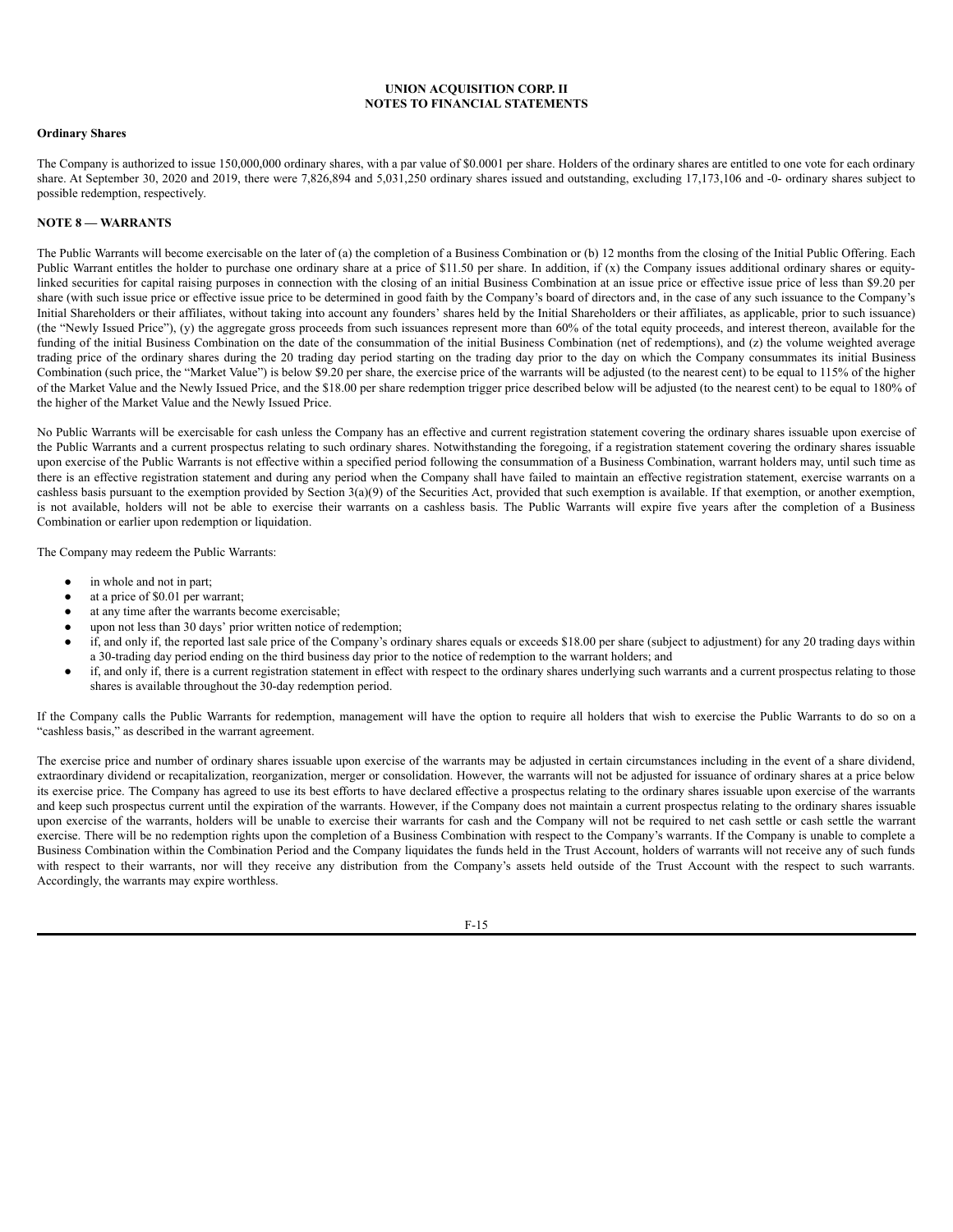# **NOTE 9 — FAIR VALUE MEASUREMENTS**

The Company classifies its U. S. Treasury and equivalent securities as held-to-maturity in accordance with ASC 320 "Investments - Debt and Equity Securities." Held-tomaturity securities are those securities which the Company has the ability and intent to hold until maturity. Held-to-maturity treasury securities are recorded at amortized cost on the accompanying balance sheets and adjusted for the amortization or accretion of premiums or discounts.

At September 30, 2020, assets held in the Trust Account were comprised of \$46,650 in cash and \$201,276,689 in U.S. Treasury Bills.

The gross holding losses and fair value of held-to-maturity securities at September 30, 2020 are presented below.

|                    |                                                 |       | Gross<br>Holding |                       |  |         |  |                   |
|--------------------|-------------------------------------------------|-------|------------------|-----------------------|--|---------|--|-------------------|
|                    | <b>Held-To-Maturity</b>                         | Level |                  | <b>Amortized Cost</b> |  | Loss    |  | <b>Fair Value</b> |
| September 30, 2020 | U.S. Treasury Securities (Mature on 10/22/2020) |       |                  | 26.298.490            |  | 195     |  | 26,298,685        |
| September 30, 2020 | U.S. Treasury Securities (Mature on 10/29/2020) |       |                  | 24.998.590            |  | (340)   |  | 24,998,250        |
| September 30, 2020 | U.S. Treasury Securities (Mature on 11/5/2020)  |       |                  | 49.994.033            |  | 1.967   |  | 49,996,000        |
| September 30, 2020 | U.S. Treasury Securities (Mature on 11/27/2020) |       |                  | 49.993.862            |  | (1,362) |  | 49,992,500        |
| September 30, 2020 | U.S. Treasury Securities (Mature on 12/10/2020) |       |                  | 49.991.714            |  | (714)   |  | 49,991,000        |
|                    |                                                 |       |                  | 201.276.689           |  | (254)   |  | 201.276.435       |

The fair value of the Company's financial assets and liabilities reflects management's estimate of amounts that the Company would have received in connection with the sale of the assets or paid in connection with the transfer of the liabilities in an orderly transaction between market participants at the measurement date. In connection with measuring the fair value of its assets and liabilities, the Company seeks to maximize the use of observable inputs (market data obtained from independent sources) and to minimize the use of unobservable inputs (internal assumptions about how market participants would price assets and liabilities). The following fair value hierarchy is used to classify assets and liabilities based on the observable inputs and unobservable inputs used in order to value the assets and liabilities:

- Level 1: Quoted prices in active markets for identical assets or liabilities. An active market for an asset or liability is a market in which transactions for the asset or liability occur with sufficient frequency and volume to provide pricing information on an ongoing basis.
- Level 2: Observable inputs other than Level 1 inputs. Examples of Level 2 inputs include quoted prices in active markets for similar assets or liabilities and quoted prices for identical assets or liabilities in markets that are not active.
- Level 3: Unobservable inputs based on our assessment of the assumptions that market participants would use in pricing the asset or liability.

The following table also presents information about the Company's assets and liabilities that are measured at fair value on a recurring basis at September 30, 2020 and indicates the fair value hierarchy of the valuation inputs the Company utilized to determine such fair value:

|                                                  |       |    | September 30, |
|--------------------------------------------------|-------|----|---------------|
|                                                  | Level |    | 2020          |
| Assets:                                          |       |    |               |
| U.S. Treasury Securities                         |       | S. | 201,276,435   |
|                                                  |       |    |               |
| Liabilities                                      |       |    |               |
| Warrant Liabilities - Public Warrants            |       |    | 15,000,000    |
| Warrant Liabilities - Private Placement Warrants |       |    | 10,500,000    |

The Warrants were accounted for as liabilities in accordance with ASC 815-40 and are presented within warrant liabilities in the accompanying balance sheet. The warrant liabilities are measured at fair value at inception and on a recurring basis, with changes in fair value presented within loss on warrant liabilities in the statement of operations.

The Private Placement Warrants were valued using a Black Scholes Model, which is considered to be a Level 3 fair value measurement. The Public Warrants were valued using a Monte Carlo simulation. The primary unobservable input utilized in determining the fair value of the Warrants is the expected volatility of the ordinary shares. The expected volatility was initially derived from observable public warrant pricing on comparable 'blank-check' companies without an identified target. The subsequent measurements of the Public Warrants after the detachment of the Public Warrants from the Units was classified as Level 1 due to the use of an observable market quote in an active market. For periods subsequent to the detachment of the Public Warrants from the Units, the close price of the Public Warrant price was used as the fair value as of each relevant date.

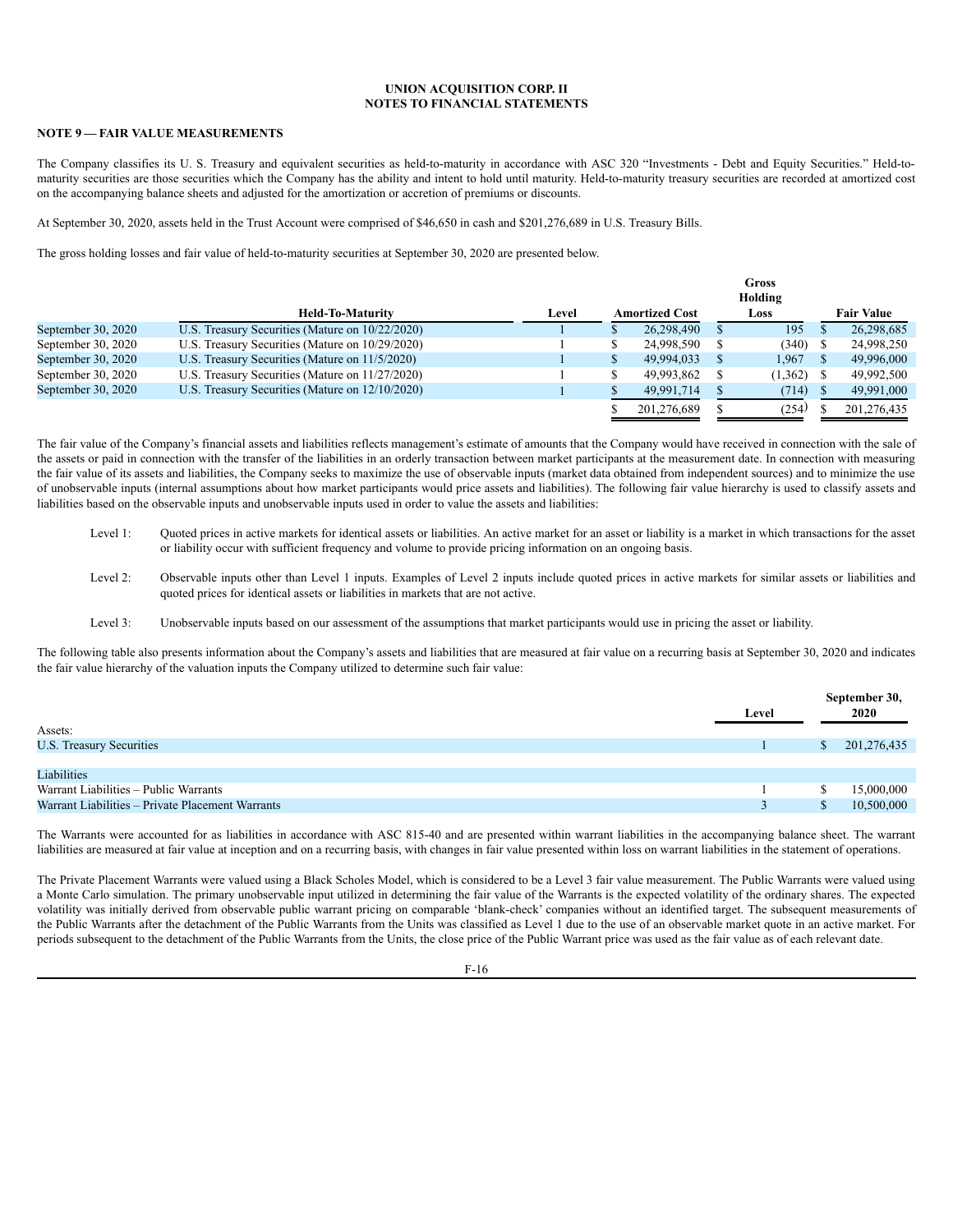The following table presents the quantitative information regarding Level 3 fair value measurements:

|                 | At October 22,<br>2019 (Initial<br><b>Measurement</b> ) |               | As of<br>September 30,<br>2020 |  |
|-----------------|---------------------------------------------------------|---------------|--------------------------------|--|
| Unit price      | 10.08                                                   | <sup>S</sup>  | N/A                            |  |
| Share Price     | N/A                                                     | <sup>\$</sup> | 9.93                           |  |
| Term (in years) | 5.5                                                     |               | 5.5                            |  |
| Volatility      | 15.6%                                                   |               | 23.5%                          |  |
| Risk-free rate  | 1.61%                                                   |               | 0.33%                          |  |
| Dividend yield  | $0.0\%$                                                 |               | $0.0\%$                        |  |

The following table presents the changes in the fair value of Level 3 warrant liabilities:

|                                         | Private          |  |             |  | Warrant     |  |  |
|-----------------------------------------|------------------|--|-------------|--|-------------|--|--|
|                                         | <b>Placement</b> |  | Public      |  | Liabilities |  |  |
| Fair value as of October 1, 2019        |                  |  |             |  |             |  |  |
| Initial measurement on October 22, 2019 | 7.000.000        |  | 6.200.000   |  | 13,200,000  |  |  |
| Transfers to Level 1                    |                  |  | (6,200,000) |  | (6,200,000) |  |  |
| Change in fair value                    | 3.500,000        |  |             |  | 3.500,000   |  |  |
| Fair value as of September 30, 2020     | 10.500,000       |  |             |  | 10.500.000  |  |  |

Transfers to/from Levels 1, 2 and 3 are recognized at the end of the reporting period in which a change in valuation technique or methodology occurs. The estimated fair value of the Public Warrants transferred from a Level 3 measurement to a Level 1 fair value measurement during the year ended September 30, 2020 was \$6,200,000.

# **NOTE 10 — SUBSEQUENT EVENTS**

The Company evaluated subsequent events and transactions that occurred after the balance sheet date up to the date that the financial statements were issued. Based upon this review, other than as described in Note 2 and below, the Company did not identify any subsequent events that would have required adjustment or disclosure in the financial statements.

### *Procaps Business Combination Agreement*

On March 31, 2021, the Company (the "Registrant" or "SPAC"), Crynssen Pharma Group Limited, a private limited liability company registered and incorporated under the laws of Malta (the "Company"), Procaps ("Holdco") and OZLEM Limited, an exempted company incorporated under the laws of the Cayman Islands ("Merger Sub") entered into a Business Combination Agreement (the "Business Combination Agreement").

Pursuant to the Business Combination Agreement, (i) Merger Sub will merge with and into SPAC, with SPAC surviving such merger and becoming a direct wholly-owned subsidiary of Holdco (the "Merger") and, in the context of the Merger, (a) all ordinary shares of SPAC, par value \$0.0001 per share ("SPAC Ordinary Shares") outstanding will be exchanged with Holdco for the right to receive ordinary shares of Holdco, nominal value \$0.01 per share ("Holdco Ordinary Shares") pursuant to a share capital increase of Holdco, (b) the SPAC Warrants will become warrants of Holdco ("Holdco Warrants") exercisable for Holdco Ordinary Shares, on substantially the same terms as the SPAC Warrants and (c) Holdco shall enter into an Assignment, Assumption and Amendment Agreement with SPAC and Continental Stock Transfer & Trust Company, a New York corporation, as warrant agent, to amend and assume SPAC's obligations under the existing Warrant Agreement, dated October 17, 2019, to give effect to the conversion of SPAC Warrants to Holdco Warrants; (ii) immediately following consummation of the Merger and pursuant to those certain individual Contribution and Exchange Agreements, each dated as of March 31, 2021, and entered into by and among Holdco, the Company and each of the shareholders of the Company (the "Company Shareholders") (collectively, the "Exchange Agreements"), each of the Company Shareholders, effective on the Closing Date immediately following the Merger (the "Exchange Effective Time") will contribute its respective ordinary shares of the Company, nominal value \$1.00 per share ("Company Ordinary Shares") to Holdco in exchange for Holdco Ordinary Shares, and, in the case of the International Finance Corporation ("IFC"), for Holdco Ordinary Shares and redeemable B shares of Holdco (the "Holdco Redeemable B Shares"), to be subscribed for by each such Company Shareholder (such contributions and exchanges of Company Ordinary Shares for Holdco Ordinary Shares and, with respect to IFC, Holdco Ordinary Shares and Holdco Redeemable B Shares, collectively, the "Exchange") and Holdco will, simultaneously with the Exchange, redeem all redeemable A shares of Holdco (the "Holdco Redeemable A Shares" and together with the Holdco Ordinary Shares and Holdco Redeemable B Shares, the "Holdco Shares") held by the Company as a result of its incorporation; (iii) as a result of the Exchange, the Company will become a direct wholly-owned subsidiary of Holdco and the Company Shareholders will become holders of issued and outstanding Holdco Shares; and (iv) immediately following the Exchange, Holdco will redeem 6,000,000 Holdco Redeemable B Shares for a total purchase price of \$60,000,000 in accordance with that certain Share Redemption Agreement entered into by and between Holdco and IFC on March 31, 2021. Capitalized terms used but not defined herein shall have the respective meanings set forth in the Business Combination Agreement.

The Company has entered into separate subscription agreements (collectively, the "Subscription Agreements"), dated March 31, 2021, with certain investors, pursuant to which SPAC has agreed to issue and sell, in private placements to close contemporaneously with, but immediately prior to, the Merger, an aggregate of 10,000,000 SPAC Ordinary Shares, for a purchase price of \$10.00 per SPAC Ordinary Share and an aggregate purchase price of \$100,000,000 (the "PIPE Investment"), which will automatically be converted into Holdco Ordinary Shares at the Merger Effective Time. The Subscription Agreements give the investors customary registration and indemnification rights.

F-17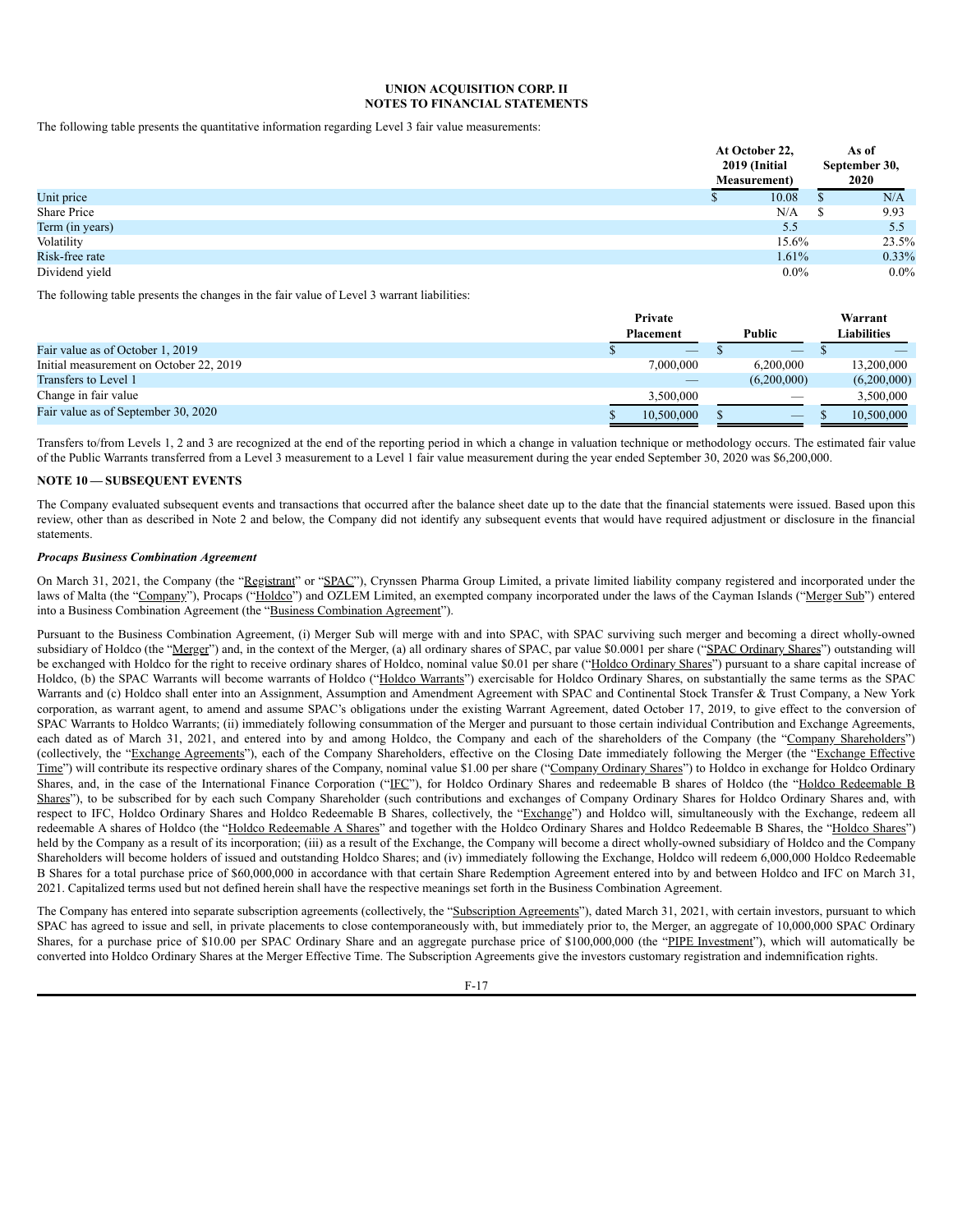# **SIGNATURES**

Pursuant to the requirements of the Section 13 or 15 or 15(d) of the Securities Exchange Act of 1934, the registrant has duly caused this report to be signed on its behalf by the undersigned, thereunto duly authorized on the 11th day of June, 2021.

# **UNION ACQUISITION CORP. II**

By: /s/ Kyle P. Bransfield

Kyle P. Bransfield Chief Executive Officer

In accordance with the Securities Exchange Act of 1934, this report has been signed below by the following persons on behalf of the registrant and in the capacities and on the dates indicated.

| Name                                         | Title                                                                                                                | Date          |
|----------------------------------------------|----------------------------------------------------------------------------------------------------------------------|---------------|
| /s/ Juan Sartori<br>Juan Sartori             | Non-Executive Chairman of the Board                                                                                  | June 11, 2021 |
| /s/ Kyle P. Bransfield<br>Kyle P. Bransfield | Chief Executive Officer and Director (Principal executive officer<br>and principal financial and accounting officer) | June 11, 2021 |
| /s/ Daniel W. Fink<br>Daniel W. Fink         | Chief Operating Officer and Director                                                                                 | June 11, 2021 |
| /s/ Gerald W. Haddock<br>Gerald W. Haddock   | Director                                                                                                             | June 11, 2021 |
| /s/ Joseph J. Schena<br>Joseph J. Schena     | Director                                                                                                             | June 11, 2021 |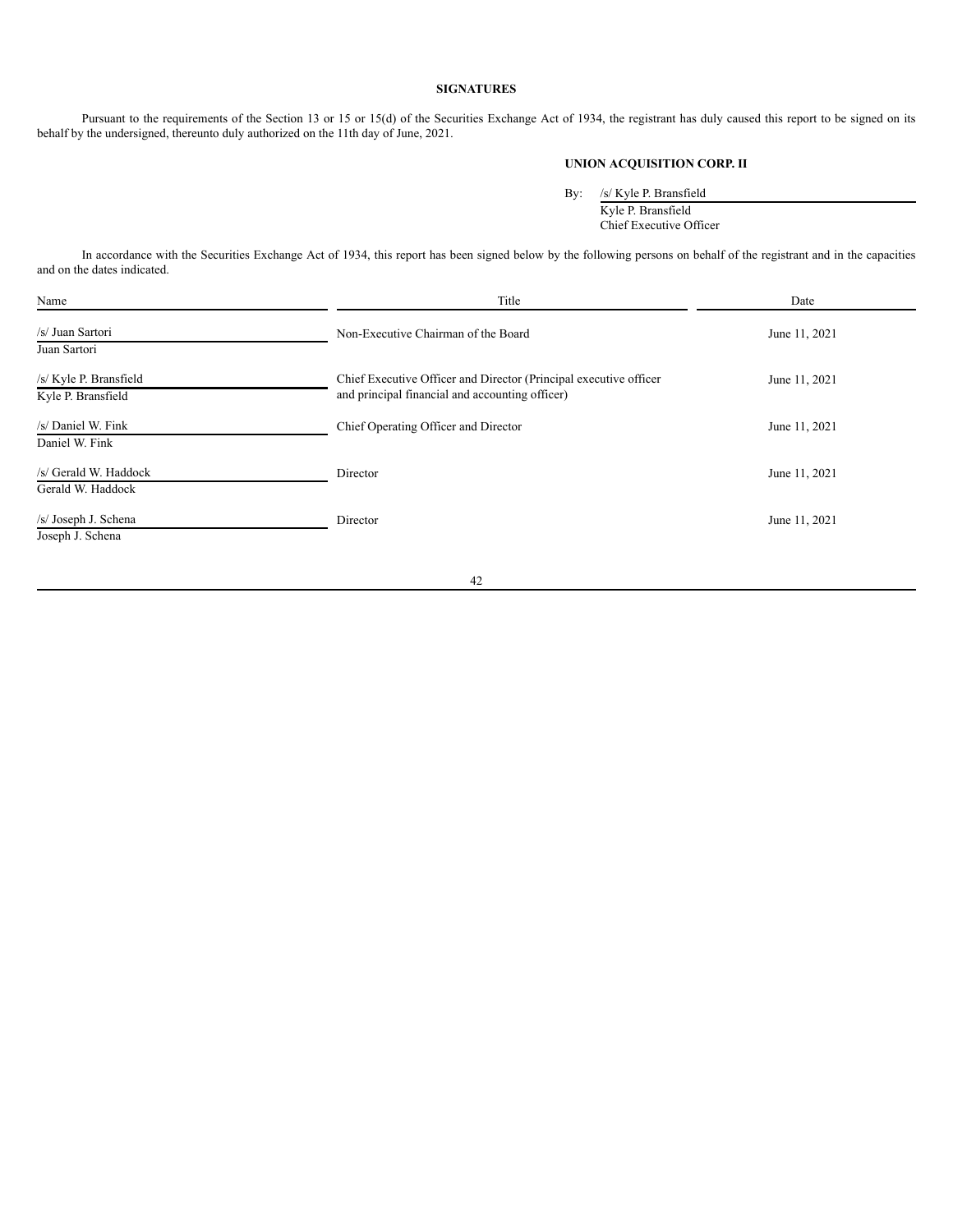## **CERTIFICATION OF CHIEF EXECUTIVE OFFICER PURSUANT TO SECTION 302 OF THE SARBANES-OXLEY ACT OF 2002**

I, Kyle P. Bransfield, certify that:

- 1. I have reviewed this annual report on Form 10-K of Union Acquisition Corp. II;
- 2. Based on my knowledge, this report does not contain any untrue statement of a material fact or omit to state a material fact necessary to make the statements made, in light of the circumstances under which such statements were made, not misleading with respect to the period covered by this report;
- 3. Based on my knowledge, the financial statements, and other financial information included in this report, fairly present in all material respects the financial condition, results of operations and cash flows of the registrant as of, and for, the periods presented in this report;
- 4. I am responsible for establishing and maintaining disclosure controls and procedures (as defined in Exchange Act Rules 13a-15(e) and 15d-15(e)) and internal control over financial reporting (as defined in Exchange Act Rules 13a-15(f) and 15(d)-15(f)) for the registrant and have:
	- a) Designed such disclosure controls and procedures, or caused such disclosure controls and procedures to be designed under my supervision, to ensure that material information relating to the registrant, is made known to us by others within those entities, particularly during the period in which this report is being prepared; and
	- b) Designed such internal control over financial reporting, or caused such internal control over financial reporting to be designed under my supervision, to provide reasonable assurance regarding the reliability of financial reporting and the preparation of financial statements for external purposes in accordance with generally accepted accounting principles; and
	- c) Evaluated the effectiveness of the registrant's disclosure controls and procedures and presented in this report my conclusions about the effectiveness of the disclosure controls and procedures, as of the end of the period covered by this report based on such evaluation; and
	- d) Disclosed in this report any change in the registrant's internal control over financial reporting that occurred during the registrant's most recent fiscal quarter that has materially affected, or is reasonably likely to materially affect, the registrant's internal control over financial reporting; and
- 5. I have disclosed, based on our most recent evaluation of internal controls over financial reporting, to the registrant's auditors and the audit committee of the registrant's board of directors (or persons performing the equivalent functions):
	- a) All significant deficiencies and material weaknesses in the design or operation of internal control over financial reporting which are reasonably likely to adversely affect the registrant's ability to record, process, summarize and report financial information; and
	- b) Any fraud, whether or not material, that involves management or other employees who have a significant role in the registrant's internal control over financial reporting.

Date: June 11, 2021 /s/ Kyle P. Bransfield

Kyle P. Bransfield Chief Executive Officer (Principal executive officer and principal financial and accounting officer)